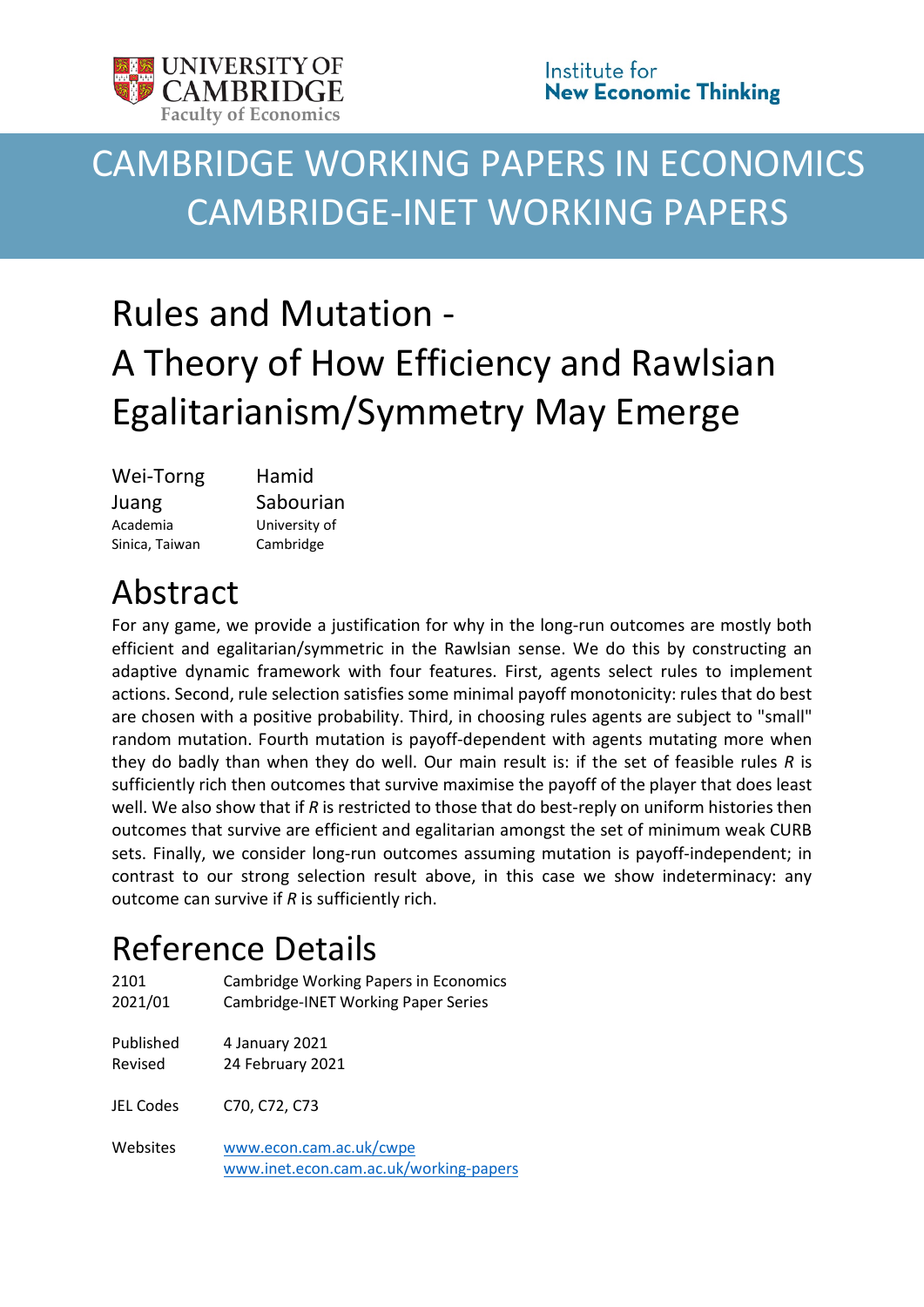# Rules and Mutation - A Theory of How Efficiency and Rawlsian Egalitarianism/Symmetry May Emerge

Wei-Torng Juang<sup>\*</sup> Hamid Sabourian<sup>†</sup>

### 21 January 2021

Abstract For any game, we provide a justification for why in the long-run outcomes are mostly both efficient and egalitarian/symmetric in the Rawlsian sense. We do this by constructing an adaptive dynamic framework with four features. First, agents select rules to implement actions. Second, rule selection satisfies some minimal payoff monotonicity: rules that do best are chosen with a positive probability. Third, in choosing rules agents are subject to "small" random mutation. Fourth mutation is payoff-dependent with agents mutating more when they do badly than when they do well. Our main result is: if the set of feasible rules  $R$  is sufficiently rich then outcomes that survive maximise the payoff of the player that does least well. We also show that if  $R$  is restricted to those that do best-reply on uniform histories then outcomes that survive are efficient and egalitarian amongst the set of minimum weak CURB sets. Finally, we consider long-run outcomes assuming mutation is payoff-independent; in contrast to our strong selection result above, in this case we show indeterminacy: any outcome can survive if  $R$  is sufficiently rich.

Journal of Economic Literature Classification Numbers: C70, C72, C73.

### 1 Introduction

An important objective of the literature on evolutionary dynamics has been to provide insights into equilibrium selection. Which equilibrium, or more generally outcome, will be selected/survive in the long-run? Our aim in this paper is very much in line with this objective. Specifically, we provide a fairly general dynamic framework to explain why in the long-run only outcomes that are both *efficient* and *equlitarian* (symmetric) in the Rawlsian sense are mostly observed.

While rest points of most adaptive evolutionary models with deterministic dynamics are closely related to the concept of Nash equilibrium, these models have not been

<sup>\*</sup> Institute of Economics, Academia Sinica, Taipei 115, Taiwan

Faculty of Economics University of Cambridge and King's College Cambridge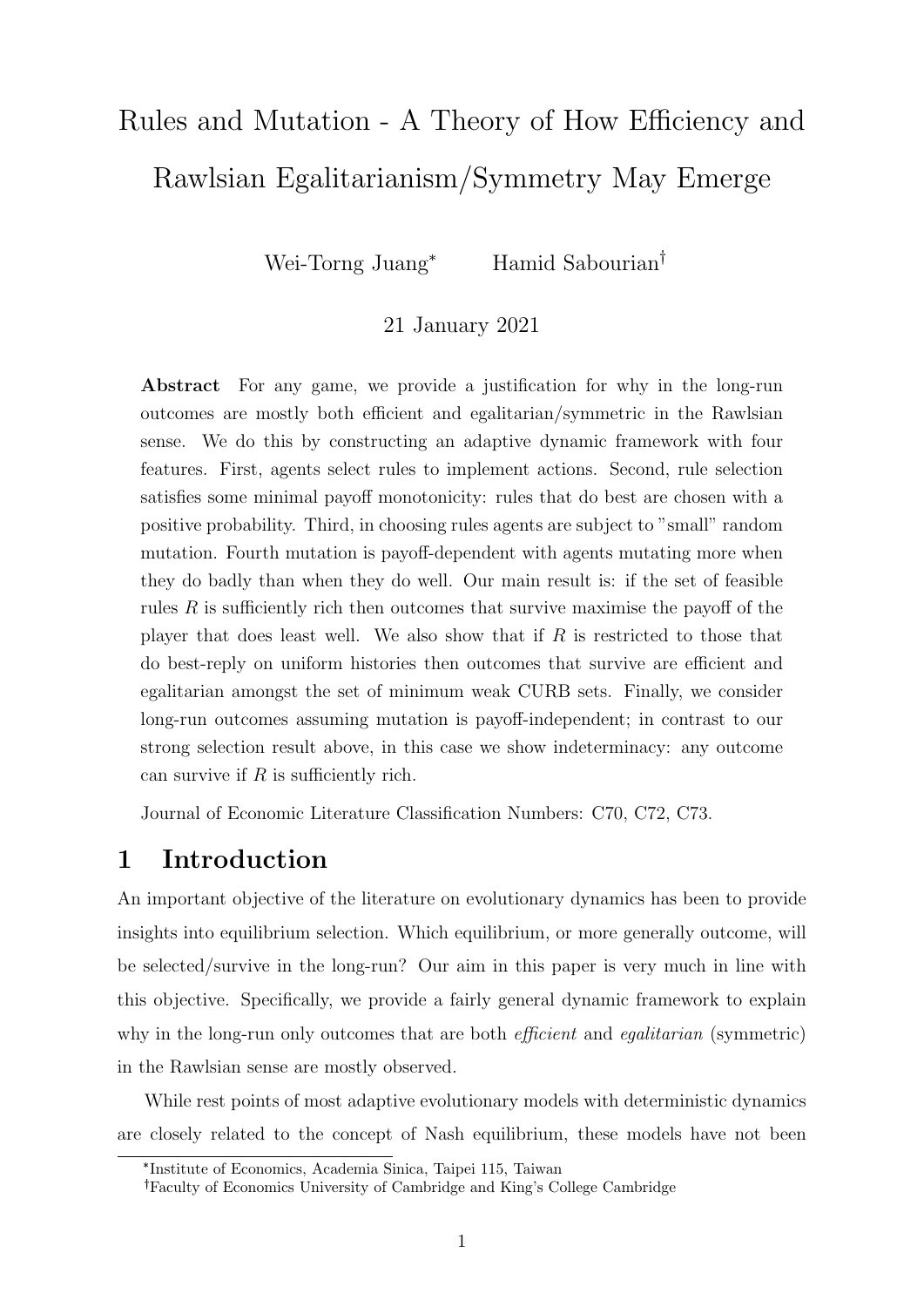successful in addressing the question "which equilibrium" because they are typically non-ergodic and/or may have long-run behaviour that do not correspond to a Nash equilibrium. One approach to "which equilibrium" question is to introduce "small" amount of perpetual random mutation/shocks into adaptive evolutionary models and consider outcomes that will be "mostly" observed in the long-run. These outcomes are called stochastic stable (or SS for short); formally they correspond to the support of the limit of the invariant distribution of the dynamics as the mutation becomes arbitrarily small. The SS approach was pioneered by Foster and Young (1990), Kandori et al. (1993) and Young (1993). It has been successful in selecting between strict Nash equilibria in specific applications.<sup>1</sup>

Our framework is similar to the SS approach; however we differ from most of the literature on two issues: rules and mutation. The SS approach typically assumes that the agents in the population follow some fixed adaptive rule (such as best reply or imitation). However, it turns out that the specific equilibria selected in these models depend very much on the adaptive rules allowed. For example, in  $2 \times 2$  coordination games with two Nash equilibria, best response dynamics (choosing an action that is a best reply to frequency distribution of past actions) selects the risk dominant equilibrium (Kandori et al. (1993) and Young (1993)), whereas imitation dynamics (choosing an action that performed best on average in the past) selects the efficient equilibrium (Robson and Vega-Redondo (1996)). Therefore, to answer the "which equilibrium" question, we need to explore the dynamics in which multiple rules coexist. The possibility of heterogeneous rules, however, is not just a matter of equilibrium selection. It is simply not plausible that a single behavioural rule can capture all important properties of human behaviour.

Once one allows for the possibility of multiple rules, it is important to allow for selection and competition between rules. $2$  While rules do not change very often, agents do revise these policies intermittently; thus, in playing a game, players not only change their actions, but also revise rules that dictate the actions they choose.

Our first departure from the typical work on SS is that evolution in this paper is at the level of rules; thus we allow for multiple rules and consider their selection and evolution. Specifically, our evolutionary model, consisting of a single population of

<sup>1</sup>Sone surveys of deterministic and stochastic evolutionary dynamics are Weibull (1995), Samuelson (1997), Young (1998a), Fudenberg and Levine (1998) and Wallace and Young (2014).

<sup>&</sup>lt;sup>2</sup>Kaniovski et al. (2000), Juang (2002), Josephson (2009) and Schipper (2009) discuss models with 2 or 3 rules. All the references except the second do not allow players to revise their rules.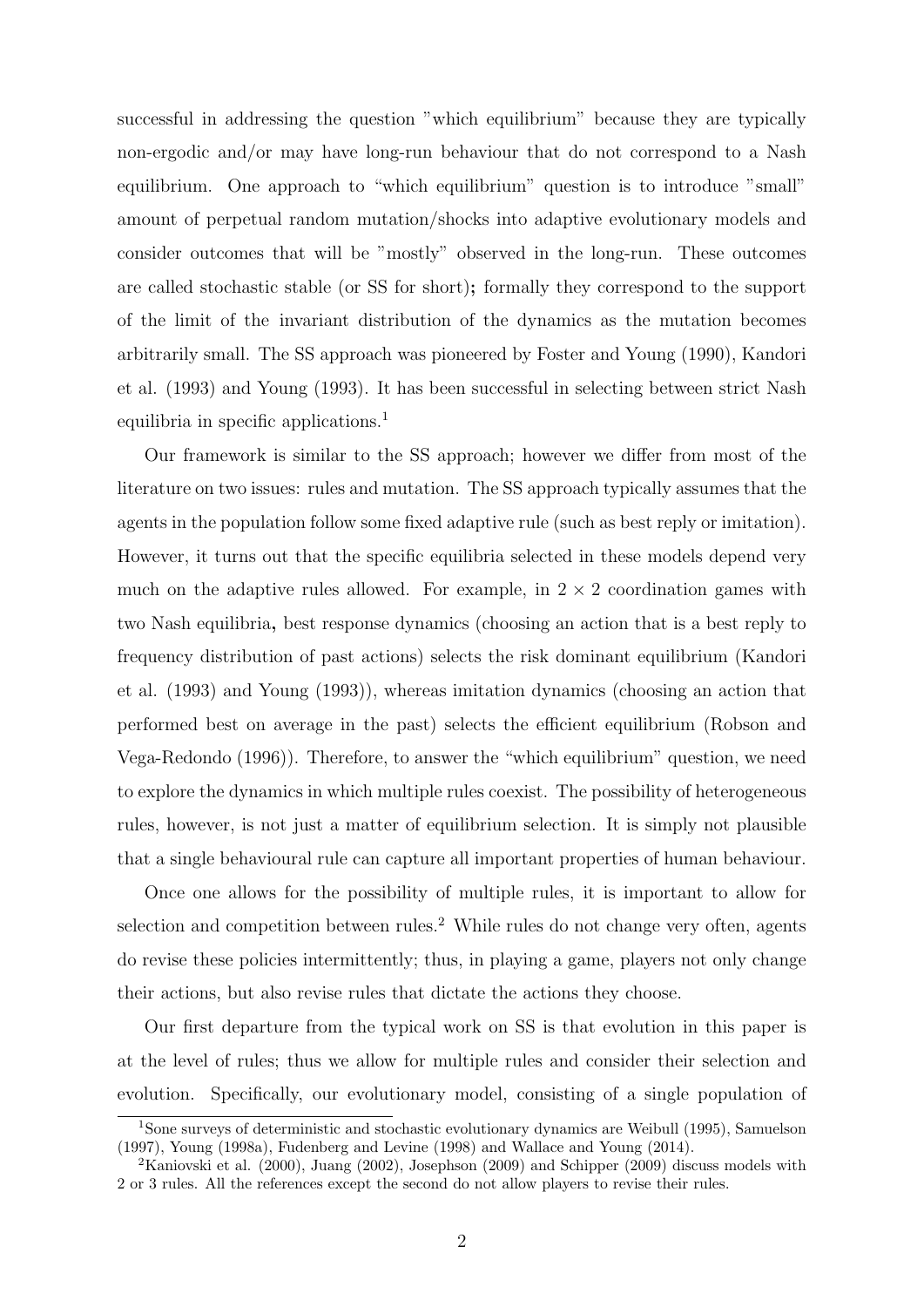agents randomly matched to play an N-player normal form game repeatedly, has the following features: (i) there is a set of feasible rules, where a rule is a mapping from the (finite) set of histories to the action set, (ii) agents adopt rules to play the role of each player and the actions chosen by agents in each role at each date is dictated by the rule she follows, (iii) at the beginning of each date every agent has the opportunity to revise her rule according to some evolutionary selection criterion that satisfies some minimal monotonicity condition that says a rule is chosen with a positive probability if it has done best in the past (henceforth, we use wpp to refer to "with a positive probability") and (iv) selection of rules at any date allows for the possibility of mutation. Our framework is very general as we impose minimal restrictions on the underlying game, the set of feasible rules and the rule selection criterion.<sup>3</sup>

Most of the literature on SS also assumes exogenous mutation. One exception is Bergin and Lipman (1996) who show that, for any adaptive dynamics with finite state space, every long-run prediction of the system without mutation is SS if every arbitrary state-dependent mutation is allowed. Thus, it follows from Bergin and Lipman (1996) that selection results such as those by Kandori et al. (1993) and Young (1993) do not necessarily hold with state-dependent mutation.

But what does mutations supposed to represent? One common answer, experimentation, is difficult to reconcile with the constant rate of mutation across histories/states. Surely agents experiment less in a state with high payoff than in a state with low payoff.<sup>4</sup> Our second departure from the SS literature is payoff-dependent mutation.<sup>5</sup> Specifically, we assume mutation is "less" likely (has a lower order of magnitude) in states in which the agent is doing well than in states that the agent is doing badly (our mutation assumption is similar to the perturbation assumption in Myerson's notion of Proper equilibrium).<sup>6</sup>

<sup>&</sup>lt;sup>3</sup>Alternatively, we can think of our set-up as an evolutionary framework applied to repeated games, where rules represent strategies in the repeated game and the evolutionary selection criterion describes how agents choose between different repeated game strategies at each date.

<sup>&</sup>lt;sup>4</sup>There is also strong evidence that bacteria mutate when they are under stress, i.e. when they are poorly adapted to their environment (Bjedov et al. (2003)). Such mutations, known as stressinduced mutagenesis, have also been discovered in other organisms, including yeast, algae, nematodes, flies, human cancer cells and plants (Ram and Hadany (2014), Fitzgerald et al. (2017) and references therein).

<sup>&</sup>lt;sup>5</sup>Maruta (2002), Blume (2003) and Bilancini and Boncinelli (2020) consider payoff related mutation and selection issue in symmetric  $2 \times 2$  games. van Damme and Weibull (2002) model mutation rates as mistake probabilities that are endogenously determined by effort levels that are set by agents and show that selection of risk-dominant outcome in  $2 \times 2$  games holds in their framework.

 $6$ There is some experimental support for the assumption that mutation is payoff-dependent. Lim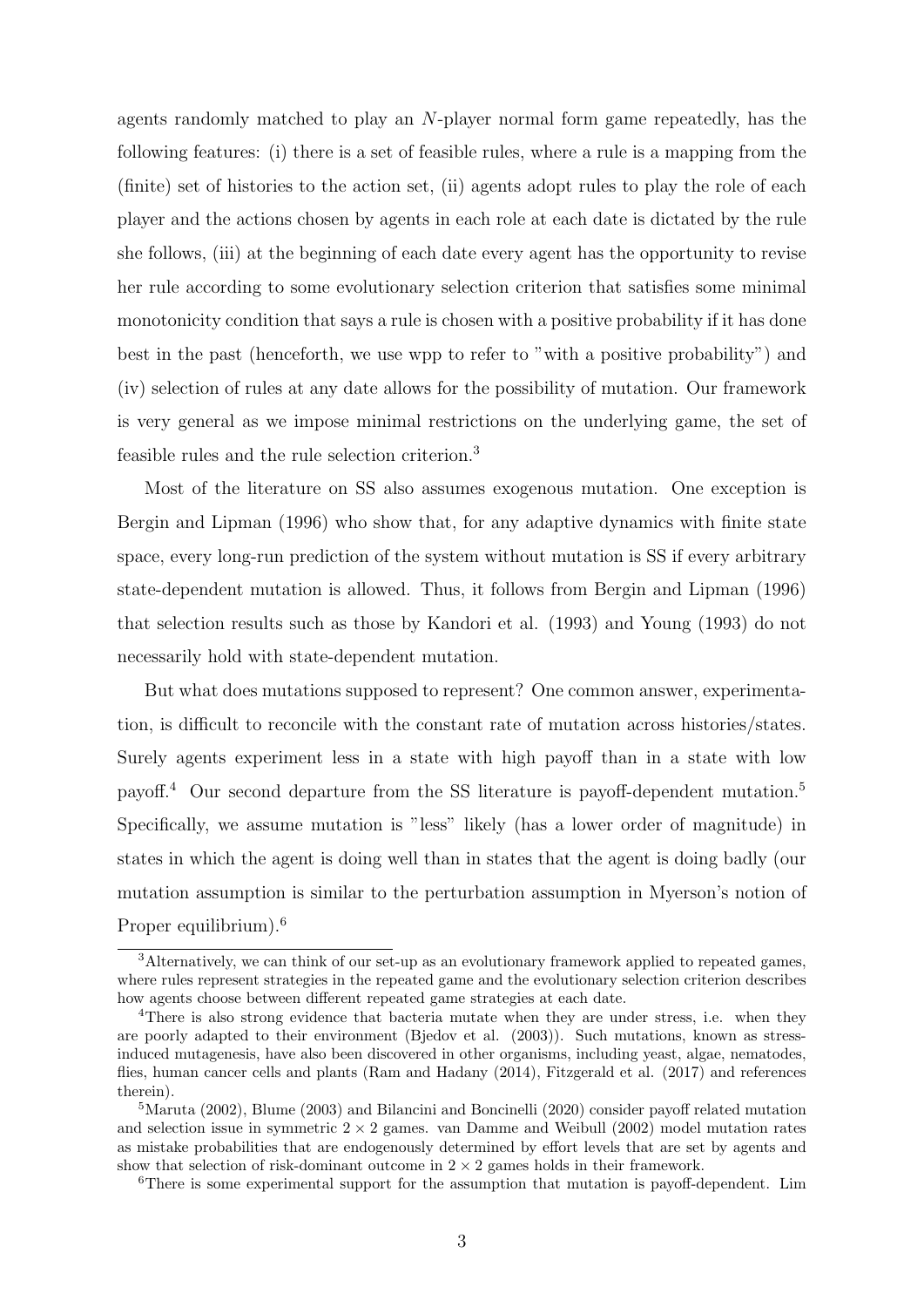Given the above features, we obtain very sharp selection results for any arbitrary game. Our main result is that, for any normal form game, if the set of feasible rules is sufficiently rich then any SS outcome must maximise the payoff of the player that does least well - henceforth, we shall refer to any such outcome as MaxMin norm.<sup>7</sup> Thus, any SS must be both efficient and egalitarian in Rawlsian sense. Therefore, in common interest games, our result implies that the strictly Pareto-dominant outcome will emerge in the long-run. In Nash bargaining games, the SS allocation maximises the share of the player that receives the least payoff in the allocation; thus if the underlying bargaining game is symmetric, then equal shares are the solution. Our result does not necessarily select an equilibrium, as MaxMin norms may not be Nash. In the Prisoners' Dilemma game, for example, our framework selects cooperation (a non-Nash outcome), as it is the unique MaxMin norm.

The selection of MaxMin norm is established by showing that if the set of feasible rules is sufficiently rich, then MaxMin outcomes are more difficult to escape from and no harder to reach than non-MaxMin outcomes. Very informally, there are two reasons why this is the case in our framework. First, our payoff-dependent mutation implies that the likelihood of a single mutation out of a MaxMin norm is less than that out of any non-MaxMin norm, as the payoff of any agent that does least well in the latter is less than the payoff of every agent in the former. Second, given that selection is at the level of rules and the set of feasible rules is sufficiently rich, reaching a state in which a MaxMin norm  $\bar{a}$  is played from any state is no harder than reaching any other state. This we show by constructing a rule profile  $r = (r_1, ..., r_N)$ , where  $r_n$  is the rule that specifies how to play the game in the role of player  $n$ , such that wpp (a) for each  $n$ , starting at any state, with at most *one* mutation, all agents adopt rule  $r_n$  and (b) once all agents adopt the profile  $r$ , with at most *one* mutation all agents will end up playing a MaxMin norm  $\bar{a}$ . If r is feasible then reaching a state in which  $\bar{a}$  is played is no harder than reaching any state in which  $\bar{a}$  is not chosen.

The property in (a) above effectively describes an invading ability as it says that,

and Neary  $(2016)$  and Mäs and Nax  $(2016)$  consider deviations (mutations) from myopic best-response in repeated coordination games in experimental setting. They find that the probability of such mutation is higher the lower the payoff from not mutating.

<sup>7</sup>The concept of MaxMin norms was introduced into stochastic evolutionary dynamics by Young (1998b). In that paper, he describes contract games and shows that, with state-independent mutation, a SS conventional contract is efficient and approximates MaxMin norms. In our framework, our result selects MaxMin norms exactly in general games under payoff-dependent mutation.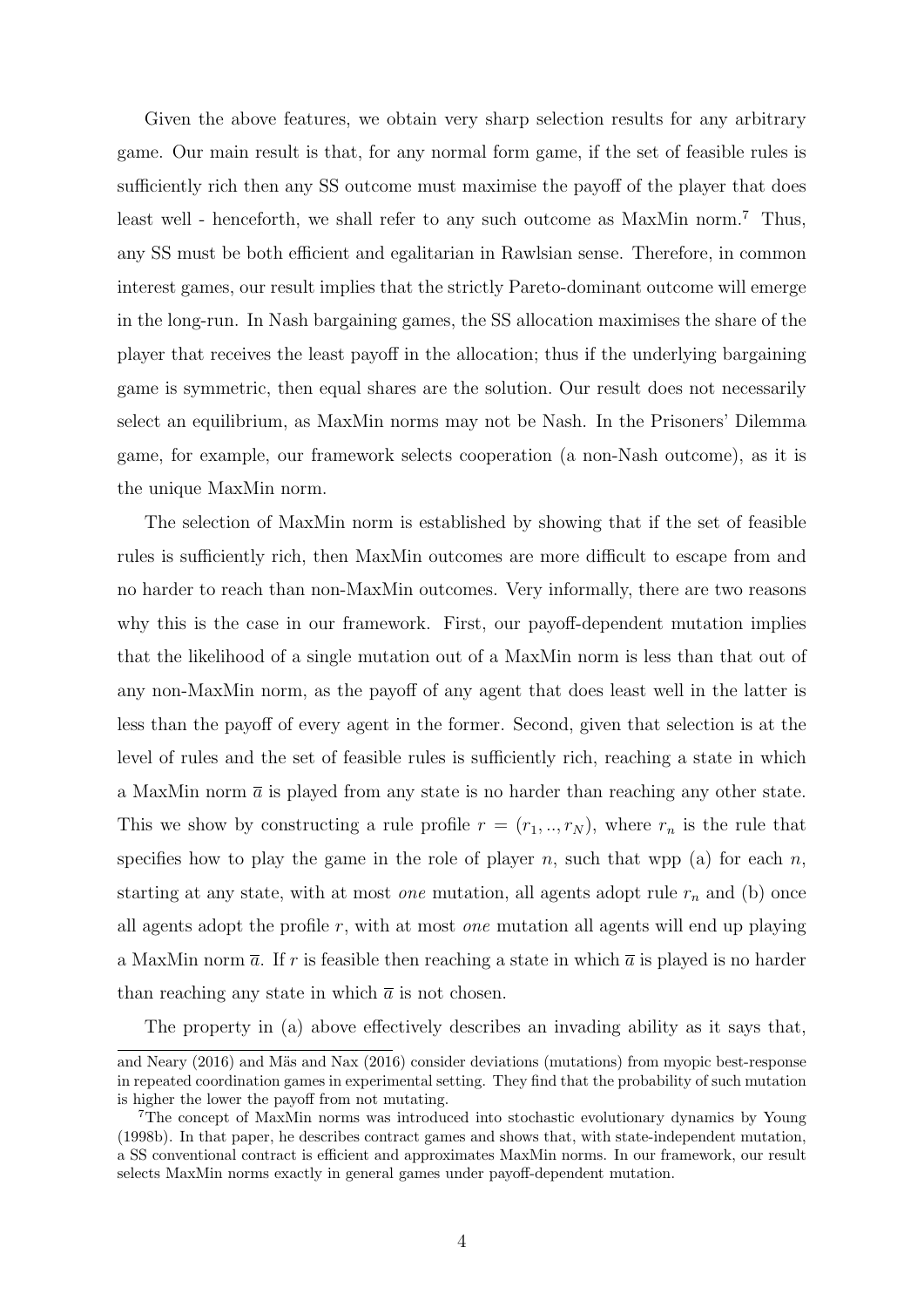with a single mutation in each role,  $r$  can invade the population and that in  $(b)$  describes a triggering attribute as it says if all agents use r then with a single mutation it can be triggered to play  $\bar{a}$  eventually. Given our selection criterion that at each date a rule is chosen wpp if it has done best in the past, the invading property is ensured if  $r_n$  does best response at some point after invasion. The triggering property of starting with  $r$ and eventually playing MaxMin  $\bar{a}$  after a single mutation has the flavour of "a secret handshake" - the single mutation effectively triggers r to eventually play  $\bar{a}$  forever.<sup>8</sup> Since a rule is a mapping from histories to actions, it is possible for a rule to satisfy both properties by playing best response at some point after invasion and  $\bar{a}$  after the secret handshake triggering mutation. In fact, there is a large set of rules that satisfy both the invading and triggering properties (see Section 4). For our selection result, all that is needed is that the set of feasible rules contains some such rules.<sup>9</sup>

As mentioned above, our selection result may select a MaxMin norm  $\bar{a}$  that is not Nash. Since this means playing  $\bar{a}$  repeatedly in a SS state, the rule(s) that are used in such a state must play  $\bar{a}$  if  $\bar{a}$  has been played by all in the past. However, by appealing to some rationality arguments, it may be argued that at any history in which the same action profile has been played repeatedly, agents will choose a (myopic) best response to that action profile as they extrapolate that the same action profile will be played in the future; thus,  $\bar{a}$  cannot persist indefinitely if  $\bar{a}$  is not Nash. In the paper, we also consider the case when the set of feasible rules is restricted to playing best response when the history of actions has been uniform. Although such a restriction is inconsistent with every SS inducing a non-Nash MaxMin norm, we are still able to obtain a selection result that has the flavour of MaxMin norm. Very roughly, with this restriction we show that any SS outcome maximises the payoff of the player that does least well amongst all outcomes that are Nash - more precisely the selection is amongst the set of minimum weak CURB sets (a set-theoretic generalisation of Nash equilibrium).<sup>10</sup>

 $10$ In the extension, we also provide some conditions on birth of new rules that ensure selection is

<sup>8</sup> In the literature (e.g. Robson (1990), Fudenberg and Maskin (1990), and Binmore and Samuelson (1992)) secret handshake allows a group of mutants to recognise each other, and thereby cooperate amongst themselves and punish those outside the group, and invade. Here, the idea is somewhat different: all agents are using the same rule profile  $r$  and a single mutation to a secret handshake triggers all agents using r to change behaviour so that  $\bar{a}$  will happen eventually.

<sup>&</sup>lt;sup>9</sup>As mentioned in footnote 3, our framework can be thought of as applying evolutionary arguments to selecting strategies in repeated games. However, in contrast to the repeated game literature, our analysis for why efficiency and egalitarianism may evolve does not involve constructing rules that incentivise players to choose a norm on the basis of future punishment and rewards; the two features of being invading and triggering that we need some feasible rules to have are not necessarily about behaviour that induces appropriate intertemporal incentives.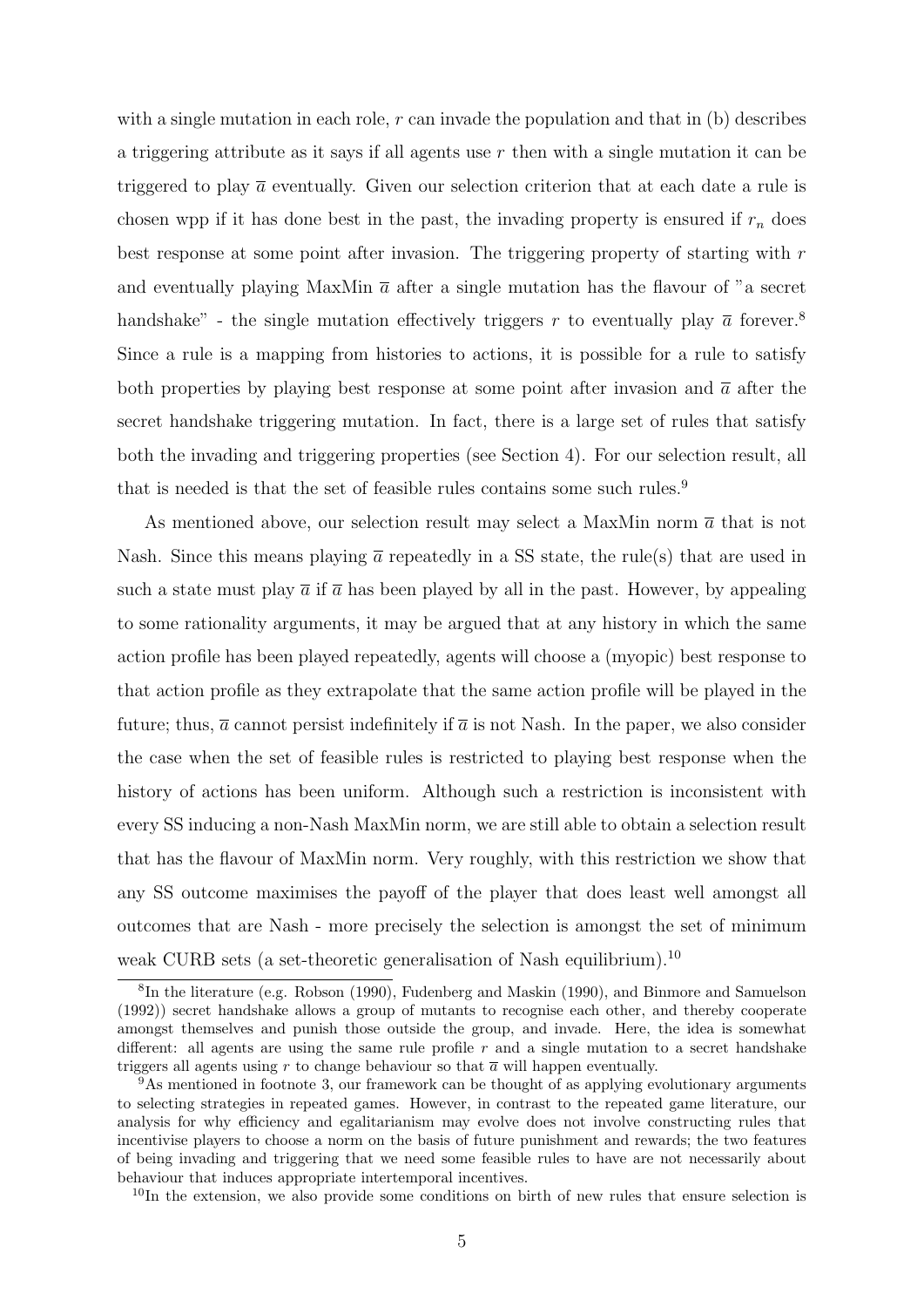Our selection results are driven by the assumption that mutation rate by any agent depends inversely on the payoffs the agent obtains in the past. To bring out the importance of this assumption we also consider the case in which mutation rate is historyindependent (and thus independent of past payoffs), as in most of the literature on SS. Under this alternative mutation assumption, we obtain the opposite of the strong selection stated above: any outcome is SS if the set of feasible rules is sufficiently rich. Such indeterminacy result with history-independent mutation arises because, for any outcome a, we can construct rules that are invading and triggering towards a. Effectively, the existence of such rules implies that drift between any pair of outcomes can be achieved through a minimal (and equal) number of mutations; but then since with history-independent mutation the likelihood of moving from one outcome to another in the long-run depends only on the number of mutations, all outcomes are SS and can survive in the long-run.

Given this indeterminacy claim, we conclude that the selection results obtained in the literature on evolutionary models with small random history-independent mutation depend critically on limiting the set of feasible rules (e.g. restricting the set to bestreponse or imitation rules), as indeterminacy and a "folk theorem type result" seem inevitable if the set of feasible rules is sufficiently rich. Excluding some rules of behaviour from the outset may of course be reasonable if there is good a priori reasoning for restricting agents' behaviour. For example, for reasons mentioned above, we could restrict the set of feasible rules to those that best reply at uniform histories. We show that under this restriction any Nash equilibrium (in fact any minimum weak CURB set) is SS if the set of feasible rules is sufficiently rich and mutation is history-independent. This implies that, under history-independent mutation, to obtain any selection between Nash equilibria (or minimum weak CURB sets), we need to impose more restrictions on the set of feasible rules than best reply at uniform histories.

Finally, we like to briefly discuss an important feature of our results regarding speed of convergence.<sup>11</sup> The literature on SS is sometimes criticised on the grounds that convergence to a SS state can be too slow. For example, in models in which all agents are assumed to follow best response rules (e.g. Kandori et al. (1993) and Young (1993)), the number of mutations needed for the system to switch from one equilibrium

amongst Nash equilibria.

 $11$ We like to thank Larry Samuelson for emphasising the importance of this feature to us.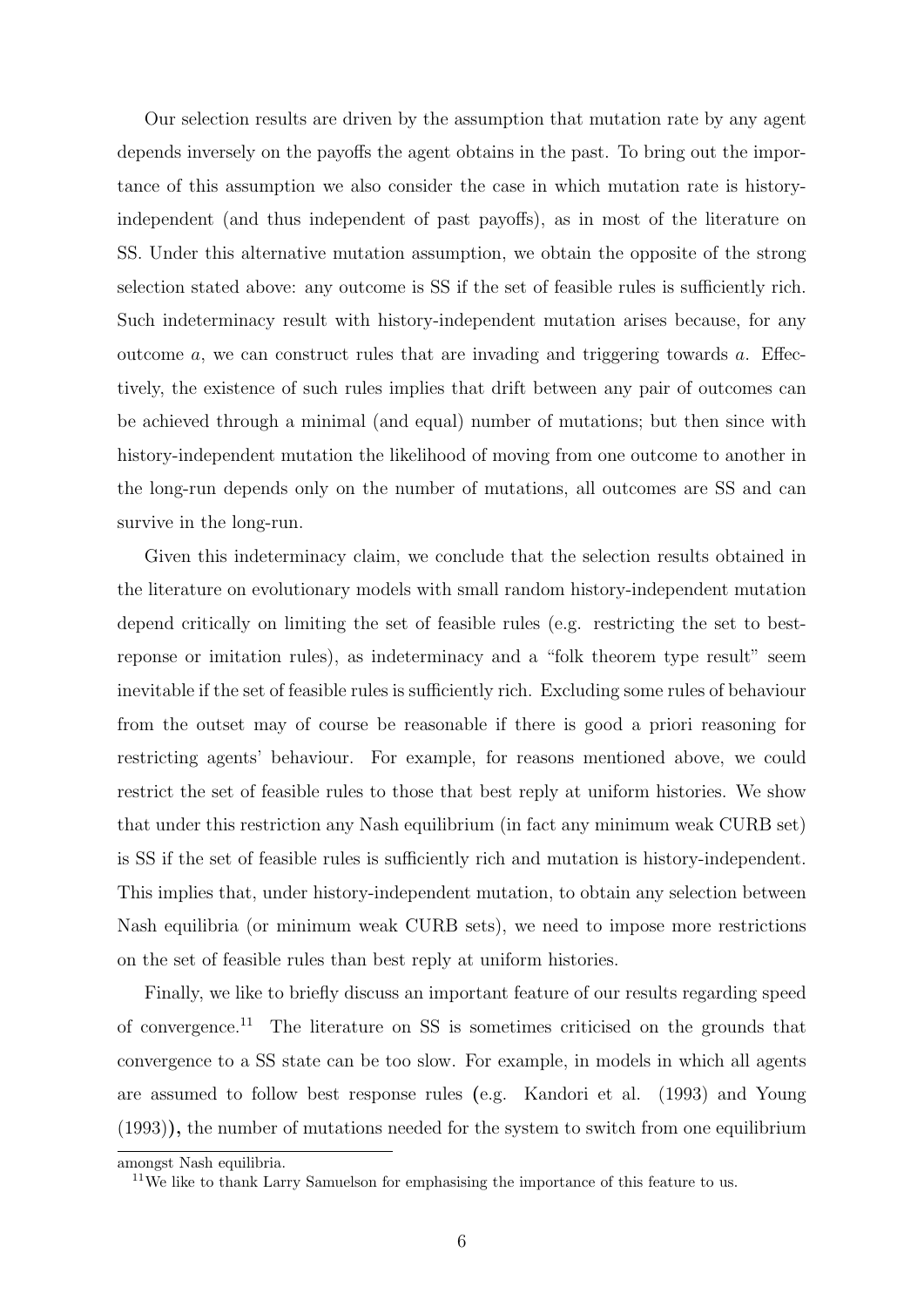to another has to be increasing in the population size. When the latter size is large and the mutation rate is small, the chance that such a switch occurs is extremely small. This implies that the time it takes for a system to converge to any SS outcome could be unreasonably long.<sup>12</sup> Such a criticism does not apply to our results as the number of mutations needed in our framework to reach a state in which a particular outcome (e.g. MaxMin norm) is played is most minimal (at most  $N + 1$ : one for each of the N roles plus an additional one to induce triggering) and independent of the size of the population. Effectively, since both invading in any role and the secret handshake require at most one mutation, the time taken to reach a long-run outcome does not need to increase with the number of agents.

The plan of the paper is as follows. In Section 2 we describe the model. An overview of the main results is given in Section 3; we also provide a sketch of some of the arguments in this section. In Section 4 we provide detailed results. Section 5 describes how our results can be extended when some of our assumptions are relaxed. The proofs of all the claims in Sections 4 and 5 are in the Appendix and Online Appendix.

## 2 Underlying Game and Evolutionary Dynamics

**One-shot game.** The stage game is a normal form game denoted by  $G = \{A_n, \pi_n\}_{n=1}^N$ , where  $N$  is the number of players (with some abuse of notation, we also use  $N$  to denote the set of players) and, for any player n,  $A_n$  is the set of finite (pure) actions and  $\pi_n : A \to$ R is the payoff function, where  $A \equiv A_1 \times ... \times A_N$ . For any N-tuple  $x = (x_1, ..., x_N)$ ,  $x_n$ and  $x_{-n}$  respectively refer to the *n*-th component and all components other than *n*. For any n and any  $a \in A$ , player n's best reply to  $a_{-n}$  is  $B_n(a_{-n}) \equiv \arg \max_{a'_n \in A_n} \pi_n(a'_n, a_{-n});$ we also use the notation  $B_n(a)$  to denote  $B_n(a_{-n})$ . Let  $B(a) = \times_n B_n(a)$ . For simplicity, we assume, for all  $n, \pi_n(a) \neq \pi_n(a')$  if  $a \neq a'$ . Denote the set of (pure) Nash equilibria in G by E, with e a typical element of E (the set E could be empty).

Repeated matching game. There is a single population consisting of I agents (we also use I to denote the set of agents). At any discrete date  $t = 1, 2, \dots$ , each member of the population is randomly matched with  $N-1$  other agents to play the stage game G in the role of some player. For simplicity, assume that at each date all agents are

<sup>&</sup>lt;sup>12</sup>Convergence can be fast if the interaction between agents is through a network and agents respond only to the choices of their neighbours (see Young (1998a)). Similar kind of fast convergence can also be obtained without local interactions if payoff gains from switching between equilibria and mutation rates are sufficiently high (e.g. Kreindler and Young (2013)).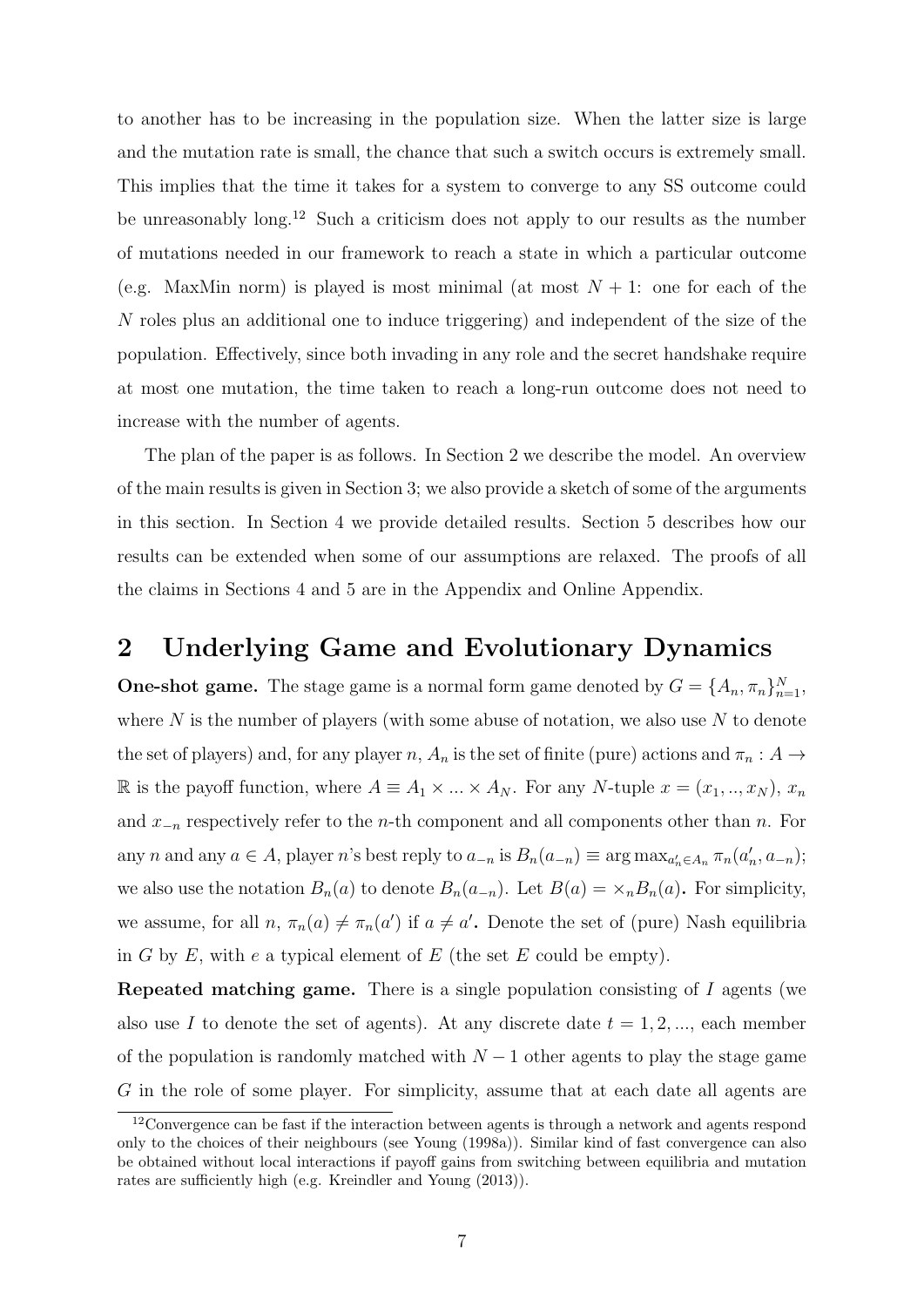randomly matched to play the game, i.e.  $I = MN$  for some integer M. Hence, there are exactly M matches in each period (we also use  $M$  to denote the set of matches). We assume  $M > 1$ . Our results also hold for the case when  $M = 1$ ; however, the analysis is different, somewhat simpler and less interesting given some of the other assumptions we make below; we discuss this case in Online Appendix. To simplify, assume also that the probability of being assigned to any match or to any role is the same for all agents.

Our set up is standard except that in order to handle a general game with different players we allow agents to take the role of different players. Thus, at each date every agent cares about both the action profile in the match she participates in and the role she plays in that match. Thus, the preference of each agent is over the set  $A \times N$ . Given that all agents are assumed to have the same payoff function  $\pi_n(.)$  in each role  $n$ , it follows that all agents are assumed to have identical preferences (even though the payoffs function for different roles/players may not be the same).<sup>13</sup>

**History and Rules.** For any finite set  $X$ , denote the set of probability distributions over X by  $\Delta X$  and the set distributions over X with full support by  $Int(\Delta X)$ .

We assume agents have finite period memory  $T$ : so they only recall the outcome (action profiles) in the previous  $T \geq 1$  periods (we use T to describe both the memory and the set  $\{1, ..., T\}$ . For any period and any  $m \in M$ ,  $a^m \in A$  denotes the outcome in match m, and  $\phi = (a^1, ..., a^M) \in A^M$  refers to the outcome of all matches. At any date, denote the outcomes in the previous  $T$  periods, henceforth called history, by  $\theta = \{a^{m,t}\}_{m \in M, t \in T}$ , where  $a^{m,t} \in A$  refers to the outcome  $T - t + 1$  periods ago in match m. Let  $\Theta \equiv A^{M \times T}$  be the set of histories. For any  $\theta = \{a^{m,t}\}_{m \in M, t \in T} \in \Theta$ , define the set of action profiles played in  $\theta$  by  $A(\theta) = \{a \in A \mid a = a^{m,t} \text{ for some } m \in M \text{ and } t \in T\}$ and the action played in role n of match m and in the t-th period of  $\theta$  by  $\theta_n^{m,t} = a_n^{m,t}$ . Also, let  $\theta^{m,t} = {\theta^{m,t}}_{n \in N}$  and  $\theta^t = {\theta^{m,t}}_{m \in M}$ . For any  $a \in A$ , let  $\phi(a) \in A^M$  be the 1-period outcome in which a is played in every match, and  $\theta(a) \in \Theta$  be the history in which  $\phi(a)$  is played in every period. Denote  $\Theta^u = \bigcup_{a \in A} \theta(a)$  as the set of uniform histories. A history  $\theta(a) \in \Theta^u$  is called an equilibrium history if  $a \in E$ . A history  $\theta$  is called stationary if  $\theta^t = \theta^{t'}$  for all t and t'. Let  $\Theta^s$  be the set of stationary histories.

When choosing an action in any role at any date, each agent adopts a rule to imple-

<sup>&</sup>lt;sup>13</sup>Only ordinal ranking over  $A \times N$  implied by  $(\pi_1, ..., \pi_N)$  is important for our results. Hence, the results in this paper also hold if agents have different payoff functions in each role as long as they all have a common preference ordering over the set  $A \times N$ .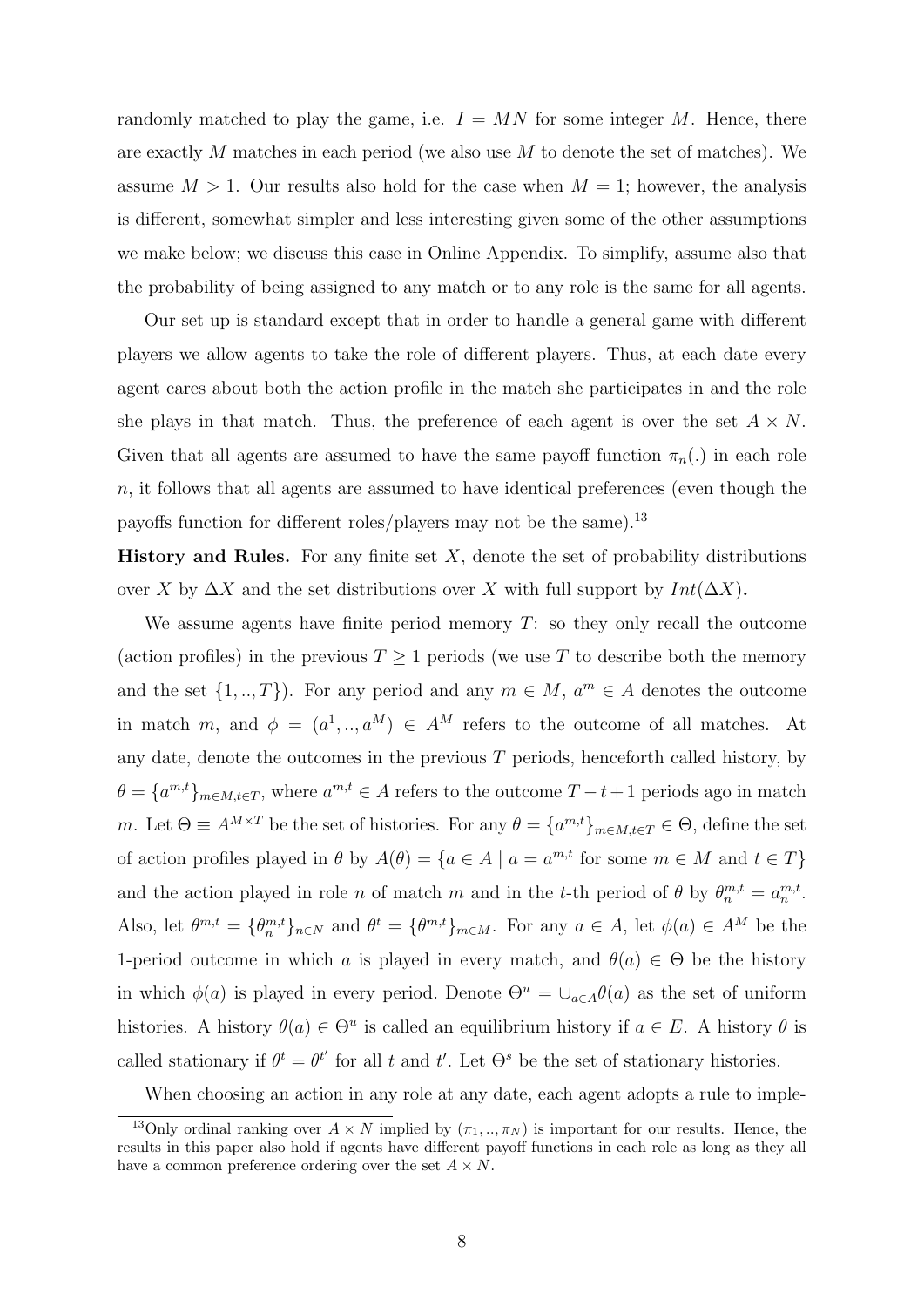ment her actions. A rule on how to play the game at each date in any role  $n \in N$  is a mapping  $r_n : \Theta \to \Delta A_n$  from the set of histories to the set of probability distributions over  $A_n$ <sup>14</sup> For any  $\theta \in \Theta$  and  $Q_n \subseteq A_n$ ,  $r_n(\theta)[Q_n]$  refers to the probability that rule  $r_n$  attaches to  $Q_n$  when  $\theta$  is observed. We denote the profile of rules by  $r = (r_1, ..., r_N)$ and the probability that r chooses any  $a \in A$  by  $r(\theta)[a] = \times_{n \in N} r_n(\theta)[a_n]$ . Also, let  $\overline{R}_n$ be the set of all rules in role  $n \in N$  and  $\overline{R} = \times_{n \in N} \overline{R}_n$  be the set of all rule profiles.

At any date, assume that the set of rules agents may adopt in any role  $n \in N$  is some fixed non-empty subset  $R_n$ , henceforth called the set of feasible rules in role n, of  $\overline{R}_n$ . Let  $R = \times_{n \in \mathbb{N}} R_n \subseteq \overline{R}$  be the set of feasible rule profiles. When the meaning is clear we drop the word profile from both rule profile and action profile.

Next we ask if there should be some restriction on the set  $R$ , and if so, what. One restriction would be to require feasible rules to be deterministic (pure) i.e.  $R \subset \overline{R}^{pure}$ , where  $\overline{R}^{pure} = \times_{n \in N} \overline{R}_n^{pure}$  $_n^{pure}$  and  $\overline{R}_n^{pure} = \{r_n \in \overline{R}_n \mid \forall \ \theta \in \Theta, r_n(\theta)[a_n] = 1 \text{ for some } a_n \in A_n \}.$ 

By appealing to bounded rationality type reasoning, another natural restriction might be to restrict rules to simple ones. The simplest rules are history-independent ones that always take the same action. Denote the set of such rules, henceforth called simple rules, in role *n* by  $S_n = \{r_n \in \overline{R}_n^{pure}\}$  $_{n}^{pure}$  | $r_n(\theta) = r_n(\theta')$ ,  $\forall \theta$  and  $\theta' \in \Theta$  }. Let  $S = \times_n S_n$ . Also, define the set of totally mixed simple rule profiles by  $S^{mixed} =$  $\{r \in \overline{R} | r(\theta) = r(\theta') \in Int(\Delta A), \forall \theta \text{ and } \theta' \in \Theta \}.$  We could also consider rules with higher order complexity than simple ones. For example, rule profiles with "complexity" one level higher than S may be those that do one action at some histories and another at every other history. Denote the set of such rules, henceforth called 2-complexity rules, by  $S^2 = \{r \in \overline{R}^{pure} | \exists a, b \in A \text{ s.t. } r(\theta)[\{a, b\}] = 1, \forall \theta \}.$ 

A most common type of rule used in the literature is (myopic) best reply. Other common rules are better reply, fictitious play, imitation and no regret learning. Some of these rules are motivated by certain rationality considerations; others are not. A most minimal rationality restriction on the set of rules is concerned with behaviour at equilibrium histories. In such histories every agent in any role is taking the same action and is obtaining the maximum payoff given the choice of the others in every match of any period; hence, it is very reasonable to assume that the rules prescribe

 $14$ In the above definition, rules obey anonymity with respect to individual agent's experiences as the behaviour depends only on the history of actions. A more general type of rule might also depend on the identity of the agents that adopt different actions in the previous periods. We adopt such anonymity to simplify the analysis.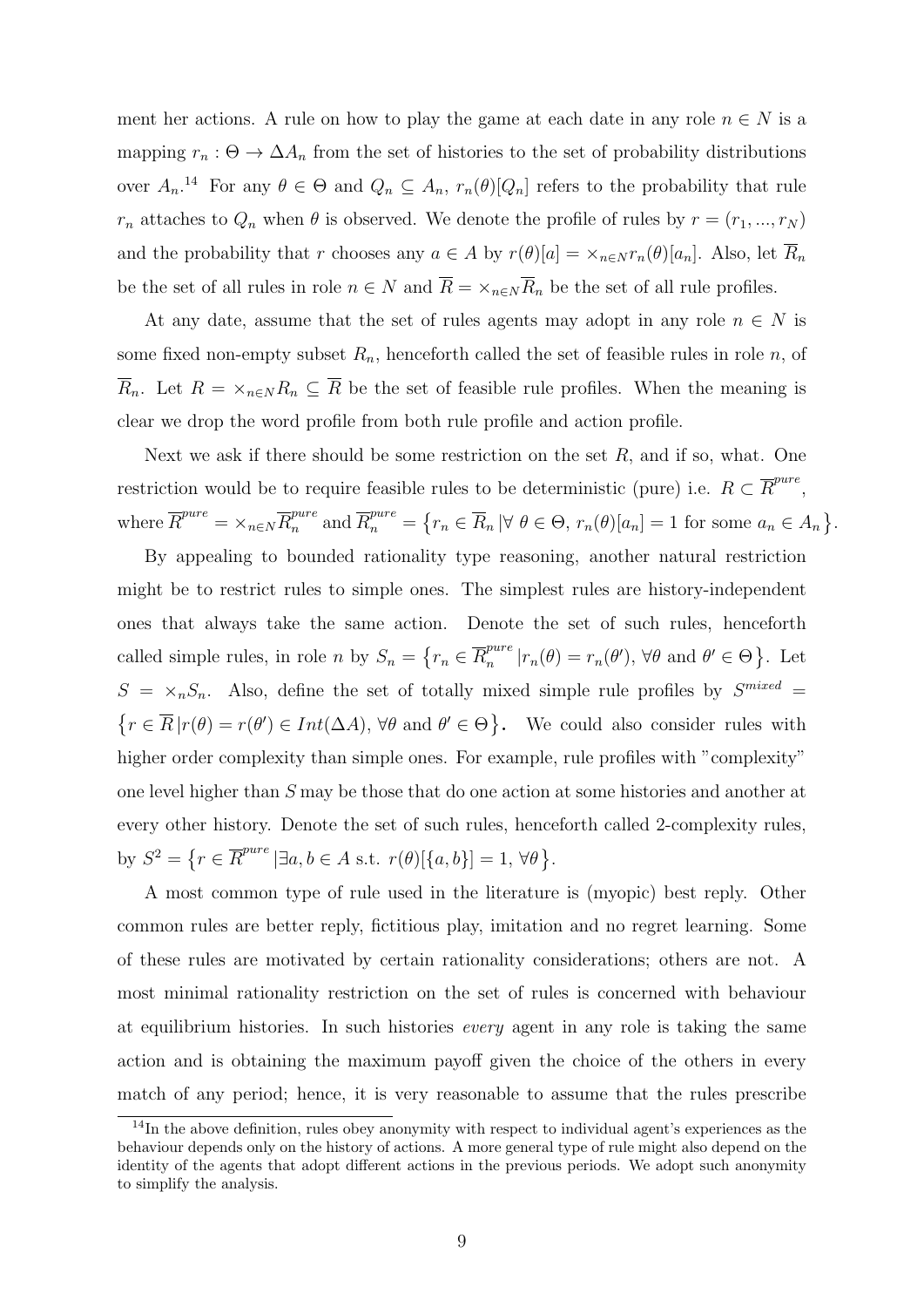the same equilibrium behaviour in the next period. This behaviour is satisfied by most rules in the literature. Such rules, henceforth called equilibrium rules, is denoted by  $R^E = \{r \in \overline{R} | r(\theta(e))[e] = 1 \text{ for all } e \in E \}.$ 

Being an equilibrium rule imposes rationality restrictions only at equilibrium histories. Many typical rules used in the literature also impose some rationality restrictions on non-equilibrium histories. For example, a weak restriction on the set of rules, henceforth called uniform best reply, is to play best reply at all uniform histories. Denote this set by  $R^u = \{r \in \overline{R} | r(\theta(a)) [B(a)] = 1 \text{ for all } a \in A \}$ . A justification for restricting rules to  $R<sup>u</sup>$  is: if in the past the same action profile is played in every match at every date then agents will assume that the same behaviour would be followed in the future (particularly if T and/or M are large) and hence, play a best reply.

A stricter restriction than uniform best reply is to require any rule  $r_n$  in role n to best reply at any history in which the same action is played in all matches of any period in all roles other than n, i.e.  $r_n(\theta)[B_n(a_{-n})] = 1$  for any  $a_{-n} \in A_{-n}$  and  $\theta \in \Theta^{-n}(a_{-n}),$ where  $\Theta^{-n}(a_{-n}) \equiv \{\theta \in \Theta \mid \theta_{-n}^{m,t} = a_{-n} \text{ for all } m \text{ and } t\}.$ 

For histories in which other players do not play the same action, we could also require rules in any role to play a best reply to some distribution over the set of actions observed in the history. An examples of such a behaviour in any role is a rule that samples one of the matches in  $\theta$  and best replies to it wpp. We call such rules sampling best reply and define the set of such rules by  $R^s = \times_{n \in N} R_n^s$ , where for each n

$$
R_n^s = \left\{ r_n \in \overline{R}_n \middle| \begin{array}{c} (\text{a}) \ r_n(\theta)[a_n] > 0 \Rightarrow a_n = B_n(\theta^{m',t'}) \text{ for some } m' \text{ and } t' \text{ and} \\ (\text{b}) \ \exists \ m \text{ and } t \text{ s.t. } \forall \theta \in \Theta, \ r_n(\theta)[B_n(\theta^{m,t})] > 0. \end{array} \right\} \tag{1}
$$

One could also argue that rules should not depend on payoff-irrelevant features of history; for example, they should be match-neutral in the sense that rules should be sensitive only to past actions and not to the identity of matches in which the actions took place. Formally, we say a rule r is match-neutral if, for any  $\theta \in \Theta$  and any permutation of matches  $k: M \to M$ ,  $r(\{\theta^{m,t}\}_{m,t}) = r(\{\theta^{k(m),t}\}_{m,t}).$ 

While many of the above restrictions (as well as several others) on the set  $R$  may be reasonable, to widen the applicability of our results, we assume only the following:

### Assumption on R: (i) R is finite and (ii) either  $S \subset R$  or  $R \cap S^{mixed} \neq \emptyset$ .

Restriction (i) above is assumed to ensure that the dynamics has a *finite* state space. It imposes no restriction if the set of rules involve pure strategies only. Restriction (ii)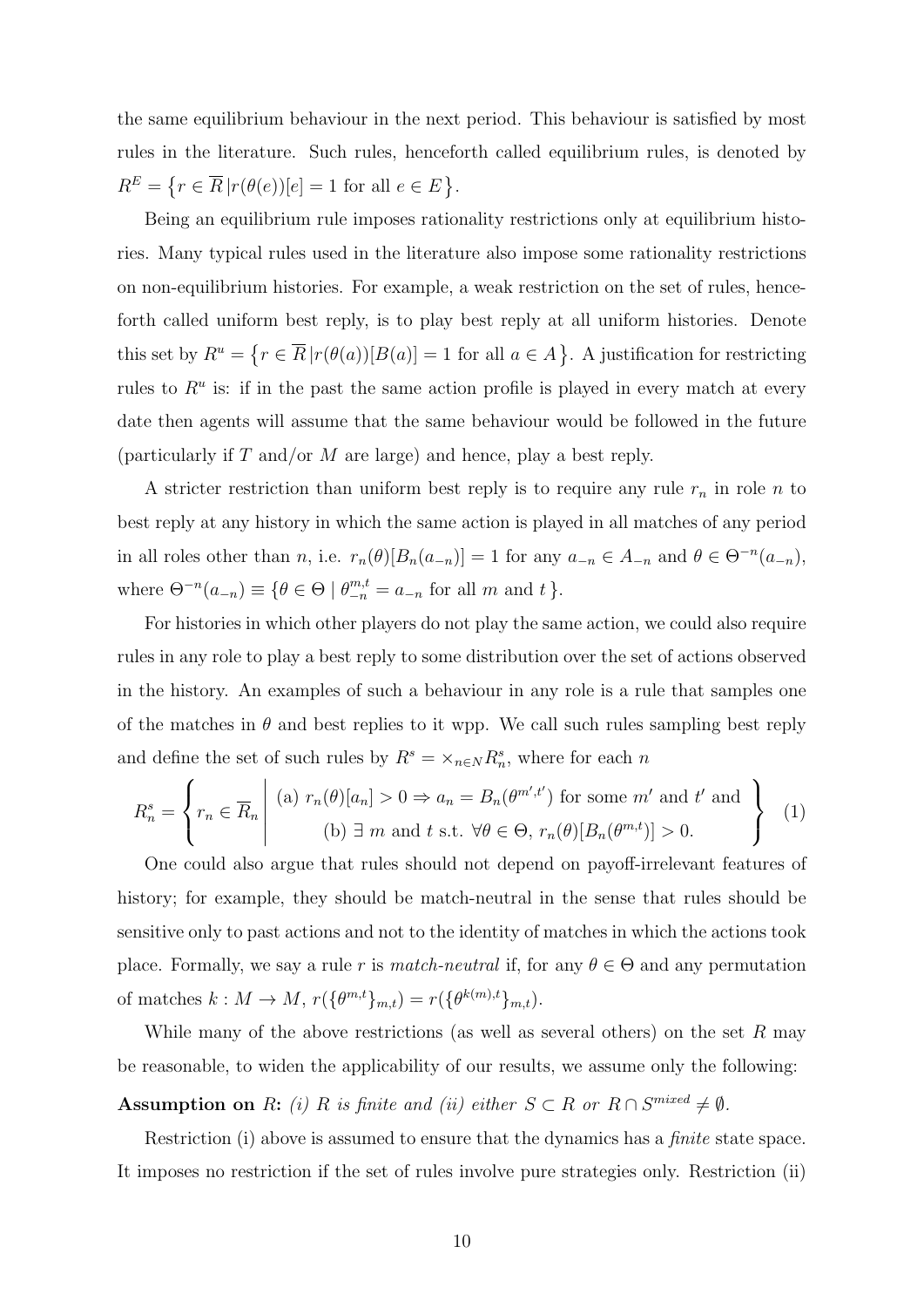is assumed to ensure that all actions can be played wpp at least through mutation.<sup>15</sup>

**States.** At any date, for any  $n \in N$ ,  $m \in M$  and  $t \in T$ , let  $r_n^{m,t} \in R_n$  refer to the rule adopted  $T - t + 1$  periods ago by the agent in role n, in the mth match and  $r^{m,t} = (r_1^{m,t})$  $\binom{m,t}{1}, \ldots, r_N^{m,t}$  be the rule profile adopted  $T - t + 1$  periods ago by the agents in the mth match. Also, let  $r^t = (r^{1,t}, ..., r^{M,t}) \in R^M$  be the rules adopted  $T-t+1$  periods ago in all the M matches. The set of T-period rule-histories is  $R^{MT}$ . We then define  $\Omega \equiv \Theta \times R^{MT}$  as the set of all states with typical element  $\omega = \{a_n^{m,t}, r_n^{m,t}\}_{n \in N, m \in M, t \in T}$ . Since the number of players, actions and rules, and players' memory are all finite, the state space  $\Omega$  is finite.

For any state  $\omega = \{a_m^{m,t}, r_n^{m,t}\}_{n \in N, m \in M, t \in T}$ , let  $\theta[\omega] = \{a_n^{m,t}\}_{n \in N, m \in M, t \in T}$  be the history of actions in  $\omega$ ,  $A(\omega) \equiv \{a \in A \mid a \in A(\theta[\omega])\}$  be the set of actions played in  $\omega$ ,  $R[\omega] = \{r_n^{m,t}\}_{n \in N, m \in M, t \in T}$  be the history of rules in  $\omega$ , and  $R_n(\omega) \equiv \{r_n \in R_n \mid r_n = r_n^{m,t}\}$ for some  $m \in M$  and  $t \in T$  be the set of rules adopted in role n in  $\omega$ . Let  $R(\omega)$  =  $\times_{n\in\mathbb{N}} R_n(\omega)$ . A state  $\omega \in \Omega$  is called uniform if  $\theta[\omega] \in \Theta^u$ . A uniform state  $\omega$  such that  $A(\omega) = a$  and  $R(\omega) = r$  for some  $a \in A$  and  $r \in R$  is denoted by  $(\theta(a), r)$ .

Full history. At any date, the roles and the matches of each agent  $i$  in the previous T periods are defined as follows. For any  $t, n^t(i) \in N$  and  $m^t(i) \in M$  respectively refer to the role assigned to i and the match participated in by i,  $T - t + 1$  periods ago. We refer to  $v^t(i) = (n^t(i), m^t(i))$  as the assignment of i,  $T - t + 1$  periods ago and  $v = \{v^t(i)\}_{i \in I, t \in T}$  as the assignments over T periods. Let  $\Upsilon$  be the set of assignments over T periods. At any date if  $\omega \in \Omega$  is the state and  $v \in \Upsilon$  is the assignment, we call  $h = (\omega, v)$  the full history of the previous T periods. Define the set of full histories by H and the set of full histories associated with any  $\omega \in \Omega$  by  $H(\omega) = \{h \in H \mid h = (\omega, v)\}$ for some  $v \in \Upsilon$ .

Rule Selection and Inertia. Since agents have T-period memory recall, the selection criterion used by any agent in any role is a mapping from the set of full histories  $H$  to some distribution over feasible rules. For expositional simplicity, we assume that the criterion for each agent is anonymous (i.e. the choice of the rule at each date depends only on the state) and all agents in the same role use a common criterion to revise rules.

**Definition 1** For any  $n \in N$ , a rule selection criterion  $\rho_n : \Omega \to \Delta R_n$  is a mapping which assigns a probability distribution over  $R_n$  for any  $\omega \in \Omega$ . Let  $\rho \equiv (\rho_1, ..., \rho_N)$ .

<sup>&</sup>lt;sup>15</sup>The second restriction is not needed for some of the results. Also, we could replace it by the assumption that there is action mutation (there is noise in the implementation of rules).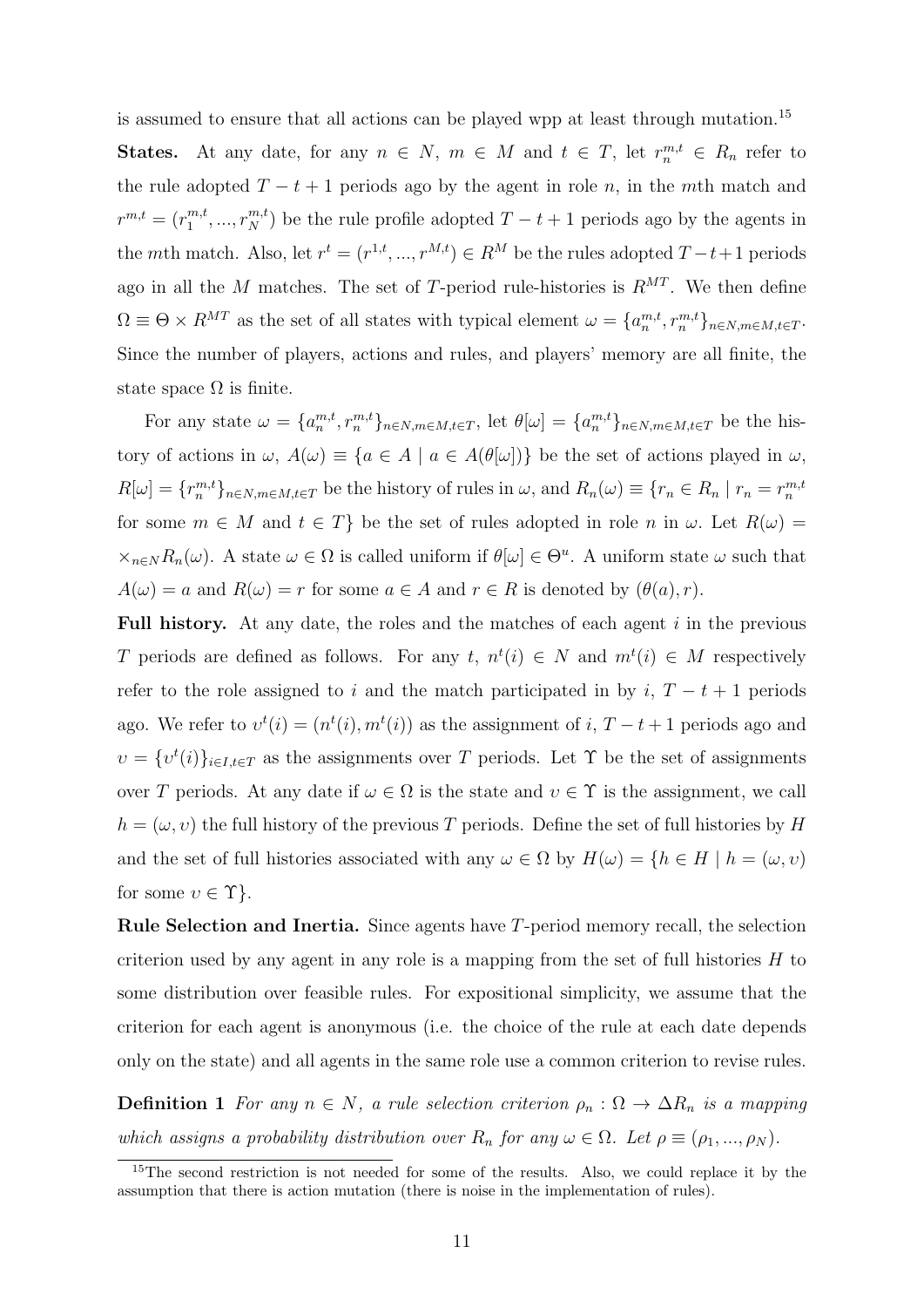To ensure asynchronisation of behaviour across different agents, we introduce inertia both in selection of rules and in implementation of actions. Specifically, rule inertia stipulates that at any date, if an agent is assigned the same role as in the previous period then with probability  $p^r \in (0, 1)$  she faces rule inertia and chooses the same rule as she did in the previous period, and with probability  $1-p^r$  there is no rule inertia and she chooses her rule according to the selection criterion  $\rho_n(.)$  for all n. Action inertia stipulates that at any date, if an agent is assigned the same role and using the same rule as in the previous period then with probability  $p^a \in (0,1)$  she faces action inertia and takes the same action as she did in the previous period, and with probability  $1-p^a$ there is no action inertia and she chooses her action according to her rule. When an agent is assigned a different role from that in the previous period or is using a new rule, we assume the agent is not subject to action inertia. The sequence of events at each date is thus such that first agents are assigned matches and roles. Second, those subject to rule inertia choose the same rule as in the previous period and agents not subject to rule inertia revise their rules according to  $\rho_n$  for each role n. Third, agents subject to action inertia take the same actions as in the previous period and agents not subject to action inertia take actions according to their rules.

There are a number of points to note regarding the inertia described above. First, we have assumed that rule inertia applies to agents only if they play the same role in the previous period, and action inertia applies to agents only if they play the same role and use the same rule as in the previous period. This is not the only way of introducing inertia. We have adopted this approach because it seems more natural, even though the analysis turns out to be significantly more complicated as a result of our specific inertia assumptions. In any case the results in this paper do not depend on this specification of inertia. Second, in the above we assumed that at each date roles and rules are decided before action inertia. Again nothing hinges on such a specification. Third, inertia of any kind is not necessarily needed to obtain many of the results (see Section 5).

Dynamics without mutation. The above describes a dynamical system that can be represented by a Markov chain with state space  $\Omega$ .<sup>16</sup> The evolutionary process

<sup>16</sup>Since at any date the rule (action) an agent chooses when subject to rule (action) inertia depends on the rule (action) chosen by that agent in the previous period, the dynamics of the system at any date depends on the assignments  $v \in \Upsilon$  each agent has had in the previous T periods, in addition to the state  $\omega \in \Omega$ . However, since the roles and the matches agents are assigned to are independent of the identity of the players, the state  $\omega \in \Omega$  is still sufficient to describe the transition dynamics.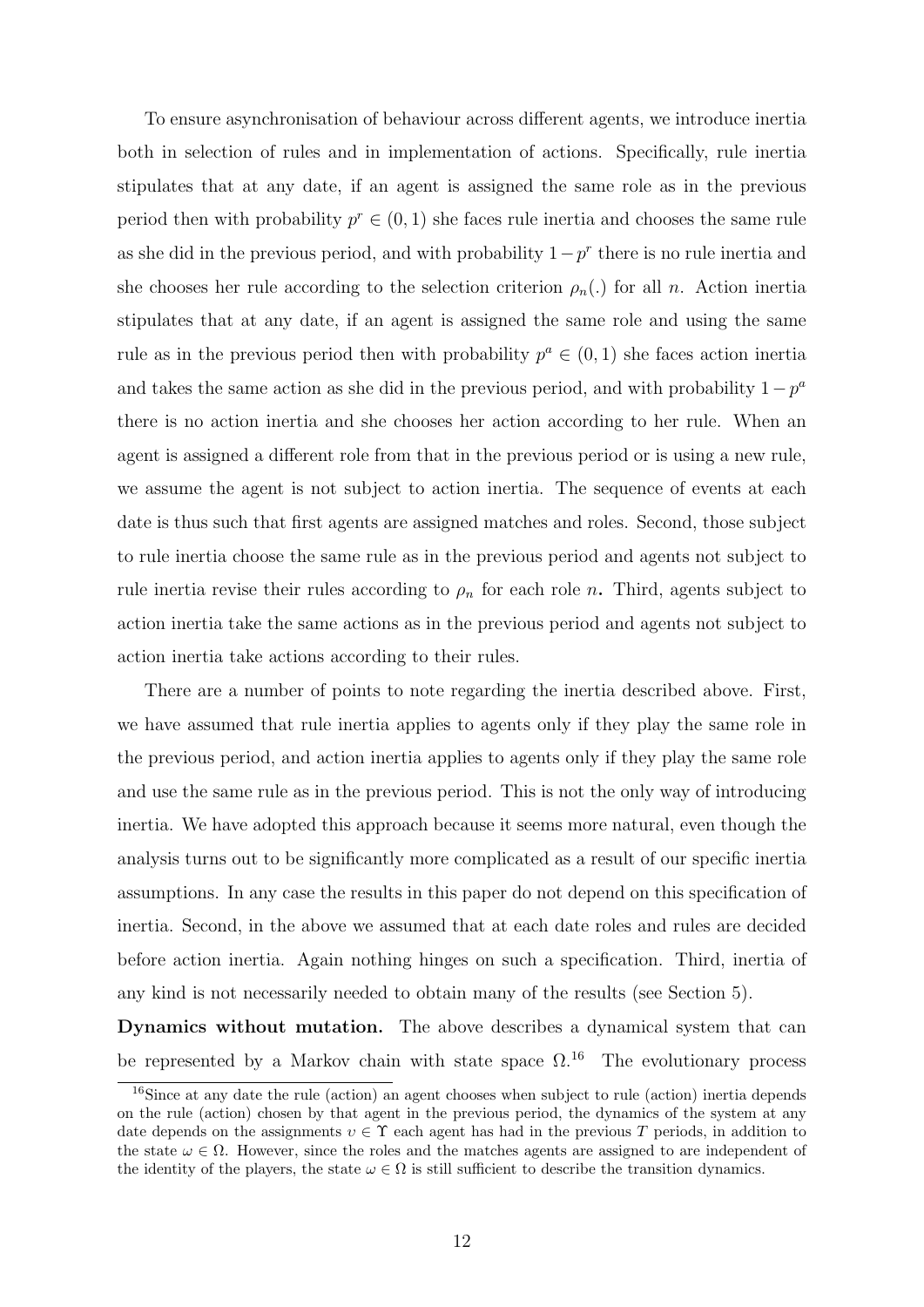starts at some initial state  $\omega^0 \in \Omega$ . Given  $\{G, R, \rho, p^r, p^a, \omega^0\}$ , the system then evolves with states changing from one period to the next. Hence, the dynamics of the system  $\Lambda : \Omega \to \Delta\Omega$  is a mapping which assigns to any state a probability distribution over the set of states. Since the state space  $\Omega$  is finite, the dynamics will eventually settle on one of its recurrent classes within finite time. We denote a recurrent class of  $\Lambda$  by  $C \subseteq \Omega$  and the set of all recurrent classes by Γ. Also, let  $A(C) = \bigcup_{\omega \in C} A(\omega)$  and  $R(C) = \bigcup_{\omega \in C} R(\omega)$ be, respectively the set of actions and rules that can occur in recurrent class  $C \in \Gamma$ .

Restrictions on the selection criterion. To preserve the generality of our results, we like to impose minimal restriction on the rule selection criterion. One common reasonable assumption is to assume that agents choose a rule from the existing ones:

Assumption (No-Birth): For any  $n \in N$  and  $\omega \in \Omega$ ,  $\rho_n(\omega)[r_n] > 0$  only if  $r_n \in$  $R_n(\omega)$ .

The above No-Birth assumption has a "must see" feature in that it excludes the possibility that agents select a rule that has not been played in the previous T-periods of history. One consequence of the No-Birth assumption is that if at any state all agents choose the same rule in a given role then that rule will continue being chosen in that role, as there is no possibility of adopting a new rule (so with No-Birth, new rules are possible only through mutation). The No-Birth assumption also implies that every recurrent class  $C \in \Gamma$  must contain a unique rule profile (i.e.  $R(C)$ ) is singleton) because once a rule is not chosen for T periods that rule will disappear forever.

Another restriction is to apply some rationality to  $\rho$ . A minimal notion of rationality is that rules that receive the highest payoffs in the last  $T$  periods would be selected wpp:

Assumption (Monotonicity): Fix any  $n \in N$ ,  $\omega \in \Omega$  and  $r_n \in R_n(\omega)$ . Denote the set of all matches and periods in which  $r_n$  has been adopted by agents in role n in  $\omega$  by  $D_n(r_n, \omega) \equiv \{(m, t) \in M \times T \mid R[\omega]_n^{m,t} = r_n\}.$  Then  $\rho_n(\omega)[r_n] > 0$  if

$$
\pi_n(\theta[\omega]^{m,t}) \ge \pi_n(\theta[\omega]^{m',t'}), \forall (m,t) \in D_n(r_n,\omega) \text{ and } \forall (m',t').
$$
 (2)

Monotonicity assumption stipulates that  $r_n \in R_n(\omega)$  is chosen wpp at any state  $\omega$  if the payoff of any agent who adopted rule  $r_n$  in role n in  $\omega$  is no less than that obtained by any other agent in role n in  $\omega$ . This condition is weak because it requires a rule to be selected wpp if it has done best in all of the periods it was used in the history.

We assume both No-Birth and Monotonicity. There are four remarks concerning these assumptions. First, both are "backward looking" as they require agents to recall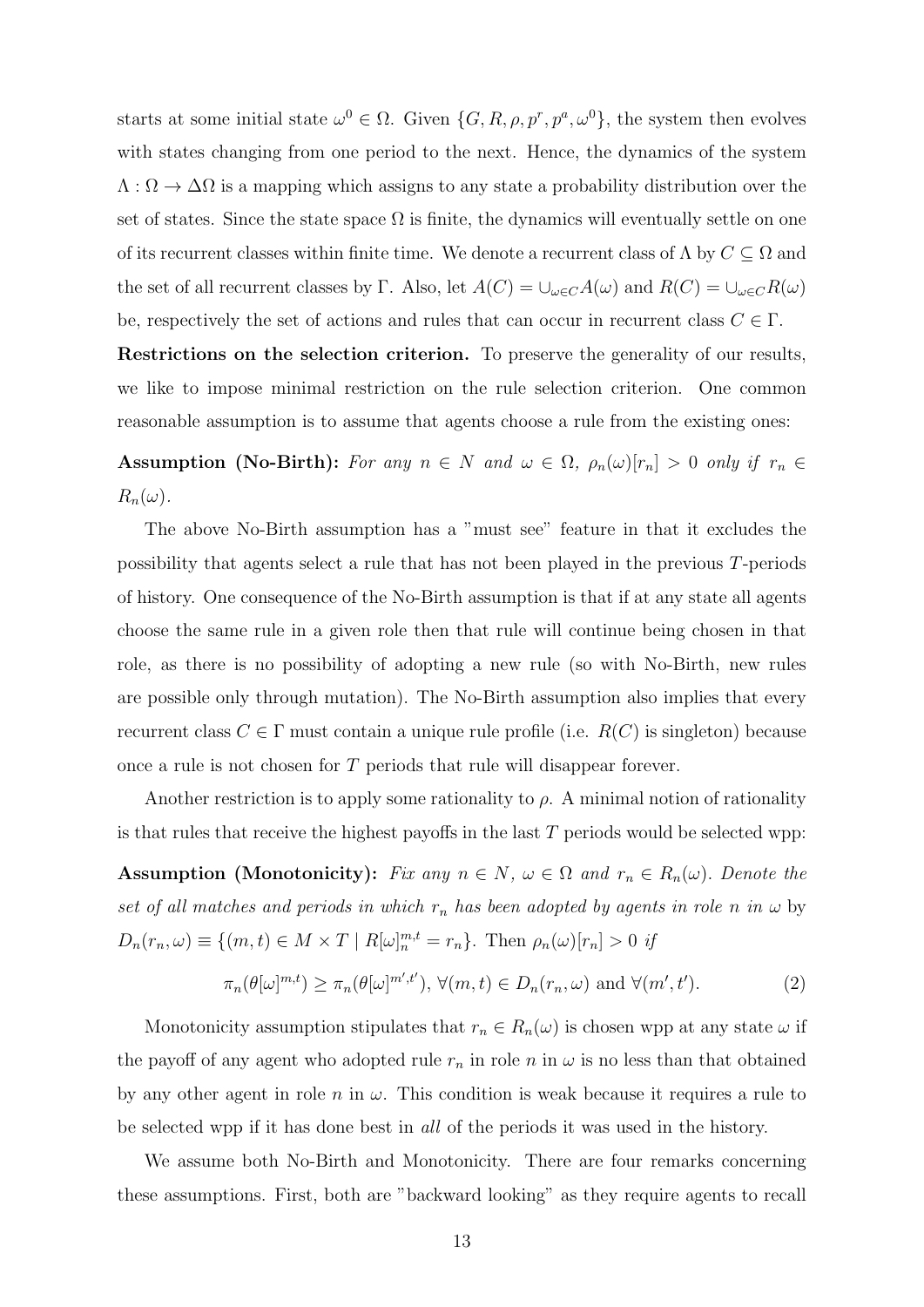the past  $T$  periods and, in any role  $n$ , (a) choose one of the existing rules and (b) if there exists a rule that has done best in the last T periods then choose that rule wpp.

Second, No-Birth is a kind of imitation assumption in the sense that it assumes that agents choose amongst rules that have been observed; this may not always be true. In Section 5 we consider some alternatives to No-Birth.

Third, Monotonicity attributes a payoff to rule  $r_n$  even for periods in which the agents adopting  $r_n$  were subject to action inertia. It may be more reasonable to apply Monotonicity to matches in which  $r_n$  has not been subject to action inertia, and the actions implemented, and hence payoffs obtained, were the results of implementing  $r_n$ . Our results hold irrespective of whether the selection criterion applies when agents are subject to action inertia or not: in our proofs, whenever we appeal to Monotonicity to show that some rule  $r_n$  is selected, we only consider states in which all agents in role n are not subject to action inertia (and thereby implement their rules); see footnotes 43, 44 and 45.

Fourth, while Monotonicity does not require agents to know the details of the rules adopted in all roles, matches and dates in the past T periods, it does require agents to know *wpp* the rule(s) that did best in the history. Having some knowledge of the actual rules adopted in the past and their performance may not be such a strong requirement. After all individuals do have some ideas of how others (or at least those close to them) react to past events; especially, information about successful rule of behaviour is often publicly discussed and advertised. Nevertheless, it may be argued that such information may not always be available. In Section 5, we consider the case in which agents only know the past actions (and not the rules that actually adopted in each match in the past) and show that our main selection results also extend in this setting.

**Mutation.** Next, we add mutation to the dynamical system  $\Lambda$ . Specifically, assume that at each date, in selecting their rules, agents mutate with a small probability and choose randomly a feasible rule. Mutation may come from players' intentional experimentation, involuntary trembles or mistakes, pure fantasy, or other factors. As we mentioned in the introduction, the probability of mutation by any agent at any date may depend on how well the agent has done in recent past. Formally, for any agent  $i$ and any full history  $h \in H$ , we denote the probability of mutation (or mutation rate) by *i* at *h* by  $\epsilon^{f(i,h)}$  for some function  $f: I \times H \to (0,\infty)$  and the random choice that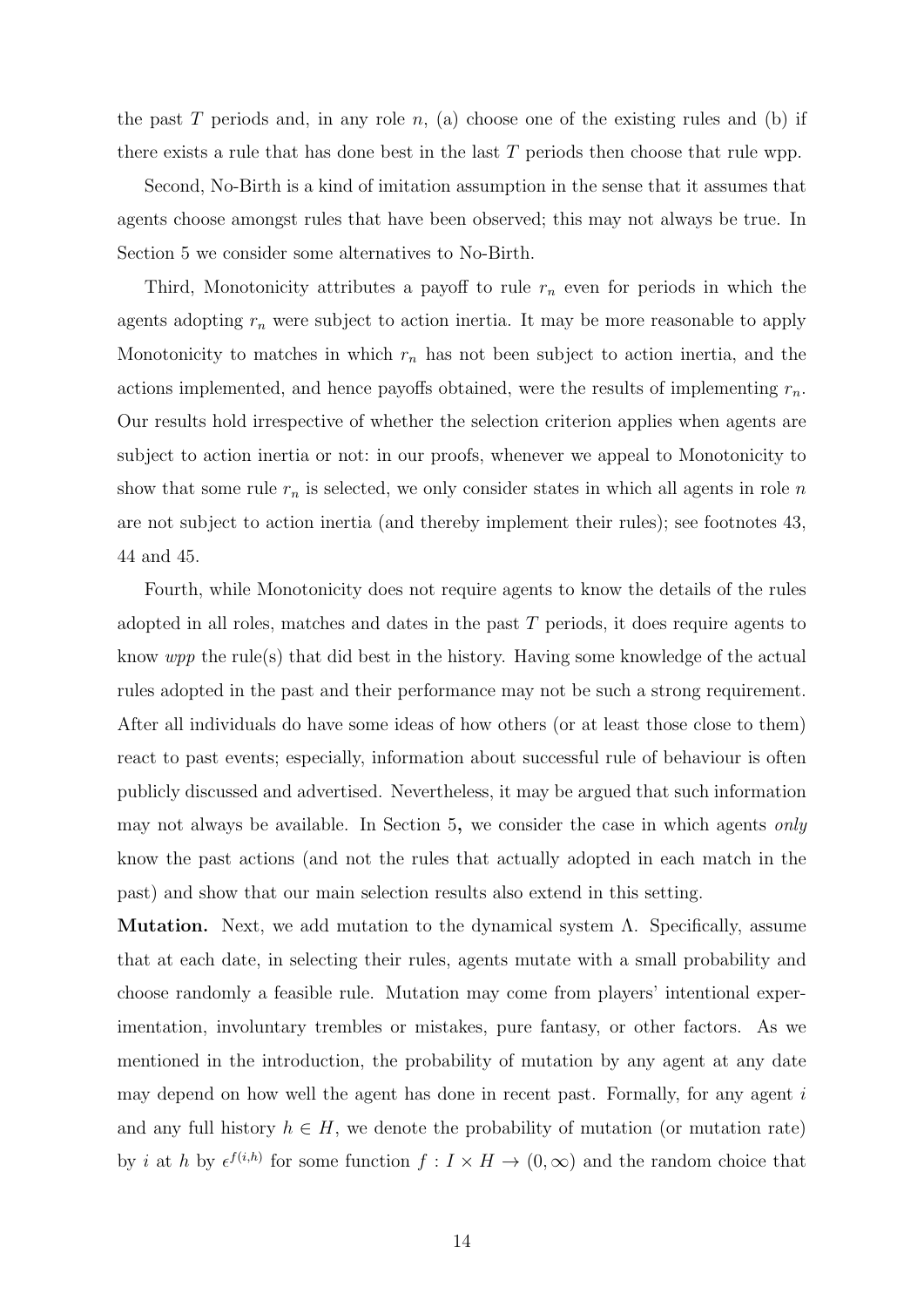i makes at  $h$ , conditional on mutating and being assigned role  $n$ , by some probability distribution over feasible rules  $\chi_n(i, h) \in Int(\Delta R_n)$ . Thus, any agent i, conditional on being assigned role n, with probability  $1 - e^{f(i,h)}$  chooses the rule prescribed by the rule selection criteria  $\rho_n$ , while with probability  $\epsilon^{f(i,h)}$ , she randomly picks a feasible rule according to  $\chi_n(i, h)$ . Effectively,  $f(i, h)$  measures the resistance of i to mutation at history h. Our mutation assumption implies that at any date every  $r_n \in R_n$  is chosen with a probability no less than  $\min_i \epsilon^{f(i,h)} \chi_n(i,h)[r_n] > 0$ , for all n.

The precise sequence of events at each date for the dynamics with mutation is:

(i) Mutation: Each agent i at any full history  $h \in H$  mutates with probability  $\epsilon^{f(i,h)}$ or does not mutate with probability  $1 - e^{f(i,h)}$ .

(ii) Matching and Role assignment: Agents are matched and assigned roles.

(iii) Rules: If an agent has mutated and is assigned role n, she randomly picks a rule in  $R_n$  according to  $\chi_n(i, h)$ . If an agent has not mutated and is assigned some role n different from that she used in the previous period then she chooses her rule according to the selection criterion  $\rho_n(.)$ . If an agent has not mutated and is assigned the same role *n* as in the previous period then with probability  $p<sup>r</sup>$  she is subject to rule inertia, in which case she chooses her previous rule (in that role), and with probability  $1 - p^r$ she is not subject to rule inertia, in which case she chooses her rule according to  $\rho_n(.)$ .

(iv) Actions: If an agent is either assigned a different role from the previous period or has chosen a different rule from the previous period then she implements her rule by choosing the action prescribed by the rule. If an agent is assigned the same role and has chosen the same rule as in the previous period then with probability  $p^a$  she is subject to action inertia, in which case she chooses her previous period action (in that role), and with probability  $1-p^a$  she is not subject to action inertia, in which case she implements her rule by choosing the action prescribed by the rule.

The precise sequence of events described above is not important for the results of this paper. We could change the order of mutation, rule selection, matching and role assignment, and implementation of actions, and the same conclusions will follow.

To simplify the exposition we make the dynamics with mutation anonymous by assuming throughout that  $f$  is anonymous with respect to the identity of the agents: for any permutation  $k : I \to I$ ,

$$
f(i, (\omega, \{v^t(i)\}_t) = f(k(i), (\omega, \{\hat{v}^t(k(i))\}_t)) \text{ for all } (\omega, \{v^t(i)\}_t) \in \Omega \times \Upsilon,
$$
 (3)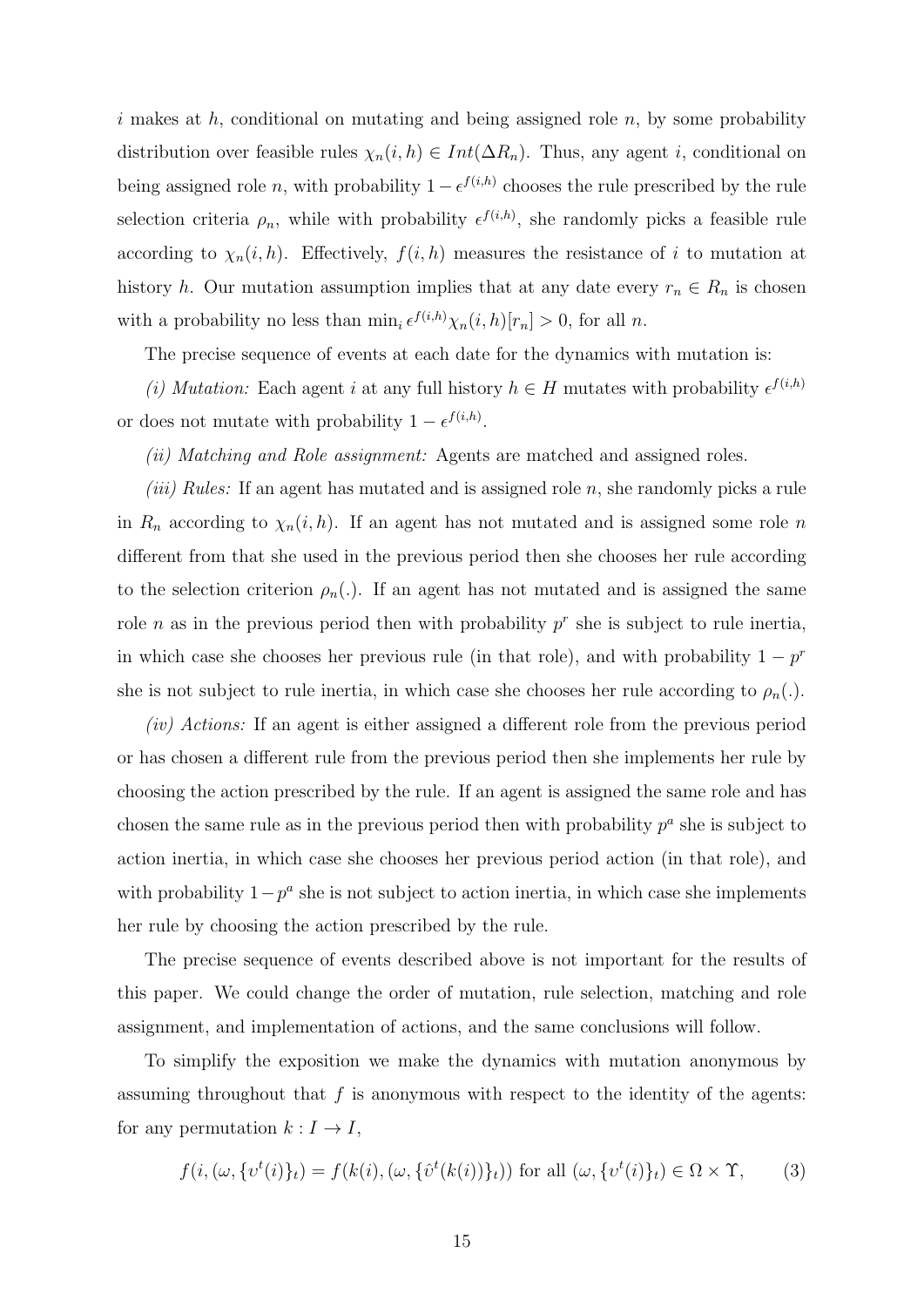where  $\hat{v}^t$  is the assignment at t that satisfies  $v^t(i) = \hat{v}^t(k(i))$  for all t.

As we argued in the introduction, the likelihood of mutating by an agent may depend on her personal experience; in particular, it is higher when agents are doing badly than when they do well. Formally, for any  $h = \{a_n^{m,t}, r_n^{m,t}, n^t(i), m^t(i)\}_{n \in N, m \in M, t \in T, i \in I}$ , denote the payoff of each agent i in period t of full history h by  $\pi^t(i, h) = \pi_{n^t(i)}(a^{m^t(i), t})$ . Then a most minimal restriction on mutation rates that reflects the idea that each agent's mutation rate is negatively correlated with individual's recent payoff history is:

for all 
$$
h, \overline{h} \in H
$$
,  $f(i, h) > f(i, \overline{h})$  if and only if  $\pi^T(i, h) > \pi^T(i, \overline{h})$ . (4)

We say agents are subject to history dependent mutation (henceforth, HDM) if f satisfies  $(4).$ <sup>17</sup> Note that HDM is a restriction on mutation rates for a given agent i across different full histories. There is no restriction on mutation rates across different agents.

In this paper, we also compare our selection results under HDM with the more standard set-up in which the mutation rates at any date are independent of the past. We say agents are subject to history independent mutation (henceforth, HIM) if

there exists 
$$
\eta \in (0, \infty)
$$
 s.t.  $f(i, h) = \eta$  for all  $(i, h) \in I \times H$ . (6)

The dynamics with mutation with arbitrary function  $f: I \times H \to (0, \infty]$  is a Markov chain with state space equal to full histories  $H$ . However, under either HDM or HIM, we can also describe the dynamics with mutation as a Markov chain on the set of states  $\Omega$  (i.e. to define the transition dynamics, it is not necessary to describe the past assignments). Clearly, this is the case with HIM as past assignments do not influence mutation rates and hence the evolution of future states. With HDM, we have

$$
\Sigma_{\overline{v}\in\Upsilon} \Pr((\overline{\omega}, \overline{v}) \mid (\omega, v)) = \Sigma_{\overline{v}\in\Upsilon} \Pr((\overline{\omega}, \overline{v}) \mid (\omega, \hat{v})), \forall \omega, \overline{\omega} \in \Omega \text{ and } v, \hat{v} \in \Upsilon,
$$
 (7)

as  $f$  satisfies (3) and (4).<sup>18</sup> But then by the lumpability result of Kemeny and Snell

(a) 
$$
\forall h, \overline{h} \in H, f(i, h) > f(i, \overline{h})
$$
 if  $\pi^t(i, h) > \pi^{t'}(i, \overline{h})$ , for all  $t, t' \in T$   
\n(b)  $\forall h, \overline{h} \in H, f(i, h) > f(i, \overline{h})$  only if  $\pi^t(i, h) > \pi^{t'}(i, \overline{h})$  for some  $t$  and  $t'$ . (5)

Condition (5) is the most minimal condition consistent with the idea that mutation rates are negatively correlated with payoffs in the T-period history. In the analysis below we adopt the stronger condition (4) to simplify the analysis (see Footnote 19).

<sup>18</sup>The argument for (7) is as follows: For some permutation  $k: I \to I$ ,  $\hat{v}^T(i) = v^T(k(i))$  for all *i*. Let  $\tilde{v} \in \Upsilon$  be such that  $\tilde{v}^t(i) = v^t(k(i))$  for all *i* and *t*. For all *i*, since  $\hat{v}^T(k(i)) = \tilde{v}^T(k(i))$ , by (4),  $f(k(i), (\omega, \hat{v})) = f(k(i), (\omega, \tilde{v}))$ ; also, by (3),  $f(k(i), (\omega, \tilde{v})) = f(i, (\omega, v))$ . Hence,  $f(k(i), (\omega, \hat{v})) = f(k(i), (\omega, \tilde{v}))$  $f(i,(\omega, v))$  for all i. Since  $k(.)$  is a permutation and the rest of the dynamics does not depend on past

 $17\text{In}$  (4) mutation rates at any date depend only on how well each agent has done in the previous period. Our results under HDM also hold if mutation rates depend negatively on how each agent has done in the entire  $T$ -period histories; in particular, they remain valid if we replace  $(4)$  by: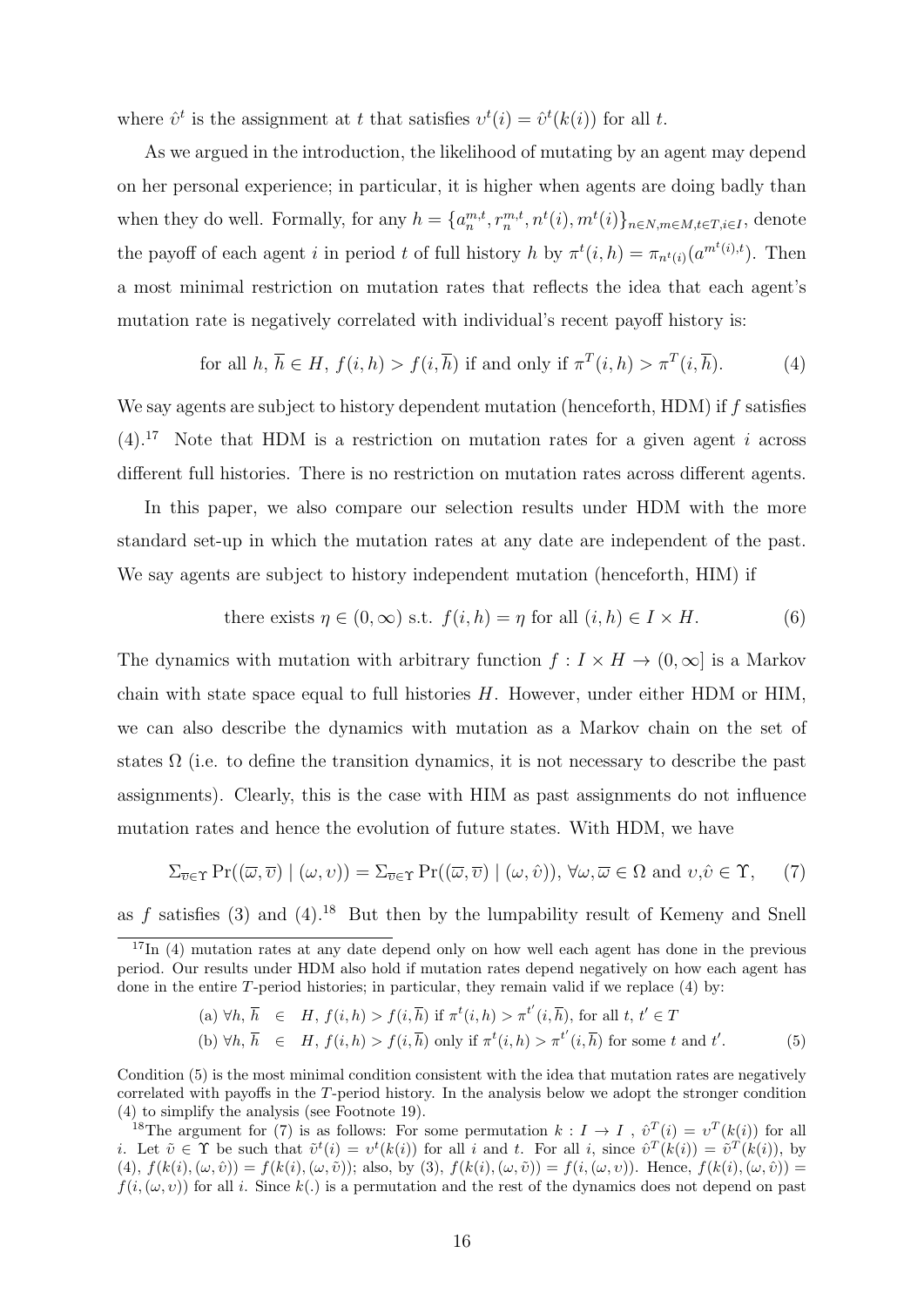(1976) the dynamics over elements of  $\Omega$  can be described by a Markov chain.<sup>19</sup>

The dynamics with mutation is ergodic and thus has a unique invariant distribution that summarises the "long-run" behaviour of the process from any initial state. Fixing  $f(.,.)$  and  $\chi_n(.,.)$  for all n, we parametrise the dynamics with mutation and its invariant distribution by  $\epsilon$  and denote them respectively by  $\Lambda^{\epsilon} : \Omega \to \Delta\Omega$  and  $\mu^{\epsilon} \in \Delta\Omega$ .

We are interested in cases where mutation is arbitrarily small. Fixing  $f(.,.)$  and  $\chi_n(.,.)$  for all n, as  $\epsilon$  approaches zero the invariant distribution  $\mu^{\epsilon}$  converges to an invariant distribution  $\mu$  of the unperturbed dynamics  $\Lambda$ . The states that  $\mu$  attaches a positive probability are SS states and are denoted by  $\Omega^* \equiv {\omega \mid \mu(\omega) > 0}$ . Any SS state  $\omega \in \Omega^*$  is observed in the long-run when  $\epsilon$  is arbitrarily small; hence any  $\omega \in \Omega^*$ must belong to a recurrent class  $C \in \Gamma$  of the unperturbed dynamics  $\Lambda$ .

One way of characterising  $\Omega^*$  involves locating the recurrent class(es) of  $\Lambda$  with the least stochastic potential (see Young (1993)). Define the resistance to mutation by any set of agents  $I' \subseteq I$  at  $h \in H$  by  $\sum_{i \in I'} f(i, h)$ . Also, define the resistance between two full histories  $h = (\omega, v)$  to  $h' = (\omega', v')$ ,  $\overline{res}(h, h')$ , as the minimum resistance to moving from h to h' in one period: Formally, let  $I(h, h') \equiv \{I' \subseteq I \text{ |the system} \}$ transits from h to h' in one period wpp with mutation by some subset of  $I'$ ; then  $\overline{res}(h, h') = \min_{I' \in I(h, h')} \sum_{i \in I'} f(i, h)$  if  $I(h, h') \neq \emptyset$  and  $\overline{res}(h, h') = \infty$ , otherwise. We define the resistance between two states  $\omega$  and  $\omega'$ ,  $\widehat{res}(\omega, \omega')$ , as the least resistance to moving the system from  $\omega$  to  $\omega'$  in one period:  $\widehat{res}(\omega, \omega') = \min_{h' \in H(\omega')} \overline{res}(h, h')$  for any  $h \in H(\omega)$ .<sup>20</sup>

For any pair C and  $C' \in \Gamma$ , let  $res(C, C')$  be the least amount of resistance for the system to switch from C to C' within finite periods.<sup>21</sup> Also, let  $\Psi$  be the directed graph in which each vertex corresponds uniquely to some  $C \in \Gamma$ , and for any  $C'$  and  $C'' \in \Gamma$  with  $C' \neq C''$  there exists a directed edge, denoted by  $(C', C'')$ , connecting C' to C''. For any  $C \in \Gamma$ , a C-tree, denoted by  $\tau_C$ , is a spanning tree belonging to

assignments, (7) must hold.

<sup>&</sup>lt;sup>19</sup>Describing the dynamics as a Markov chain over  $\Omega$  is however not feasible under HDM if replace (4) by the weaker condition (5) mentioned in Footnote 17. This is because (3) and (5) cannot guarantee (7) when  $T > 1$ . So to prove the main results under HDM when (4) is replaced by (5), the analysis has to be conducted assuming that the dynamics is a Markov Chain over  $H$ . This is feasible; however, the exposition is more involved.

<sup>&</sup>lt;sup>20</sup>By (3),  $\min_{h' \in H(\omega')} \overline{res}(h, h')$  is the same for all  $h \in H(\omega)$ .

<sup>&</sup>lt;sup>21</sup>Formally, for any distinct pair C and  $C' \in \Gamma$ , a path is a sequence of states  $\zeta = (\omega_1, ..., \omega_k)$  for some positive integer k with  $\omega_1 \in C$  and  $\omega_k \in C'$ . The resistance of  $\zeta$  is the sum of the resistances of all the transitions:  $\widetilde{res}(\zeta) = \sum_{\ell=1}^{k-1} \widehat{res}(\omega_{\ell}, \omega_{\ell+1})$ . We define  $res(C, C') = \min_{\zeta \in F(C, C')} \widetilde{res}(\zeta)$ , where  $F(C, C')$  is the set of all such paths from C to C'.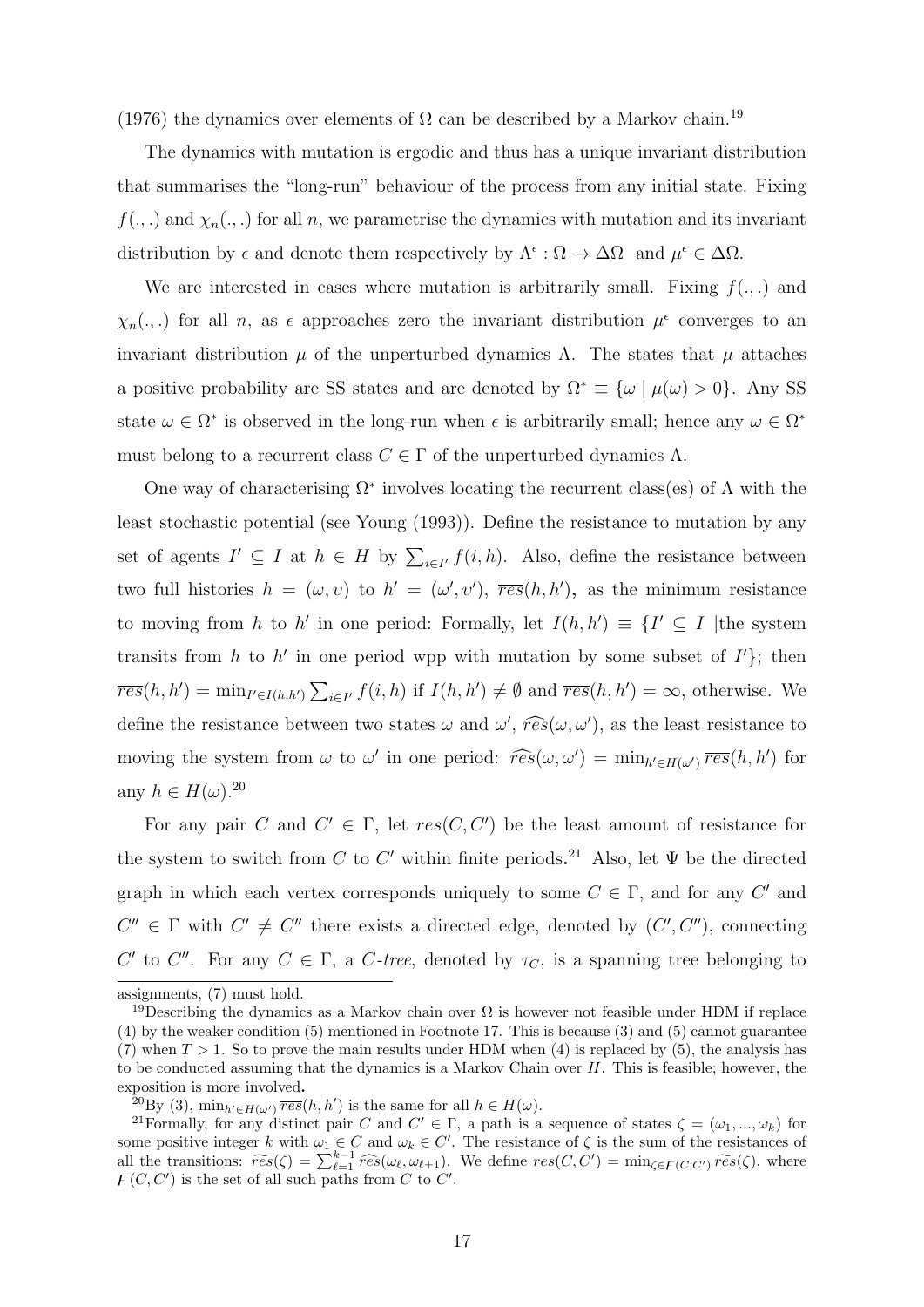the graph  $\Psi$ , such that from every vertex  $C' \neq C$ , there is a unique path directed from  $C'$  to  $C$ . Let  $T_C$  be the set of all such C-trees. The resistance of a C-tree  $\tau \in T_C$ , denoted by  $res(\tau)$ , is defined by the sum of the resistances of all its edges:  $res(\tau) = \sum_{(C',C'')\in \tau} res(C',C'')$ . For any  $C \in \Gamma$ , the stochastic potential  $\gamma(C)$  is the least resistance among all C-trees:  $\gamma(C) = \min_{\tau \in T_C} res(\tau)$ . We can then characterise the set of SS states by  $\Omega^* = \{ \omega \in \Omega \mid \omega \in C \text{ for some } C \in \text{arg min}_{C' \in \Gamma} \gamma(C') \}.^{22}$  We also say a recurrent class  $C^* \in \Gamma$  is SS if  $C^* \in \arg \min_{C' \in \Gamma} \gamma(C')$  and denote the set of all SS recurrent classes by  $\Gamma^* = \arg \min_{C \in \Gamma} \gamma(C)$ .

### 3 Overview of the Results

In this section, we state the main results of the paper assuming HDM, and then the indeterminacy results under HIM in order to contrast them with our main results. We also provide sketches for some of our claims.

First, some additional notation. A set theoretic generalisation of strict Nash equilibrium is the concept of minimum CURB set (Basu and Weibull 1990). Here, we define another generalisation - minimum weak CURB set (Klimm and Weibull 2009). Fix any n and  $Y_n \subseteq A_n$  and let  $Y = \times_n Y_n$ . Then  $\tilde{B}_n(Y) = \{a_n \in A_n \mid a_n = B_n(a')\}$  for some  $a' \in Y$  is the set of best replies to Y for player n; let  $B(Y) = [B_1(Y) \times ... \times B_N(Y)]$ . Then Y is a weak CURB set (WCURB) if  $\widetilde{B}(Y) \subseteq Y$ . A set is a minimum WCURB (MWCURB) if it is WCURB and contains no smaller WCURB sets. Let  $W$  be the set of all the MWCURB sets in G. Clearly, a MWCURB set always exists and any such set is singleton only if it is a (strict) Nash equilibrium.<sup>23</sup>

For any  $Y \subseteq A$  let  $u(Y) = \min_{n \in N} \text{ and } u \in Y$   $\pi_n(a)$ . We call any  $\overline{a} \in A$  that satisfies  $\overline{a} \in \arg \max_{a \in A} u(a)$  as a MaxMin norm and  $\overline{u} = \max_{a \in A} u(a)$  as the MaxMin norm payoff. Similarly, we define any equilibrium  $\bar{e}$  and any MWCURB  $\bar{Q}$  that satisfy  $\bar{e} \in$ arg max<sub>e∈E</sub> u(e) and  $\overline{Q} \in \arg \max_{Q \in W} u(Q)$  as a MaxMin equilibrium norm and MaxMin MWCURB norm, respectively. Also, define  $\overline{u}_E = \max_{e \in E} u(e)$  and  $\overline{u}_W = \max_{Q \in W} u(Q)$ as the MaxMin equilibrium norm payoff and the MaxMin MWCURB norm payoff, respectively. These MaxMin terms can be trivially shown to satisfy the following.

**Remark:** (i) Any MaxMin norm  $\overline{a}$  is efficient. Furthermore, if  $a \in A$  is efficient and

<sup>&</sup>lt;sup>22</sup>This follows from Theorem 4 in Young (1993) and that, by the definition of  $\widehat{res}(\cdot,\cdot),$ ,  $\widehat{res}(\omega,\omega') \ge 0$ and  $0 < \lim_{\epsilon \to 0} \frac{\Lambda^{\epsilon}(\omega)[\omega']}{\epsilon \widehat{res}(\omega,\omega')}$  $\frac{\Lambda^{\epsilon}(\omega)|\omega'|}{\epsilon^{\widehat{res}(\omega,\omega')}} < \infty$ , for any two states  $\omega$  and  $\omega' \in \Omega$ .

 $^{23}$ MWCURB set is a refinement of the concept of minimum CURB set, as any minimum CURB set contains a MWCURB set.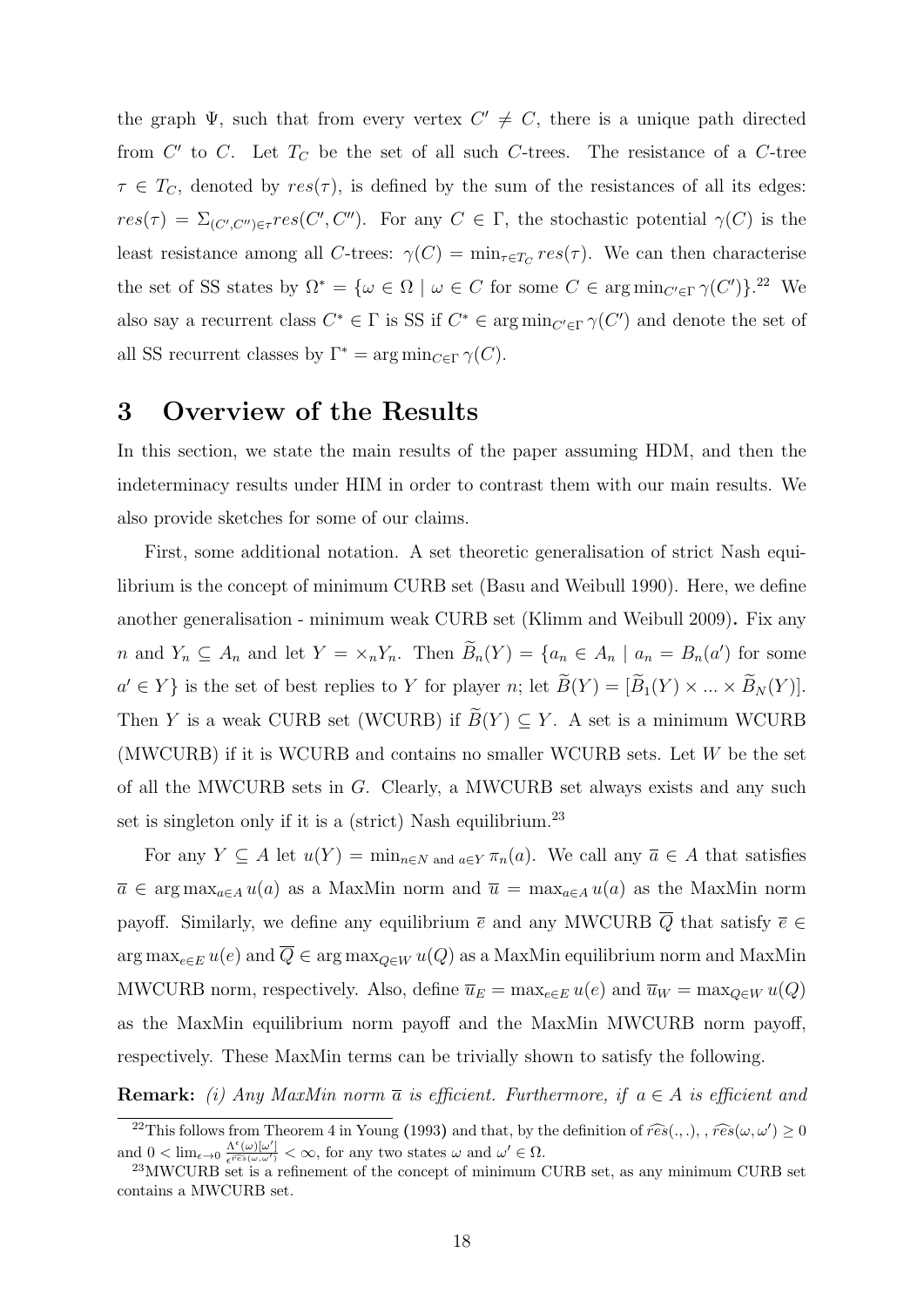$\pi_n(a) = \pi_{n'}(a)$  for all  $n, n' \in N$  then a is the unique MaxMin norm.

(ii) Any MaxMin equilibrium norm  $\overline{e}$  is efficient amongst the set of equilibria. Furthermore, if  $e \in E$  is efficient amongst the set of Nash equilibria and  $\pi_n(e) = \pi_{n'}(e)$ for all  $n, n' \in N$  then e is the unique MaxMin equilibrium norm.

For any set of states  $\Omega' \subseteq \Omega$ , with some abuse of notation, we define the minimum payoff any player can obtain in all elements of  $\Omega'$  by  $u(\Omega') = \min_{\omega \in \Omega'} u(A(\omega))$ .

Main Results - HDM. Our results depend on what rules are feasible. As argued above, it may be reasonable to assume that only deterministic rules are feasible. Or it may be argued, on the basis of some rationality reasoning, that at some histories rules must best reply; e.g. requiring rules to best reply at all equilibrium histories may be a reasonable assumption. Alternatively, bounded cognitive reasoning suggests that agents choose rules that are not too complex.

Our first main result shows that under HDM if  $R$  is sufficiently rich to include some pure equilibrium rule or some set of low complexity rules then the minimum payoff any agent can obtain in any SS recurrent class is the MaxMin norm payoff  $\bar{u}$ .

**Theorem 2** Assume HDM. There exists  $r \in R^E \cap \overline{R}^{pure}$  and  $R' \subseteq S^2$  such that if either (i)  $r \in R$  or (ii)  $R' \subset R$  then  $u(C) = \overline{u}$  for all  $C \in \Gamma^*$ .

As shown in Section 4, the choice  $r$  or  $R'$  in Theorem 2 is not unique; the only requirement for the result is that any one of them is feasible  $(R$  could of course contain any other rule including non-pure, non-equilibrium or non-2-complexity ones). For any  $C \in \Gamma^*$ , the claim in Theorem 2 that  $u(C) = \overline{u}$  is equivalent to saying that every  $a \in A(C)$  is a MaxMin norm. So the theorem is a very strong selection result as it predicts that in the long-run only MaxMin norms are selected. Hence, we have:

Corollary 3 Assume HDM. If R includes either all pure equilibrium rules or all 2 complexity rules then every action played in any  $C \in \Gamma^*$  must be a MaxMin norm.<sup>24</sup>

It may be argued that neither all pure equilibrium rules nor all 2-complexity rules are reasonable because these rules do not always satisfy other properties such as matchneutrality or best reply at uniform histories. In Section 4, we show that if either  $M > 2$ or  $T > 1$  then r or R' in Theorem 2 can be chosen so that they satisfy match-neutrality.

The choice of  $r$  or  $R'$  in Theorem 2, however, may not satisfy uniform best reply property if MaxMin norms are not equilibria. For example, suppose MaxMin norm  $\bar{a}$  is

<sup>&</sup>lt;sup>24</sup>Note that both  $R^E \cap \overline{R}^{pure}$  and  $S^2$  consist of pure rules and hence are finite.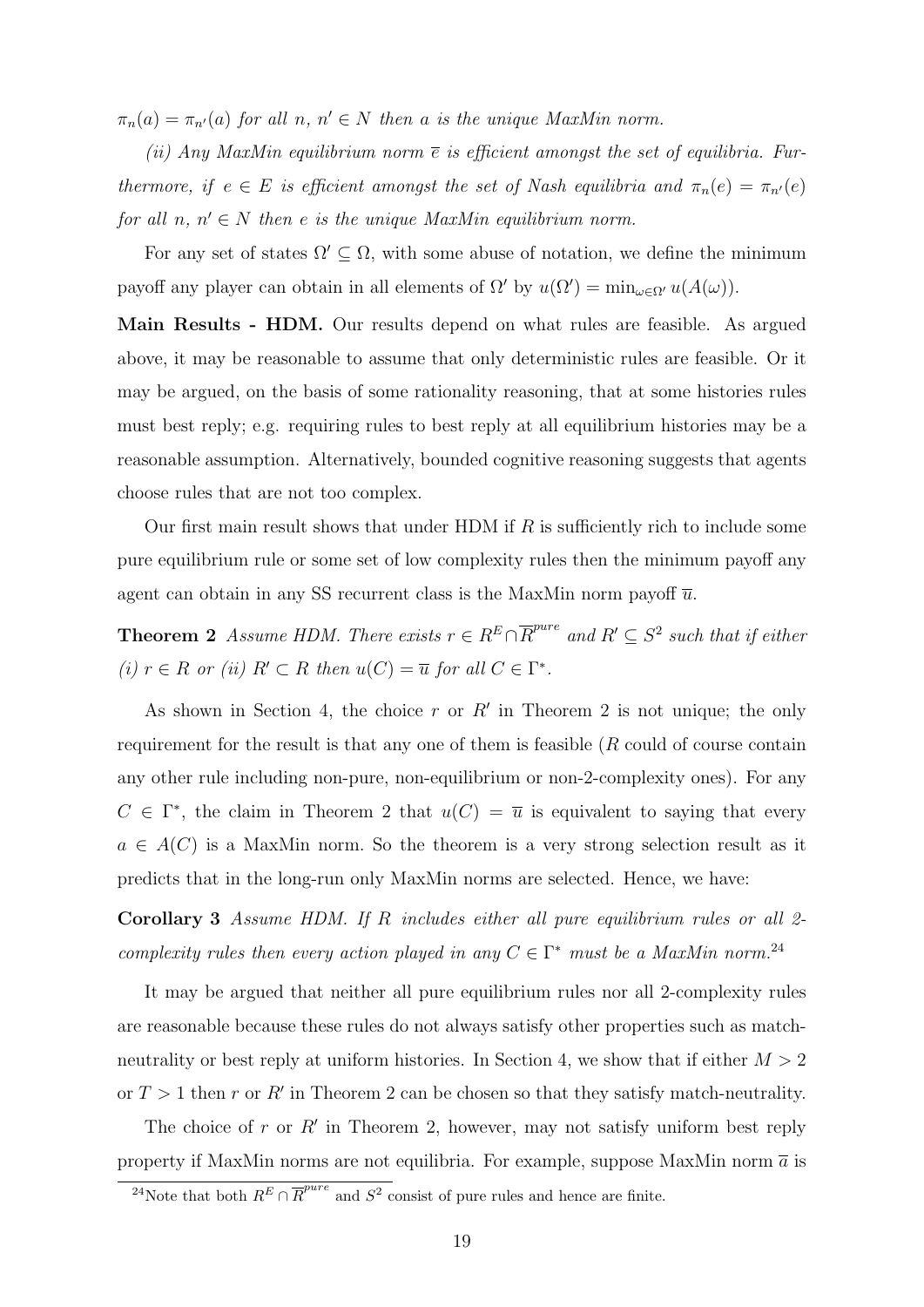unique; then r and R' we construct in Theorem 2 stipulate playing  $\bar{a}$  at  $\theta(\bar{a})$ ; but this violates uniform best reply if  $\bar{a} \notin E$ . Our second main result provides a characterisation of SS under HDM that is consistent with limiting the set of feasible rules to uniform best reply ones. Specifically, we show that with HDM, under some weak conditions, the minimum payoff any agent can obtain in any  $C \in \Gamma^*$  is bounded below by the MaxMin MWCURB norm payoff  $\overline{u}_W$ ; also, this lower bound binds if every  $r \in R$  best replies at every uniform history wpp.

**Theorem 4** Suppose HDM. (i) If  $N = 2$  and  $R \cap R^s \neq \emptyset$  then  $u(C) \geq \overline{u}_W$ , for all  $C \in \Gamma^*$ . (ii) There exists  $r \in R^u \cap \overline{R}^{pure}$  such that if  $r \in R$  then  $u(C) \geq \overline{u}_W$ , for all  $C \in \Gamma^*$ . (iii) If  $R \subseteq \{r \in \overline{R} \mid r(\theta(a)) |B(a)| > 0$ , for all  $a \in A\}$  then, in both (i) and (*ii*),  $u(C) = \overline{u}_W$  for all  $C \in \Gamma^{*}$ .<sup>25</sup>

The assumption needed to ensure that  $u(C) \geq \overline{u}_W$  for all  $C \in \Gamma^*$  in Theorem 4 is particularly minimal for the case with  $N = 2$  as it only requires R to contain at least one sampling best reply rule profile. For arbitrary number of players the assumption needed is still weak because there are no restrictions on  $R$  other than feasibility of a specific uniform best response rule. For games in which every MWCURB norm is singleton the above characterisation will be in terms of MaxMin equilibrium norm.

**Corollary 5** Assume HDM and either  $N = 2$  and  $R \cap R^s \neq \emptyset$  or  $R^u \cap \overline{R}^{pure} \subseteq R$ . Then in any  $C \in \Gamma^*$  the minimum payoff any agent receives is bounded below by  $\overline{u}_W$ , and the bound binds if  $R \subseteq \{r \in \overline{R} \mid r(\theta(a))[B(a)] > 0, \text{ for all } a \in A\}$ . Also, if in addition every MWCURB set is singleton, then every action played in any  $C \in \Gamma^*$  is a MaxMin equilibrium norm.

Results with HIM. We next characterise the set  $\Gamma^*$  assuming HIM under similar conditions as in our two main results. Our first claim is the analogue of Theorem 2:

**Theorem 6** Assume HIM. Fix any  $a \in A$ . There exists  $r \in R^E \cap \overline{R}^{pure}$  and  $R' \subset S^2$ such that if either (i)  $r \in R$  or (ii)  $R' \subset R$  then  $A(C) = a$  for some  $C \in \Gamma^*$ .

Thus, with HIM we can show the following total indeterminacy result.

Corollary 7 Assume HIM. Every action profile will be played in some SS state if R contains either all pure equilibrium rules or all 2-complexity rules.

<sup>&</sup>lt;sup>25</sup>We assumed that either  $S \subseteq R$  or  $S^{mixed} \cap R \neq \emptyset$ ; hence, condition  $R \subseteq \{r \in \overline{R} \mid r(\theta(a)) | B(a) \} > 0$ for all  $a \in A$ } imply that the latter must hold.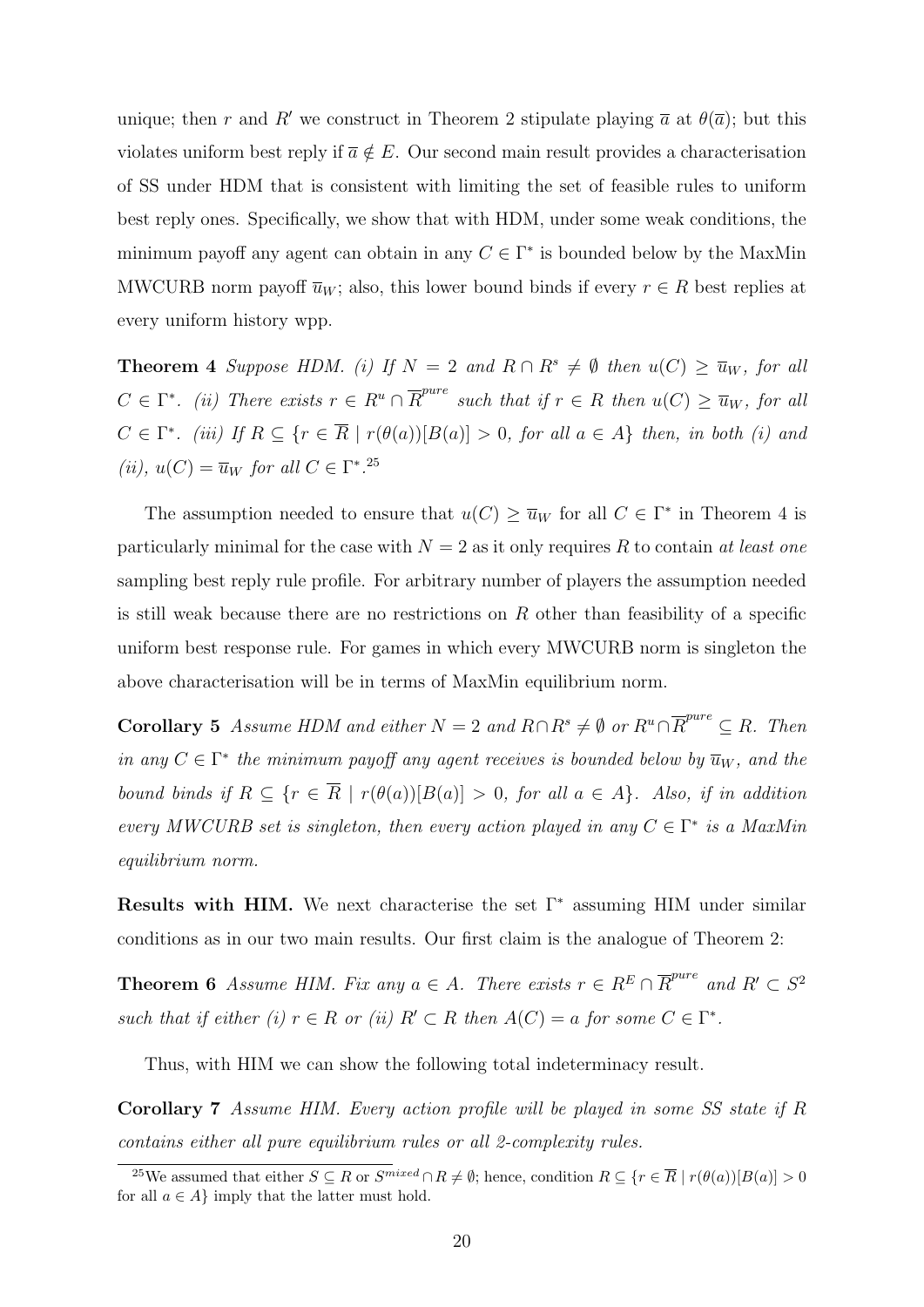One way of obtaining some selection under HIM would be to restrict the set of feasible rules. However, even if  $R$  is restricted to uniform or samply best reply rules, indeterminacy with respect to the set of MWCURB may still persist.

**Theorem 8** Assume HIM and fix any  $Q \in W$ . (i) If  $N = 2$  and  $R \cap R^s \neq \emptyset$  then there exists  $C \in \Gamma^*$  such that  $A(C) = Q$ . (ii) There exists  $r \in R^u$  such that if  $r \in R$  then there exists  $C \in \Gamma^*$  such that  $A(C) = Q$ .

**Corollary 9** Assume HIM. If either  $N = 2$  and  $R \cap R^s \neq \emptyset$  or  $R^u \cap \overline{R}^{pure} \subseteq R$ , then every  $Q \in W$  can be sustained in an SS recurrent class.

Note the contrast between the results under HIM with those under HDM. In the former, the less restrictions we impose on the set of rules the larger the indeterminacy, whereas with HDM the less restrictions are imposed the stronger the selection result.

Sketches for some of the ideas of the proofs. First, some additional notation. For any  $m \in M$ , a' and  $a'' \in A$ , let  $\overline{\phi}(m, a'' \mid a') \in A^M$  be the 1-period outcome that involves playing a'' in match m and playing a' in every other match and  $\bar{\theta}(m, a'' \mid a') \in \Theta^s$  be the stationary history consisting of playing  $\overline{\phi}(m, a'' | a')$  in each period. We refer to any  $\bar{\theta}(m, a'' \mid a')$  such that a'' differs from a' in at most by one component (i.e.  $a''_{-n} = a'_{-n}$ for some *n*) by stationary 1-deviation history. For any  $m \in M$ ,  $n \in N$  and  $a'_{-n} \in A_{-n}$ , let  $\hat{\Theta}^{-n}(m \mid a'_{-n}) = \{\theta \in \Theta \mid \forall t, \exists \ b_n^t \text{ and } c_n^t \in A_n \text{ s.t. } \theta^t = \overline{\phi}(m, (b_n^t, a'_{-n}) \mid c_n^t, a'_{-n})\}.$ Any  $\theta \in \hat{\Theta}^{-n}(m \mid a'_{-n})$  is called a 1-deviation history. Clearly,  $\hat{\Theta}^{-n}(m \mid a'_{-n}) \cap \Theta^s =$  $\cup_{a_n',a_n''}\overline{\theta}(m,(a_n'',a_{-n}')\mid a_n',a_{-n}').$ 

Two properties of rules are critical for our results: (a) 1-mutation from  $a \in A$  and (b) invading. The former refers to rules that if adopted by all agents then with at most one mutation the system reaches a recurrent class in which all play  $a$  in every match. The latter are rules that if introduced through one mutation in each role, they will eventually be adopted by all agents wpp. More formally,  $r_n \in R_n$  is invading at  $C' \in \Gamma$ if starting from  $C'$  with at most one mutation by any agent the system reaches wpp some  $C \in \Gamma$  such that  $R(C) = (r_n, R_{-n}(C'))$ ; also  $r \in R$  is invading if  $r_n$  is invading at all  $C' \in \Gamma$ , for all  $n \in N$ . The selection results in Theorems 2 and 4 (for the case when every  $Q \in W$  is singleton, i.e.  $W = E$ ) is based on the following:

*Claim1.* Under HDM, for any  $a \in A$ ,  $u(C^0) \geq u(a)$  for all  $C^0 \in \Gamma^*$  if there exists  $r \in R$  that is 1-mutation from a and invading. Hence,  $u(C) = \overline{u}$  for all  $C \in \Gamma^*$  if there exists  $r \in R$  that is 1-mutation from  $\bar{a}$ , for some MaxMin norm  $\bar{a}$ , and invading.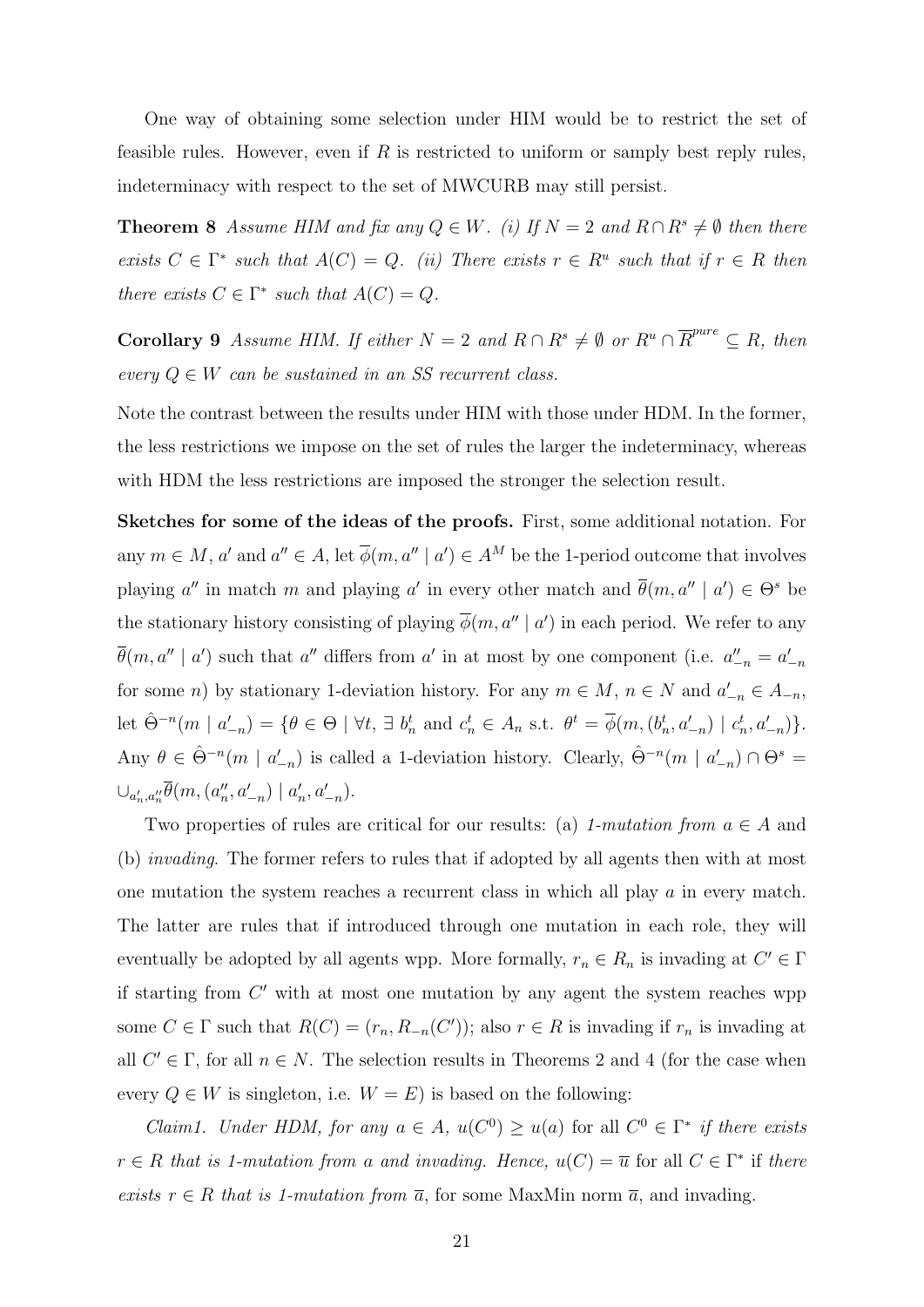Given that  $u(\overline{a}) \geq u(a)$  for any MaxMin norm  $\overline{a}$  and any  $a \in A$ , the second part of Claim 1 follows immediately from the first part. The assumption that there exists  $r \in R$  that is 1-mutation from a and invading ensures that starting from any  $C^0 \in \Gamma$ with at most  $N+1$  sequential mutations (one for each role and one to play a), by agents that receive the lowest payoffs in the recurrent classes at which mutation takes place, the system reaches some  $C \in \Gamma$  in which all agents play a. Given that mutation is payoff dependent, this implies that, for any  $C^0$ -tree, if  $u(C^0) < u(a)$  then there exists a C-tree with a lower resistance than that  $C^0$ -tree; hence for all  $C^0 \in \Gamma^*$  it must be that  $u(C^0) \geq u(a)$ . The C-tree is obtained by adding and deleting edges to/from the  $C^0$ -tree. Figure 1 illustrates the argument when  $N = 2$  and  $R_n(C^0) \neq r_n$  for all n.



Figure 1. Suppose  $C^0 \in \Gamma^*$  and  $u(C^0) \leq u(a)$ . The blue circles and the blue arrows represent any  $C^0$ -tree. Since r is invading there exists  $C^1$  and  $C^2 \in \Gamma$  such that  $R(C^2)=r$  and, for each  $\ell=1,2$ , one mutation by an agent who obtains  $u(C^{\ell-1})$  at  $C^{\ell-1}$  moves the system from  $C^{\ell-1}$  to  $C^{\ell}$ . Also, since r is 1-mutation from a, if  $A(C^2) \neq a$  then one mutation by an agent that obtains  $u(C^2)$  at  $C^2$  ensures that system reaches some C s.t.  $A(C)=a$  from  $C^2$ . Given that  $u(C^{\circ}) \leq u(a)$ , if one adds the three yellow edges (C°,C°), (C°,C°) and (C°,C) to C°-tree and delete the three edges in the C°-tree starting from  $C^1$ ,  $C^2$  and C then one is left with a C-tree with a lower resistance than that of  $C^0$  (as the three yellow edges  $(C^0,C^1)$ ,  $(C^1,C^2)$  and  $(C^2,C)$ respectively require one mutation by an agent that obtains a payoff  $u(C^0)$ ,  $u(C^1)$  and  $u(C^2)$ , whereas the three edges in the C<sup>0</sup>-tree starting from C<sup>1</sup>, C<sup>2</sup> and C respectively require at least one mutation by an agent with a payoff no less than  $u(C^1)$ ,  $u(C^2)$  and  $u(a)$ ). But this is a contradiction.

Given Claim 1, to demonstrate the selection results with HDM we need to show the existence of a rule that is both 1-mutation from  $a$  and invading. First, consider rules that are 1-mutation from  $a$ . Effectively, these rules can be triggered to play  $a$  in finite time after receiving an appropriate signal through one mutation. There are many ways to construct such rules. For example, when  $N = 2$  and a is an equilibrium, any sampling best reply rule  $r \in \mathbb{R}^s$  is 1-mutation from a. To see this suppose the system is at some  $\omega \in \Omega$  at date t such that  $R(\omega) = r$  and  $A(\omega) \neq a$ . Assume there is a mutation and the mutating agent is assigned role n and the mutation is to a simple rule that plays  $a_n$ . Then, at  $t + 1$  all agents in role  $k \neq n$  wpp sample the mutant's last period action  $a_n$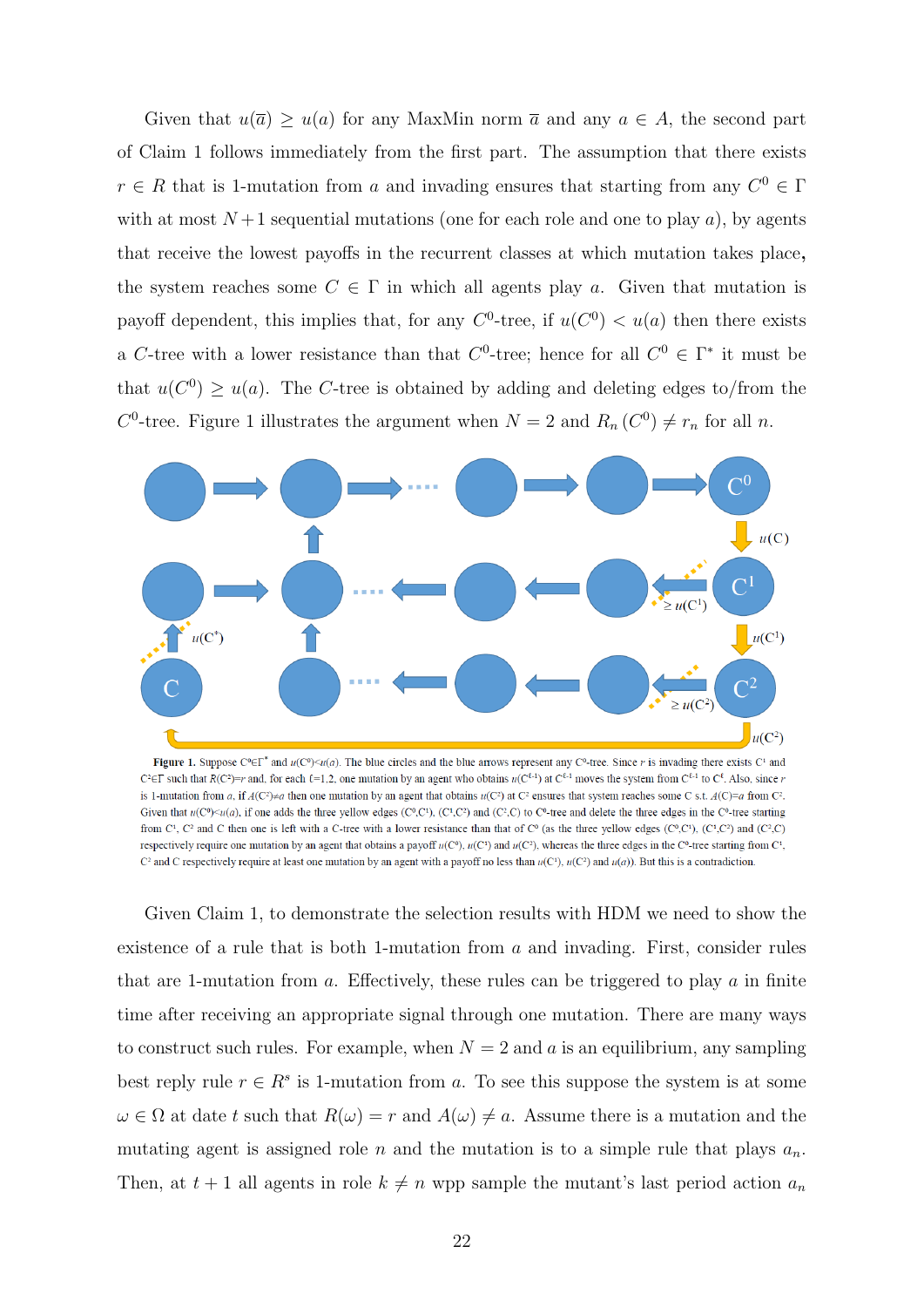and play the best response  $a_k$  to it. If at  $t + 2$  all agents in role k are subject to action inertia and all in role  $n$  implement their rules, then  $a$  will be played by all wpp (all in role k play  $a_k$  by action inertia, the simple rule does  $a_n$  by assumption and  $r_n$  also does  $a_n$  as it is the best reply to  $a_k$ ). But then, by  $r \in R^s$  and  $a \in B(a)$ , wpp all will play a indefinitely.

When  $a \notin E$  or  $N > 2$ , the sampling best reply rule  $r \in R^s$  may not behave as above after mutation to a simple rule that plays  $a_n$ , and hence, it may not be 1-mutation from a. Nevertheless, any rule r that behaves in a similar fashion as that described above is. Specifically, for 1-mutation from  $\alpha$  in the general case, we need (i) starting at any state  $\omega$  in which all use r with (at most) one mutation the system reaches a *state* with history  $\theta(a)$  and (ii) once  $\theta(a)$  is reached, a will be played henceforth. The latter follows if

$$
r(\theta(a))[a] = 1.
$$
\n(8)

For the former, suppose that  $r(\theta[\omega])(a') > 0$  for some a' such that  $a'_n \neq a_n$  for some n. Then one mutation to a simple rule that plays  $a_n$  in role n at  $\omega$  moves the system wpp to some state with history  $\theta$  such that  $\theta^T = \overline{\phi}(m,(a_n,a'_{-n}) \mid a')$  for some m. Then a sufficient condition for (i) is  $r(\theta)[a] > 0$ , as it ensures that after the mutation wpp all will play a and hence, by action inertia the system reaches a state with history  $\theta(a)$ . However,  $r(\theta)[a] > 0$  at all  $\theta$  with  $\theta^T = \overline{\phi}(m,(a_n,a'_{-n}) | a')$  is not necessary for (i). In the proof we use a weaker condition. First, we require only that the triggering starts at stationary history in which  $\overline{\phi}(m,(a_n,a'_{-n}) | a')$  happens at every date, i.e. at  $\overline{\theta}(m,(a_n,a'_{-n})\mid a')$ . Second, we allow for the possibility that the triggering happens in two stages: first agents in roles other than n play  $a_{-n}$  and then agents in role n play  $a_n$  (this 2-stage triggering allows for richer behaviour such as the sampling best reply described above). One condition we use in the proof for triggering<sup>26</sup> is

$$
\forall n \text{ and } a'_{-n} \in A_{-n}, \exists m \text{ s.t. for all } \theta \in \bigcup_{a'_n \in A_n} \overline{\theta}(m, (a_n, a'_{-n}) \mid a')
$$
\n
$$
(a) \ r_{-n}(\theta)[a_{-n}] > 0, \text{ if } a'_{-n} \neq a_{-n} \text{ and } a'_n \neq a_n \text{ and (b) } r_n(\theta)[a_n] > 0, \text{ if } a'_{-n} = a_{-n}.
$$

Rules that are invading must have some appropriate best reply properties. For example, a set of sufficient conditions for  $r$  to be invading is  $(8)$  and playing best reply

<sup>&</sup>lt;sup>26</sup>This condition is not necessary for ensuring triggering. For example, instead suppose we assume the rule plays a at every non-stationary history; then starting from a stationary history, one mutation can start the triggering by inducing a non-stationary history and thereby resulting in all choosing a  $(see (15b) below).$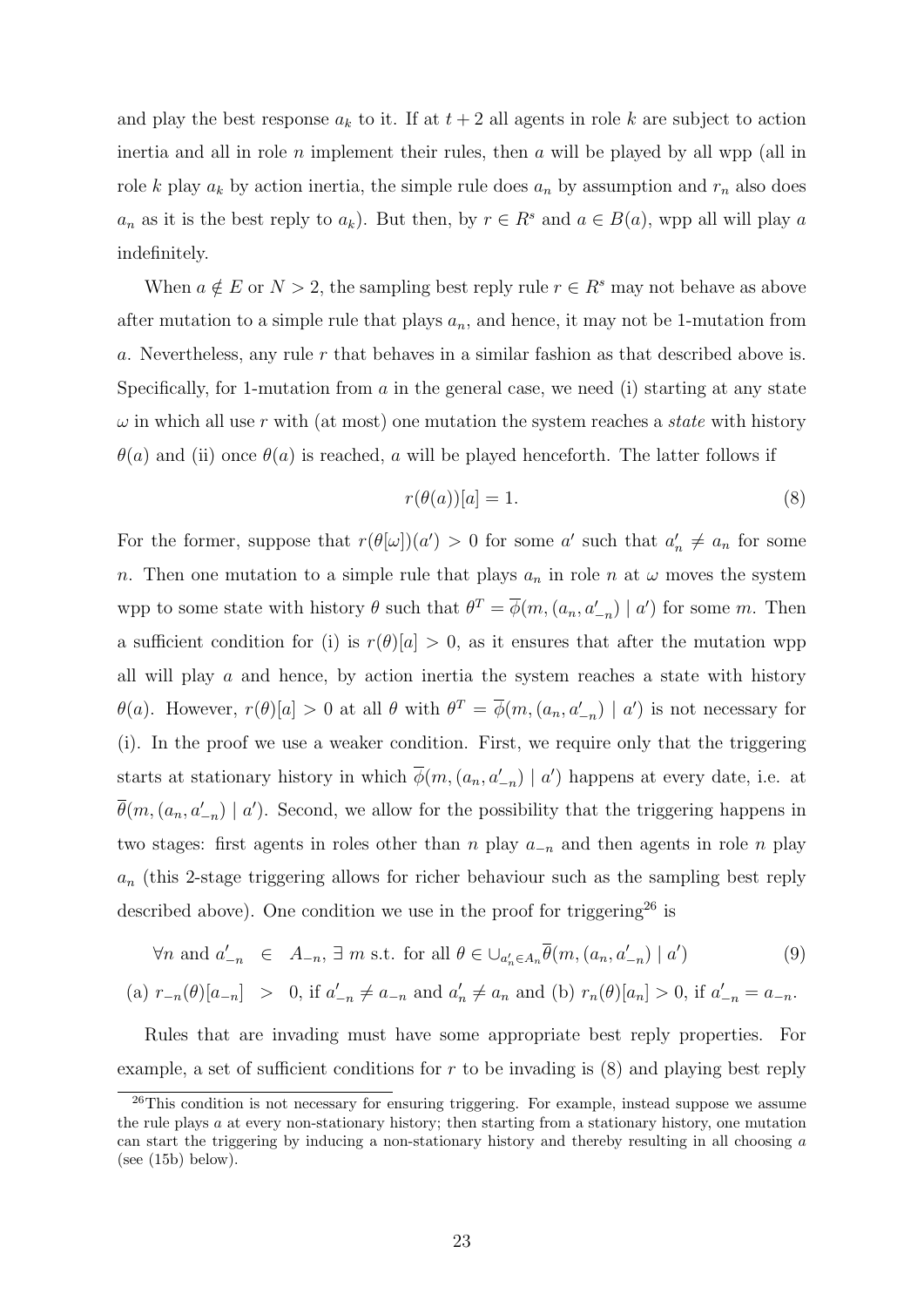at all  $\theta \neq \theta(a)$  that are 1-deviation for some match:

$$
\forall n \text{ and } a'_{-n} \in A_{-n}, \exists m' \text{ s.t. } r_n(\theta)[B_n(a'_{-n})] > 0, \forall \theta \in \hat{\Theta}^{-n}(m' \mid a'_{-n}) \setminus \theta(a) \tag{10}
$$

The basic idea why this guarantees that  $r_n$  is invading involves three steps: First, starting from any state action inertia ensures that agents in roles other than  $n$  can play some action profile  $a'_{-n}$  persistently. Second, for any  $m'$ , one mutation by any agent to  $r_n$  can induce some 1-deviation history  $\theta \in \hat{\Theta}^{-n}(m' \mid a'_{-n})$ . Third, the best reply property at 1-deviation histories described in (10), together with (8), ensure that  $r_n$ does at least as well as  $R_n(C')$  wpp (assuming that all agents persist with playing  $a'_{-n}$ ), and thereby, using Monotonicity, results in  $r_n$  being adopted by all in role n.

From the above any r that satisfies  $(8)$ ,  $(9)$  and  $(10)$  is invading and 1-mutation from a. Hence, (i) of Theorem 2 follows immediately from Claim 1 if the set of rules that satisfy  $(8)$ ,  $(9)$  and  $(10)$  contains a pure equilibrium rule. This is trivially the case if  $a \in E$ . In fact, in this case every pure rule in the set is a uniform best reply and the set contains all sampling best reply rules when  $N = 2$ . Hence, the claim in (i) and (ii) of Theorem 4 that  $u(C) \ge \overline{u}_W = \overline{u}_E$  for all  $C \in \Gamma^*$  must hold when  $W = E^{27}$ 

When  $a \notin E$  there also exists a pure equilibrium rule that satisfy  $(8)$ ,  $(9)$  and  $(10)$ ; however, in this case, such a rule may not be match-neutral. Such match sensitivity is however not necessary for our selection result, as neither (9) is necessary for 1-mutation from a nor (10) is necessary for invading. We also show the existence of two alternative sets of 1-mutation from a and invading rules that are match-neutral. In one alternative (described in the next section) we preserve (10) and replace (9b) by one that requires the rules to play a at histories that are neither stationary nor 1-deviation. When  $T > 1$ , this modification ensures 1-mutation from a without excluding best reply behaviour at every 1-deviation history. A pure and match-neutral example of such modification in any role *n* is a rule that, for any  $a'_{-n}$ , play  $B_n(a'_{-n})$  at any history  $\theta$  other than  $\theta(a)$  in which all agents in roles other than n play  $a'_{-n}$  (i.e. at every  $\theta \in \bigcup_m \hat{\Theta}^{-n}(a'_{-n}) \setminus \theta(a)$ ) and play  $a_n$  otherwise; see (16) below.<sup>28</sup> Another approach (considered in Online Appendix) preserves triggering property (9b) and modifies (10).

To establish (ii) of Theorem 2, we extend Claim 1 to sets of rules; specifically,

<sup>&</sup>lt;sup>27</sup>The inequality  $u(C) \ge \overline{u}_W$  clearly binds if, for every  $C \in \Gamma$ ,  $A(C) \cap W \ne \emptyset$ . We show that the latter holds if  $R \subseteq \{r \in \overline{R} \mid r(\theta(a)) | B(a) \geq 0 \text{ for all } a \in A\}$ , thereby establishing (iii) of Theorems 4.

<sup>&</sup>lt;sup>28</sup>In the Prisoners' Dilemma game, this example says that for any n: (i) Defect if there has been a deviation from Cooperation in the past and all agents in the role of player  $k \neq n$  either always chose Defect or always chose Cooperate in the past, and (ii) Cooperate, otherwise.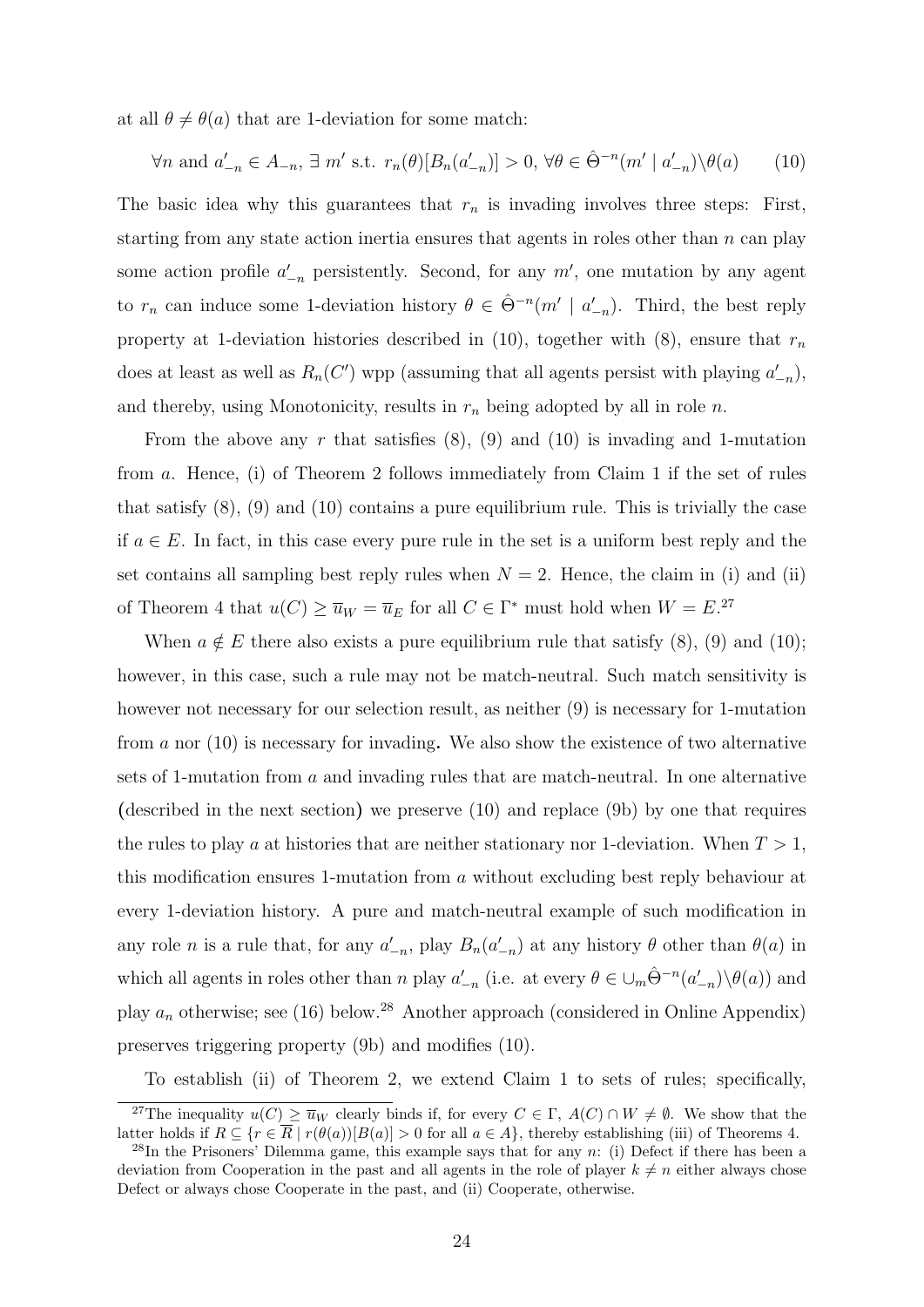$u(C) \geq u(a)$  for all  $C \in \Gamma^*$  if there exists  $R' \subseteq R$  such that each  $r \in R'$  is 1-mutation from a and at every  $C' \in \Gamma$  there exists  $r \in R'$  that is invading at C'. An example of such R' is the set of all 2-complexity rules such that: (a) every  $r \in R'$  satisfies (8) and (9) and (b) for each a', R' contains a rule that does  $B(a')$  at every 1-deviation history  $\theta \neq \theta(a)$ ; conditions (a) and (b) ensure respectively that each  $r \in R'$  is 1-mutation from a and at each  $C' \in \Gamma$  there exists  $r \in R'$  that is invading at C'. The existence of such  $R'$  then establishes (ii) of Theorem 2.

The indeterminacy results under HIM in Theorems 6 and 8 (when every  $Q \in W$  is singleton, i.e.  $W = E$ ) are based on the following claim.

Claim 2. Under HIM, for any  $a \in A$ , there exists  $C \in \Gamma^*$  such that  $A(C) = a$  if there exists  $r \in R$  that is both 1-mutation from a and invading.

The proof of Claim 2 is simpler than that of Claim 1: it involves showing that for any  $C^0 \in \Gamma^*$  and for any  $C^0$ -tree, there exists  $C \in \Gamma$ , with  $A(C) = a$ , and a new tree with root C that has the same resistance as  $C^0$ -tree. The new tree is obtained in by adding and deleting equal number of edges to/from the  $C<sup>0</sup>$ -tree - the existence of a feasible rule that is both 1-mutation from a and invading makes this exercise feasible.

Part (i) of Theorem 6 and Theorem 8 (when Q is singleton) then follow from Claim 2, given that every pure rule that satisfies (8), (9) and (10) is 1-mutation from and invading, and the set of such rules (a) contains an equilibrium rule and (b) is a subset of  $R^u$  and contains  $R^s$  if  $a \in E^{29}$  Part (ii) of Theorems 6 follows by extending Claim 2 to sets of rules.

### 4 Proofs of the Theorems 2, 4, 6 and 8

Proofs of Theorems 2 and 4. We start with two definitions and a critical lemma.

**Definition 10** Any  $R' \subseteq R$  is 1-mutation from  $Q \subseteq A$  if for any  $C' \in \Gamma$  such that  $A(C') \subsetneq Q$  and  $R(C') \in R'$ , and any  $\omega \in C'$ , one mutation by any agent at  $\omega$  moves the system from  $\omega$  wpp to some  $C \in \Gamma$  such that  $A(C) \subseteq Q$  and  $R(C) \in R'$ .<sup>30</sup>

<sup>&</sup>lt;sup>29</sup>The existence of  $r \in R$  that is both 1-mutation from a and invading is more than what is needed to establish Claim 2. Hence, our results under HIM can be obtained under a weaker condition than the existence of a feasible rule that satisfies (8), (9) and (10); see the discussion at the end of the next section.

<sup>&</sup>lt;sup>30</sup>Throughout, the statement at state  $\omega \in \Omega$  refers to any situation in which the system is at some  $h \in H(\omega)$ . Similarly, the statement one mutation by an agent at  $\omega$  moves the system from  $\omega$  wpp to some set of states  $\Omega' \subseteq \Omega$  refers to any situation in which the system is at some  $h \in H(\omega)$  and then a single mutation by the agent moves the system from h wpp to some  $h' \in H(\omega')$  for some  $\omega' \in \Omega'$ .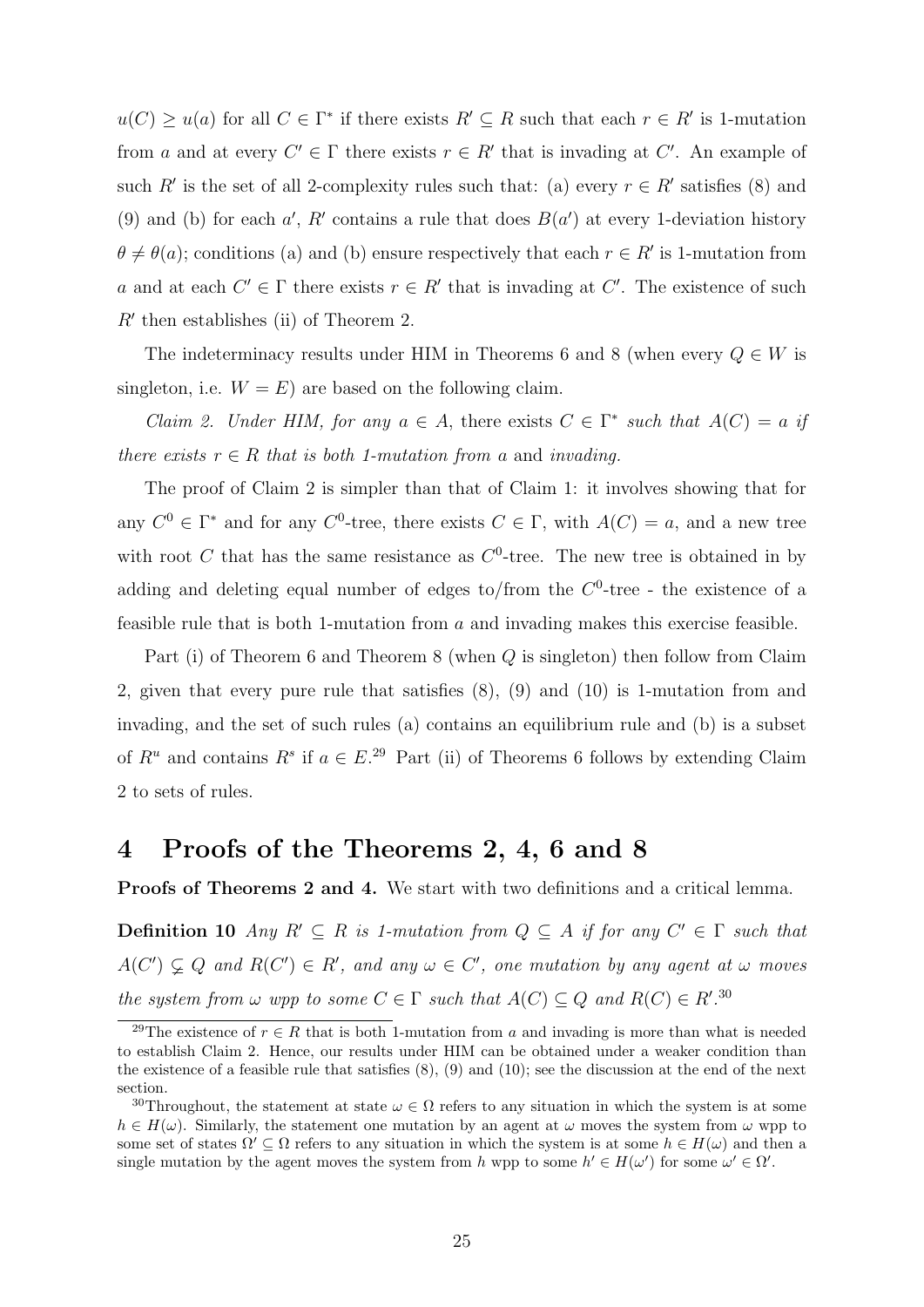**Definition 11**  $Any R'_n \subseteq R_n$  in role n is invading at  $C' \in \Gamma$  if, whenever  $R'_n \cap R_n(C') =$  $\emptyset$ , for any  $\omega \in C'$  there exists  $r_n \in R'_n$  such that one mutation by any agent at  $\omega$  moves the system wpp from  $\omega$  to some  $C \in \Gamma$  with  $R(C) \in (r_n, R_{-n}(C'))$ . Any  $R' \subseteq R$  is invading if  $R'_n$  is invading at all  $C' \in \Gamma$ , for all n.

**Lemma 12** Fix any  $Q \subseteq A$  and  $C^0 \in \Gamma^*$ . Suppose there exists  $R' \subseteq R$  such that  $R'$  is 1-mutation from Q and invading. Then  $u(C^0) \ge u(Q)$ .<sup>31</sup>

Next, we define three properties that ensure that a rule is 1-mutation from Q and invading. To do so, for any  $n \in N$  and  $a'_{-n} \in A_{-n}$ , define  $B_n(a'_{-n} | Q) =$  $\arg \max_{a_n \in Q_n} \pi_n(a_n, a'_{-n})$  as the Q-constrained best reply to  $a'_{-n}$ . Denote the set of uniform histories with actions in Q by  $\Theta^u(Q) \equiv {\theta' | \theta' = \theta(a)}$  for some  $a \in Q$ . The first property, henceforth called Q-constrained property, requires playing actions in Q if actions observed belong to Q:

$$
r(\theta)[Q] = 1 \,\forall \theta \text{ s.t. } A(\theta) \subseteq Q. \tag{11}
$$

Condition (11) reduces to (8) when Q is equal to some  $a \in A$ . The second property is:

$$
\forall n \text{ and } a'_{-n} \in A_{-n}, \exists m \text{ s.t. for all } \theta \in \bigcup_{a_n \in Q_n, a'_n \in A_n} \overline{\theta}(m, (a_n, a'_{-n}) \mid a'),
$$
  
(a)  $r_{-n}(\theta)[Q_{-n}] > 0$ , if  $a'_{-n} \notin Q_{-n}$  and  $a'_n \notin Q_n$ ; and  
(b)  $r_n(\theta)[B_n(a'_{-n} \mid Q)] > 0$ , if  $a'_{-n} \in Q_{-n}$ .  
(12)

This property, henceforth called Q-triggering, says that, for any n and  $a'_{-n}$ , there exists m such that at any stationary 1-deviation history  $\theta \in \bigcup_{a_n \in Q_n, a'_n \in A_n} \overline{\theta}(m, (a_n, a'_{-n}) \mid a')$ the rule does with wpp (a) some action in  $Q_{-n}$  in roles other than n if  $a'_{-n} \notin Q_{-n}$  and  $a'_n \notin Q_n$  and (b) the Q-constrained best reply to  $a'_{-n}$  in role n if  $a'_{-n} \in Q_{-n}$ .<sup>32</sup> Condition (12) reduces to (9) when Q is equal to some  $a \in A$ . The third property, henceforth called Q-best, requires playing best reply at all  $\theta \notin \Theta^u(Q)$  that are 1-deviation for some match:

$$
\forall n \text{ and } a'_{-n} \in A_{-n}, \exists m' \text{ s.t. } r_n(\theta)[B_n(a'_{-n})] > 0, \forall \theta \in \hat{\Theta}^{-n}(m' \mid a'_{-n}) \setminus \Theta^u(Q). \tag{13}
$$

Condition (13) reduces to (10) when Q is equal to some  $a \in A$ .

<sup>&</sup>lt;sup>31</sup>The concept of a set  $R'_n \subseteq R$  being invading at  $C' \in \Gamma$  requires one mutation by any agent to result in invasion in the sense that wpp it result in all agents in role n to adopt some  $r_n \in R'_n$ . Lemma 12 also holds with a weaker concept of invasion that requires one mutation by any agent that receives the lowest payoff in  $C'$  to induce invasion. In the paper, we adopt the stronger concept of invading to simplify the exposition. In Subsection 2.2 of the Online Appendix, we use the weaker concept to broaden the scope of our selection of MaxMin norm result.

 $32$ The definition of Q-triggering in (12) can be weakend somewhat by changing the order of the quantifiers. To simplify the exposition, we adopt the definition in (12).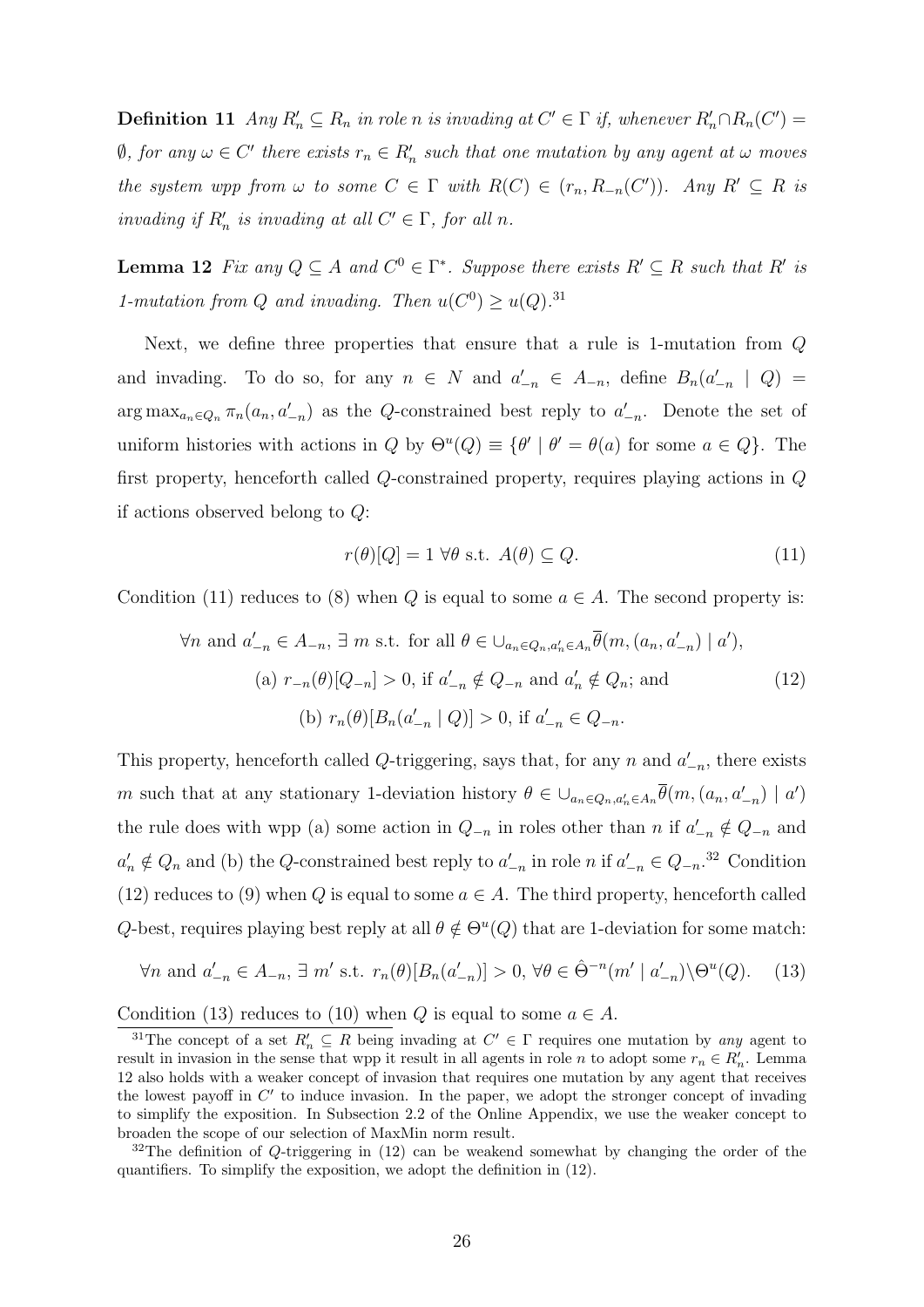**Lemma 13** Fix any  $R' \subseteq R$  and  $Q \subseteq A$ . Suppose every  $r \in R'$  satisfies (11) and (12). Then  $R'$  is 1-mutation from  $Q$ .

**Lemma 14** Fix any Q and  $r \in R$  such that (11) and (13) hold. Then r is invading if either (i)  $Q \in W$  and r satisfies (12b) or (ii) Q is singleton.

We refer to any r that satisfies  $(11)$ ,  $(12)$  and  $(13)$  by a Q-rule and denote the set of Q-rules by  $R_Q = \{r \in \overline{R} | r \text{ satisfies (11), (12) and (13)}\}\.$  Then, by Lemmas 13 and 14, any  $r \in R_Q$  is both 1-mutation from Q and invading if either  $Q \in W$  or Q is singleton. Hence, by Lemma 12 (setting  $R'$  to equal r) we have:

**Proposition 15** Assume HDM. Fix any Q such that either  $Q \in W$  or Q is singleton. Suppose  $R \cap R_Q \neq \emptyset$ . Then  $u(C) \geq u(Q)$  for any  $C \in \Gamma^*$ .

Assuming  $R \cap R_Q \neq \emptyset$  is not too restrictive. First, the three conditions (11), (12) and (13) are restrictions at 1-deviation histories and at histories in which only actions in Q has been played; they do not put any restrictions at any other type of histories.

Second, consider the case when  $Q \in W$ . Then  $B(a') \in Q$  for any  $a' \in Q$ . Hence, in this case,  $r \in R_Q$  if and only if it satisfies (11), (12a) and

$$
\forall n \text{ and } a'_{-n} \in A_{-n}, \exists m' \text{ s.t. } r_n(\theta)[B_n(a'_{-n})] > 0, \forall \theta \in \hat{\Theta}^{-n}(m' \mid a'_{-n}) \tag{14}
$$

(this is because when  $Q \in W$ , (14) is equivalent to (13) and (12b)). Clearly, (11), (12a) and  $(14)$  allow for pure rules and are consistent with each other.<sup>33</sup> Also,  $(14)$  implies best reply wpp at any  $\theta \in \Theta^u$ ; hence,  $R_Q \cap \overline{R}^{pure}$  is a non-empty subset of  $R^u$  when  $Q \in W$ . Also, with two players  $R_Q$  includes all sampling best reply rules if  $Q \in W$ .

**Lemma 16** Assume  $N = 2$ . If  $Q \in W$  then  $R^s \subset R_Q$ .

The claims in (i) and (ii) of Theorem 4 that  $u(C) \geq \overline{u}_W$  for any  $C \in \Gamma^*$  follows from Lemma 16, Proposition 15 and  $R_Q \cap \overline{R}^{pure}$  being a non-empty subset of  $R^u$  when  $Q \in W$ . The claim in (iii) of Theorem 4 that, for any  $C \in \Gamma^*$ ,  $u(C) = \overline{u}_W$  if  $R \subseteq \{r \in$  $\overline{R}$  |  $r(\theta(a))[B(a)] > 0$ , for all  $a \in A$ } then follows from the next lemma.

**Lemma 17** Fix any  $C \in \Gamma$ . Assume  $R(C)(\theta(a))[B(a)] > 0$  for all  $a \in A$ . Then there exists  $Q \in W$  such that  $Q \subseteq A(C)$ ; hence  $u(C) \leq \overline{u}_W$ .

<sup>&</sup>lt;sup>33</sup>A match-neutral examples of the set  $R_Q \cap \overline{R}^{pure}$  when  $Q \in W$  is a rule r such that, for any n,  $r_n(\theta)[Q_n] = 1$  if  $\theta \in \bigcup_{m,k \neq n,a',a_k \neq a'_k} \overline{\theta}(m,(a_k,a'_{-k}) \mid a')$  and  $r_n(\theta)[B_n(\sigma)] = 1$  for some  $\sigma \in \Delta(\bigcup_{m,t} \theta^{m,t})$ otherwise, where  $B_n(\sigma)$  is the best reply to  $\sigma$ . Another example, is rule r such that, for any n,  $r_n(\theta)[B_n(a'_{-n})] = 1$  if  $\theta \in \bigcup_m \hat{\Theta}(m \mid a'_{-n})$  for all  $a'_{-n}$  and  $r_n(\theta)[Q_n] = 1$  otherwise.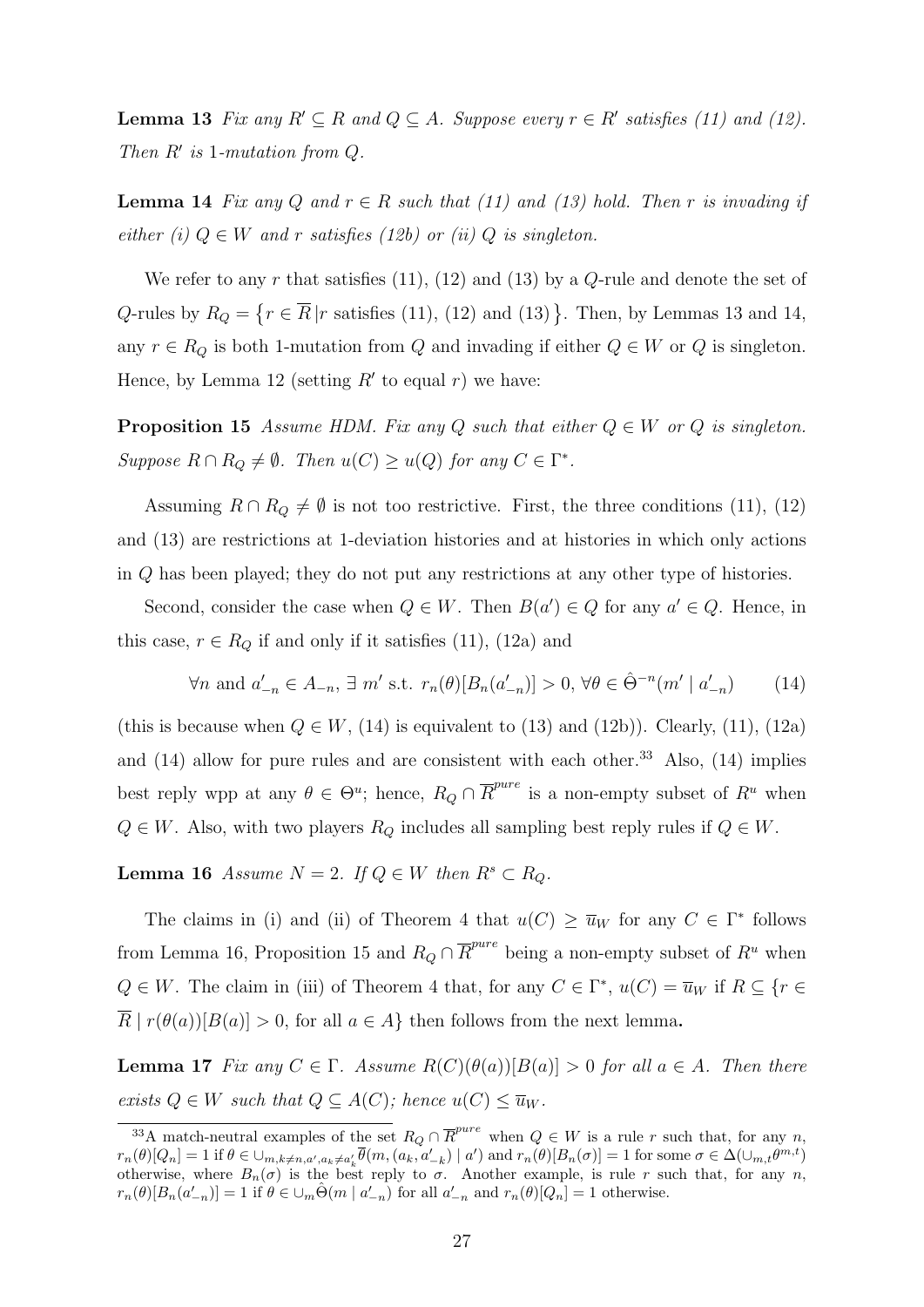Third, consider the case when Q is singleton and equal to some arbitrary  $a \in A$ . Then  $(8)$ ,  $(9)$  and  $(10)$  respectively are equivalent to  $(11)$ ,  $(12)$  and  $(13)$ , and hence describe a-constrained, a-triggering and a-best properties. Thus, the set of a-rules is given by  $R_a = \{r \in \overline{R} | r \text{ satisfies } (8), (9) \text{ and } (10)\}\.$  Note that any pure  $r \in R_a$ , by  $(8)$ , plays  $B(a)$  at  $\theta(a)$  if and only if  $a \in E$  and, by (13), plays e at  $\theta(e)$  if  $e \in E \backslash a$ . Hence, although  $R_a \cap \overline{R}^{pure}$  does not belong to  $R^u$  if  $a \notin E$ ,  $R_a \cap \overline{R}^{pure} \subset R^E$  for all  $a \in A$ .

Also,  $R_a$  is well-defined and contains pure rules. This is because  $(8)$ ,  $(9)$  and  $(10)$ allow pure rules and are consistent with each other. Specifically, (8), (9a) and (10) are consistent with each other because they apply at different histories. Condition  $(8)$  is consistent with  $(9b)$  because both allow  $a_n$  to be played wpp. Finally, consider (9b) and (10); the former requires, for some m, playing  $a_n$  at stationary 1-deviation history  $\bar{\theta}(m, a \mid a'_n, a_{-n})$  whereas the latter requires, for some m', playing  $B_n(a'_{-n})$  at any  $\theta \in \hat{\Theta}^{-n}(m' \mid a'_{-n})\backslash \theta(a)$ . Clearly, the two conditions are also consistent if (a)  $a_{-n} \neq a'_{-n}$ , (b)  $a_n = B_n(a_{-n})$  or (c) m' and m are distinct. Given  $M > 1$ , (c) is always possible, and hence (9b) and (10) are consistent. However, when  $a_n \neq B_n(a)$  and the rule is deterministic, such consistency is possible if and only if, for all  $a'_n$ ,  $r_n$  plays different actions at  $\bar{\theta}(m, a \mid a'_n, a_{-n})$  and  $\bar{\theta}(m', a \mid a'_n, a_{-n})$  for some distinct pair m and  $m'$ ; thus consistency with both (9b) and (10) may require match sensitive behaviour.<sup>34</sup>

Fix any  $C \in \Gamma^*$  and MaxMin norm  $\overline{a} \in A$ . With HDM, by Proposition 15,  $u(C) \geq$  $u(\overline{a})$  if  $R \cap R_{\overline{a}} \neq \emptyset$ . Since  $u(\overline{a}) \geq u(a)$  and  $R_{\overline{a}} \cap \overline{R}^{pure}$  is a non-empty subset of  $R^E$ , there exists  $r \in R^E$  such that if  $r \in R$  then  $u(C) = u(\overline{a})$ . This establishes (i) of Theorem 2.

In Section 2 we mentioned that it may be appropriate to limit rules to match-neutral ones on the grounds that behaviour should not depend on payoff-irrelevant aspects of history. Although the set of pure a-rules includes match-neutral rules when  $a \in E$ , as we argued above, this may not be the case if  $a \notin E$  because in this case (9b) can be inconsistent with (10). Our selection results, however, also hold with match-neutral rules. We can achieve this by modifying either (9) or (10) in the definition of  $R_a$ . Below, we consider modifying the former (as the analysis is simpler) and consider the latter in

<sup>&</sup>lt;sup>34</sup>Such sensitivity of course is not necessary if  $a_n = B_n(a)$  or if the rule is mixed and plays both  $a_n$ or  $B_n(a)$  with a fixed positive probability at every 1-deviation history  $\bar{\theta}(m', a \mid a'_n, a_{-n})$  for all m' and  $a'_n$ . An example of of a pure a-rule is any r that, for some m and any  $\theta$  does the following : play a at  $\text{if } \theta \in \theta(a) \cup \{ \cup_{k, a'_k \neq a_k, a'_{-k}} \overline{\theta}(m, (a_k, a'_{-k}) \mid a') \}, \text{ and play } B(\sigma) \text{ for some } \sigma \in \Delta(\cup_{m',t} \theta^{m',t}), \text{ otherwise};$ the behaviour this example stipulates is match sensitive if  $a \neq B(a)$ .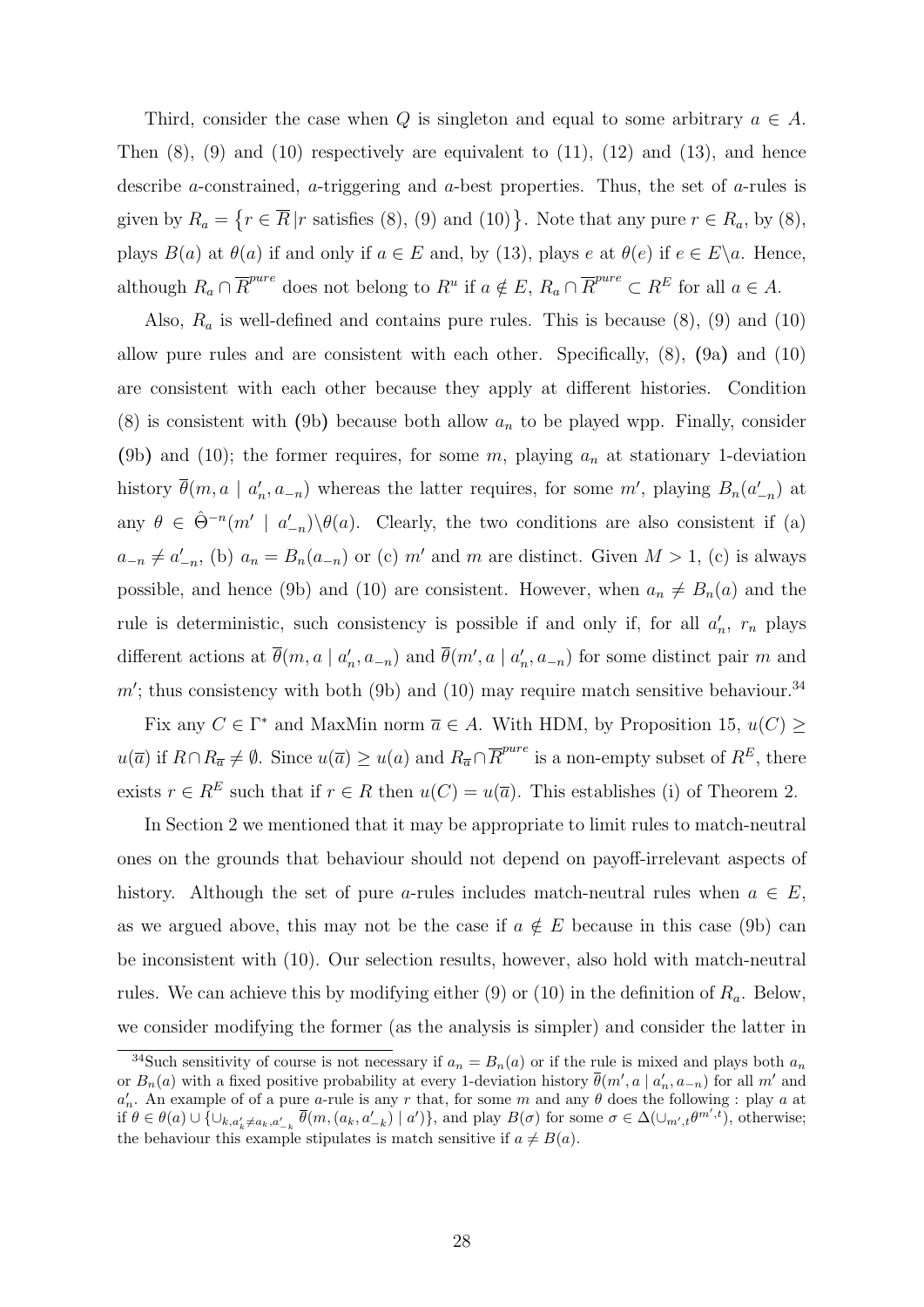Online Appendix. Specifically, here we replace  $a$ -triggering  $(9)$  by the following:

(a) 
$$
\forall n, r_{-n}(\theta)[a_{-n}] > 0, \forall \theta \in \bigcup_{m,a',a''_n \neq a'_n} \overline{\theta}(m, (a''_n, a'_{-n}) | a')
$$
 and  
(b)  $r(\theta)[a] > 0, \forall \theta \in \Theta \setminus \{\Theta^s \cup \Theta^-\}.$  (15)

where  $\Theta^- \equiv \bigcup_{n,a'_{-n}} \Theta^{-n}(a'_{-n})$  is the set of histories in which all agents in  $N-1$  roles take the same action. Condition (15a) is an a-triggering condition similar to (9a) for roles other than n. Condition (15b) requires playing a wpp at any non-stationary history  $\theta \notin \Theta^-$ ; so if such a history is reached this condition triggers a. We refer to any rule that satisfies (8), (10) and (15) by a-plus rule and denote the set of such rules by  $R_a^+$ .

Note the following. First, since  $\Theta^s$  is empty when  $T = 1$ , (15b) imposes restrictions only if  $T > 1$ . Second, by (8) and (10),  $R_a^+ \cap \overline{R}^{pure} \subset R^E$ . Third, (15) admits pure rules and is consistent with (8) and (10) as the set of histories at which (15) imposes restrictions is different from those at which (8) and (10) apply restrictions to. Furthermore,  $R_a^+$  in contrast to  $R_a$  always contains pure rules that are match-neutral. For example,  $R_a^+$  includes the pure and match-neutral rule r defined by: for any n and  $\theta$ 

$$
r_n(\theta)[B_n(a'_{-n})] = 1 \text{ if } \theta \in \Theta^{-n}(a'_{-n}) \backslash \theta(a) \text{ for some } a'_{-n} \text{ and } r_n(\theta)[a_n] = 1 \text{ otherwise.}
$$
\n(16)

Next fix any  $r \in R_a^+ \cap R$ . In Online Appendix (Lemma 39), we show r is 1-mutation from a if  $T > 1$ . Also, given that r satisfies (11) and (13) for the case when  $Q = a$ , by Lemma 14 (setting  $Q$  equal to  $a$ ),  $r$  is invading. Hence, by Lemma 12 (setting  $Q$  to equal  $a$ ) we have:

**Proposition 18** Assume HDM. Fix any  $a \in A$  and suppose  $R \cap R_a^+ \neq \emptyset$ . If  $T > 1$  then  $u(C) \geq u(a)$  for any  $C \in \Gamma^*$ .

The inequality in Proposition 18 binds if a is set equal to some MaxMin norm  $\bar{a}$ . Hence, given that  $R_{\overline{a}}^{\pm} \cap \overline{R}^{pure}$  is a non-empty subset of  $R^E$  and includes match-neutral rules, there exists a pure match-neutral equilibrium rule  $r \in R_{\overline{a}}^{+}$  such that if  $r \in R$  and T > 1 then  $u(C) = u(\overline{a})$  for any  $C \in \Gamma^*$ ; thus, if  $T > 1$  then the result in (i) of Theorem 2 holds even if R is restricted to match-neutral ones. However, neither  $R \cap R_{\overline{a}}^+ \neq \emptyset$ nor  $T > 1$  are necessary for selection of MaxMin norm result with match-neutral rules. As mentioned above, in Online Appendix, we construct another set of rules, called  $R_a^*$ (obtained by modifying  $(10)$  in the definition of  $R_a$ ), that contain pure match-neutral equilibrium rules and is such that if  $R \cap R_a^* \neq \emptyset$  then  $u(C) \geq u(a)$  for any  $C \in \Gamma^*$ , with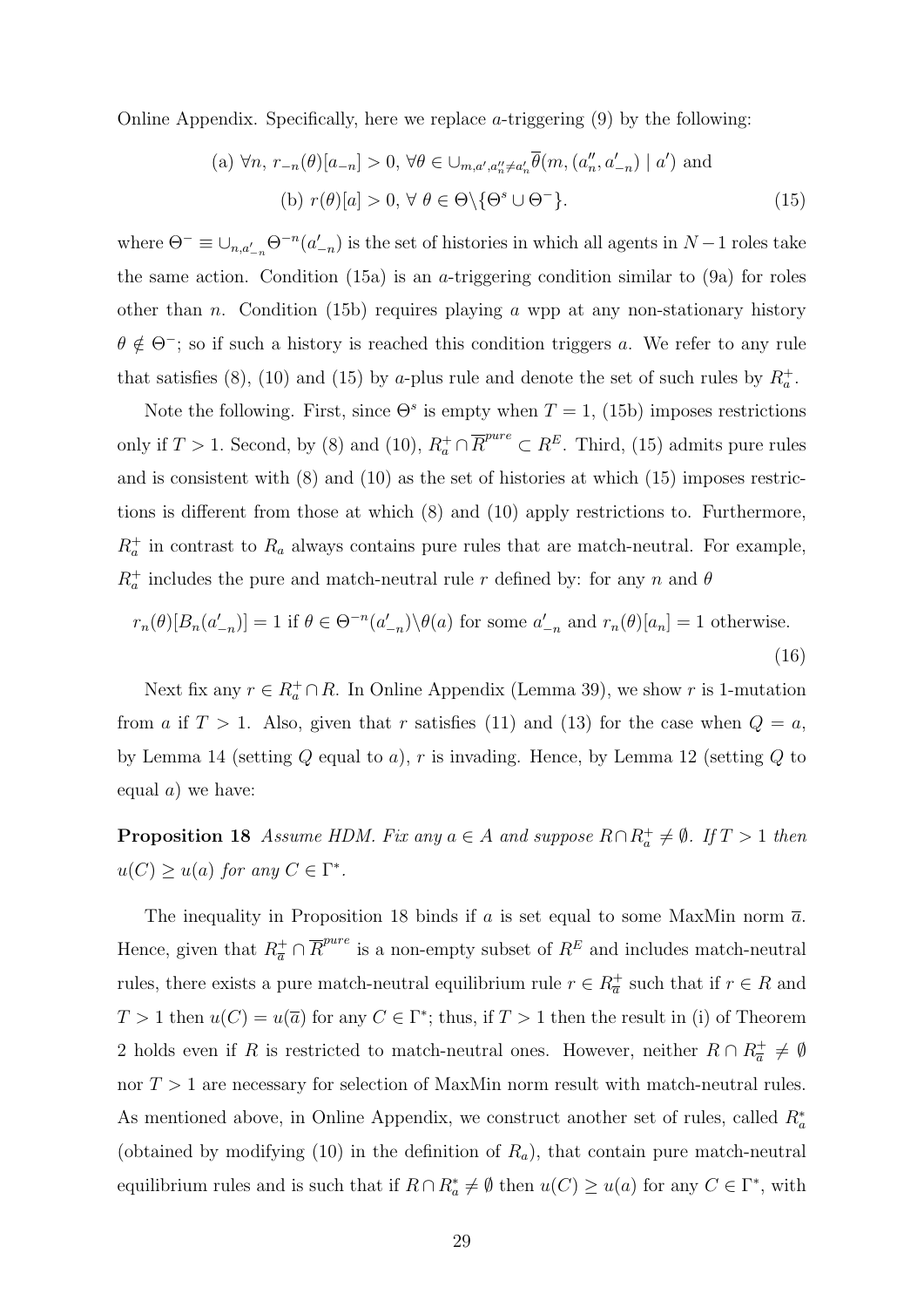inequality binding if a is a MaxMin norm. These results are obtained for all values of T, including  $T = 1$  (for the latter case M has to exceed 2).

Next we turn to the proof of part (ii) of Theorem 2. Fixing  $a \in A$ , we need R to include, for each  $b \in A$ , a 2-complexity rule  $r \in S^2$  that satisfies

$$
\forall n \text{ and } a'_{-n}, \exists m \text{ s.t. } r_n(\theta)[b_n] = 1 \text{ for all } \theta \in \hat{\Theta}^{-n}(m \mid a'_{-n}) \setminus \theta(a), \tag{17}
$$

a-constrained (8) and a-triggering  $(9)$ .<sup>35</sup> Formally, let

$$
\mathcal{R}_a = \left\{ R' \subset S^2 \middle| \begin{array}{l} \forall r \in R', \text{ (8) and (9) are satisfied and} \\ \forall b \in A, \exists r \in R' \text{ that satisfies (17).} \end{array} \right\} \tag{18}
$$

In Online Appendix (Lemma 40), we show any  $R' \in R_a$  such that  $R' \subseteq R$  is 1-mutation from a and invading. Hence, by Lemma 12 (setting  $Q$  to equal  $a$ ), we have:

**Proposition 19** Assume HDM. Fix any  $a \in A$ . Suppose there exists  $R' \in \mathcal{R}_a$  such that  $R' \subseteq R$ . Then  $u(C) \geq u(a)$  for every  $C \in \Gamma^*$ .

Also,  $\mathcal{R}_a$  is clearly well-defined.<sup>36</sup> Hence, Part (ii) of Theorem 2 follows from Proposition 19 for the case when a is set equal to a MaxMin norm.

As with the case of a-rules, the behaviour of rules belonging to any  $R' \in R_a$  may also be match sensitive, as (17) and (9b) respectively require playing  $b_n$  at  $\overline{\theta}(m, a \mid$  $a'_n, a_{-n}$  and  $a_n$  at  $\overline{\theta}(m', a \mid a'_n, a_{-n})$  for some m and m' and for all  $a'_n$ . Our selection result for 2-complexity rules, however, also holds with match-neutral rules. In Online Appendix (Proposition 44), we establish an equivalent result to Proposition 19, and thereby establish (ii) of Theorem 2, with match-neutral 2-complexity rules.

Proofs of Theorems 6 and 8. First, we define a weaker version of invading.

**Definition 20** Any  $R'_n \subseteq R_n$  for role n is weakly invading (henceforth, w-invading) at  $C' \in \Gamma$  if, whenever  $R'_n \cap R_n(C') = \emptyset$ , there exists  $\omega \in C'$ ,  $r_n \in R'_n$  and  $i \in I$ such that one mutation by i at  $\omega$  moves the system wpp from  $\omega$  to some  $C \in \Gamma$  with  $R(C) \in (r_n, R_{-n}(C'))$ . Any  $R' \subseteq R$  is w-invading if  $R'_n$  is w-invading at each  $C' \in \Gamma$ for all n.

**Lemma 21** Assume HIM. Fix any  $Q \subseteq A$ . Suppose there exists  $R' \subseteq R$  such that R' is 1-mutation from Q and w-invading. Then there exists  $C \in \Gamma^*$  such that  $A(C) \subseteq Q$ .

 $35$ Condition (17) is similar to (10) except that the latter requires playing a best response at all  $\theta \in \Theta^{-n}(m \mid a'_{-n})\backslash \theta(a)$ , whereas (17) requires playing a fixed action  $b_n$  at all such histories.

<sup>&</sup>lt;sup>36</sup>An example of a set of rules belonging to  $\mathcal{R}_a$  is the set of rules  $\cup_{b\in A}\tilde{r}^{a,b}$  where, for some fixed match  $m, \tilde{r}^{a,\tilde{b}}(\theta)[b] = 1$  if  $\theta \in {\bigcup_{a'_{-n}} \hat{\Theta}^{-n}(m \mid a'_{-n})\big\}} \setminus \theta(a)$  and  $\tilde{r}(\theta)[a] = 1$  otherwise.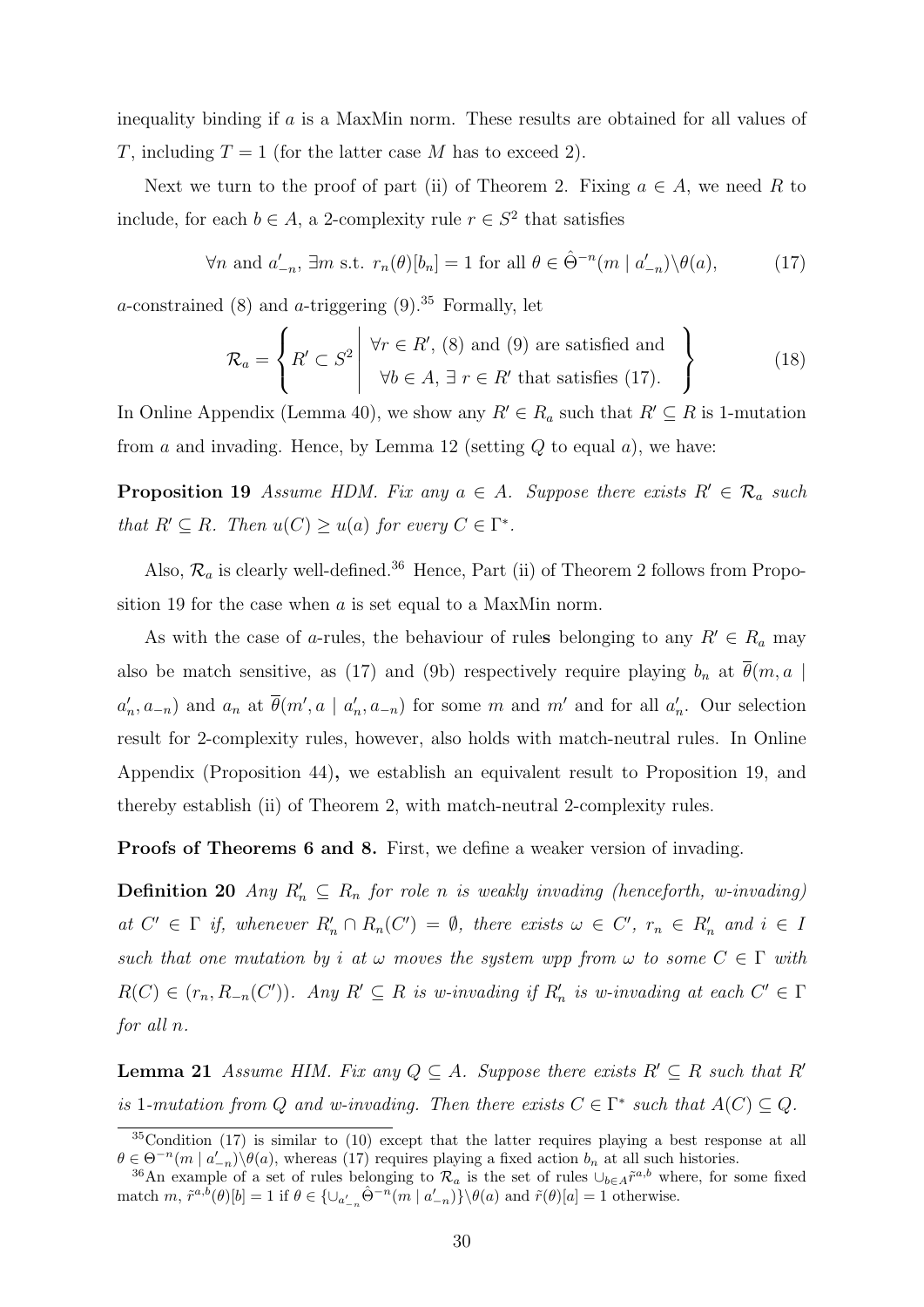The above lemma enables us to state the following.

**Proposition 22** Assume HIM. (i) Fix any  $a \in A$ . Suppose either  $R_a \cap R \neq \emptyset$  or there exists  $R' \in \mathcal{R}_a$  such that  $R' \subseteq R$ . Then there exists  $C \in \Gamma^*$  such that  $A(C) = a$ . (ii) Fix any  $Q \in W$ . Suppose  $R_Q \cap R \neq \emptyset$ . Then there exists  $C \in \Gamma^*$  such that  $A(C) = Q$ .

Given that any  $r \in R_a$  and each  $R' \in \mathcal{R}_a$  are 1-mutation from a and invading (and hence w-invading), part (i) of Proposition 22 follows from Lemma 21. Next, fix any  $Q \in W$ . Since any  $r \in R_Q$  is 1-mutation from Q and invading (and hence w-invading), by Lemma 21, there exists  $C \in \Gamma^*$  such that  $A(C) \subseteq Q$ . Also, by Lemma 17, there exists  $Q' \in W$  such that  $Q' \subseteq A(C)$ ; but since  $A(C) \subseteq Q$  and MWCURB sets do not intersect,  $Q = Q' = A(C)$ . This establishes (ii) of Proposition 22.

Theorem 6 follows from (i) of Proposition 22,  $R_a \cap \overline{R}^{pure}$  being a non-empty subset of  $R^E$ ,  $\mathcal{R}_a$  being well-defined and every  $R' \in \mathcal{R}_a$  being a subset of  $S^2$ , for any  $a \in A$ . Theorem 8 follows from (ii) of Proposition 22, Lemma 16 and  $R_Q \cap \overline{R}^{pure}$  being a nonempty subset of  $R^u$ , for any  $Q \in W$ .<sup>37</sup>

### 5 Extension

No Inertia. Action inertia allows for the possibility of persistence in actions in every role; this enables us to show that, for any role  $n$ , rules that do best reply at histories in which all in roles other than  $n$  take the same actions are invading. If there were no action inertia, agents in roles other than  $n$  do not necessarily take the same actions as in the past and hence rules that best reply to past behaviour of others may not be invading. However, action inertia may be dispensable if, for all  $n$ ,  $R_n$  were sufficiently large so that, for each action profile that agents in roles other than  $n$  might take, there is a rule  $r_n \in R_n$  that does a best reply to it (as then some member of  $R_n$  can invade).<sup>38</sup>

<sup>&</sup>lt;sup>37</sup>As explained above, a pure a-rule is not match-neutral if  $a \notin E$ . Proposition 22, and hence Theorem 6, also hold if we assume R is pure and match-neutral; e.g. given that every feasible  $r \in R_a^+ \cup R_a^*$  is 1-mutation from a and invading, the claim that in (i) of Proposition holds if  $\{R_a^+ \cup R_a^*\} \cap R \neq \emptyset$ .

Note also that since, for any  $Q$ , Lemma 21 requires the feasibility of some  $R'$  that is 1-mutation from  $Q$  and w-invading and Lemma 12 requires the feasibility of some  $R'$  that is 1-mutation from  $Q$ and invading, the scope of Proposition 22 is significantly wider than the claim in Proposition 15. For example, replace the a-best property (10) in the definition of  $R_a$  by the weaker condition of requiring best reply only at all  $\theta \in \Theta^u \backslash \theta(a)$ . This set contains  $R_a$ , includes pure match-neutral rules and can be shown to be 1-mutation from a and w-invading. Hence, by Lemma 21, if  $r$  contains one such rule then the claim in (i) of Proposition 22 holds. However, since this set is not necessarily invading, its feasibility is not sufficient to establish Proposition 15 for the case when  $Q = a$ .

<sup>&</sup>lt;sup>38</sup>The argument is similar to the case of 2-complexity rules where we show that any  $R' \in \mathcal{R}_a$  is invading.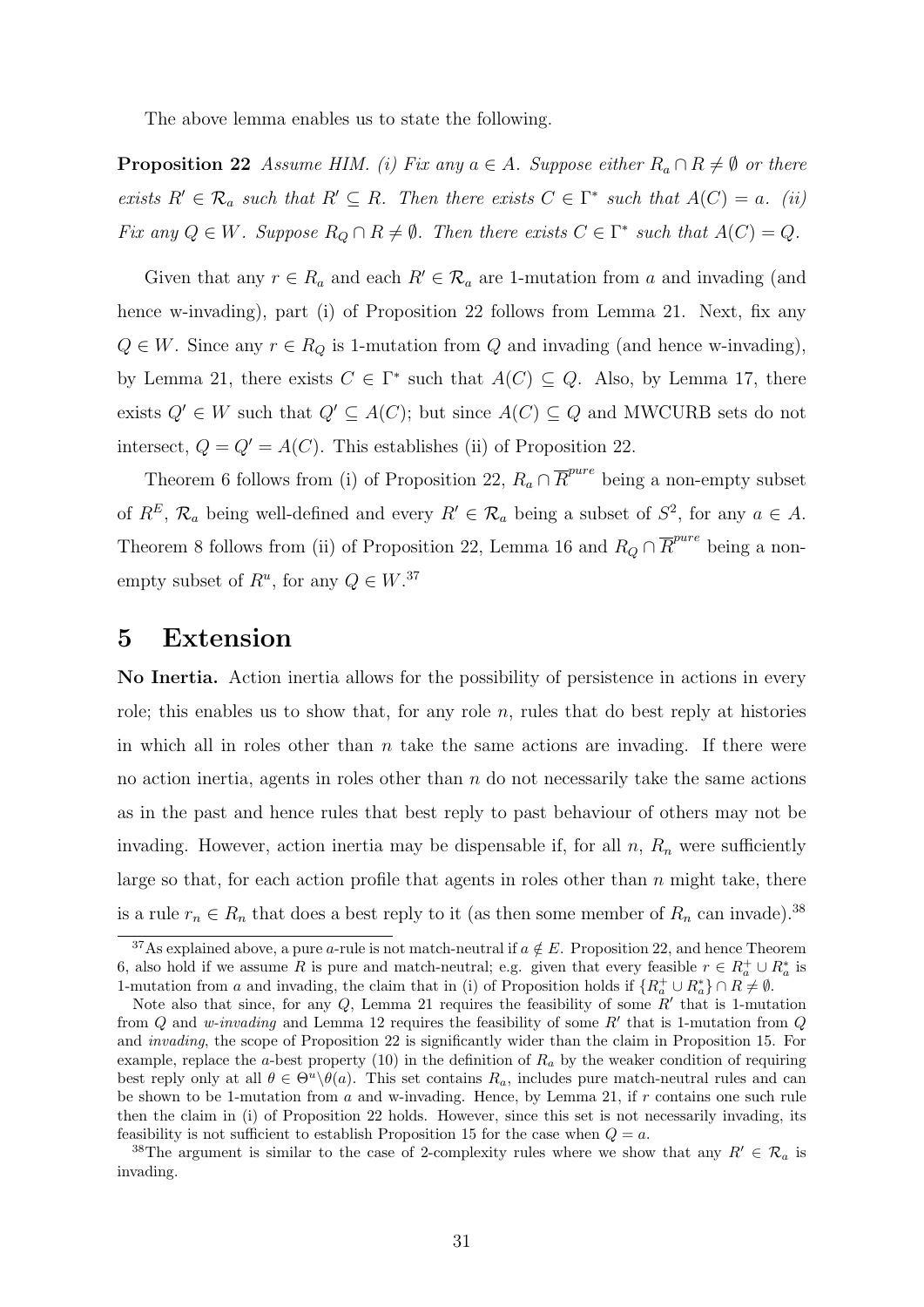Rule inertia allows for persistence in rules. Since at any date the history of previous  $T$ periods is relevant to Monotonicity selection criterion, rule inertia may be necessary for a single mutation to succeed if  $T > 1$ ; without it a single mutation may die immediately after one period and hence our analysis would not carry if  $T > 1$ . However, rule inertia may be dispensable if  $T = 1$  or more generally if we strengthen the Monotonicity selection criterion so that it depends only on the history of play in the last period.

Dispensing with action and rule inertia is indeed possible as we can show the following without assuming action inertia (with or without rule inertia): if  $R$  is sufficiently rich and the selection criterion is strengthened as suggested above then (a) with HDM only MaxMin norms survive and (b) with HIM any outcome survives. Specifically, we replace condition (2) in the Monotonicity Assumption by

$$
\begin{cases}\n\forall n, \omega \in \Omega \text{ and } r_n \in R_n(\omega), \rho_n(\omega)[r_n] > 0 \text{ if } D_n^T(r_n, \omega) \neq \emptyset \text{ and} \\
\pi_n(\theta[\omega]^{m,T}) \ge \pi_n(\theta[\omega]^{m',T}) \ \forall m \in D_n^T(r_n, \omega) \text{ and } m' \in M,\n\end{cases}
$$
\n(19)

where  $D_n^T(r_n,\omega) = \{m \mid (m,T) \in D_n(r_n,\omega)\}.$  For any role, (2) says any rule  $r_n$  is selected wpp at any date if the payoff it receives is highest in the previous  $T$  periods; in contrast, according to (19)  $r_n$  is selected wpp at any date if it performs best in the previous period. Note when  $T = 1$ , (19) is equivalent to (2). Next, fix any  $a \in A$ , let

$$
\widetilde{\mathcal{R}}_{a} = \left\{ R' \subset \overline{R}^{pure} \middle| \begin{array}{l} (a) \,\forall r \in R' \text{ and } \theta, \, r(\theta)[a] = 1 \text{ if } \theta^{T} \in \phi(a) \cup \{ \cup_{m,n,a's.t.a'_{n} \neq a_{n}} \overline{\phi}(m,(a_{n},a'_{-n}) \mid a') \} \\ (b) \,\forall b \in A, \,\exists r \in R' \text{ s.t. } \forall \theta, \, r(\theta)[b] = 1 \text{ if } \theta^{T} \in \cup_{a' \neq a} \phi(a') \end{array} \right\}
$$
\n
$$
(20)
$$

 $\mathcal{L}$  $\mathcal{L}$  $\mathsf{J}$ 

consist of sets of rules such that  $(a)$  every rule in this set plays a if the last period of the history is either  $\phi(a)$  or  $\overline{\phi}(m,(a_n,a'_{-n})\mid a')$  for some m, n and a' such that  $a'_n\neq a_n$ , and (b) for each  $b \in A$  there exist a rule in the set that plays b at all histories in which some uniform outcome  $\phi(a')$ , for some  $a' \neq a$ , is played in the last period of the history. The set  $\mathcal{R}_a$  is similar to  $\mathcal{R}_a$  except that the behaviour prescribed by rules in  $\mathcal{R}_a$  relates to histories that are uniform or 1-deviation, whereas for  $\tilde{\mathcal{R}}_a$  it relates to histories in which the outcome in the last period is uniform or 1-deviation.

Note that  $\widetilde{\mathcal{R}}_a$  is well-defined as conditions (a) and (b) in (20) are restrictions at different sets of histories. In fact,  $\widetilde{\mathcal{R}}_a$  includes well-defined elements that consist of match-neutral 2-complexity rules (an example is the set  $\cup_{b \in A} \bar{r}^{a,b}$ , where  $\bar{r}^{a,b}(\theta)[a] = 1$  if  $\theta^T \in \phi(a) \cup \{\cup_{m,n,a' \text{ s.t. } a'_n \neq a_n} \overline{\phi}(m,(a_n,a'_{-n}) \mid a')\}$  and  $\overline{r}^{a,b}(\theta)[b] = 1$ , otherwise).

Proposition 23 Suppose no action inertia and Monotonicity satisfies (19). Fix any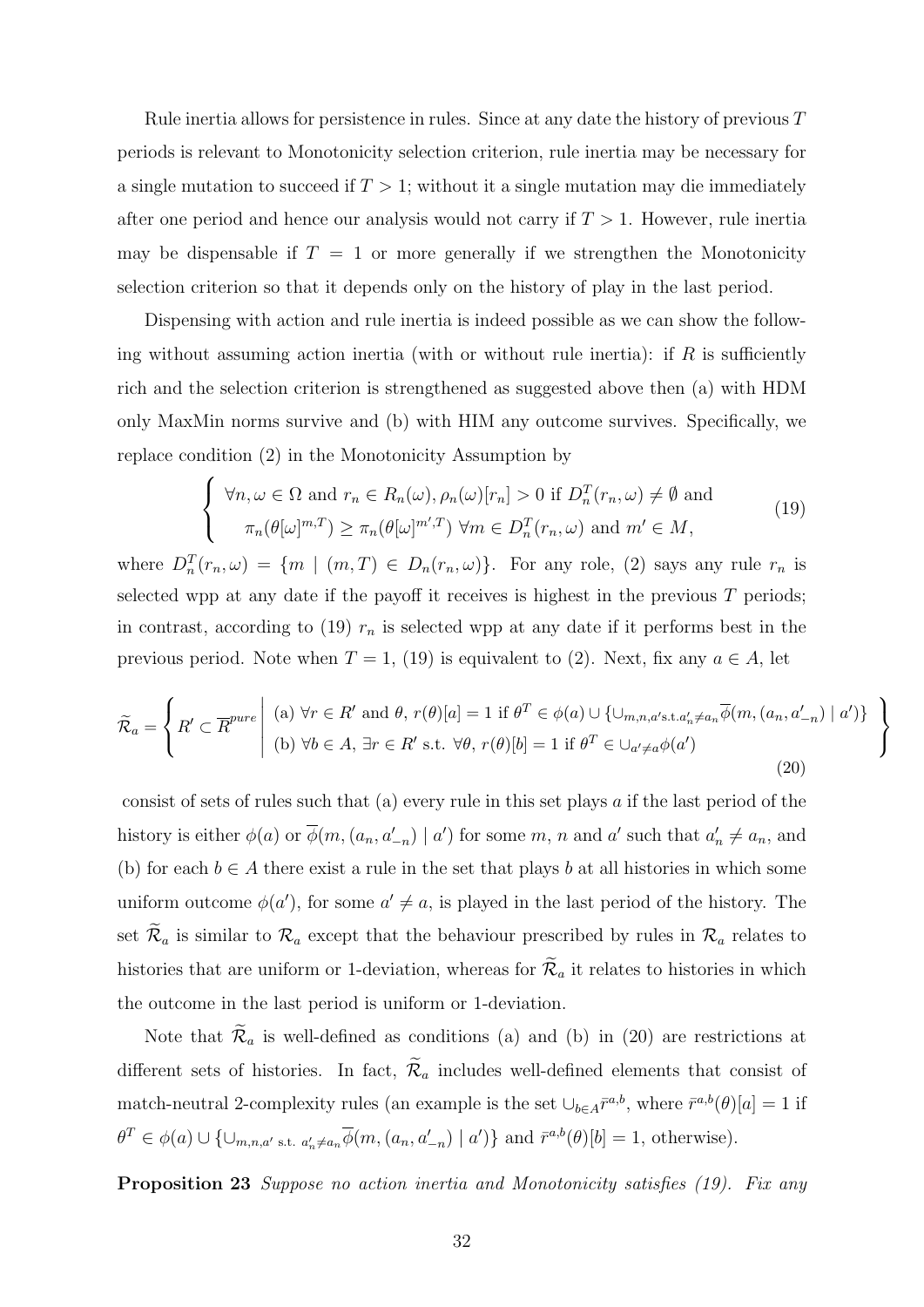$a \in A$  and assume there exists  $R' \in \tilde{\mathcal{R}}_a$  such that  $R' \subseteq R$ . Then (i) under HDM  $u(C) \geq u(a)$  for every  $C \in \Gamma^*$  and (ii) under HIM there exists  $C \in \Gamma^*$  such that  $A(C) = a^{39}$ 

Parts (i) of and (ii) of Proposition 23 and their proofs are respectively similar to Proposition 19 and 2-complexity part in (i) of Proposition 22 and their proofs. It follows from (i) of Proposition 23 that if  $R' \subseteq R$  for some  $R' \in \widetilde{\mathcal{R}}_{\overline{a}}$  for some MaxMin norm  $\overline{a}$ then  $u(C) = \overline{u}$  for every  $C \in \Gamma^*$ .

Relaxing Monotonicity: Selection When Rules Are Not Observable. Monotonicity is a weak assumption except that it implicitly assumes that at any date agents observe wpp the identity of the rule that performed the best in the previous history. Here, we drop Monotonicity and extend our analyses to the case in which agents observe past actions but not the identity of rules that were used to implement them.

To do this, we assume here that agents first identify actions in the observed history that generated highest payoffs and then select existing rules that could have possibly generated these best actions in the history. Since at each date agents only recall Tperiod history, to identify rules that could have induced some specific outcome in the history, agents need to make assumptions regarding what could have happened before the history. We refer to any sequence of actions that could have happened before the observed history by a pre-history, and describe rules that could have generated the observed actions as *consistent* rules. Formally,  $r_n \in R_n$  is said to be consistent with  $\theta \in \Theta$  at  $(m, t) \in M \times T$  given pre-history  $\tilde{\theta} \in \Theta$  if  $r_n(\tilde{\theta}^t, ..., \tilde{\theta}^T, \theta^1, ..., \theta^{t-1})[\theta_n^{m,t}] > 0$ . For any  $n, r_n, \theta, t$  and  $\tilde{\theta}$ , let  $M_n(r_n, \theta, t | \tilde{\theta}) \equiv \{m \mid r_n \text{ is consistent with } \theta \text{ at } (m, t) \text{ given }$  $\theta$ }. Denote the set of matches at which the best payoff in  $\theta$  at t in role n is achieved by  $M_n^B(\theta, t) \equiv \{ m \mid \pi_n(\theta^{m,t}) \ge \pi_n(\theta^{m',t'}) \text{ for all } (m',t') \}.$ 

**Definition 24** Fix n. Rule  $r_n$  is Justifiable at  $\omega \in \Omega$  if  $r_n \in R_n(\omega)$  and there exists  $\tilde{\theta} \in \Theta$  such that  $M_n(r_n, \theta[\omega], t \mid \tilde{\theta}) = M_n^B(\theta[\omega], t)$  for all t. Rule selection  $\rho_n(.)$  is Justifiable if  $\rho_n(\omega)[r_n] > 0$  for any  $\omega$  and  $r_n$  that is Justifiable at  $\omega$ .

Thus, for a rule to be Justifiable at  $\omega$  (and hence be selected wpp) it is sufficient to demonstrate the existence of some pre-history  $\tilde{\theta}$  such that every action in  $\theta[\omega]$  that could

<sup>39</sup>Proposition 23 assumes no action inertia; however, it makes no assumption regarding rule inertia as it is consistent with both rule inertia and no rule inertia. The proposition however, does not cover the case when there is action inertia but no rule inertia; however, this case is somewhat uninteresting because it is more likely that agents revise their actions more often than they revise their rules.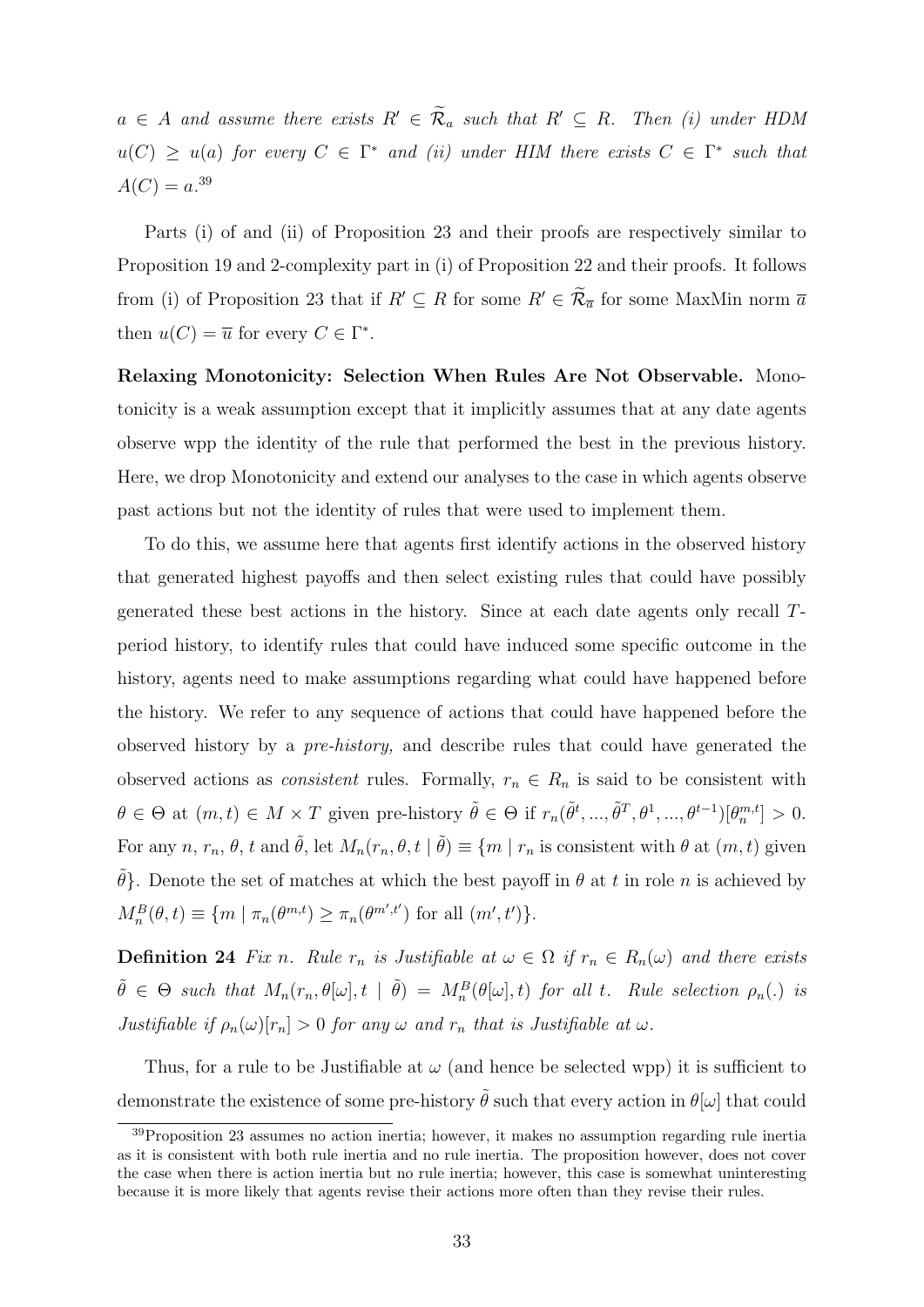have been induced by the rule given  $\tilde{\theta}$  generates the highest payoff in  $\theta[\omega]$ . It may be argued that some pre-histories are more reasonable than others. For example, if in some role *n* all agents have taken the same action  $a'_n$  in state  $\omega \in \Omega$ , then it may be reasonable to argue that in the definition of Justifiability only pre-histories in which all in role  $n$ have taken action  $a'_n$  should be considered. An even weaker selection criterion would be to select any rule  $r_n$  wpp if, for all pre-histories  $\tilde{\theta}$ ,  $M_n(r_n, \theta[\omega], t | \tilde{\theta}) = M_n^B(\theta[\omega], t)$  for all t. Clearly, this property cannot hold at  $t = 1$  if  $r_n$  is history-dependent.<sup>40</sup> However, our main results still hold if the selection criterion chooses Justifiable rules that, for all pre-histories, induce the best actions after date 1.

**Definition 25** Fix  $n \in N$ . Rule  $r_n$  is s-Justifiable at  $\omega \in \Omega$  if it is Justifiable and  $M_n(r_n, \theta[\omega], t | \tilde{\theta}) = M_n^B(\theta[\omega], t)$  for all  $\tilde{\theta} \in \Theta$  and  $t > 1$ . Rule selection  $\rho_n(.)$  is s-Justifiable if  $\rho_n(\omega)[r_n] > 0$  for any  $\omega$  and  $r_n$  that is s-Justifiable at  $\omega$ .

If  $T = 1$ , then s-Justifiable and Justifiable rules selection criteria are equivalent. However, when  $T > 1$ , s-Justifiable is a significantly weaker selection criterion. Below we sketch a brief intuition for why the main results of this paper hold if the selection criterion is s-Justifiable, instead of Monotonic (see Online Appendix for the details).

In the proofs of the main results we appeal to Monotonicity to show that, for any  $n$ , a rule  $r_n$  satisfying some properties (e.g. (11) and (13)) is selected wpp at any state  $\omega$ in which all agents in roles other than n chose some  $a'_{-n}$  and  $r_n$  plays  $b_n = B_n(a'_{-n})$  in each period (see for example Lemma 14). Thus, the role of Monotonicity in our proofs is to ensure that for any  $\omega$  and  $r_n \in R_n(\omega)$ ,  $\rho_n(\omega)[r_n] > 0$  if

$$
\theta[\omega] \in \Theta^{-n}(a'_{-n}) \text{ for some } a'_{-n}, \text{ and } \pi_n(b_n, a'_{-n}) \ge \pi_n(\theta[\omega]_n^{m',t'}, a'_{-n}) \ \forall (m',t'), \qquad (21)
$$

where  $b_n$  is the action  $r_n$  takes at every period in state  $\omega$ . But the knowledge that  $r_n$  was the rule that chose  $b_n$  in each period in  $\omega$  is not necessary for our selection results. To see this, fix any  $\omega$  satisfying (21). Let  $\Theta^{-n}(a'_{-n} | T) = \{ \theta \in \Theta \mid \theta_{-n}^{m',T} = a'_{-n} \text{ for all } m' \}$  be the set of histories in which all do  $a'_{-n}$  in roles other than n in the *last period*. Suppose  $r_n(\tilde{\theta})[b_n] = 1$  for all  $\tilde{\theta} \in \Theta^{-n}(a'_{-n} | T)$ ; thus the behaviour of  $r_n$  does not depend on the history of play before the last period if  $a'_{-n}$  was played in all matches in the last period. Then, for any  $\tilde{\theta} \in \Theta^{-n}(a'_{-n} | T)$ , both  $M_n(r_n, \theta[\omega], 1 | \tilde{\theta})$  and  $M_n^B(\theta[\omega], 1)$  are equal to  ${m' \mid \theta[\omega]_n^{m',1} = b_n}$ . Also, for all  $\tilde{\theta} \in \Theta$  and  $t > 1$ ,  $M_n(r_n, \theta[\omega], t | \tilde{\theta})$  and  $M_n^B(\theta[\omega], t)$ 

<sup>&</sup>lt;sup>40</sup>If  $\pi_n(\theta^{m,1}) \geq \pi_n(\theta^{m',t'})$  for some m and all  $(m',t')$ , then such a condition would require  $r_n(\tilde{\theta})[\theta_n^{m,1}] > 0$  for every (pre-history)  $\tilde{\theta}$ , which is only possible when  $r_n$  is history-independent.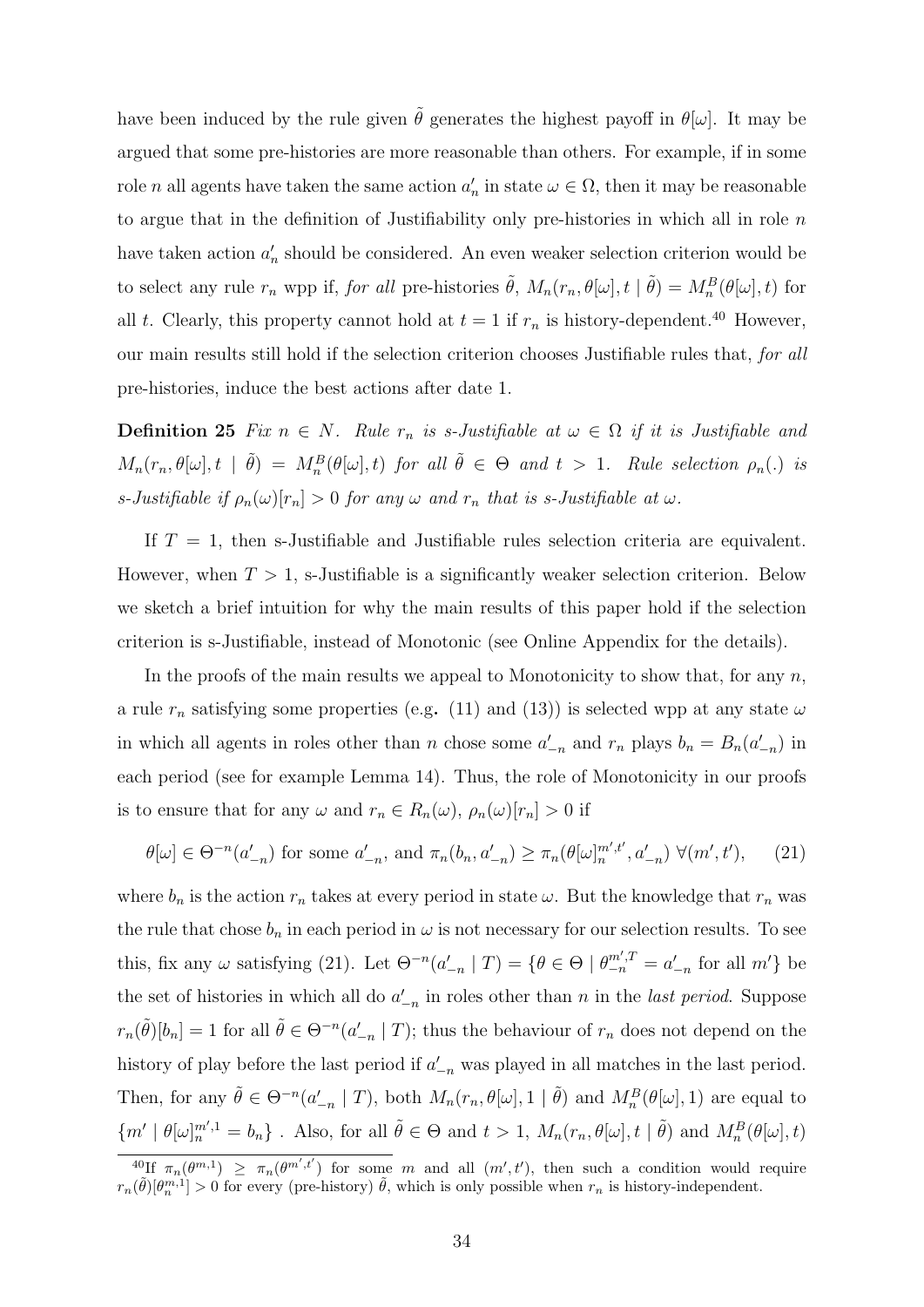are equal to  $\{m' \mid \theta[\omega]_n^{m',t} = b_n\}$ , i.e.  $r_n$  chooses  $b_n$  at  $(\tilde{\theta}^t, ..., \tilde{\theta}^T, \theta[\omega]^1, ..., \theta[\omega]^{t-1})$  for all  $t > 1$  because  $\theta[\omega]_{-n}^{m', t-1} = a'_{-n}$  for all m'. Hence,  $r_n$  is s-Justifiable at  $\omega$ .

It therefore follows from the above that with s-Justifiable selection criterion we have that at any  $\omega$  satisfying (21),  $\rho_n(\omega)[r_n] > 0$  if  $r_n(\tilde{\theta})[b_n] = 1$  for all  $\tilde{\theta} \in \Theta^{-n}(a'_{-n} | T)$ . The latter restriction is effectively a 1-period recall condition and our analysis could allow for it. More specifically, all our results, other than Proposition 18, hold if we replace Monotonicity assumption with s-Justifiable selection criterion because the critical sets such as  $R_Q$  and  $R_a$  allow for rules that have the following 1-period recall property: for all n,  $a'_{-n}$  and  $\tilde{\theta} \in \Theta^{-n}(a'_{-n} | T)$ , the rule does  $B_n(a'_{-n})$  (or  $B_n(a'_{-n} | Q_n)$ ) at  $\tilde{\theta}$ .<sup>41</sup>

Selection with Birth. Given No-Birth assumption, without mutation the system may become stuck in state(s) in which all agents adopt the same rule even if the rule does badly in this state. Although mutation may prevent such an outcome persisting, it may be argued that even with no mutation new rules may be adopted if incumbent rules induce non-reasonable outcomes. For example, if the same action  $a \in A$  occurs in every match and in all of the last  $T$  periods, then agents might assume that  $a$  will be played again in the next period; hence, it may be reasonable to assume that at  $\theta(a)$ agents choose  $B(a)$ . Thus, even if rules that do  $B(a)$  at  $\theta(a)$  are absent in the previous T periods, we might still expect agents to select such rules at  $\theta(a)$ . The following formalises this idea.

Assumption (u-Birth): For any  $\omega$ , n and  $r_n \in R_n \backslash R_n(\omega)$ ,  $\rho_n(\omega)[r_n] > 0$  if and only if  $\theta[\omega] = \theta(a)$  for some  $a \in A$ ,  $r_n(\theta(a))[B_n(a)] > 0$  and  $r'_n(\theta(a))[B_n(a)] = 0$  for all  $r'_n \in R_n(\omega)$ .

If we replace No-Birth by u-Birth assumption then, by Lemma 67 (see Online Appendix),  $A(C)$  contains a MWCURB set, for each  $C \in \Gamma$ . This has two implications. First, with u-Birth indeterminacy results under HIM are more limited as it would be restricted to MWCURB sets; i.e. while Theorem 8 still holds, Theorem 6 no longer holds if  $a \notin E$ . Second, with u-Birth under HDM we select a MaxMin MWCURB norm:

**Proposition 26** Suppose HDM and u-Birth. Assume  $R \cap R_{\overline{Q}}^* \neq \emptyset$  for some MaxMin MWCURB norm  $\overline{Q} \in W$ . Then  $u(C) = \overline{u}_W$  for any  $C \in \Gamma^{*, 42}$ 

<sup>&</sup>lt;sup>41</sup>The result in Proposition 18 regarding the set  $R_a^+$  also holds if Monotonicity assumption is replaced by Justifiable criterion. However it does not hold with s-Justifiable criterion. This is because to apply s-Justifiability we need rules that have the 1-period recall property mentioned above, whereas when  $T > 1$  (as is the case in Proposition 18) rules in the set  $R_a^+$  may not allow for 1-period recall.

<sup>&</sup>lt;sup>42</sup>Thus, with u-Birth, our selection of MaxMin MWCURB norm is similar to that in (iii) of Theorem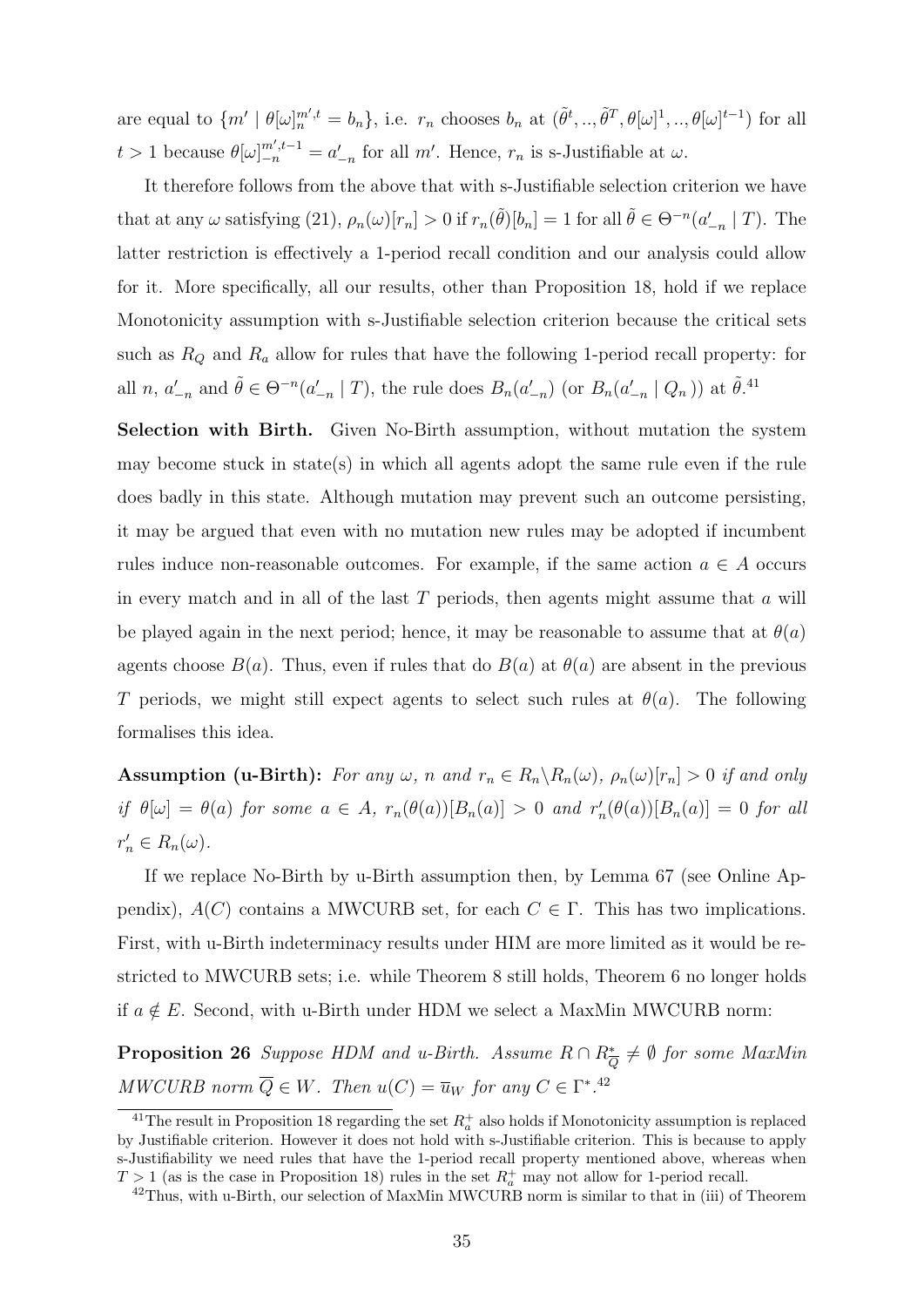For any  $a \in A$ , u-Birth assumption allows for new rules to emerge at uniform state  $\omega = (\theta(a), R[\omega])$  only if the existing rules are not best replying to a. We could modify u-Birth and remove this only if requirement.

Assumption (u\*-Birth): For any  $\omega$ , n and  $r_n \in R_n \backslash R_n(\omega)$ ,  $\rho_n(\omega)[r_n] > 0$  if and only if  $\theta[\omega] = \theta(a)$  for some  $a \in A$  and  $r_n(\theta(a'))[B_n(a')] = 1$  for any  $a' \in A$ .

If we replace No-Birth by u\*-Birth, then by Lemma 68 (see Online Appendix),  $A(C) \in E$  for all  $C \in \Gamma$  if  $R^u \cap R^{pure} \subseteq R$ . This has two implications. First, with u<sup>\*</sup>-Birth and  $R^u \cap R^{pure} \subseteq R$ , our indeterminacy results under HIM are more limited as it would be restricted to equilibrium sets, i.e. Theorem 6 and 8 respectively hold only when  $a \in E$  and  $Q \in E$ . Second, with u<sup>\*</sup>-Birth under HDM we select a MaxMin equilibrium norm:

**Proposition 27** Suppose HDM and u<sup>\*</sup>-Birth. Assume  $R^u \cap R^{pure} \subseteq R$  and  $R \cap R^*_{\overline{e}} \neq \emptyset$ for some MaxMin equilibrium norm  $\overline{e} \in E$ . Then  $u(C) = \overline{u}_{\overline{e}}$  for any  $C \in \Gamma^*$ .

### 6 References

- Basu, K. and J. Weibull (1991): "Strategy Subsets Closed under Rational Behavior," Economics Letters, 36, 141-146.
- Bergin, J. and B. L. Lipman (1996): "Evolution with State-Dependent Mutations," Econometrica, 64, 943-956.
- Bilancini, E. and L. Boncinelli (2020): "The Evolution of Conventions under Condition-Dependent Mistakes," Economic Theory, 69, 497-521.
- Binmore, K. and L. Samuelson (1992): "Evolutionary stability in repeated games played by finite automata," Journal of Economic Theory, 57, 278-305.
- Bjedov, I., O. Tenaillon, B. Gerard, V. Souza, E. Denamur, M. Radman, F. Taddei and I. Matic (2003): "Stress-Induced Mutagenesis in Bacteria," Science, 300, 1404-1409.
- Blume, L. E. (2003): "How Noise Matters," Games and Economic Behavior, 44, 251- 271.
- Fitzgerald, D. M., P. J. Hastings and S. M. Rosenberg (2017): "Stress-Induced Mutagenesis: Implications in Cancer and Drug Resistance," Annual Review of Cancer Biology, 1, 119-140.

<sup>4.</sup> In the latter, the selection claim followed from the assumption that  $R \subseteq \{r \in \overline{R} \mid r(\theta(a))[B(a)] > 0\}$ for all  $a \in A$ ; here u-Birth plays the same role.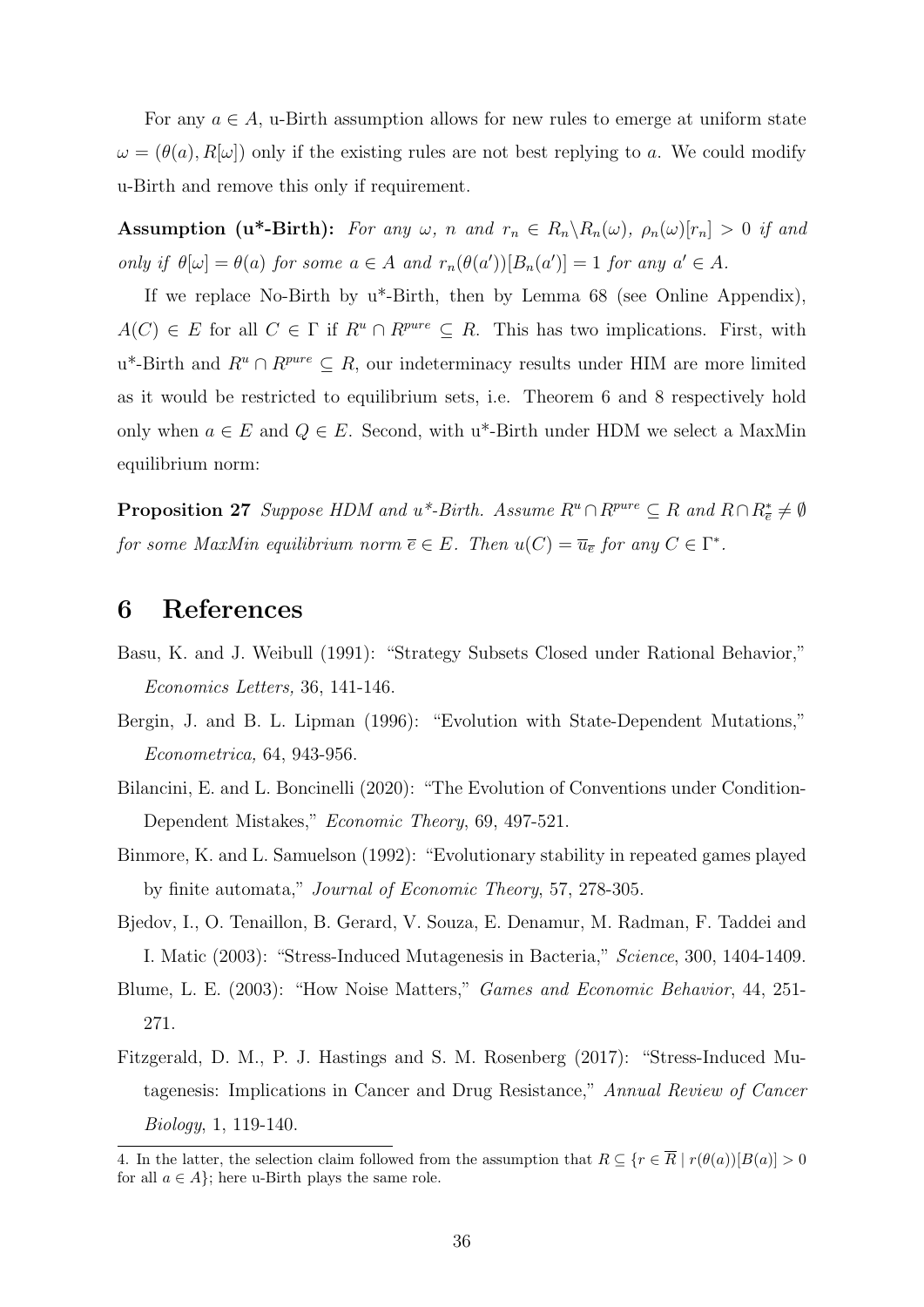- Foster, D. and H. P. Young (1990): "Stochastic Evolutionary Game Dynamics." Theoretical Population Biology, 38, 219-232.
- Fudenberg, D. and E. Maskin (1990): "Evolution and Cooperation in Noisy Repeated Games," American Economic Review, 80, 274-279.
- Fudenberg, D. and D. K. Levine (1998): The Theory of Learning in Games. Cambridge: The MIT Press.
- Josephson, J. (2009): "Stochastic Adaptation in Finite Games Played by Heterogeneous Populations," Journal of Economic Dynamics and Control, 33, 1543-1554.
- Juang, W. (2002): "Rule Evolution and Equilibrium Selection," Games and Economic Behavior, 39, 71-90.
- Kandori, M., G. Mailath and R. Rob (1993): "Learning, Mutation and Long Run Equilibria in Games," Econometrica, 61, 29-56.
- Kaniovski, Y., A. Kryazhimskii and H. P. Young (2000): "Adaptive Dynamics in Games Played by Heterogeneous Populations," Games and Economic Behavior, 31, 50-96.
- Kemeny, J. G. and J. L. Snell (1976): Finite Markov Chains. New York: Springer-Verlag.
- Klimm, M. and J. Weibull (2009): Finding all minimal CURB sets, SSE/EFI Working Paper Series in Economics and Finance 722, Stockholm School of Economics.
- Kreindler, G. and H. P. Young (2013): "Fast Convergence in Evolutionary Equilibrium Selection," *Games and Economic Behavior*, 80, 39-67.
- Lim, W. and P. R. Neary (2016): "An Experimental Investigation of Stochastic Adjustment Dynamics," Games and Economic Behavior, 100, 208-219.
- Maruta, T. (2002): "Binary Games with State Dependent Stochastic Choice," Journal of Economic Theory, 103, 351-376.
- Mäs, M. and H. H. Nax (2016): "A Behavioral Study of 'Noise' in Coordination Games," Journal of Economic Theory, 162, 195-208.
- Ram, Y. and L. Hadany (2014): "Stress-Induced Mutagenesis and Complex Adaptation," Proceedings of the Royal Society B, 281, 20141025.
- Robson, A. J. (1990): "Efficiency in Evolutionary Games: Darwin, Nash and the Secret Handshake," Journal of Theoretical Biology, 144, 379-396.
- Robson, A. J. and F. Vega-Redondo (1996): "Efficient Equilibrium Selection in Evolutionary Games with Random Matching," Journal of Economic Theory, 70, 65-92.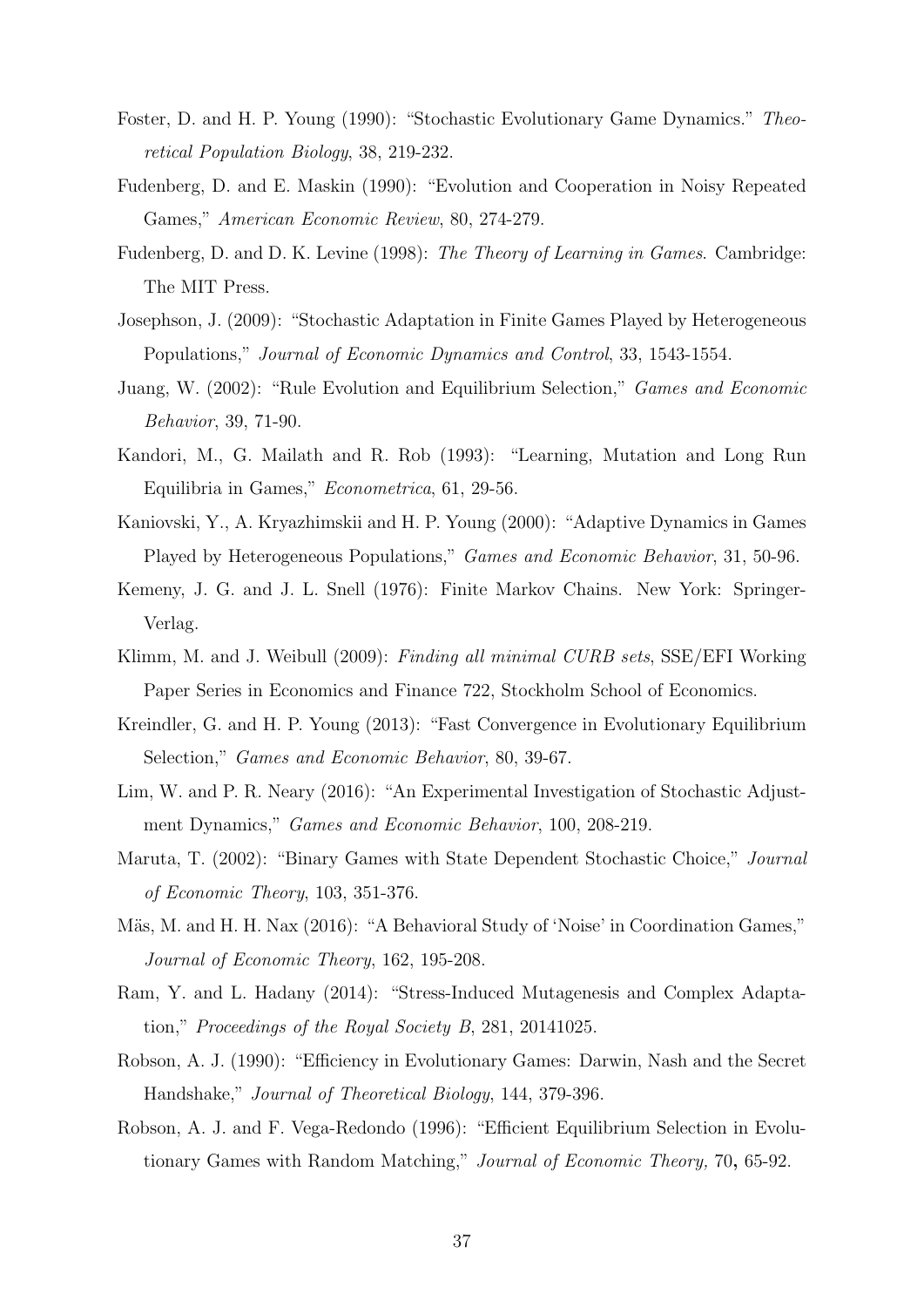- Samuelson, L. (1997): Evolutionary Games and Equilibrium Selection. Cambridge: The MIT Press.
- Schipper, B. C. (2009): "Imitators and Optimizers in Cournot Oligopoly," *Journal of* Economic Dynamics and Control, 33, 1981-1990.
- Van Damme, E. and J. Weibull (2002): "Evolution in Games with Endogenous Mistake Probabilities," Journal of Economic Theory, 106, 296-315.
- Wallace, C. and H. P. Young (2014): "Stochastic Evolutionary Game Dynamics," in Handbook of Game Theory vol. IV, ed. by H. P. Young and S. Zamir. Amsterdam: Elsevier.
- Weibull, J. (1995): Evolutionary Game Theory. Cambridge: The MIT Press.
- Young, H. P. (1993): "The Evolution of Conventions," Econometrica, 61, 57-84.
- Young, H. P. (1998a): Individual Strategies and Social Structure. Princeton: Princeton University Press.
- Young, H. P. (1998b): "Conventional Contracts," Review of Economic Studies, 65, 773- 792.

## 7 Appendix: Proof of Lemmas 12, 13 and 14

Unless explicitly stated, all statements below hold independently of the mutation (HDM or HIM) assumption.

By anonymity of f described in (3), for any  $C \in \Gamma$ ,  $h \in C \times \Upsilon$ , i and  $i' \in I$ , there exists  $h' \in C \times \Upsilon$  such that  $f(i, h) = f(i', h')$ ; thus

$$
\min_{h \in C \times \Upsilon} f(i, h) = \min_{h' \in C \times \Upsilon} f(i', h') \text{ for all } C \in \Gamma, i \text{ and } i' \in I
$$
\n(22)

Given (22), for any  $C \in \Gamma$ , define  $f^{\min}(C) \equiv \min_{h \in C \times \Upsilon} f(i, h)$  for all i. Then

$$
res(C, C') \ge f^{\min}(C) \text{ for any two distinct } C \text{ and } C' \in \Gamma.
$$
 (23)

**Lemma 28** Assume HDM. Fix any  $C \in \Gamma$ . For any  $i \in I$  and  $h \in C \times \Upsilon$ , if  $\pi^T(i, h) =$  $u(C)$  then  $f(i, h) = f^{\min}(C)$ .

**Proof.** Suppose not; then  $\pi^{T}(i,h) = u(C)$  and  $f(i,h) > f(i,h')$  for some  $h' \in C \times \Upsilon$ . Then by (4),  $\pi^T(i, h) > \pi^T(i, h')$ . But this implies  $u(C) > \pi^T(i, h')$ ; a contradiction. **Lemma 29** Assume HDM. Fix any  $R' \subseteq R$  and  $C^0 \in \Gamma$ . Suppose R' is invading. Then there exists  $\{C^1, ..., C^N\}$  such that, for any  $n = 1, ..., N$ , (i)  $C^n \in \Gamma$ ; (ii)  $R_n(C^n) \in R'_n$ ,

and  $R_{-n}(C^n) = R_{-n}(C^{n-1})$ ; (iii)  $res(C^{n-1}, C^n) = f^{min}(C^{n-1})$  if  $R_n(C^{n-1}) \notin R'_n$  and 0 otherwise; and (iv)  $\gamma(C^n) \leq \gamma(C^0) + f^{\min}(C^0) - f^{\min}(C^n)$ .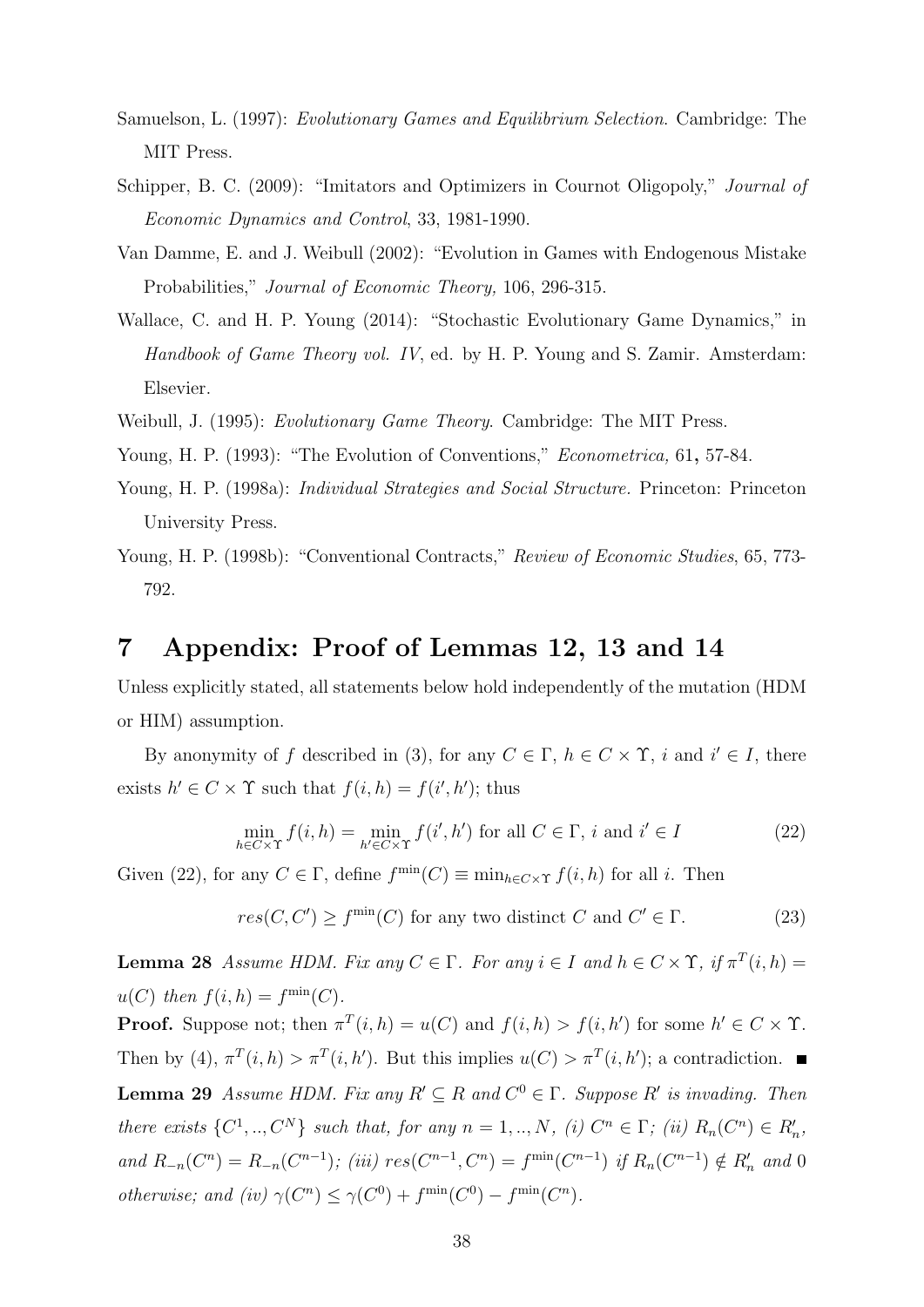**Proof.** The proof consists of applying the next claim recursively starting from  $n = 1$ .

The Induction Claim for any  $n > 1$ . Assume that if  $n > 1$  then there exist  $\{C^1, ..., C^{n-1}\}\$  such that, for any  $\ell = 1, ..., n-1$ ,  $C^{\ell} \in \Gamma$ ;  $R_{\ell}(C^{\ell}) \in R'_{\ell}$  and  $R_{-\ell}(C^{\ell}) =$  $R_{-\ell}(C^{\ell-1})$ ; and  $res(C^{\ell-1}, C^{\ell}) = f^{\min}(C^{\ell-1})$  if  $R_{\ell}(C^{\ell-1}) \notin R'_{\ell}$  and 0 otherwise. Then there exists  $C^n \in \Gamma$  such that  $R_n(C^n) \in R'_n$  and  $R_{-n}(C^n) = R_{-n}(C^{n-1}); res(C^{n-1}, C^n) =$  $f^{\min}(C^{n-1})$  if  $R_n(C^{n-1}) \notin R'_n$  and 0 otherwise; and  $\gamma(C^n) \leq \gamma(C^0) + f^{\min}(C^0) - f^{\min}(C^n)$ .

*Proof of the Induction Claim.* If  $R_n(C^{n-1}) \in R'_n$  set  $C^n = C^{n-1}$ ; then the claim holds trivially. So suppose  $R_n(C^{n-1}) \notin R'_n$ . By definition, there exists  $\omega^{n-1} \in C^{n-1}$ ,  $i \in I$  and  $h \in H(\omega^{n-1})$  such that  $\pi^T(i, h) = u(C^{n-1})$ . Since R' is invading, there exists  $r_n \in R'_n$ such that one mutation by i at  $\omega^{n-1}$  moves the system wpp from  $\omega^{n-1}$  to some  $C^n \in \Gamma$ with  $R(C^n) \in (r_n, R_{-n}(C^{n-1}))$ . Hence, by Lemma 28,  $res(C^{n-1}, C^n) = f^{\min}(C^{n-1})$ .

Next fix any  $C^0$ -tree  $\tau_{C^0}^* \in \arg \min_{\tau \in T_{C^0}} res(\tau)$  and define the following tree operations on  $\tau_{C^0}^*$ : For all  $\ell = 1, ..., n$  such that  $R_\ell(C^{\ell-1}) \neq R_\ell(C^\ell)$ , (i) construct the edge  $C^{\ell-1} \rightarrow C^{\ell}$  (by the induction assumption and  $res(C^{n-1}, C^n) = f^{\min}(C^{n-1}),$  $res(C^{\ell-1}, C^{\ell}) = f^{\min}(C^{\ell-1})$  and (ii) delete the edge starting at  $C^{\ell}$  in  $\tau_{C^0}^*$ , say  $C^{\ell} \to \tilde{C}^{\ell}$ (by (23)  $res(C^{\ell}, \tilde{C}^{\ell}) \geq f^{\min}(C^{\ell})$ . The tree operations in (i) and (ii) therefore induce a  $C^n$ -tree  $\tau \in T_{C^n}$  such that  $res(\tau) = \gamma(C^0) + \sum_{i=1}^n res(C^{\ell-1}, C^{\ell}) - \sum_{i=1}^n res(C^{\ell}, \tilde{C}^{\ell}) \le$  $\ell=1$   $\ell=1$  $\gamma(C^0) + f^{\min}(C^0) - f^{\min}(C^n)$ . The last part of the induction claim then follows from  $\gamma(C^n) \leq res(\tau).$ 

**Lemma 30** Fix any  $C' \in \Gamma$  and  $Q \subseteq A$ . Assume R' is 1-mutation from Q and  $R(C') \in \Gamma$ R'. Then there exist  $C \in \Gamma$  such that  $A(C) \subseteq Q$ ,  $R(C) \in R'$  and  $\gamma(C) + f^{\min}(C) \leq$  $\gamma(C') + f^{\min}(C')$ .

**Proof.** If  $A(C') \subseteq Q$  then the claim holds trivially (set  $C = C'$ ). So suppose  $A(C') \subsetneq Q$ and fix any agent i and any  $C'$ -tree  $\tau_{C'}^* \in \arg \min_{\tau \in T_{C'}} res(\tau)$ . Denote  $R(C')$  by r. Since  $A(C') \subsetneq Q$  and R' is 1-mutation from Q, one mutation by any agent at any  $\omega' \in C'$ moves the system from  $\omega'$  to some  $C \in \Gamma$  such that  $A(C) \subseteq Q$  and  $R(C) \in R'$  wpp. Also, by definition, there exists  $\omega \in C'$  and  $i \in I$  such that i receives  $u(C')$  at the last period of  $\omega$ . Hence, by Lemma 28,  $res(C', C) = f^{\min}(C')$ .

Next, define the following tree operations on  $\tau_{C'}^*$ : (i) Construct the edge  $C' \to C$ and (ii) delete the edge starting at C, say  $C \to \tilde{C}$ . Since  $res(C', C) = f^{min}(C')$  and, by (23),  $res(C, \tilde{C}) \ge f^{\min}(C)$ , the tree operations in (i) and (ii) induce a C-tree  $\tau_C \in T_C$ , such that  $res(\tau_C) = \gamma(C') + res(C', C) - res(C, \tilde{C}) \leq \gamma(C') + f^{\min}(C') - f^{\min}(C)$ . The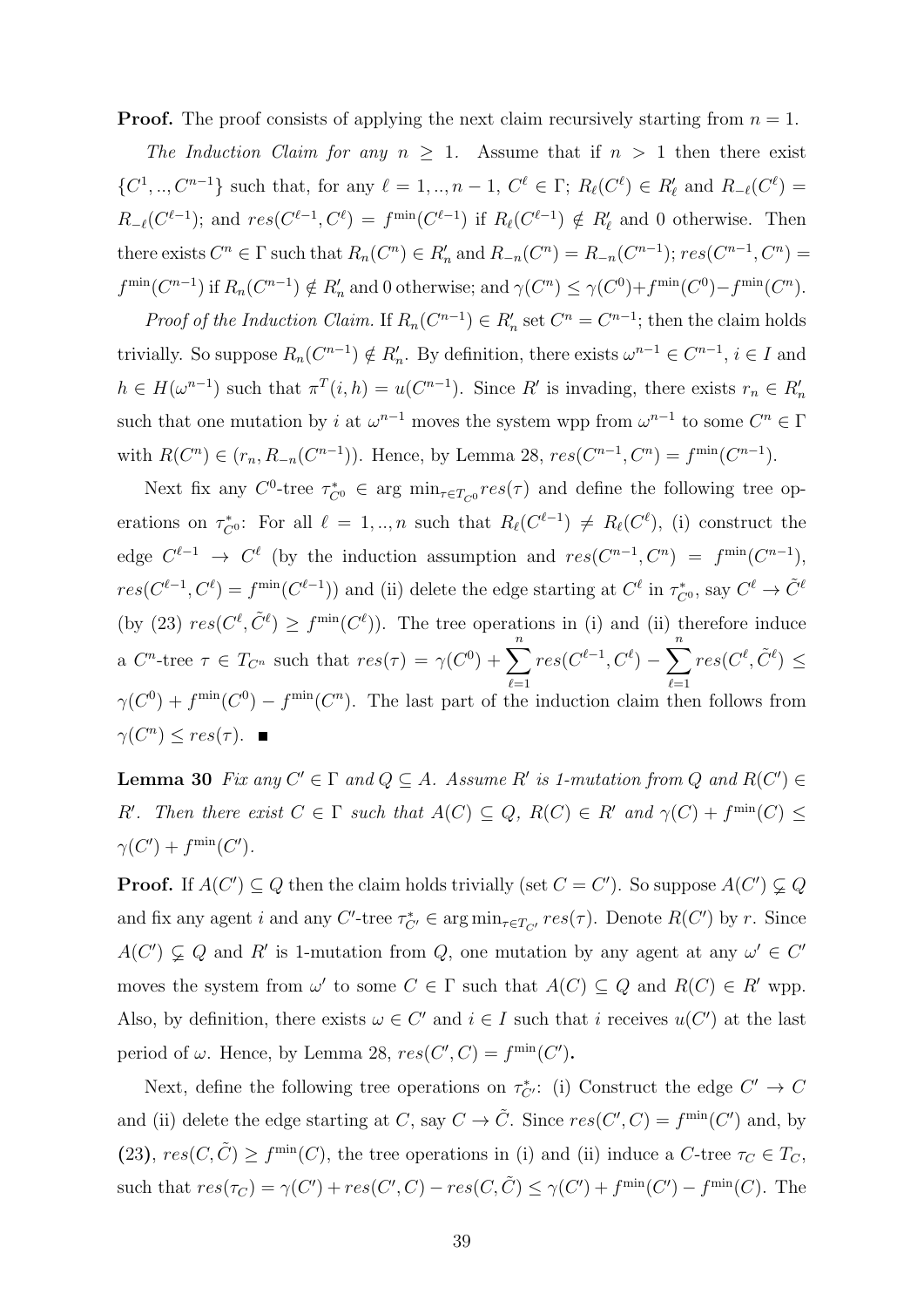claim in the lemma then follows from  $\gamma(C) \leq res(\tau_C)$ .

**Lemma 31** Fix any  $C' \in \Gamma$  and i. There exists  $h \in C' \times \Upsilon$  such that  $\pi^{T}(i, h) = u(C')$ . **Proof.** Given the definition of  $u(C')$ , there exists  $\omega' \in C'$ ,  $m \in M$  and  $n \in N$  such that  $\pi_n(\theta[\omega']^{m,T}) = u(C')$ . This implies any  $h = (\omega, \{v^t(i)\}_{t \in T, i \in I}) \in H(\omega)$  such that  $v^T(i) = (m, n)$  satisfies the claim in the lemma.

**Proof of Lemma 12.** Suppose not; then  $u(C^0) < u(Q)$ . Fix any  $C^0$ -tree  $\tau^*_{C^0} \in$  $\arg \min_{\tau \in T_{C^0}} res(\tau)$ . Since R' is invading, by Lemma 29, there exists  $C^N \in \Gamma$  such that

$$
\gamma(C^N) \le \gamma(C^0) + f^{\min}(C^0) - f^{\min}(C^N)
$$
\n(24)

and  $R(C^N) \in R'$ . Since R' is 1-mutation from Q, by Lemma 30, there exists  $C \in \Gamma$  such that  $A(C) \subseteq Q$ ,  $R(C) \in R'$  and  $\gamma(C) \leq \gamma(C^N) + f^{\min}(C^N) - f^{\min}(C)$ . Then, by (24),

$$
\gamma(C) \le \gamma(C^0) + f^{\min}(C^0) - f^{\min}(C). \tag{25}
$$

By  $A(C) \subseteq Q$ , we have  $u(Q) \leq u(C)$ ; therefore,  $u(C^0) < u(C)$ . Next, fix any  $i \in I$ . By Lemma 31, there exists  $h^0 \in C^0 \times \Upsilon$  and  $h \in C \times \Upsilon$  such that  $\pi^T(i, h^0) = u(C^0)$  and  $\pi^T(i, h) = u(C)$ . Given  $u(C^0) < u(C)$  and (4), we then have  $f(i, h^0) < f(i, h)$ . Thus, by Lemma 28,  $f^{\min}(C^0) = f(i, h^0) < f(i, h) = f^{\min}(C)$ . But then, by  $(25)$ ,  $\gamma(C) < \gamma(C^0)$ ; this contradicts the supposition that  $C^0 \in \Gamma^*$ .

**Lemma 32** Fix any  $\omega \in \Omega$  and  $t' \geq 1$ . Starting from  $\omega$  wpp the system reaches  $\omega' \in \Omega$ such that  $\theta[\omega']^{m,t} = \theta[\omega]^{m,T}$  and  $R[\omega']^{m,t} = R[\omega]^{m,T}$  for all m and  $t \ge t'$ .

The proof of Lemma 32 follows trivially from rule and action inertia.

Henceforth we shall use the term one mutation by an agent at  $\omega$  to  $r_n$  in role n of match m to refer to the situation in which an agent mutates at  $\omega$  and then chooses  $r_n$ after being assigned role n in match m. Also, for any  $m$ ,  $n$ ,  $r'$  and  $r_n$ , denote the profile of rules in different matches in any period  $\{r^{m'}\}_{m'\in M} \in \overline{R}^M$  such that  $r^m = (r_n, r'_{-n})$ and  $r^{m'} = r'$  for all  $m' \neq m$  by  $q^n(m, r_n | r').$ 

**Lemma 33** Fix any  $m \in M$ ,  $n \in N$ ,  $r_n \in R_n$ ,  $r' \in R$  and  $\omega \in \Omega$  such that  $R(\omega) = r'$ and  $r'_n \neq r_n$ . Assume  $r'(\theta[\omega])[a'] > 0$  and  $r_n(\theta[\omega])[b_n] > 0$  for some  $a' \in A$  and  $b_n \in A_n$ . Then one mutation by any agent i at  $\omega$  to  $r_n$  in role n of match m moves the system wpp from  $\omega$  to some state  $\hat{\omega}$  such that  $\theta[\hat{\omega}]^T = \overline{\phi}(m, (b_n, a'_{-n}) | a'), R[\hat{\omega}]^T = q^n(m, r_n | r')$ and, for all  $t < T$ ,  $\theta[\hat{\omega}]^t = \theta[\omega]^{t+1}$  and  $R[\hat{\omega}]^t = R[\omega]^{t+1}$ .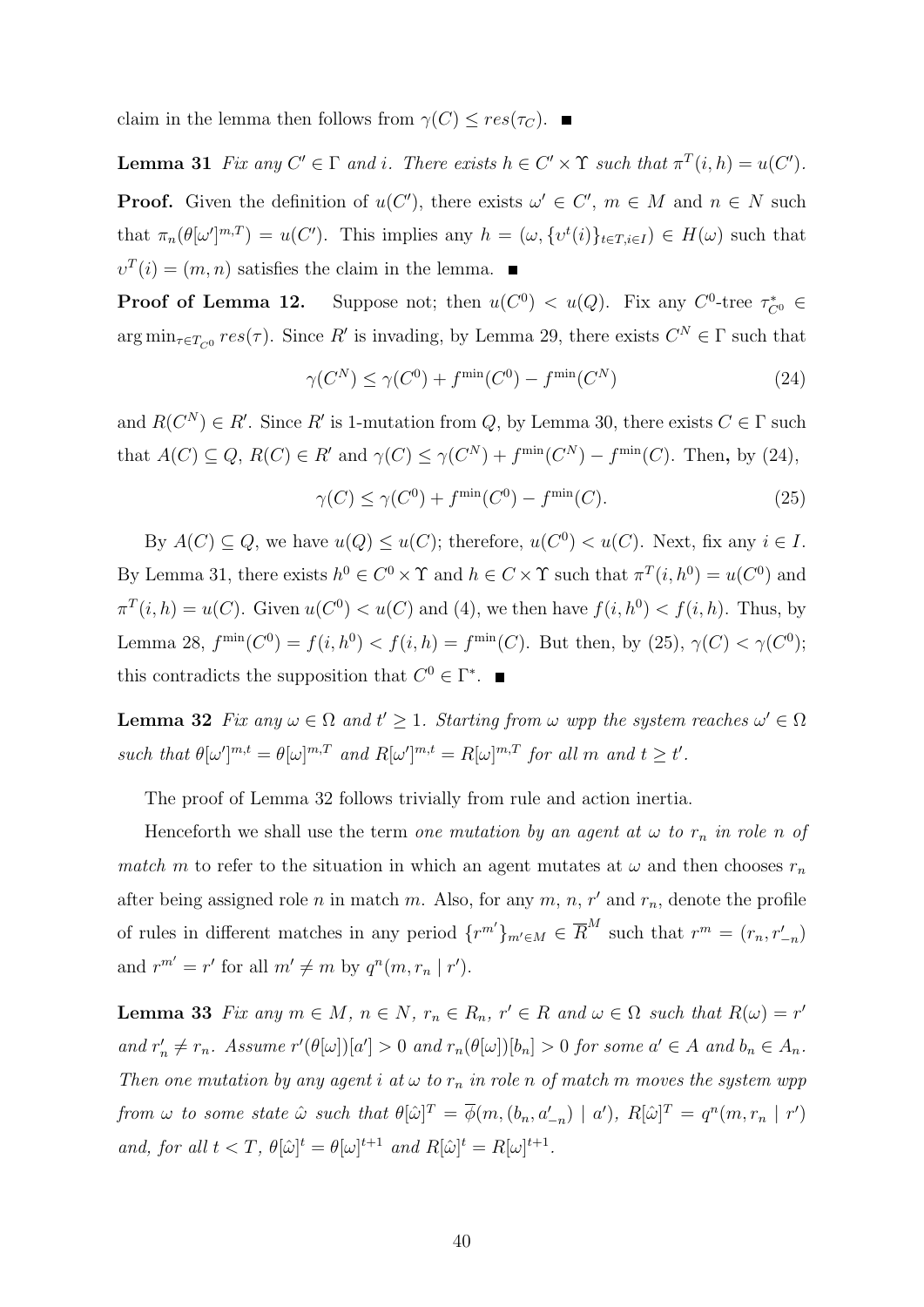**Proof.** Suppose that the system is in state  $\omega$  at some date  $\tau$  and the following happens: (i) agent i is the only agent that is in a mutating status, (ii) agent i is assigned role n in match  $m$ , (iii) other agents are randomly matched to other roles and matches (iv) agent i mutates to  $r_n$  and plays  $b_n$  and every other agent in any role k follows her rule  $r'_{k}$  and plays  $a'_{k}$ . Then at  $\tau + 1$  the state  $\hat{\omega}$  satisfying the claim in the lemma will be reached wpp with one mutation by  $i$ .

**Lemma 34** Fix any  $m \in M$ ,  $n \in N$ ,  $r_n \in R_n$ ,  $r' \in R$  and  $\omega \in \Omega$  such that  $R[\omega]^T =$  $q^n(m,r_n \mid r')$ . Assume  $r'(\theta[\omega])[a'] > 0$  and  $r_n(\theta[\omega])[b_n] > 0$  for some  $a' \in A$  and  $b_n \in A_n$ . Fix any  $\overline{b}_n \in \{b_n, \theta[\omega]_n^{m,T}\}\$  and  $c_k^{m'} \in \{a'_k, \theta[\omega]_k^{m',T}\}\$  $\binom{m',T}{k}$  for any k and m' such that either  $k \neq n$  or  $m' \neq m$ . Then from  $\omega$  wpp the system reaches state  $\hat{\omega}$  such that  $\theta[\hat{\omega}]^{m,T} = (\bar{b}_n, c_{-n}^m), \ \theta[\hat{\omega}]^{m',T} = (c_1^{m'}, .., c_N^{m'}) \ \text{for all } m' \neq m, \ R[\hat{\omega}]^T = q^n(m, r_n \mid r'), \text{ and}$  $\theta[\hat{\omega}]^t = \theta[\omega]^{t+1}$  and  $R[\hat{\omega}]^t = R[\omega]^{t+1}$  for all  $t < T$ .

**Lemma 35** Fix any  $Q \subseteq A$ ,  $\omega \in \Omega$ ,  $r \in R$  such that  $\theta[\omega]^{m,T} \in Q$  and  $R[\omega]^{m,T} = r$  for all m, and (11) holds. Then from  $\omega$  wpp the system reaches some  $C \in \Gamma$  with  $A(C) \subseteq Q$ .

The proof of Lemma 34 is similar to that of Lemma 33, and Lemma 35 follows trivially from Lemma 32 (see Online Appendix for the proofs of Lemmas 34 and 35).

**Lemma 36** Fix any  $Q \subseteq A$ ,  $n \in N$ ,  $m \in M$ ,  $a \in Q$ ,  $\omega^1 \in \Omega$ ,  $r \in R$  and  $s_n \in S_n$  such that  $\theta[\omega^1]_{-n}^{m',T} = a_{-n}$  for all m',  $R[\omega^1]^T = q^n(m, s_n | r)$ ,  $s_n(\theta')[a_n] > 0$  for all  $\theta' \in \Theta$ , r satisfies (11) and there exists  $b_n \in B_n(a_{-n} \mid Q) \cup a_n$  such that

$$
r_n(\theta[\omega^1])[b_n] > 0 \text{ and } r_n(\overline{\theta}(m, a \mid b_n, a_{-n})[b_n] > 0. \tag{26}
$$

Then from  $\omega^1$ , the system reaches wpp some  $C \in \Gamma$  such that  $A(C) \subseteq Q$  and  $R(C) = r$ . **Proof.** Suppose the system is at  $\omega^1$  at some date  $\tau$ . It follows from  $r_n(\theta[\omega^1])[b_n] > 0$ ,  $\theta[\omega^1]_{-n}^{m',T} = a_{-n}$  for all  $m', s_n(\theta[\omega^1])[a_n] > 0$  and Lemma 34, that the system reaches wpp at date  $\tau + 1$  state  $\omega^2 \in \Omega$ , where  $\theta[\omega^2]^T = \overline{\phi}(m, a \mid b_n, a_{-n}), \theta[\omega^2]^t = \theta[\omega^1]^{t+1}$  for all  $t < T$  and  $R[\omega^2]^T = q^n(m, s_n | r)$ . But then by Lemma 32 the system reaches wpp at date  $\tau + T$  state  $\omega^3 \in \Omega$ , where  $\theta[\omega^3] = \overline{\theta}(m, a \mid b_n, a_{-n})$  and  $R[\omega^3]^t = q^n(m, s_n \mid r)$ for all t. By (26),  $r_n(\theta[\omega^3])[b_n] > 0$ . Also,  $s_n(\theta[\omega^3])[a_n] > 0$ .

Thus, assuming that for the next  $T$  periods all agents in role  $n$  follow their rules and agents in roles other than  $n$  suffer from action inertia, we have (applying Lemma 34  $T$ ) times) that the system reaches wpp at date  $\tau + 2T$  state  $\omega^4$  such that  $\theta[\omega^4] = \overline{\theta}(m, a)$  $(b_n, a_{-n}), R[\omega^4] = R[\omega^3]$ . Since  $b_n = B_n(a_{-n} \mid Q_n) \cup a_n$ , it must be that  $r_n$  performs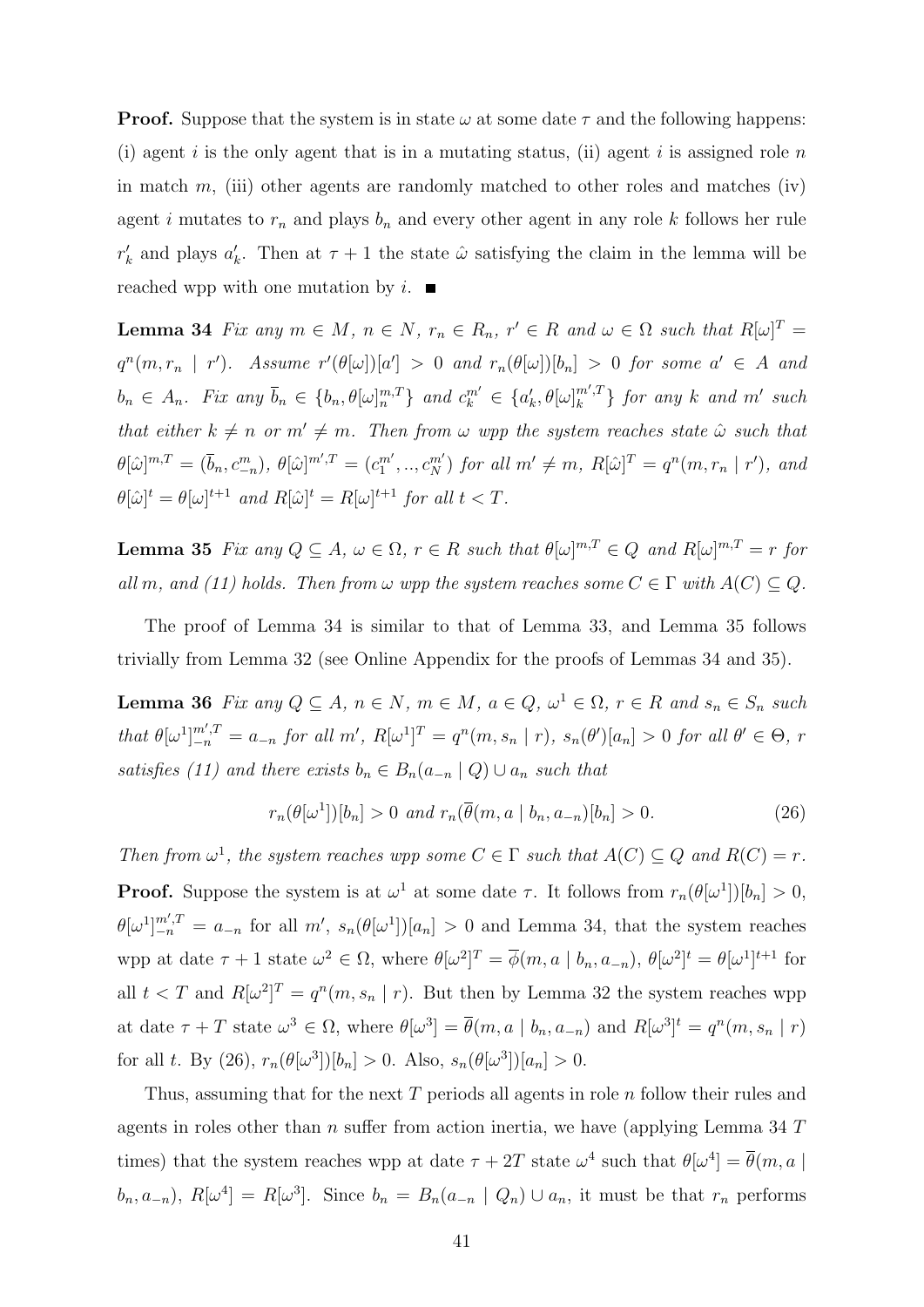at least as well as  $s_n$  in state  $\omega^4$ . Thus, at date  $\tau + 2T$  all agents in role n, by the Monotonicity assumption, will adopt  $r_n$  wpp.<sup>43</sup> Then, by Lemma 32 the system reaches wpp some  $C \in \Gamma$  such that  $A(C) \subseteq Q$  and  $R(C) = r$ .

**Proof of Lemma 13**. Fix any  $C' \in \Gamma$ ,  $\omega \in C'$ ,  $r \in R'$ ,  $a' \in A$  and  $i \in I$  such that  $A(C') \subsetneq Q$ ,  $R(C') = r$  and  $r(\theta[\omega])[a'] > 0$ . Since r satisfies (11) and  $A(C') \subsetneq Q$ , we have  $a' \notin Q$  (otherwise, by Lemma 35,  $A(C') \subseteq Q$ ). Fix any n such that  $a'_n \notin Q_n$ ,  $a_n \in Q_n$  and  $s_n \in S_n$  such that  $s_n(\theta')[a_n] > 0$  for all  $\theta' \in \Theta$ . There are two cases.

Case A.  $a'_{-n} \in Q_{-n}$ . By (12b) and  $a'_{-n} \in Q_{-n}$ , there exists m such that

$$
r_n(\overline{\theta}(m, (a_n, a'_{-n}) \mid a''_n, a'_{-n})) [B_n(a'_{-n} \mid Q)] > 0 \text{ for all } a''_n \in A_n.
$$
 (27)

Also, by  $r(\theta[\omega])[a'] > 0$ ,  $s_n(\theta[\omega])[a_n] > 0$ , Lemma 33 and Lemma 32, starting from  $\omega$ at some date  $\tau$ , one mutation by any agent i at  $\omega$  to  $s_n$  in role n of match m moves the system wpp T periods later to some state  $\omega^1$ , where  $\theta[\omega^1] = \overline{\theta}(m,(a_n,a'_{-n}) | a')$ and  $R[\omega^1]$ <sup>t</sup> =  $q^n(m, s_n | r)$  for all t. Condition (27) implies that  $r_n(\theta[\omega^1])[b_n] > 0$  and  $r_n(\overline{\theta}(m,(a_n,a'_{-n})\mid b_n,a'_{-n})[b_n] > 0$ , where  $b_n = B_n(a'_{-n} \mid Q)$ . So, given that  $a_n \in Q_n$ and  $a'_{-n} \in Q_{-n}$  and r satisfies (11), at  $\omega^1$  all the assumptions in Lemma 36 hold; hence, it follows from Lemma 36 that from  $\omega^1$  the system reaches wpp some  $C \in \Gamma$  such that  $A(C) \subseteq Q$  and  $R(C) = r \in R'$ .

Case B.  $a'_{-n} \notin Q_{-n}$ . By (12a) and  $a'_{n} \notin Q_{n}$ , there exists m' such that  $r_{-n}(\overline{\theta}(m', (a_{n}, a'_{-n}))$  $(a')|[a_{-n}] > 0$  for some  $a_{-n} \in Q_{-n}$ . Also, by  $r(\theta[\omega])[a'] > 0$ ,  $s_n(\theta[\omega])[a_n] > 0$ , Lemma 33 and Lemma 32, starting from  $\omega$  at some date  $\tau$ , one mutation by any agent i at  $\omega$ to  $s_n$  in role n of match m' moves the system wpp to some state  $\hat{\omega}$  at date  $\tau + T$  such that  $\theta[\hat{\omega}] = \overline{\theta}(m', (a_n, a'_{-n}) | a')$  and  $R[\hat{\omega}]^t = q^n(m', s_n | r)$  for all t. Also, by (12b) and  $a_{-n} \in Q_{-n}$ , there exists m such that

$$
r_n(\bar{\theta}(m, a \mid a''_n, a_{-n})) [B_n(a_{-n} \mid Q)] > 0 \text{ for all } a''_n \in A_n.
$$
 (28)

Then, by  $r_{-n}(\overline{\theta}(m', (a_n, a'_{-n}) | a'))[a_{-n}] > 0$ , Lemma 34 and Lemma 32, from  $\hat{\omega}$  the system reaches T periods later wpp  $\omega^1 \in \Omega$ , where  $\theta[\omega^1] = \overline{\theta}(m, a \mid a'_n, a_{-n}), R[\omega^1]^{m,t} =$  $(s_n, r_{-n})$  and  $R[\omega^1] = R[\hat{\omega}]$ . Thus, by condition (28),  $r_n(\theta[\omega^1])[b_n] > 0$  and  $r_n(\overline{\theta}(m, a))$ 

<sup>&</sup>lt;sup>43</sup>In this proof we appeal to Monotonicity to select  $r_n$  and eliminate  $s_n$  at date  $\tau + 2T$  in state  $\omega^4$ with history  $\theta[\omega^4] = \overline{\theta}(m', a \mid b_n, a_{-n})$ . Given that  $\theta[\omega^3]$  is also equal to  $\overline{\theta}(m', a \mid b_n, a_{-n})$  we could appeal to Monotonicity and select  $r_n$  earlier at date  $\tau + T$  in state  $\omega^3$ . However, history  $\theta[\omega^3]$  at date  $\tau + T$  is obtained after  $r_n$  being subject to action inertia for  $T - 1$  periods whereas history  $\theta[\omega^4]$  at date  $\tau + 2T$  is reached by  $r_n$  being active (not subject to action inertia) for the previous T periods. Given that we want to allow for the possibility that Monotonicity applies only after the rules in a particular role are all active, in the proof we appeal to Monotonicity to select  $r_n$  at date  $\tau + 2T$  rather than earlier.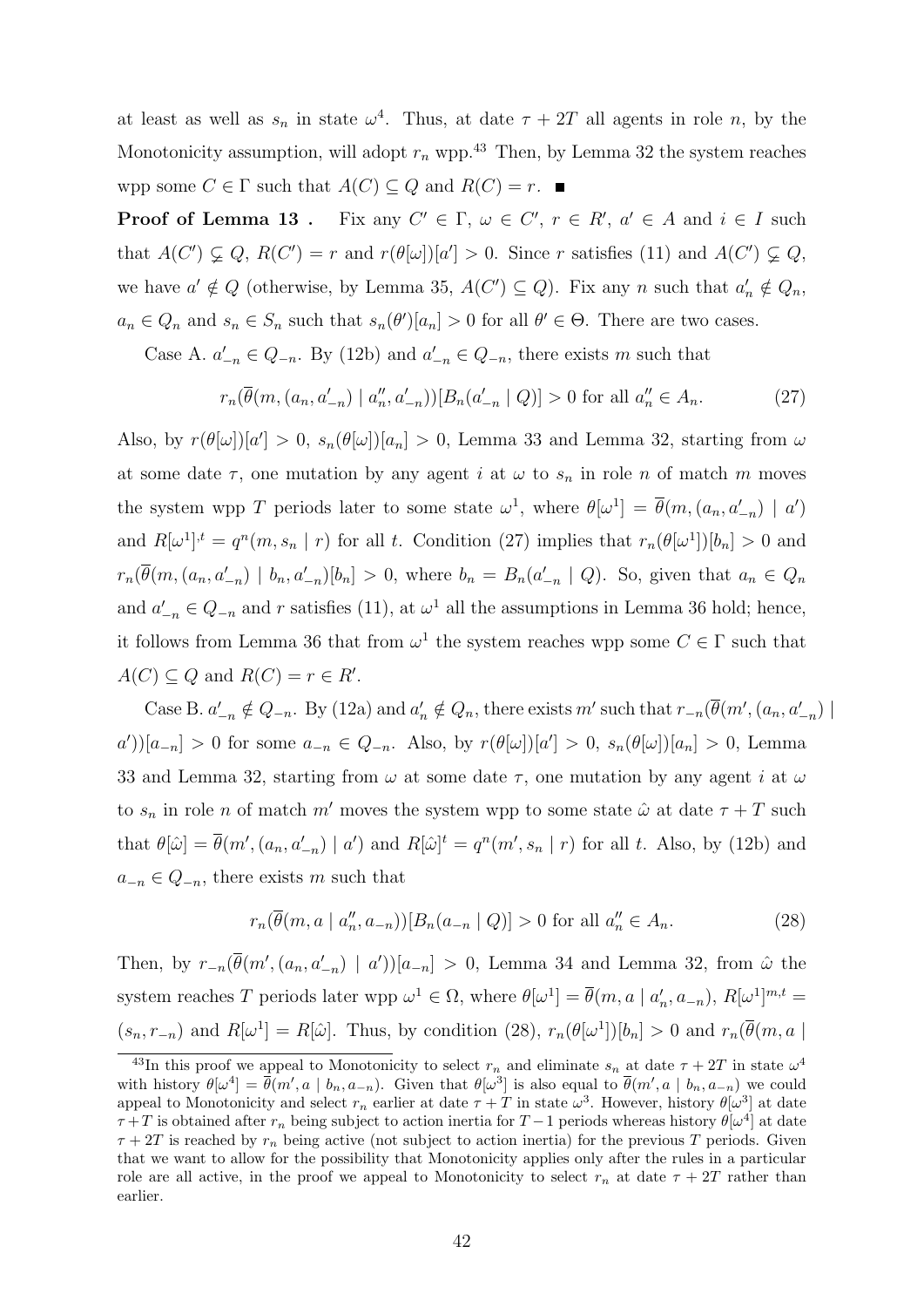$b_n, a_{-n}$ [ $b_n$ ] > 0, where  $b_n = B_n(a_{-n} | Q)$ . So, given that  $a_n \in Q_n$  and  $a_{-n} \in Q_{-n}$  and r satisfies (11), at  $\omega^1$  all the assumptions in Lemma 36 hold; hence, by Lemma 36, from  $\omega^1$  the system reaches wpp some  $C \in \Gamma$  such that  $A(C) \subseteq Q$  and  $R(C) = r \in R'$ .

For any  $\omega^0, a'_{-n} \in A_{-n}, m, n, r_n, r'$  and  $\tau = 1, 2, ...$ , let  $K^{\tau}(m, n, r_n, r' | a'_{-n}, \omega^0) =$ 

$$
\left\{\{b_n^t, c_n^t, \omega^t\}_{t=1}^{\tau} \middle| \begin{array}{c} \text{for all } 1 \leq t \leq \tau \text{ and for all } m' \neq m, \ r_n(\theta[\omega^{t-1}])[b_n^t] > 0, \ r'_n(\theta[\omega^{t-1}])[c_n^t] > 0, \\ \theta[\omega^t] = (\theta[\omega^{t-1}]^2, .., \theta[\omega^{t-1}]^T, \overline{\phi}(m, (b_n^t, a_{-n}') \mid c_n^t, a_{-n}'), \\ R[\omega^t]^{t'} = R[\omega^{t-1}]^{t'+1} \text{ for all } t' < T, \text{ and } R[\omega^t]^T = q^n(m, r_n \mid r'). \end{array} \right\}
$$

 $\mathcal{L}$  $\overline{\mathcal{L}}$ 

 $\int$ 

be the set of sequences of actions in role n and states of length  $\tau$  that can occur after  $\omega^0$  assuming that, in each period, all agents in roles other than n play  $a'_{-n}$ , the agent in role n of match m play according to  $r_n$  and all other agents in role n play according to  $r'_n$ . The set  $K^{\tau}(m, n, r_n, r' | a'_{-n}, \omega^0)$  is non-empty as it can be defined recursively.

**Lemma 37** Fix any  $a \in A$ ,  $\omega^0 \in \Omega$ ,  $a'_{-n} \in A_{-n}$ ,  $m \in M$ ,  $n \in N$ ,  $r_n \in R_n$  and  $r' \in R$ such that  $\theta[\omega^0] \in \hat{\Theta}^{-n}(m \mid a'_{-n}) \setminus \theta(a), R[\omega^0]^T = q^n(m, r_n \mid r')$  and

$$
r_n(\theta)[B_n(a'_{-n})] > 0 \text{ for all } \theta \in \hat{\Theta}^{-n}(m \mid a'_{-n}) \setminus \theta(a) \text{ and } r_n(\theta(a))[B_n(a_{-n}) \cup a_n] > 0. \tag{29}
$$

Then from  $\omega^0$  the system reaches wpp some  $C \in \Gamma$  such that  $R_n(C) = (r_n, r'_{-n}).$ 

Proof. First, we establish the following induction claim.

The Induction Claim for any  $t \geq 1$ . Assume that if  $t > 1$  then there exists  ${b_n^{t'}}$  $t'_n, c_n^{t'}$  $_{n}^{t^{\prime }},\omega ^{t^{\prime }}\}_{t^{\prime }=1}^{t-1}$  $t_{t-1}^{t-1} \in K^{t-1}(m, n, r_n, r' | a'_{-n}, \omega^0)$  such that  $b_n^{t'} = B_n(a'_{-n})$  for all  $t' < t$  and starting from  $\omega^0$  the system reaches wpp  $\omega^{t-1}$ . Then there exists  $\{b_n^t, c_n^t, \omega^t\}$  such that  $b_n^t = B_n(a'_{-n}), r_n(\theta[\omega^{t-1}])[b_n^t] > 0, r_n'(\theta[\omega^{t-1}])[c_n^t] > 0, \theta[\omega^t]^T = \overline{\phi}(m, (b_n^t, a'_{-n}) \mid c_n^t, a'_{-n}),$  $R[\omega^t]^T = q^n(m, r_n | r'), \, \theta[\omega^t]^{t'} = \theta[\omega^{t-1}]^{t'+1}$  and  $R[\omega^t]^{t'} = R[\omega^{t-1}]^{t'+1}$  for all  $t' < T$ , and starting from  $\omega^{t-1}$  the system reaches wpp  $\omega^t$  at the next date.

*Proof of the Induction Claim.* Fix any  $c_n^t$  such that  $r'_n(\theta[\omega^{t-1}])[c_n^t] > 0$ . Then the proof follows from applying Lemma 34 to  $\omega^{t-1}$  if it can be shown that  $r_n(\theta[\omega^{t-1}])[B_n(a'_{-n})] >$ 0. If  $t = 1$  or  $a_n = B_n(a_{-n})$  then this follows from (29), given that  $\theta[\omega^{t-1}] \in \hat{\Theta}^{-n}(m)$  $a'_{-n}$  and  $\theta[\omega^0] \neq \theta(a)$ . If  $t > 1$  and  $a_n \neq B_n(a_{-n})$  then, given that  $b_n^{t-1} = B_n(a'_{-n})$ , we have  $\theta[\omega^{t-1}] \in \hat{\Theta}^{-n}(m \mid a'_{-n}) \setminus \theta(a)$ ; but then, by (29),  $r_n(\theta[\omega^{t-1}])[B_n(a'_{-n})] > 0$ .

By applying the claim recursively starting from  $t = 1$ , there exists  ${b_n^t, c_n^t, \omega^t}_{t=1}^T \in$  $K^{T}(m, n, r_n, r' \mid a'_{-n}, \omega^0)$  such that  $b_n^t = B_n(a'_{-n})$  for every  $t \in T$  and starting from ω<sup>0</sup> the system reaches wpp ω<sup>T</sup>. Since by definition ω<sup>T</sup> ∈ Θ<sup>-n</sup>(m | α'<sub>-n</sub>) and R[ω<sup>T</sup>]<sup>t</sup> =  $q^n(m, r_n | r')$  and  $b_n^t = B_n(a'_{-n})$  for all t,  $r_n$  performs at least as well as  $r'_n$  at every period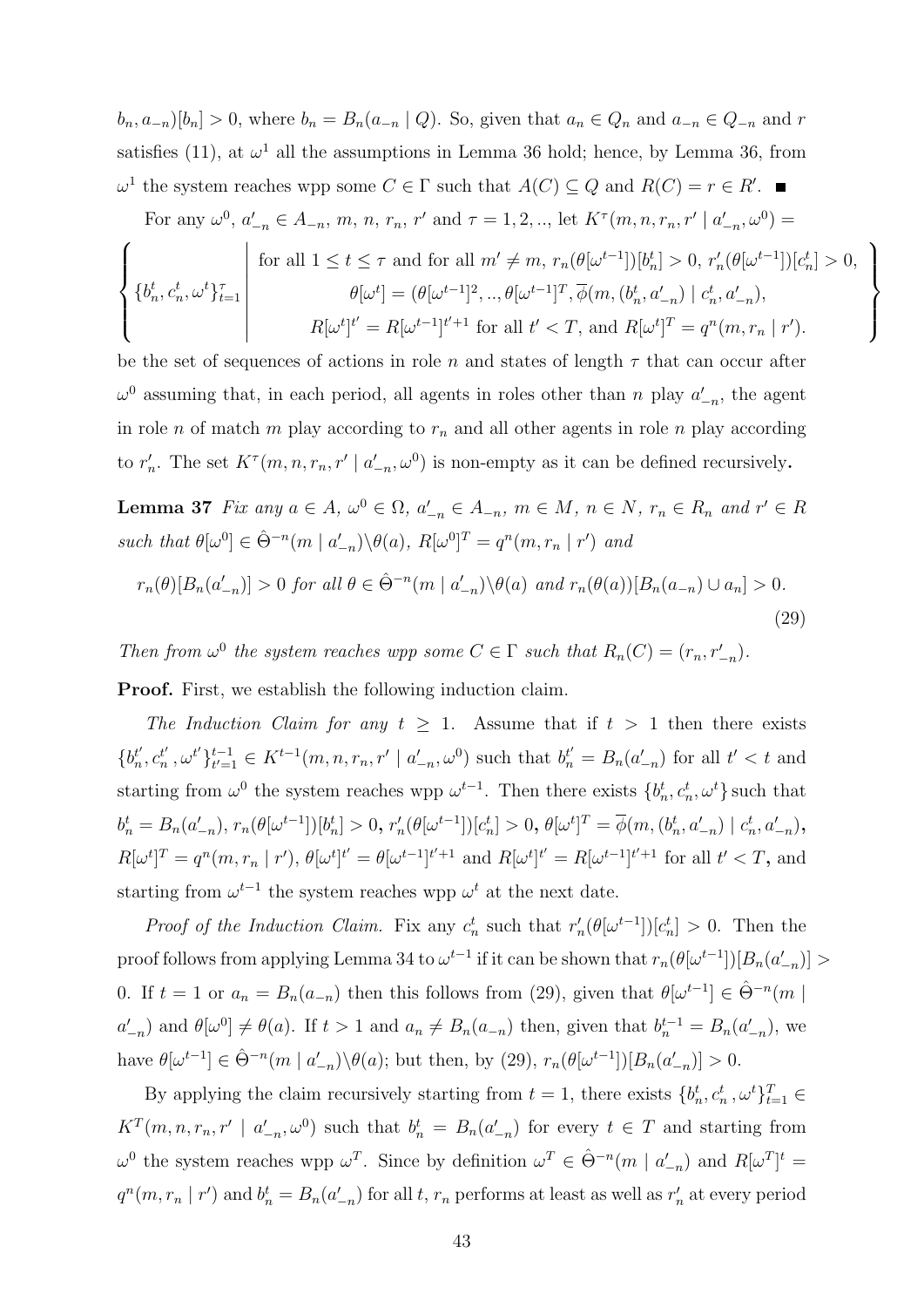in  $\omega^T$ . Thus, by Monotonicity,  $r_n$  will be adopted by all agents in role n wpp at  $\omega^T$ .<sup>44</sup> Hence, by Lemma 32, the system reaches some  $C \in \Gamma$  such that  $R_n(C) = (r_n, r'_{-n}).$ 

**Lemma 38** Fix any  $a \in A$ ,  $\omega^0 \in \Omega$ ,  $a'_{-n} \in A_{-n}$ ,  $m \in M$ ,  $n \in N$ ,  $r_n \in R_n$  and  $r' \in R$ such that  $R(\omega^0) = r'$ ,  $r'_{-n}(\theta[\omega^0])[a'_{-n}] > 0$  and  $r_n$  satisfies (29). Then one mutation by any agent at  $\omega^0$  to  $r_n$  in role n of match m moves the system wpp from  $\omega^0$  to some  $C \in \Gamma$  such that  $R_n(C) = (r_n, r'_{-n}).$ 

**Proof.** Fix any  $\{b_n^t, c_n^t, \omega^t\}_{t=1}^T \in K^T(m, n, r_n, r' \mid a_{-n}', \omega^0)$  such that if  $r_n(\theta[\omega^0])([B_n(a_{-n}']) >$ 0 then  $b_n^1 = B_n(a'_{-n})$ . Clearly,  $K^T(m, n, r_n, r' \mid a'_{-n}, \omega^0)$  exists. The proof has two steps.

Step 1. One mutation by any agent at  $\omega^0$  to  $r_n$  in role n of match m moves the system wpp from  $\omega^0$  to state  $\omega^T$ . To show this note that, by  $R(\omega^0) = r'$ ,  $r'_{-n}(\theta[\omega^0])[a'_{-n}] >$  $0, r_n(\theta[\omega^0])[b_n^1] > 0, r'_n(\theta[\omega^0])[c_n^1] > 0$  and Lemma 33, one mutation by any agent at  $\omega^0$  to  $r_n$  in role n of match m moves the system wpp from  $\omega^0$  to state  $\omega^1$ . Since  $r_n(\theta[\omega^{t-1}])[b_n^t] > 0$  and  $r'_n(\theta[\omega^{t-1}])[c_n^t] > 0$  for every  $t > 1$ , by applying Lemma 34  $(T-1)$  times, we have that starting from  $\omega^1$  the system reaches wpp  $\omega^T$ .

Step 2. Starting from  $\omega^T$  the system will reach some  $C \in \Gamma$  such that  $R_n(C) =$  $(r_n, r'_{-n})$ . To show this there are two cases to consider.

Case 1.  $\theta[\omega^T] = \theta(a)$ : By the definition of  $\omega^T$ ,  $R[\omega^T]^t = q^n(m, r_n | r')$  for all t. Also, since  $\theta[\omega^T] = \theta(a)$ ,  $r_n$  performs at least as well as  $r'_n$  in  $\omega^T$ . Thus, by Monotonicity,  $r_n$ will be adopted by all agents in role n wpp at  $\omega^T$ .<sup>45</sup> Hence, by Lemma 32, from  $\omega^T$  the system reaches wpp T periods later some  $C \in \Gamma$  such that  $R_n(C) = (r_n, r'_{-n}).$ 

Case 2.  $\theta[\omega^T] \in \hat{\Theta}^{-n}(m \mid a'_{-n})\backslash \theta(a)$ : Given that  $R[\omega^T]^T = q^n(m, r_n \mid r')$  and  $r_n$ satisfies (29), by Lemma 37, from  $\omega^T$  the system reaches some  $C \in \Gamma$  s.t.  $R_n(C) =$  $(r_n, r'_{-n}).$ 

**Proof of Lemma 14.** Fix any  $C' \in \Gamma$ ,  $r'$  and  $n \in N$ , such that  $r' = R(C')$ . If  $r_n = r'_n$ then  $r_n$  is invading at C'. So suppose that  $r'_n \neq r_n$ . Fix any  $\omega \in C'$  and  $a'_{-n}$  such that  $r'_{-n}(\theta[\omega])[a'_{-n}]>0$ . If  $Q \in W$ , then as r satisfies (12b) and (13), there exists m such that  $r_n(\theta)[B_n(a'_{-n})] > 0$  for all  $\theta \in \hat{\Theta}^{-n}(m \mid a'_{-n})$ . Also, if Q is singleton and equal to some  $a \in A$ , then as r satisfies (11) and (13),  $r_n(\theta(a)[a_n] = 1$  and  $r_n(\theta)[B_n(a'_{-n})] > 0$ for all  $\theta \in \hat{\Theta}^{-n}(m \mid a'_{-n})\backslash \theta(a)$ . Thus, in both cases  $r_n$  satisfies (29). Hence, by Lemma

<sup>&</sup>lt;sup>44</sup>Note that in state  $\omega^T$  all agents in role n are active. Therefore, this result holds if Monotonicity assumption applied only in roles where agents do not suffer from action inertia.

<sup>&</sup>lt;sup>45</sup>Note that in state  $\omega^T$  all agents in role n are active. Therefore, this result holds if Monotonicity assumption applied only in roles where agents do not suffer from action inertia.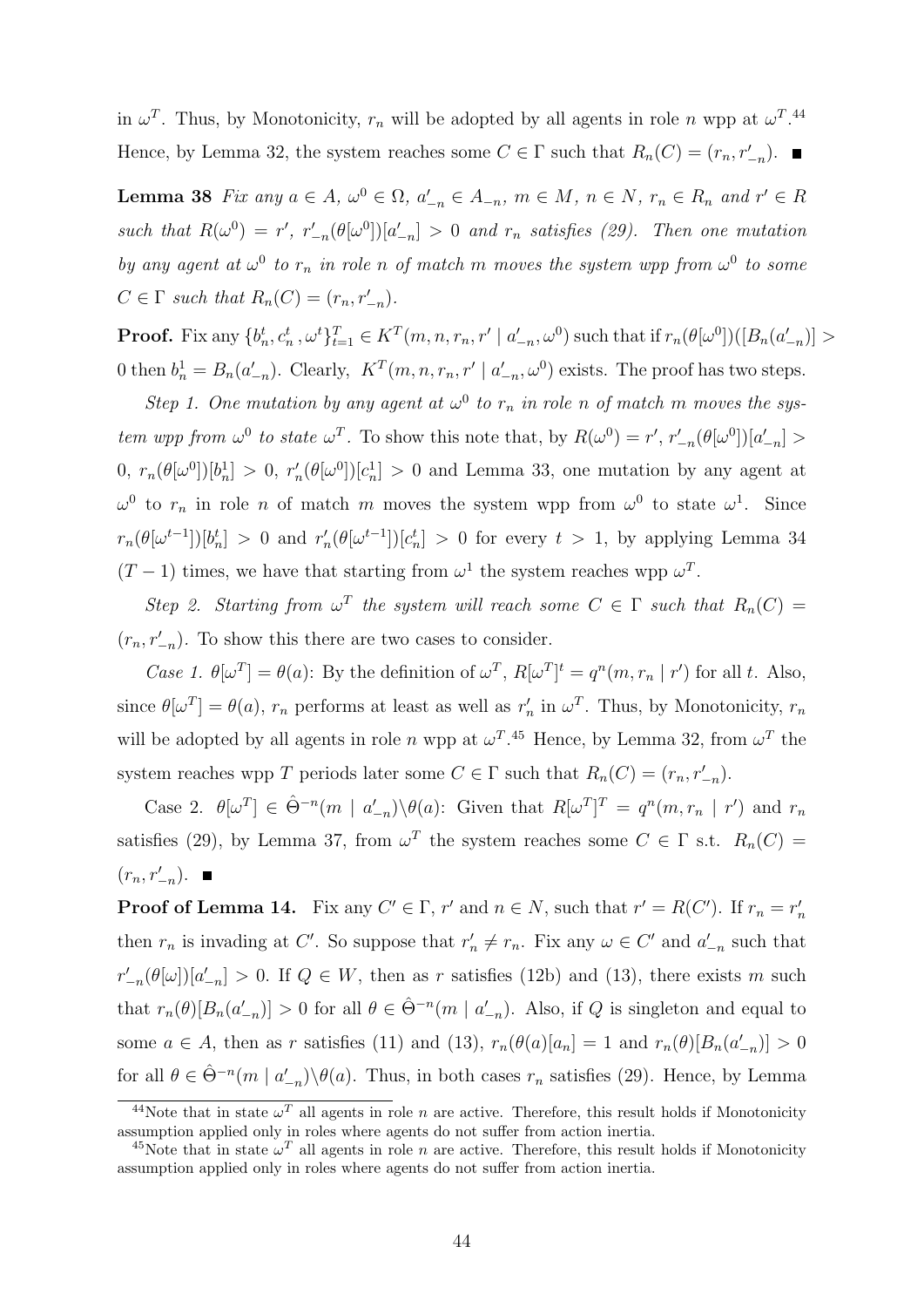38, one mutation by any agent at  $\omega$  to  $r_n$  in role n of match m moves the system from  $\omega$  to some  $C \in \Gamma$  satisfying  $R(C) = (r_n, R_{-n}(\omega))$  wpp. Hence,  $r_n$  is invading at  $C'$ .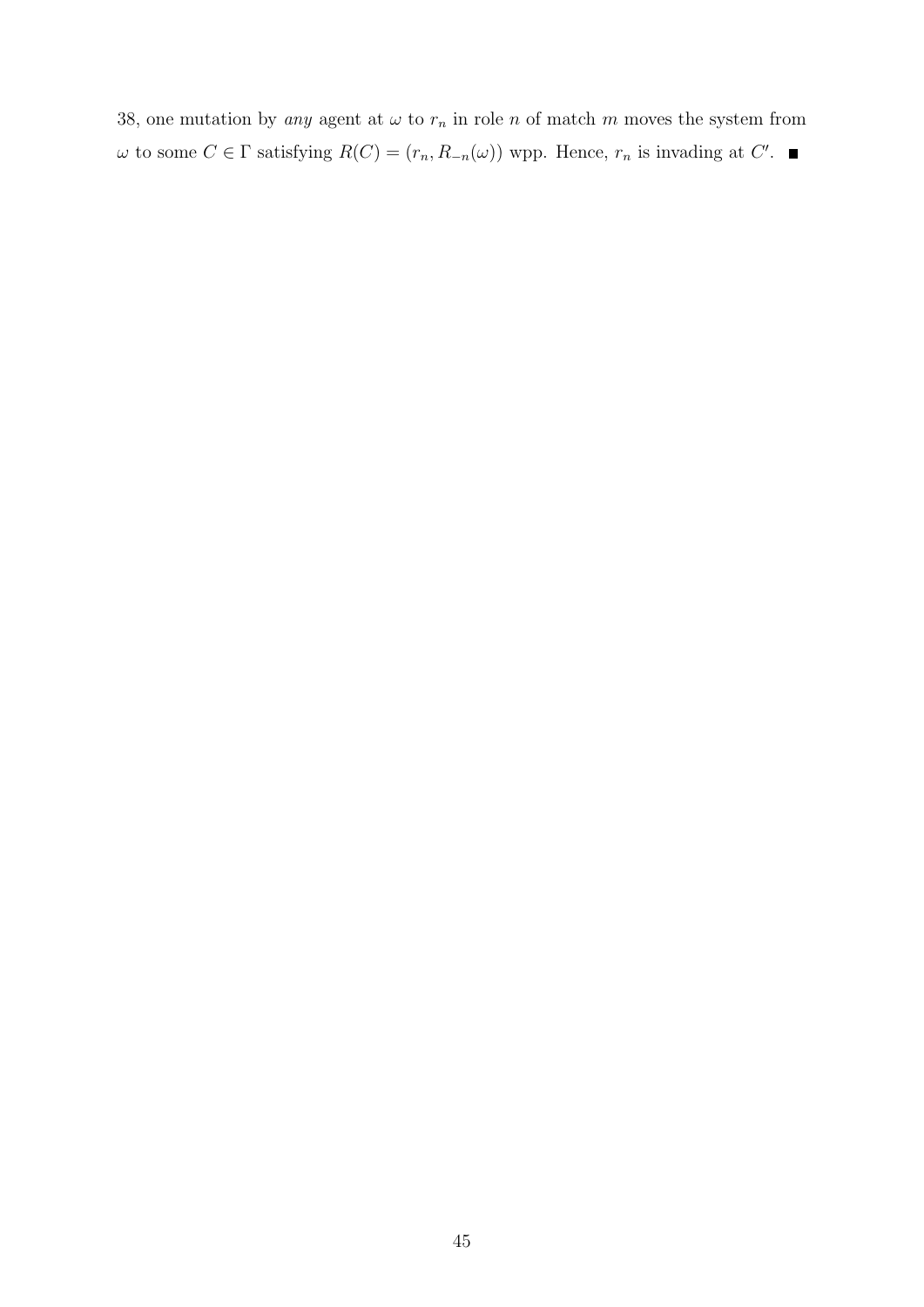# Online Appendix to "Rules and Mutation - A Theory of How Efficiency and Rawlsian Egalitarianism/Symmetry May Emerge"

In this Online Appendix, we complete the remaining discussions and proofs (according to the sections) in the paper. All references are to statements in the paper.

## 1 Section 2 of the Paper: The Case of  $M = 1$

All our results also extend to the case when  $M = 1$ . The analysis in this case is somewhat different; in particular, with rule inertia and No-Birth it is much simpler as evolutionary forces has effectively no bite on rule selection under these assumptions.

When  $M = 1$ , there is exactly one agent in each role and thus  $I = N$ . Then at any state, for any n, whenever one agent mutates to some rule  $r_n \in R_n$ , given rule inertia assumption, the system reaches a state  $\omega'$  in which all agents in role n play  $r_n$  (i.e.  $R_n(\omega') = r_n$ ) wpp. By No-Birth, this means that all agents will use  $r_n$  henceforth. This implies that all rules are invading. Therefore, all rule profiles can be adopted with at most N mutation (one for each role).

The above conclusion implies that, to obtain any of our results under the assumptions of rule inertia and No-Birth, it suffices for the set of feasible rules to contain rules that have only 1-mutation from property. For example consider the set of equilibrium rules  $R_Q^E = \{r \in R^E \mid r(\theta)[Q] = 1 \text{ for all } \theta \in \Theta \setminus \cup_e \theta(e)\}\$  that always does an action in Q at non-equilibrium histories. Any  $r \in R_Q^E$  is 1-mutation from Q. To see this, fix any C such that  $R(C) = r$  and  $A(C) \subsetneq Q$ , and any  $\omega \in C$ . Then  $\theta[\omega] = \theta(e)$  for some  $e \in E \backslash Q$ . Next, fix any  $m, n, a_n \neq e_n$  and  $s_n$  such that  $s_n(\theta)[a_n] > 0$  for all  $\theta \in \Theta$ , and consider a mutation at  $\omega$  by any agent to  $s_n$  in role n of match m. Then from  $\omega$  the system reaches some  $\omega' \in \Omega$  such that  $\theta[\omega'] = \overline{\theta}(m,(a_n,e_{-n}) \mid e)$  and  $R[\omega'] = q^n(m,s_n \mid r)$ . At this history  $r_n$  does better than  $s_n$  and thus, by Monotonicity, wpp  $s_n$  is eliminated at  $\omega'$ and all choose  $r_n$ . Furthermore since  $\theta[\omega'] \notin \bigcup_{e} \theta(e)$  we have  $r(\theta[\omega'])[Q] = 1$ . Therefore, all will play an action in Q henceforth.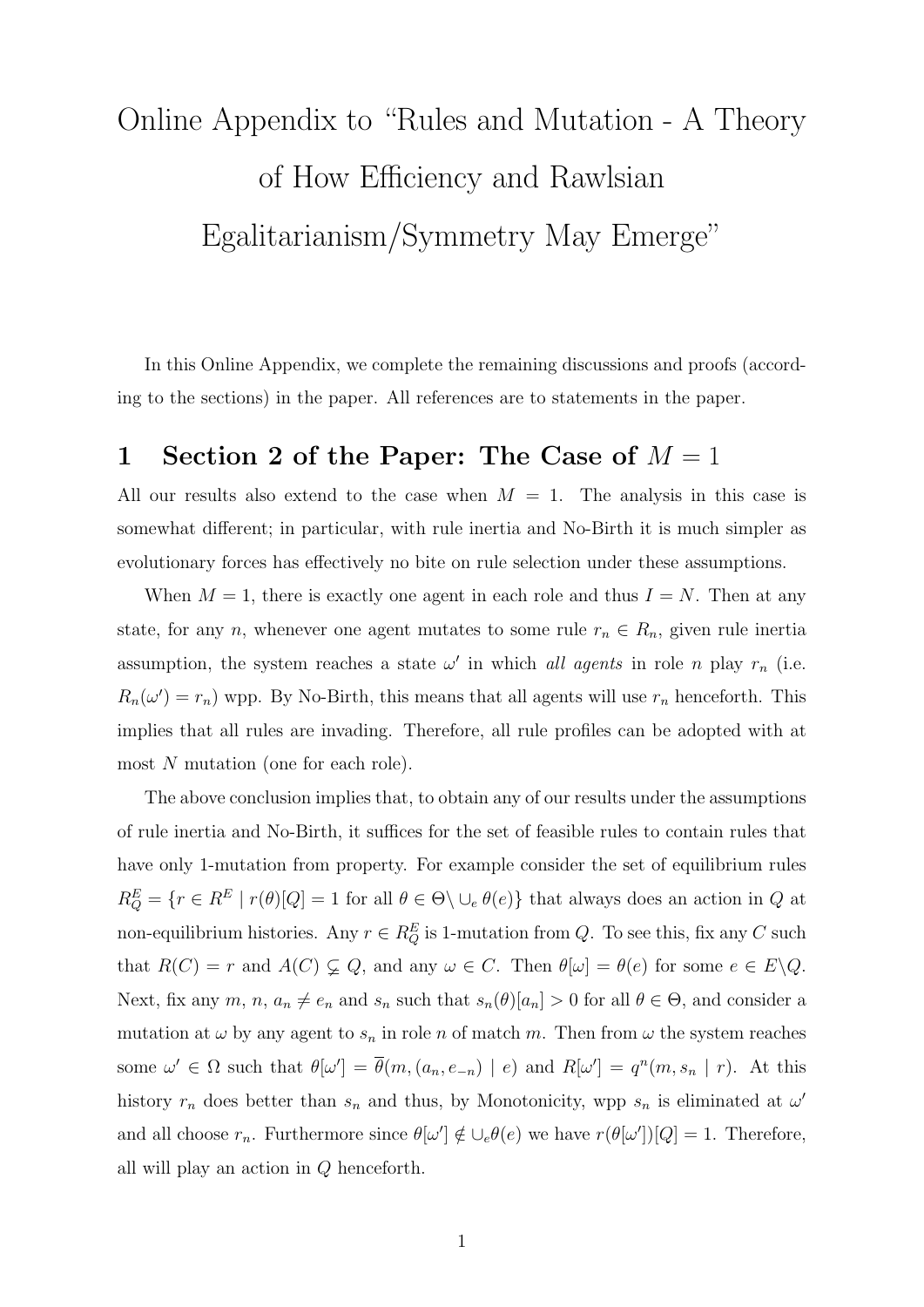Given that every  $r \in R_Q^E$  is invading and 1-mutation from  $Q$ , it follows that under HDM if  $R_Q^E \cap R$  is non-empty then the claim in Proposition 15 that  $u(C) \geq u(Q)$  for all  $C \in \Gamma^*$  holds. The claim in (i) of Theorem 2 then follows by setting Q equal to a MaxMin norm.

The other selection results under HDM and the results under HIM also extend by similar type of reasoning.

### 2 Section 4 and the Appendix in the Paper

### 2.1 Outstanding Proofs from Section 4 and the Appendix

**Proof of Lemma 16.** Fix  $r \in \mathbb{R}^s$  and n. Denote the player other than n by k. First, consider any  $\theta \in \Theta$  such that  $A(\theta) \subseteq Q$ . Then by (1a) and  $Q \in W$ ,  $r_n(\theta)[a_n] > 0$  implies that  $a_n = B_n(\theta^{m',t'}) \in Q_n$  for some m' and t'. Thus,  $r_n$  satisfies (11). Second, fix any  $a'_n \notin Q_n$ ,  $a'_k \notin Q_k$  and  $a_n \in Q_n$ . By (1b), there exists m such that  $r_k(\overline{\theta}(m,(a_n,a'_k))$  $(a')$ [ $B_k(a_n)$ ] > 0. But given that  $Q \in W$ ,  $B_k(a_n) \in Q_k$ . Hence, r satisfies (12a). Third, fix any  $a'_k \in Q_k$ ,  $a'_n \in A_n$  and  $a_n \in Q_n$ . By (1b), there exists m such that  $r_n(\overline{\theta}(m,(a_n,a'_k) \mid a'))[B_n(a'_k)] > 0$ . But given that  $Q \in W$ ,  $B_n(a'_k) \in Q_n$ . Hence, r satisfies (12b). Finally, r trivially satisfies (13) because for any  $n \in N$ ,  $a' \in A$ ,  $a''_n \in A_n$ , by (1b),  $r_n(\bar{\theta}(m, (a''_n, a'_k) | a'))[B_n(a'_k)] > 0$  for any m.

For any  $C \in \Gamma$ , define  $A^u(C) \equiv \{a \in A \mid (\theta(a), r) \in C\}.$ 

**Proof of Lemma 17.** For all n and  $a \in A$ , let  $F_n(a) = \widetilde{B}_n(a) \cup a_n$  and  $F(a) = \times_n F_n(a)$ . Define recursively the sequence  $Y^1(a)$ ,  $Y^2(a)$ , .... as follows:  $Y^1(a) = \{a\}$  and, for any integer  $k \ge 1$ ,  $Y^{k+1}(a) = \bigcup_{a' \in Y^k(a)} F(a')$ . Let  $Y(a) = \{a' \in A \mid a' \in Y^k(a) \text{ for some } k\}$ and  $Y = \bigcup_{a \in A^u(C)} Y(a)$ .

For all  $a \in A^u(C)$ , by  $R(C)(\theta(a))[B_n(a)] > 0$  and Lemma 34 (setting  $r' = R(C)$ ),  $F(a) \subseteq A^u(C)$ . Hence, by recursion for every  $a \in A^u(C)$  and  $k \ge 1$  we have  $Y^{k+1}(a) \subseteq$  $A^u(C)$ . This implies that  $Y \subseteq A^u(C)$ .

Next we show Y is a WCURB: Fix any  $a \in B(Y)$ . Then there exists  $a^1 \in Y$  such that  $a \in B(a^1)$ ; thus,  $a \in Y^2(a^1)$ . But by  $a^1 \in Y \subseteq A^u(C)$  we have  $Y^2(a^1) \subseteq Y$ . Hence  $a \in Y$ . Therefore, Y is a WCURB set. But this together with  $Y \subseteq A^u(C)$  implies that there exists  $Q \in W$  such that  $Q \subseteq A(C)$ . Since  $R(C)(\theta(a))[B(a)] > 0$  for all  $a \in A$ , this implies that  $u(C) \leq u(Q) \leq \overline{u}_W$ .

**Lemma 39** Suppose  $T > 1$ . Fix any a. Every  $r \in R_a^+$  is 1-mutation from a.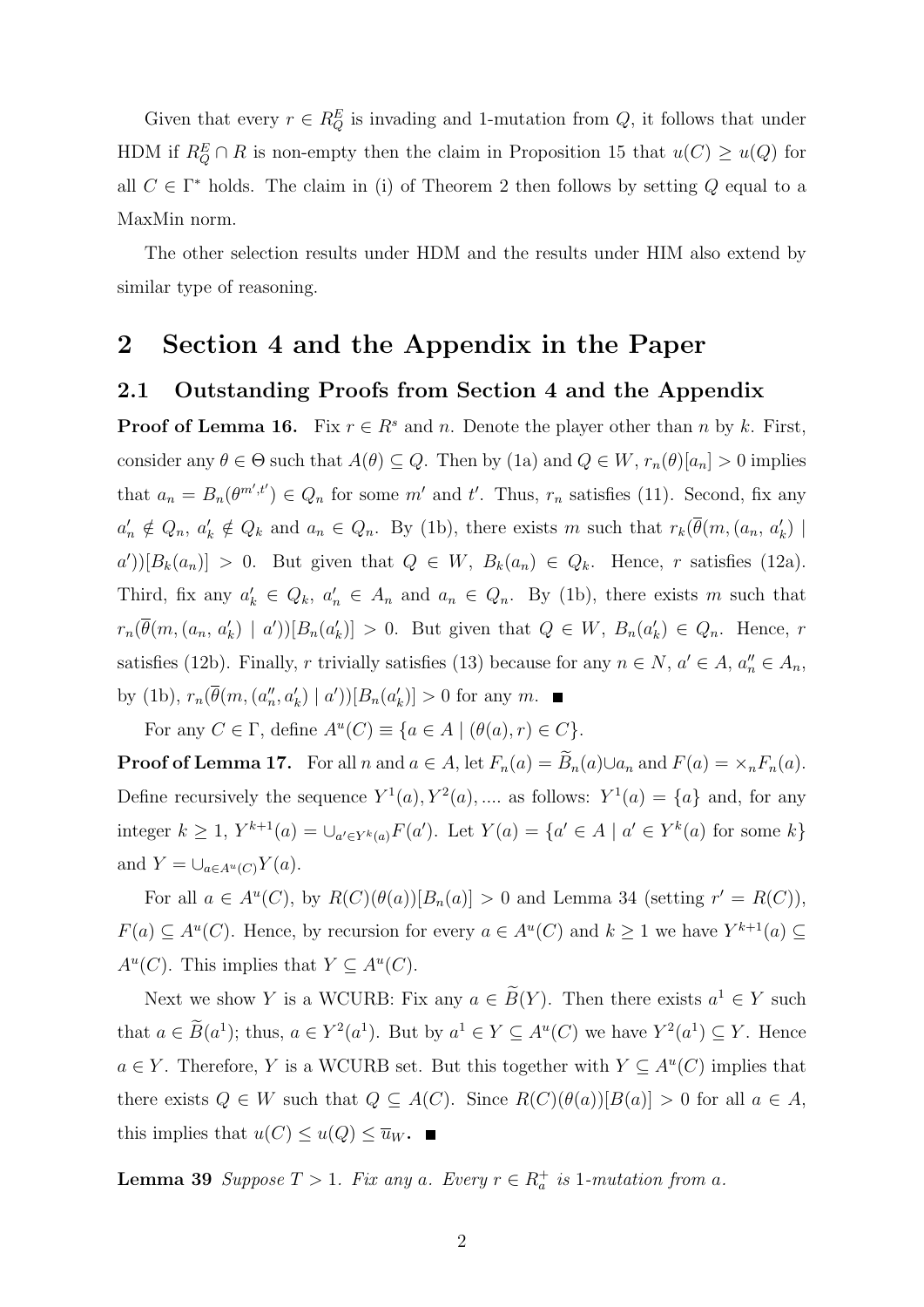**Proof.** Fix any  $i \in I$ ,  $C' \in \Gamma$ ,  $\omega \in C'$ ,  $r \in R_a^+$  and  $a'$  such that  $R(C') = r$ ,  $A(C') \neq a$ and  $r(\theta[\omega])[a'] > 0$ . Clearly,  $a' \neq a$ ; otherwise, by Lemma (35),  $A(C') = a$ . Let n be such that  $a'_n \neq a_n$ . There are two cases.

Case A:  $a'_{-n} \neq a_{-n}$ . Fix any m. Suppose the system is at  $\omega$  at some date  $\tau$  and agent i mutates, is assigned role n in match m and mutation is to some  $s_n \in S_n$  such that  $s_n(\theta)[a_n] > 0$  for all  $\theta \in \Theta$ . Then by Lemmas 33 and 32 the system reaches wpp at date  $\tau + T$  state  $\hat{\omega}$ , where  $\theta[\hat{\omega}] = \overline{\theta}(m, (a_n, a'_{-n}) | a')$ ,  $R[\hat{\omega}]^t = q^n(m, s_n | r)$  for all t. Since  $a'_n \neq a_n$  and  $a'_{-n} \neq a_{-n}$ , by (15a),  $r_{-n}(\theta[\hat{\omega}])[a_{-n}] > 0$ . Thus, by Lemma 34, the system reaches at date  $\tau + T + 1$  wpp state  $\omega^1$  with  $\theta[\omega^1]^T = \overline{\phi}(m, (a_n, a_{-n}) | a'_n, a_{-n}),$  $\theta[\omega^1]^t = \theta[\hat{\omega}]^{t+1}$  for all  $t < T$  and  $R[\omega^1] = R[\hat{\omega}]$ . Since  $T > 1$ ,  $a'_n \neq a_n$  and  $a'_{-n} \neq a_{-n}$ , we have  $\theta[\omega^1] \in \Theta \setminus {\Theta^s \cup \Theta^-}$ . By (15b), this implies  $r_n(\theta[\omega^1])[a_n] > 0$ . Also, by (8),  $r_n(\theta(a))[a_n] > 0$ . Since  $s_n(\theta')[a_n] > 0$  for all  $\theta' \in \Theta$ , we have that at  $\omega^1$  all the assumptions in Lemma 36 hold for the case in which  $Q = a$  and  $b_n = a_n$ ; hence, it then follows from that lemma that starting at state  $\omega^1$  the system reaches wpp some  $C \in \Gamma$ such that  $A(C) = a$  and  $R(C) = r \in R'$ .

Case B:  $a'_{-n} = a_{-n}$ . Fix any  $k \neq n$ . Since  $a'_{-k} \neq a_{-k}$ , by (10), there exists m such that  $r_k(\theta')[B_k(a'_{-k})] > 0$ , for all  $\theta' \in \hat{\Theta}^{-k}(m | a'_{-k})$ . Suppose the system is at  $\omega$  and agent i mutates, is assigned role k of match m and mutation is to  $s_k \in S_k$  such that, for some  $a''_k \neq B_k(a'_{-k}), s_k(\theta')$  [ $a''_k$ ] > 0 for all  $\theta' \in \Theta$ . Then, by Lemmas 33 and 32, the system reaches wpp some  $\omega' \in \Omega$  with  $\theta[\omega'] = \theta(m, (a''_k, a'_{-k}) | a')$ ,  $R[\omega']^t = q^k(m, s_k | r)$ for all t. Since  $r_k(\theta')$   $[B_k(a'_{-k})] > 0$ , for all  $\theta' \in \hat{\Theta}^{-k}(m \mid a'_{-k})$ , by applying Lemma 34 T times, starting from  $\omega'$  the system reaches wpp some  $\hat{\omega} \in \Omega$  with  $\theta[\hat{\omega}] = \overline{\theta}(m, (a_k'', a_{-k}') \mid$  $B_k(a'_{-k}), a'_{-k}), R[\hat{\omega}]^t = q^k(m, s_k | r)$  for all t. Given that  $\pi_k(B_k(a'_{-k}), a'_{-k}) > \pi_k(a''_k, a'_{-k}),$  $r_k$  performs better than  $s_k$  in state  $\hat{\omega}$  and next date all agents in role k will adopt  $r_k$  wpp. Since  $\theta[\hat{\omega}] \in \hat{\Theta}^{-k}(m \mid a'_{-k}), r_k(\theta[\hat{\omega}])[B_k(a'_{-k})] > 0$ ; furthermore, since  $a''_k \neq B_k(a'_{-k})$  and (15a) holds,  $r_n(\theta[\hat{\omega}])[a_n] > 0$ . Hence, by Lemma 34, starting from  $\hat{\omega}$  next date the system reaches wpp some  $\tilde{\omega} \in \Omega$  with  $\theta[\tilde{\omega}]^T = \overline{\phi}(m, (a_n, B_k(a'_{-k}), a'_{-n,k}) \mid a'_n, B_k(a'_{-k}), a'_{-n,k}),$  $\theta[\tilde{\omega}]^{T-1} = \overline{\phi}(m, (a'_n, a''_k, a'_{-n,k}) \mid a'_n, B_k(a_{-k}), a'_{-n,k})$  and  $\theta[\tilde{\omega}]^t = \theta[\hat{\omega}]^{t+1}$  for  $t < T - 1$ ,  $R[\tilde{\omega}]^T = r$  and  $R[\tilde{\omega}]^t = R[\hat{\omega}]^{t+1}$  for all  $t < T$ . Since  $a_n \neq a'_n$  and  $a''_k \neq B_k(a'_{-k})$ , by (15b),  $r(\theta[\tilde{\omega}])[a] > 0$ . Hence, starting from from  $\tilde{\omega}$  next date the system reaches wpp some  $\tilde{\omega}'$ with  $\theta[\tilde{\omega}]^T = \phi(a), \ \theta[\tilde{\omega}]^{t+1} = \theta[\tilde{\omega}]^{t+1}$  for  $t < T$ ,  $R[\tilde{\omega}]^T = r$  and  $R[\tilde{\omega}]^t = R[\tilde{\omega}]^{t+1}$  for all  $t < T$ . Hence, by Lemma (35), the system reaches wpp some C such that  $A(C) = a$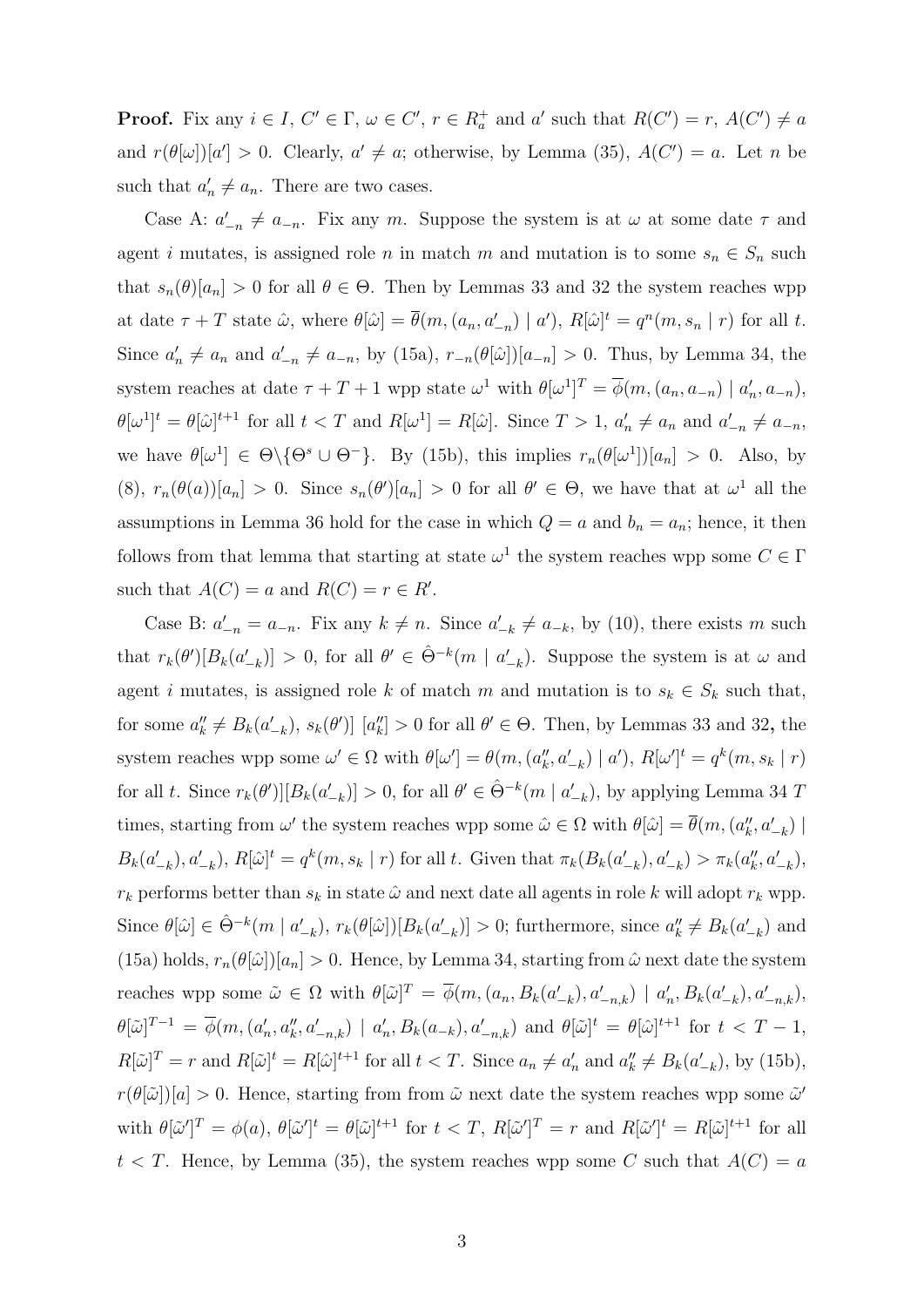and  $R(C) = r$ .

**Lemma 40** Fix any a. Any  $R' \in \mathcal{R}_a$  is 1-mutation from a and invading if  $R' \subseteq R$ . **Proof.** Fix any  $R' \in \mathcal{R}_a$  such that  $R' \subseteq R$ . Since for every  $r \in R'$ , (8) and (9) hold, by Lemma 13,  $R'$  is 1-mutation from  $a$ .

Next, fix any  $n \in N$ ,  $C' \in \Gamma$  and  $r'$  such that  $r' = R(C')$ . If  $r'_n \in R'_n$  then  $R'_n$  is invading at C'. So assume  $r'_n \notin R'_n$ . Fix any  $\omega \in C'$  and  $a'_{-n}$  such that  $r'_{-n}(\theta[\omega])[a'_{-n}] >$ 0. Let  $b_n = B_n(a'_{-n})$ . Given the definition of  $R_a$  in (18), there exists  $r_n \in R'_n$  and m such that  $r_n(\theta)[b_n] = 1$  for all  $\theta \in \hat{\Theta}^{-n}(m | a') \setminus \theta(a)$ ; but then by Lemma 38 and  $b_n = B_n(a'_{-n})$ , one mutation by any agent at  $\omega$  to  $r_n$  in role n of match m moves the system from  $\omega$  to some  $C \in \Gamma$  satisfying  $R(C) = (r_n, R_{-n}(C'))$  wpp. Thus,  $R'_n$  is invading at  $C'$ .

**Lemma 41** Assume HIM. Suppose  $R' \subseteq R$  is w-invading. For any  $C^0 \in \Gamma$ , there exists a sequence  $\{C^1, ..., C^N\}$  such that, for any  $n = 1, ..., N$ , (i)  $C^n \in \Gamma$ ; (ii)  $R_n(C^n) \in R'_n$ and  $R_{-n}(C^n) = R_{-n}(C^{n-1})$ ; and (iii)  $res(C^{n-1}, C^n) = \eta$  if  $C^{n-1} \neq C^n$  and 0, otherwise.

**Proof.** The proof consists of applying the next claim recursively starting from  $n = 1$ .

The Induction Claim for any  $n \geq 1$ . Assume if  $n > 1$  then there exists  $\{C^1, ..., C^{n-1}\}\$ such that, for any  $\ell = 1, ..., n-1$ , (i)  $C^{\ell} \in \Gamma$ , (ii)  $R_{\ell}(C^{\ell}) \in R'_{\ell}$  and  $R_{-\ell}(C^{\ell}) = R_{-\ell}(C^{\ell-1})$ , and (iii)  $res(C^{\ell-1}, C^{\ell}) = \eta$  if  $R_{\ell}(C^{\ell-1}) \notin R'_{\ell}$  and 0, otherwise. Then there exists  $C^n \in \Gamma$  such that  $R_n(C^n) \in R'_n$  and  $R_{-n}(C^n) = R_{-n}(C^{n-1})$ , and  $res(C^{n-1}, C^n) = \eta$  if  $R_n(C^{n-1}) \notin R'_n$  and 0, otherwise.

*Proof of the claim.* There are two possibilities. If  $R_n(C^{n-1}) \in R'_n$  then the claim follows by setting  $C^n = C^{n-1}$ . If  $R_n(C^{n-1}) \notin R'_n$ , then the claim holds because, given that  $R'_n$  is w-invading at  $C^{n-1}$ , there exists  $r_n \in R'_n$ ,  $i \in I$  and  $\omega \in C^{n-1}$  such that one mutation by i at  $\omega$  moves the system wpp from  $\omega$  to some  $C^n \in \Gamma$  satisfying  $R(C^n) = (r_n, R_{-n}(C^{n-1})).$ 

**Proof of Lemma 21.** Fix any  $C^0 \in \Gamma^*$  and any  $C^0$ -tree  $\tau^*_{C^0} \in \arg\min_{\tau \in T_{C^0}} res(\tau)$ . By assumption  $R' \subseteq R$  is 1-mutation from Q and w-invading. The latter implies that there exists a sequence  $\{C^1, ..., C^N\}$  that satisfies, for any  $n = 1, ..., N$ , the claims (i) -(iii) in Lemma 41. But then there must exists  $C^{N+1} \in \Gamma$  such that (a)  $A(C^{N+1}) \subseteq Q$  and  $R(C^{N+1}) \in R'$  and (b)  $res(C^N, C^{N+1}) = \eta$  if  $C^N \neq C^{N+1}$  and 0, otherwise (if  $A(C^N) \subsetneq$ Q this follows from  $R(C^N) \in R'$  and R' being 1-mutation from Q, and if  $A(C^N) \subseteq Q$ then set  $C^{N+1} = C^N$ .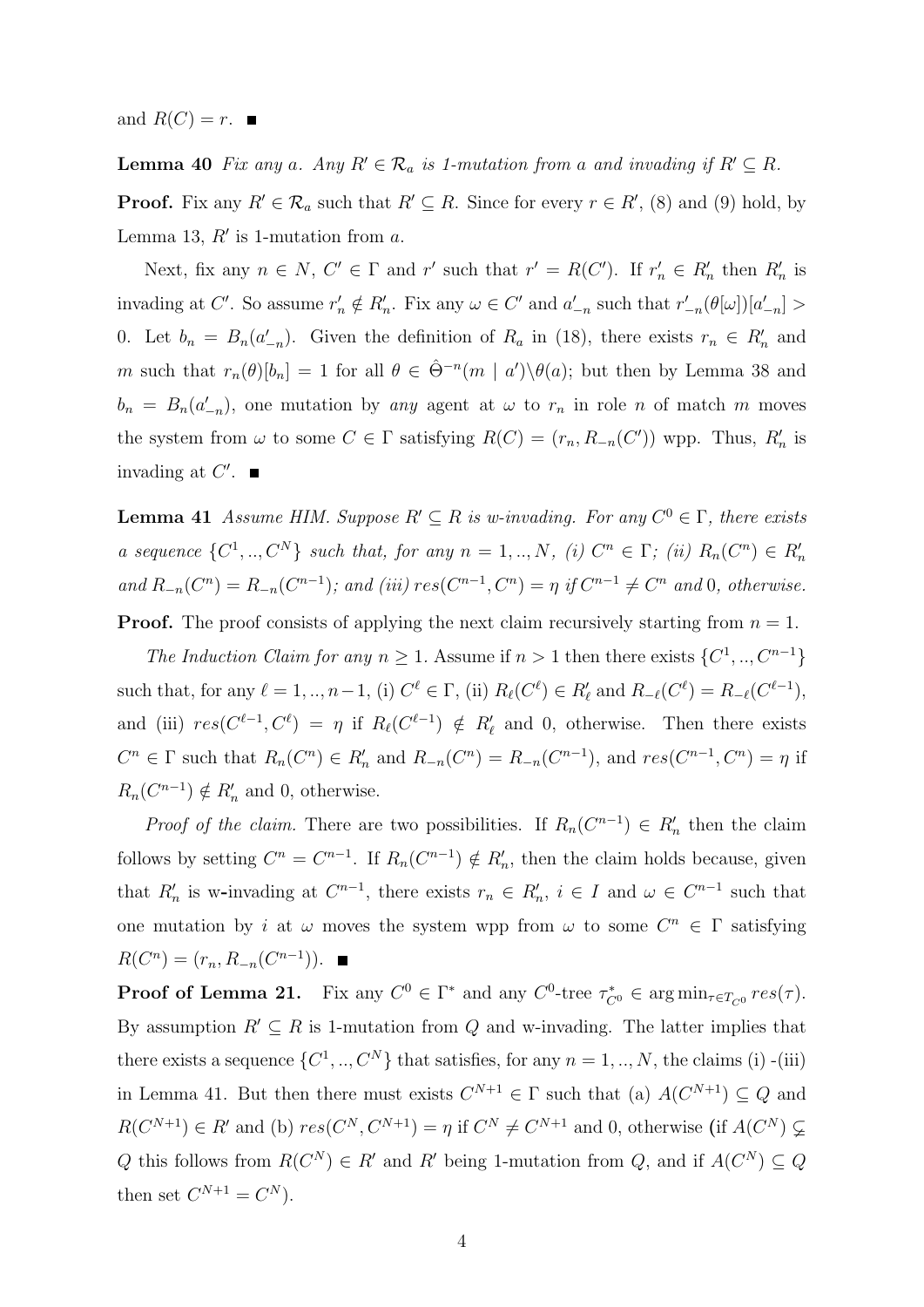Next, perform the following tree operations on  $\tau_{C}^*$ : For any  $n = 1,.., N + 1$  such that  $C^{n-1} \neq C^n$ , (i) construct the edge  $C^{n-1} \to C^n$  (by the previous argument  $res(C^{n-1}, C^n) = \eta$  and (ii) delete the edge starting at  $C^n$ , say  $C^n \to \tilde{C}^n$  (clearly,  $res(C^n, \tilde{C}^n) \geq \eta$ ).

The tree operations (i) and (ii) induce a  $C^{N+1}$ -tree without increasing the total resistance; hence  $\gamma(C^{N+1}) \leq \gamma(C^0)$ . But since  $C^0 \in \Gamma^*$  we have  $C^{N+1} \in \Gamma^*$ ; this together with  $A(C^{N+1}) \subseteq Q$  and  $R(C^{N+1}) \in R'$  completes the proof.

Lemma 42 Fix any  $C \in \Gamma$ ,  $\omega \in C$ ,  $r \in R$  and  $a \in A$  such that  $\rho(\omega)[r] > 0$  and  $r(\theta[\omega])[a] > 0$ . Then there exists  $\omega' \in C$  such that  $\theta[\omega'] = \theta(a)$  and  $R(\omega') = r$ .

**Proof.** Suppose at  $\omega$  all agents revise their rule to r and choose a. Since this can happen wpp, there exists  $\hat{\omega} \in C$  such that  $\theta[\hat{\omega}]^{m,T} = a$  and  $R[\hat{\omega}]^{m,T} = r$  for all m. The claim in the lemma then follows from Lemma 32.  $\blacksquare$ 

**Proof of Lemma 34.** Suppose that the system is in state  $\omega$  at some date  $\tau$  and the following happens: (i) all agents are assigned the same roles and the same matches as at date  $\tau - 1$ , (ii) all agents are subject to rule inertia, (iii) the agent in role n of match m plays  $\bar{b}_n$  (this is feasible because if  $\bar{b}_n = b_n$  then the agent follows her rule  $r_n$  and plays  $b_n$  and if  $\bar{b}_n = \theta[\omega]_n^{m,T}$  then the agent suffers action inertia and plays  $\theta[\omega]_n^{m,T}$  and (iv) every other agent in any role k in any match  $m'$  plays  $c_k^{m'}$  (this is feasible because if  $c_k^{m'} = a'_k$  then the agent follows her rule  $r'_k$  and plays  $a'_k$  and if  $c_k^{m'} = \theta[\omega]_k^{m',T}$  $\binom{m',I}{k}$  then the agent suffers action inertia and plays  $\theta[\omega]_k^{m',T}$  $\binom{m}{k}$ . Then at  $\tau+1$  state  $\hat{\omega}$  satisfying the properties claimed in the lemma will be reached wpp.

**Proof of Lemma 35.** Starting from  $\omega$ , by Lemma 32, the system eventually reaches wpp a state  $\omega' \in \Omega$  such that  $\theta[\omega']^{m,t} = \theta[\omega]^{m,T} \in Q$  and  $R[\omega']^{m,t} = r$  for all m and t. The claim then follows from  $(11)$ .

# 2.2 An Alternative Approach to Demonstrating Selection of MaxMin Norm with Match-Neutral Rules

In Proposition 15, we established the claim that under HDM, for any  $a \in A$ ,  $u(C) \geq u(a)$ for all  $C \in \Gamma^*$  if  $R \cap R_a \neq \emptyset$  (with the inequality binding when a is a MaxMin norm). The set of pure rules belonging to  $R_a$ , however, are not match-neutral if  $a \notin E$ . In the paper, we stated that there are different ways of extending the same claim to matchneutral rules. One alternative to  $R_a$  is  $R_a^+$ ; we showed that the latter contains pure match-neutral rules and that, for the case of  $T > 1$ ,  $u(C) \ge u(a)$  for all  $C \in \Gamma^*$  if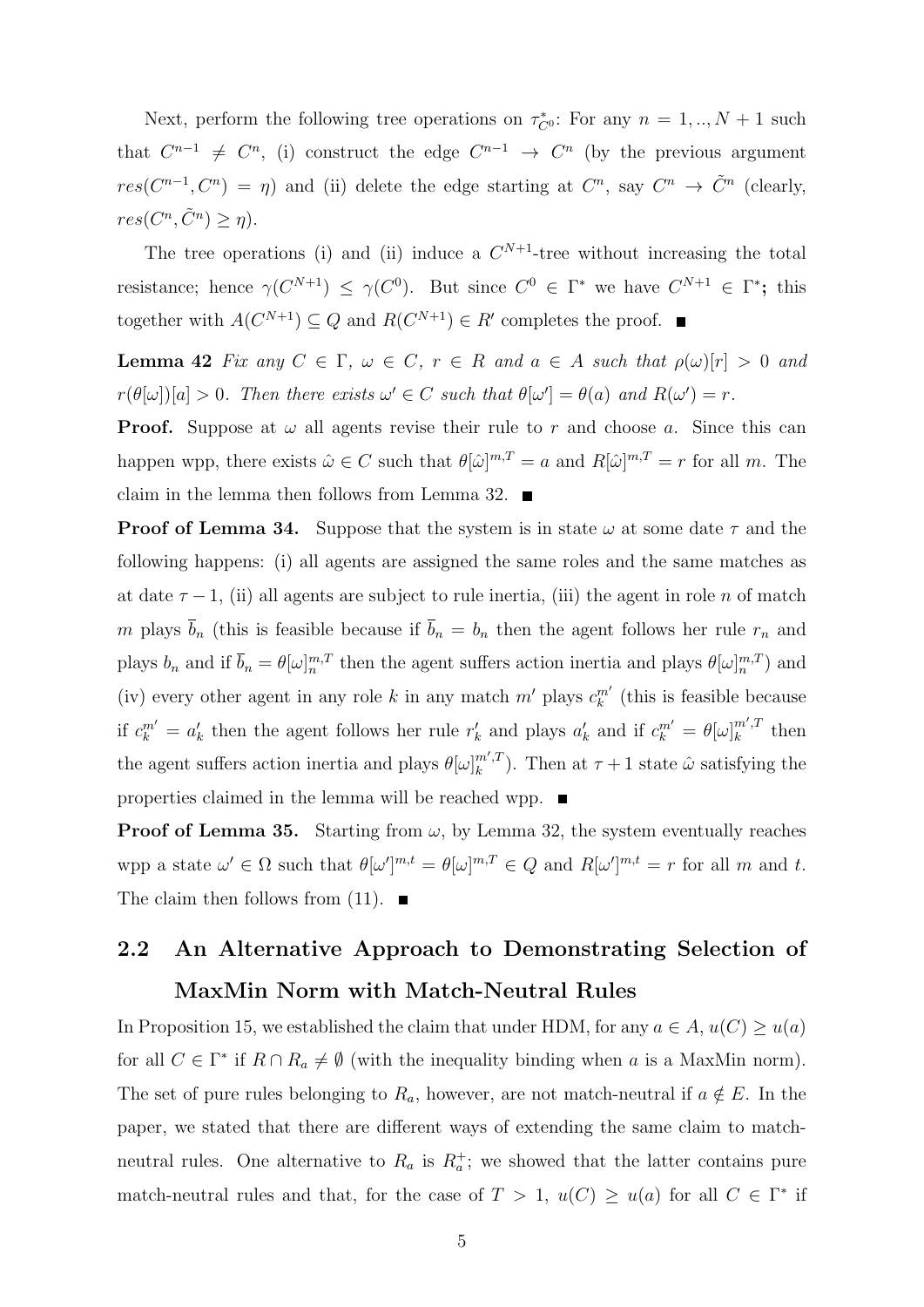$R \cap R_a^+ \neq \emptyset$ . Here, we consider an alternative approach to constructing match-neutral rules that establish the same claim (without restricting the analysis to  $T > 1$ ).

Fix any a. Consider the following alternative to (10):

$$
\forall n, a'_{-n} \text{ and } \theta \in \bigcup_m \hat{\Theta}^{-n}(m \mid a'_{-n}), \text{ (a) } r_n(\theta)[B_n(a'_{-n})] > 0 \text{ if } \theta \notin \bigcup_{a'_n} \overline{\theta}(m, a \mid a'_n, a_{-n})
$$
  
and (b)  $r_n(\theta)[B_n(a_{-n}) \cup a_n] > 0$ , otherwise. (30)

For any m, n,  $a'_{-n}$  and  $\theta \in \hat{\Theta}^{-n}(m \mid a'_{-n})$ , (30) requires playing wpp a best reply if  $\theta \notin \bigcup_{a'_n} \overline{\theta}(m, a \mid a'_n, a_{-n})$  and either a best response or  $a_n$ , otherwise.

We shall refer to the set of rules that satisfy a-constrained  $(8)$ , a-triggering  $(9)$ , and (30) by  $R_a^*$  and call elements of this set a-star rules. We will consider a-star rules that satisfy one of the following conditions:

if 
$$
a_n \neq B_n(a_{-n})
$$
 then  $r_n(\theta)[a_n] = 0 \ \forall \theta \in \Theta^s \backslash \overline{\Theta}(a)$  (31)

or

if 
$$
a_n \neq B_n(a_{-n})
$$
 then  $r_n(\theta)[a_n] = 0 \ \forall \theta \in \Theta \setminus \{\Theta^s \cup \Theta^-\},$  (32)

where  $\overline{\Theta}(a) = \cup_{m',k,a'} \overline{\theta}(m', (a_k, a'_{-k}) | a')$  is the set of stationary 1-deviation histories from a. Conditions (31) and (32) require that whenever  $a_n$  is not a best reply to  $a_{-n}$ , either (i)  $a_n$  is played at a stationary history  $\theta$  only if  $\theta \in \overline{\Theta}(a)$  or (ii)  $a_n$  is played at a non-stationary history  $\theta$  only if  $\theta \in \Theta^-$  respectively. Denote the set of a-star rules that satisfy (31) by  $R_a^*(1)$  and the set of a-star rules that satisfy (32) by  $R_a^*(2)$ .

Note the following points. First, (30) implies that  $r_n(\theta(a'))[B_n(a'_{-n})] > 0$  for all  $a' \neq a$ ; hence,  $R_a^*(j) \cap \overline{R}^{pure} \subset R^E$  for any  $j = 1, 2$ . Second,  $R_a^*(j)$  is non-empty for any  $j = 1, 2$ : Clearly, (30), (31) and (32) are well defined, and are consistent with each other; furthermore, they are also are consistent with (8) and (9) because (30), (31) and (32) allow for the possibility of playing  $a_n$  at every stationary 1-deviation histories  $\Theta(a)$ . Third,  $R_a^*(j)$  contains pure rules that are match-neutral for any  $j = 1, 2$ . An example of such a rule is the following: in any role n, play (i)  $a_n$  at every stationary 1-deviation history  $\theta \in \{\cup_{m,a'_n} \overline{\theta}(m,a \mid a'_n,a_{-n})\} \cup \{\cup_{m,k\neq n,a'_k\neq a_k} \overline{\theta}(m,(a_k,a'_{-k}) \mid a')\},\$  (ii)  $B_n(a'_{-n})$  at every 1-deviation history  $\theta \in \bigcup_{m,a'_n} \hat{\Theta}^{-n} (m \mid a'_{-n}) \setminus \overline{\theta}(m, a \mid a'_n, a_{-n})$  for all  $a'_{-n}$  and (iii)  $B_n(a_{-n})$  at every other history. Fourth, when  $a_n = B_n(a)$ , (31) and (32) are trivially satisfied; hence, if  $a \in E$  then  $R_a^* = R_a^*(1) = R_a^*(2)$ .

We next demonstrate the claim that, for every  $C \in \Gamma^*$ ,  $u(C)$  is bounded below by  $u(a)$  if a-star rules are feasible.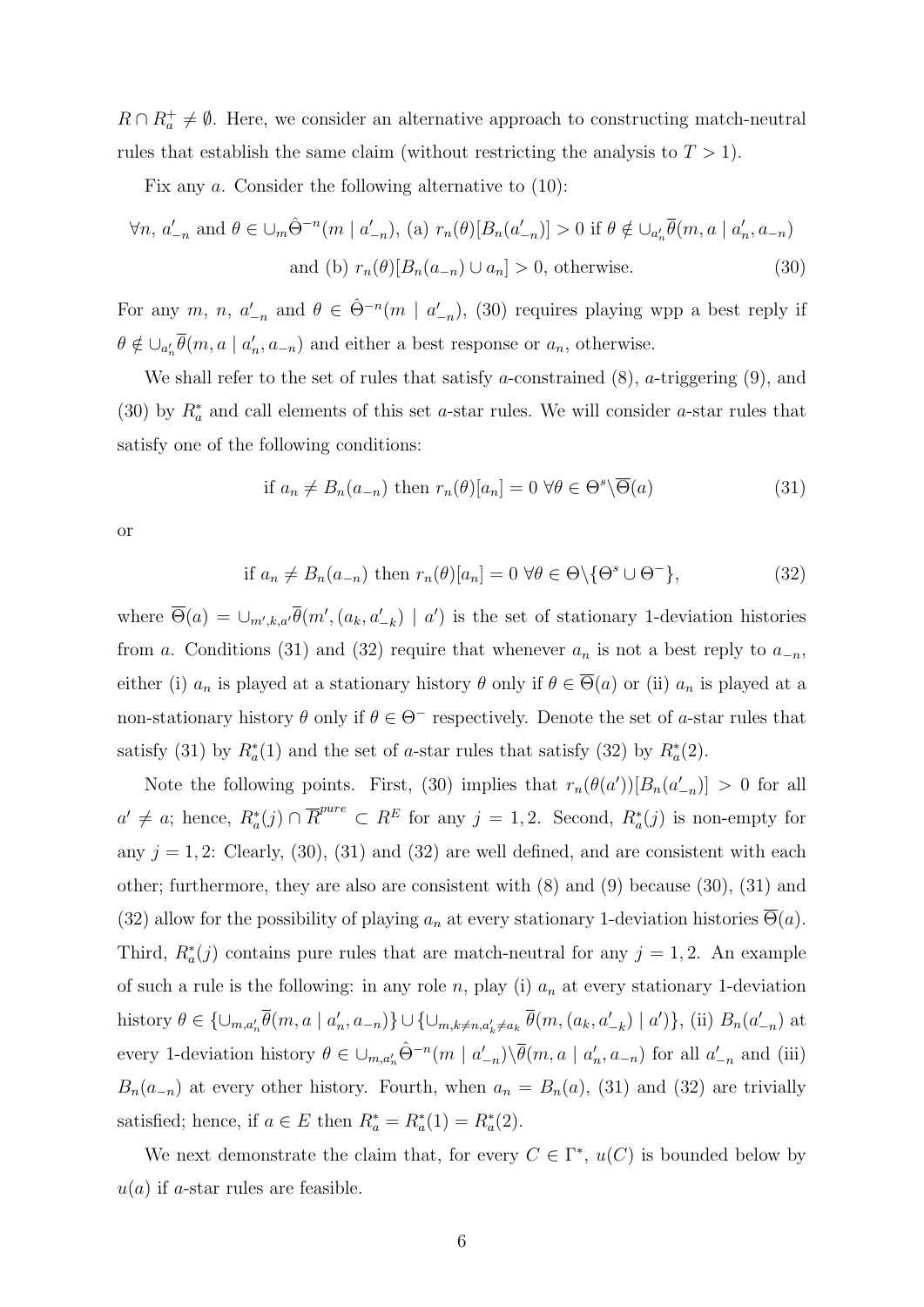**Proposition 43** Assume HDM. Fix any  $a \in A$ . Suppose either (a)  $M > 2$  and  $R \cap$  $R_a^*(1) \neq \emptyset$  or (b)  $T > 1$  and  $R \cap R_a^*(2) \neq \emptyset$ . Then  $u(C) \geq u(a)$  for any  $C \in \Gamma^*$ .

Since Proposition 43 holds for any a and, for any  $j = 1, 2, R_a^*(j) \cap \overline{R}^{pure}$  is a nonempty subset of  $R^E$  and includes match-neutral rules, it follows that if either  $M > 2$  or  $T > 1$  then there exists a match-neutral  $r \in R^E \cap \overline{R}^{pure}$  such that if r is feasible then  $u(C) = u(\overline{a})$  for any  $C \in \Gamma^*$ . Thus, Part (i) of Theorem 2 holds even if R is restricted to match-neutral ones as long as either  $M > 2$  or  $T > 1$ .

Our results for 2-complexity rules also extends to match-neutral rules. For this we weaken  $(17)$  to: for all n

$$
r_n(\theta)[b_n] = 1 \text{ if } \theta \in \bigcup_{m,a'} \hat{\Theta}^{-n}(m \mid a'_{-n}) \backslash \overline{\theta}(m, a \mid a'_n, a_{-n})
$$
\n(33)

and require  $(8)$ ,  $(9)$  and either  $(31)$  or  $(32)$ :<sup>2</sup> Let

$$
\mathcal{R}_a^*(1) = \left\{ R' \subset S^2 \middle| \forall r \in R' \text{ satisfies (8), (9) and} \right\} \quad (34)
$$
  

$$
\mathcal{R}_a^*(2) = \left\{ R' \subset S^2 \middle| \forall b \in A, \exists r \in R' \text{ that satisfies (33) and (31) } \forall n \right\} \quad (34)
$$
  

$$
\forall r \in R' \text{ satisfies (8), (9) and} \quad \forall r \in R' \text{ satisfies (33) and (32) } \forall n \right\} \quad (35)
$$

Clearly,  $\mathcal{R}_a^*(j)$  is non-empty and includes pure match-neutral rules for all  $j = 1, 2$ . We can now state our result for match-neutral 2-complexity rules.

**Proposition 44** Assume HDM. Fix any  $a \in A$ . Suppose there exists  $R' \subseteq R$  such that either (a)  $M > 2$  and  $R' \in \mathcal{R}_a^*(1)$  or (b)  $T > 1$  and  $R' \in \mathcal{R}_a^*(2)$ . Then  $u(C) \geq u(a)$  for every  $C \in \Gamma^*$ .

Proposition 44 when a is a MaxMin norm demonstrates that if either  $M > 2$  or  $T > 1$  then part (ii) of Theorem 2 holds even if R is restricted to match-neutral ones.

#### Proof of Propositions 43 and 44

In the rest of this subsection  $a \in A$  is fixed throughout. Also, for any  $m \in M$  and  $\omega \in \Omega$ , we use the term m-agent of  $\omega$  to denote any agent that plays in match m in the last period of  $\omega$ . Next, we introduce the concept of payoff invading (henceforth, p-invading) rules.

<sup>&</sup>lt;sup>1</sup>Note that the above results excludes the possibility of  $T = 1$  and  $M = 2$ . In this case we conjecture that a similar result may not be possible as there may not be enough leeway to construct a pure matchneutral rule that is both 1-mutation from a and has appropriate invading property.

<sup>2</sup>Condition (33) is similar to (30a) except that the latter requires playing a best response at such histories whereas (33) requires playing a fixed action  $b_n$  at all such histories.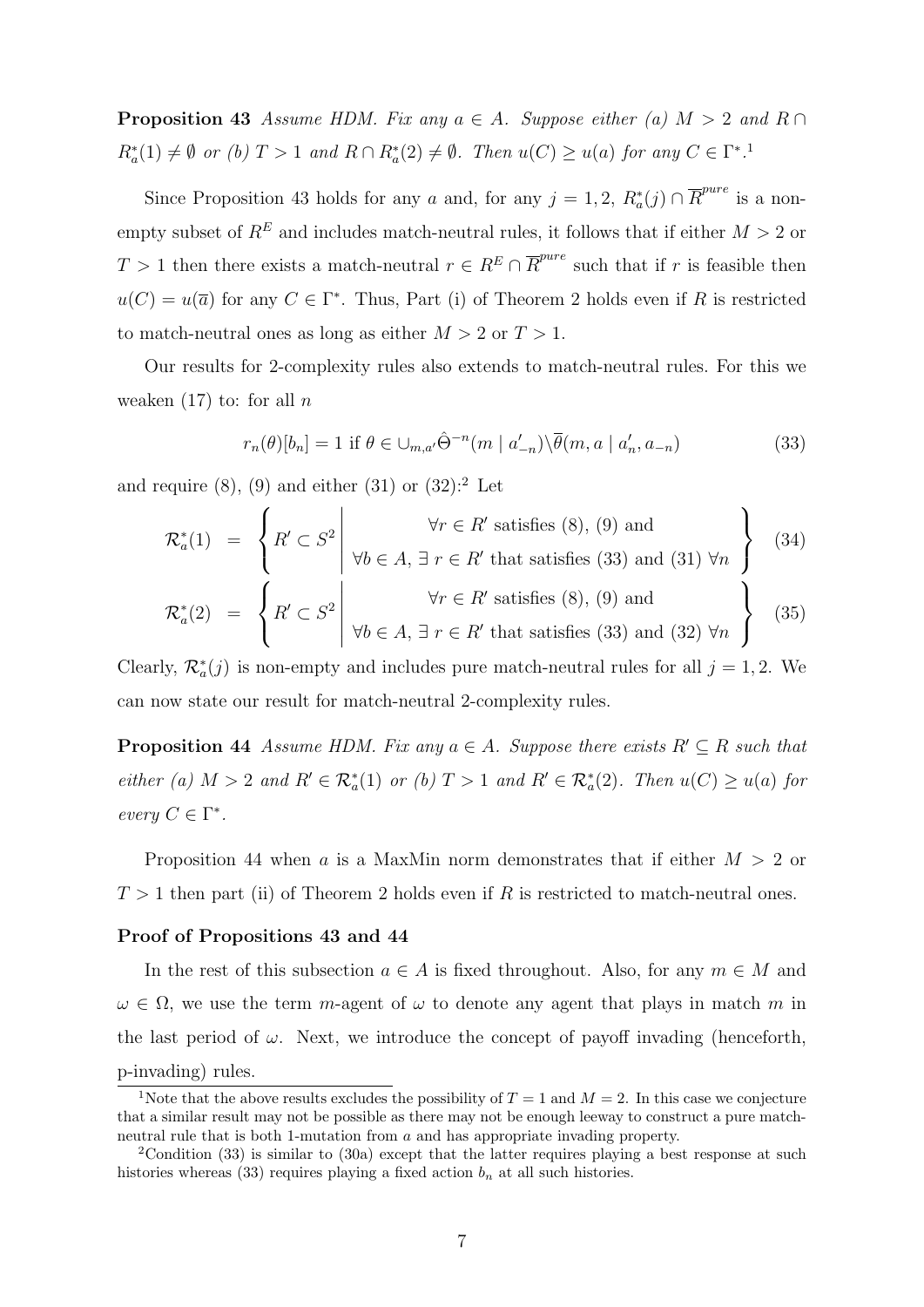**Definition 45** (i) Any  $R'_n \subseteq R_n$  for role n is p-invading at  $C' \in \Gamma$  if, whenever  $R'_n \cap$  $R_n(C') = \emptyset$ , for any  $\omega \in C'$  and  $m \in M$  such that  $u(\theta[\omega]^{m,T}) = u(C')$ , there exists  $r_n \in R'_n$  such that one mutation by any m-agent of  $\omega$  at  $\omega$  moves the system wpp from  $\omega$  to some  $C \in \Gamma$  with  $R(C) \in (r_n, R_{-n}(C'))$ .

(ii) Any  $R' \subseteq R$  is p-invading at  $v \in \mathbb{R}$  if  $R'_n$  is p-invading at all  $C' \in \Gamma$  such that  $u(C') \leq v$ , for all n.

**Lemma 46** Fix any  $C' \in \Gamma$  and  $r' \in R$  such that  $R(C') = r'$ . There exists  $\omega \in C'$ ,  $m \in M$ ,  $d \in A$  and  $a'' \in A$  such that  $\theta[\omega] = \overline{\theta}(m, a'' \mid d)$ ,  $u(\omega) = u(a'') = u(C')$  and either  $d \neq a$  or  $r'(\theta[\omega])[a] = 1$ . If in addition  $u(C') < u(a)$  then  $a'' \neq a$ .

**Proof.** Given the definition of  $u(C')$ , there exists  $a'' \in A(C')$  and  $\omega' \in C'$  such that  $u(a'') = u(C')$  and  $\theta[\omega']^{m,T} = a''$  for some m. Fix any  $d \in A$  such that  $r'(\theta[\omega'])[d] > 0$ . By Lemmas 34 (setting  $r_n = r'_n$ ) and 32, starting from  $\omega'$  wpp the system reaches  $\omega$ such that  $\theta[\omega] = \overline{\theta}(m, a'' \mid d)$  and  $R(\omega) = r'$ . Clearly,  $u(\omega) = u(a'') = u(C')$  and  $\omega \in C'$ . This implies the first claim in the lemma if  $r'(\theta[\omega])[a] = 1$ . So suppose otherwise; then exists  $d' \neq a$  such that  $r'(\theta[\omega])[d'] > 0$ . But then, by Lemmas 34 (setting  $r_n = r'_n$ ) and 32, starting from  $\omega$  wpp the system reaches state  $\hat{\omega}$  such that  $\theta[\hat{\omega}] = \overline{\theta}(m, a'' | d')$ . But then the first claim in the lemma must also hold in this case as  $\hat{\omega} \in C'$  and  $d' \neq a$ .

If  $u(C') < u(a)$  then, by  $u(C') = u(a'')$ , we also have  $a'' \neq a$ .

**Lemma 47** Fix any  $R' \subseteq R$  and  $C^0 \in \Gamma^*$ . Suppose R' is p-invading at  $u(C^0)$ . Then there exists  $\{C^1, ..., C^N\}$  such that, for any  $n = 1, ..., N$ , (i)  $C^n \in \Gamma$ ; (ii)  $R_n(C^n) \in R'_n$ , and  $R_{-n}(C^n) = R_{-n}(C^{n-1})$ ; (iii)  $res(C^{n-1}, C^n) = f^{min}(C^{n-1})$  if  $R_n(C^{n-1}) \neq R_n(C^n)$ and 0, otherwise; (iv)  $\gamma(C^n) \leq \gamma(C^0) + f^{\min}(C^0) - f^{\min}(C^n)$ ; and (v)  $u(C^0) \geq u(C^n)$ .

Proof. The proof consists of applying the following claim recursively starting from  $n=1$ .

The Induction Claim for any  $n \geq 1$ . Assume that if  $n > 1$  then there exist  $\{C^1, ..., C^{n-1}\}\$  such that, for any  $\ell = 1, ..., n-1$ :  $C^{\ell} \in \Gamma$ ;  $R_{\ell}(C^{\ell}) \in R'_{\ell}$  and  $R_{-\ell}(C^{\ell}) =$  $R_{-\ell}(C^{\ell-1})$ ;  $res(C^{\ell-1}, C^{\ell}) = f^{\min}(C^{\ell-1})$  if  $R_{\ell}(C^{\ell-1}) \notin R'_{\ell}$  and 0, otherwise; and  $u(C^0) \ge$  $u(C^{\ell})$ . Then there exists  $C^n \in \Gamma$  such that  $R_n(C^n) \in R'_n$  and  $R_{-n}(C^n) = R_{-n}(C^{n-1})$ ;  $res(C^{n-1}, C^n) = f^{\min}(C^{n-1})$  if  $R_n(C^{n-1}) \notin R'_n$  and 0, otherwise;  $\gamma(C^n) \leq \gamma(C^0) +$  $f^{\min}(C^0) - f^{\min}(C^n)$ ; and  $u(C^0) \ge u(C^n)$ .

*Proof of the Induction Claim.* Since  $u(C^0) \ge u(C^{\ell})$  for  $\ell = 1, ..., n-1$ , the assumption that R' is p-invading at  $u(C^0)$  implies that  $R'_n$  is p-invading at  $C^{n-1}$ . If  $R_n(C^{n-1}) \in R'_n$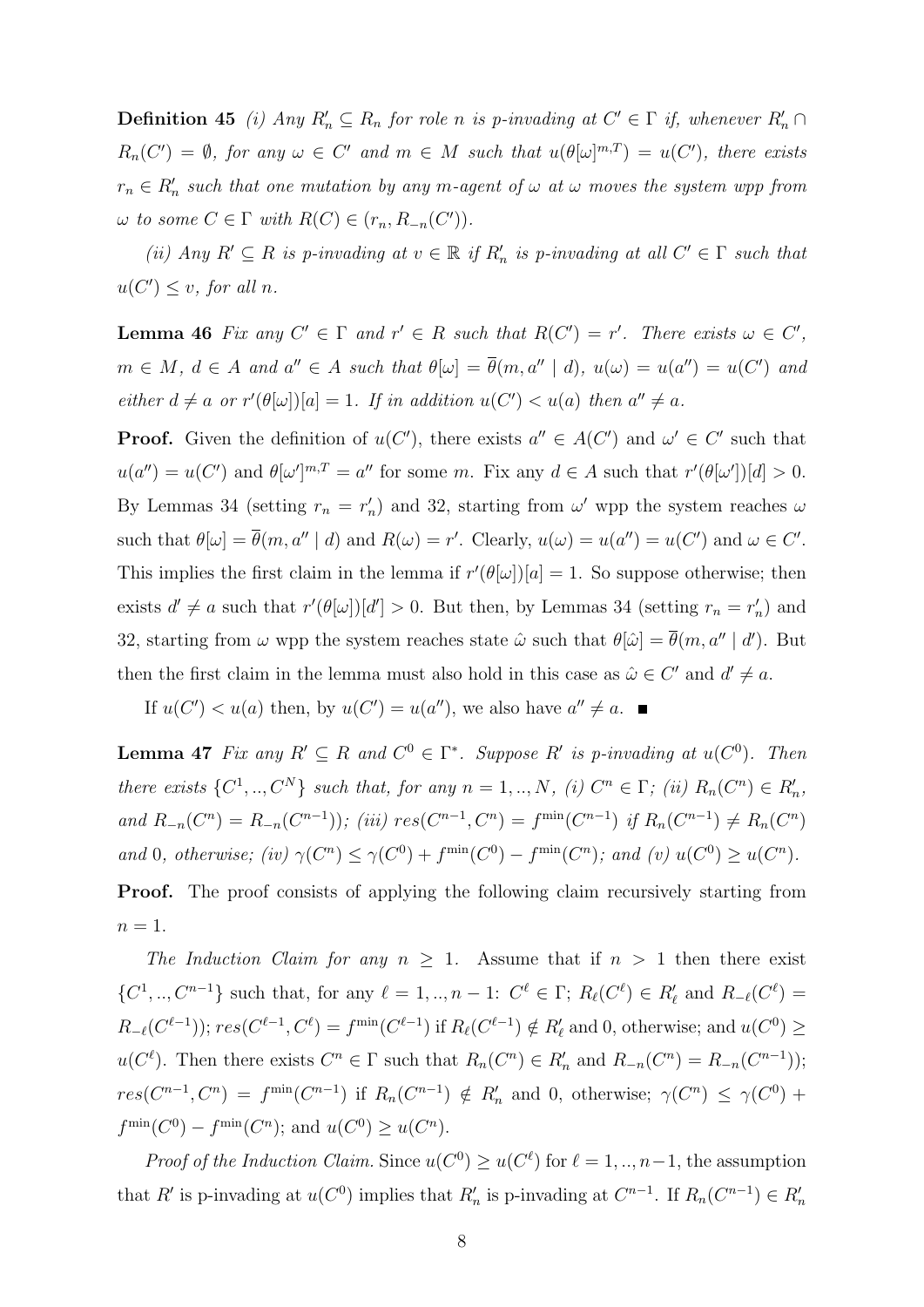set  $C^n = C^{n-1}$ ; then the claim holds trivially. So suppose  $R_n(C^{n-1}) \notin R'_n$ . By the definition of  $u(C^{n-1})$ , there exists  $\omega^{n-1} \in C^{n-1}$  and m such that  $u(\theta[\omega^{n-1}]^{m,T}) =$  $u(C^{n-1})$ . Since R' is p-invading at  $C^{n-1}$ , there exists  $r_n \in R'_n$  such that one mutation by any m-agent of  $\omega^{n-1}$  at  $\omega^{n-1}$  to  $r_n$  moves the system wpp from  $\omega^{n-1}$  to some  $C^n \in \Gamma$ with  $R(C^n) \in (r_n, R_{-n}(C^{n-1}))$ . Given that one such m-agent of  $\omega^{n-1}$  receives  $u(C^{n-1})$ at the last period of  $\omega^{n-1}$ , by Lemma 28,  $res(C^{n-1}, C^n) = f^{min}(C^{n-1})$ . Furthermore, by the same reasoning as in the proof of The Induction Claim in the proof of Lemma 29  $\gamma(C^n) \leq \gamma(C^0) + f^{\min}(C^0) - f^{\min}(C^n)$ . Finally, we need to show  $u(C^0) \geq u(C^n)$ . To establish this, suppose otherwise. Fix any  $i \in I$ . Then, by Lemma 31, there exists  $h^0 \in C^0 \times \Upsilon$  and  $h^n \in C^n \times \Upsilon$  such that  $\pi^T(i, h^0) = u(C^0) < u(C^n) = \pi^T(i, h^n)$ . Hence, by (4),  $f(i, h^0) < f(i, h^n)$  and, by Lemma 28,  $f^{\min}(C^0) = f(i, h^0) < f(i, h^n) = f^{\min}(C^n)$ . This, together with  $\gamma(C^n) \leq \gamma(C^0) + f^{\min}(C^0) - f^{\min}(C^n)$ , implies  $\gamma(C^n) < \gamma(C^0)$ , thereby contradicting  $C^0 \in \Gamma^*$ .

**Lemma 48** Fix any  $C^0 \in \Gamma^*$ . Suppose there exists  $R' \subseteq R$  such that  $R'$  is p-invading at  $u(C^0)$  and 1-mutation from a. Then  $u(C^0) \geq u(a)$ .

**Proof.** Suppose not; then  $u(C^0) < u(a)$ . Fix any  $C^0$ -tree  $\tau_{C^0}^* \in \arg\min_{\tau \in T_{C^0}} res(\tau)$ . Since R' is p-invading at  $u(C^0)$ , by Lemma 47, there exists  $C^N \in \Gamma$  such that

$$
\gamma(C^N) \le \gamma(C^0) + f^{\min}(C^0) - f^{\min}(C^N)
$$
\n(36)

and  $R(C^N) \in R'$ . Since R' is 1-mutation from a, by Lemma 30, there exists  $C \in \Gamma$  such that  $A(C) = a, R(C) \in R'$  and  $\gamma(C) \leq \gamma(C^N) + f^{\min}(C^N) - f^{\min}(C)$ . But then by (36) we have

$$
\gamma(C) \le \gamma(C^0) + f^{\min}(C^0) - f^{\min}(C). \tag{37}
$$

Since  $A(C) = a$ , we have  $u(C^0) < u(C)$ . Fix any *i*. Then, by Lemma 31, there exists  $h^0 \in$  $H(C^0)$  and  $h \in H(C)$  such that  $\pi^T(i, h^0) = u(C^0)$  and  $\pi^T(i, h) = u(C)$ . Given  $u(C^0)$  $u(C)$  and (4), we have  $f(i, h^0) < f(i, h)$ . Thus, by Lemma 28 we have  $f^{\min}(C^0)$  =  $f(i, h^0) < f(i, h) = f^{\min}(C)$ . But then, by (37),  $\gamma(C) < \gamma(C^0)$ ; this contradicts the supposition that  $C^0 \in \Gamma^*$ .

**Lemma 49** Fix any  $\omega^0 \in \Omega$ ,  $a'_{-n} \in A_{-n}$ ,  $m \in M$ ,  $n \in N$ ,  $r_n \in R_n$  and  $r' \in R$ such that  $\theta[\omega^0] \in \hat{\Theta}^{-n}(m \mid a'_{-n}) \setminus \cup_{m',a'_n} \overline{\theta}(m',a \mid a'_n,a_{-n}), r_n(\theta')[B_n(a'_{-n})] > 0$  for all  $\theta' \in \hat{\Theta}^{-n}(m \mid a'_{-n}) \setminus \cup_{m',a'_{n}} \overline{\theta}(m', a \mid a'_{n}, a_{-n})$  and  $R[\omega^0]^T = q^n(m, r_n \mid r')$ . Then from  $\omega^0$ the system reaches some  $C \in \Gamma$  such that  $R_n(C) = (r_n, r'_{-n}).$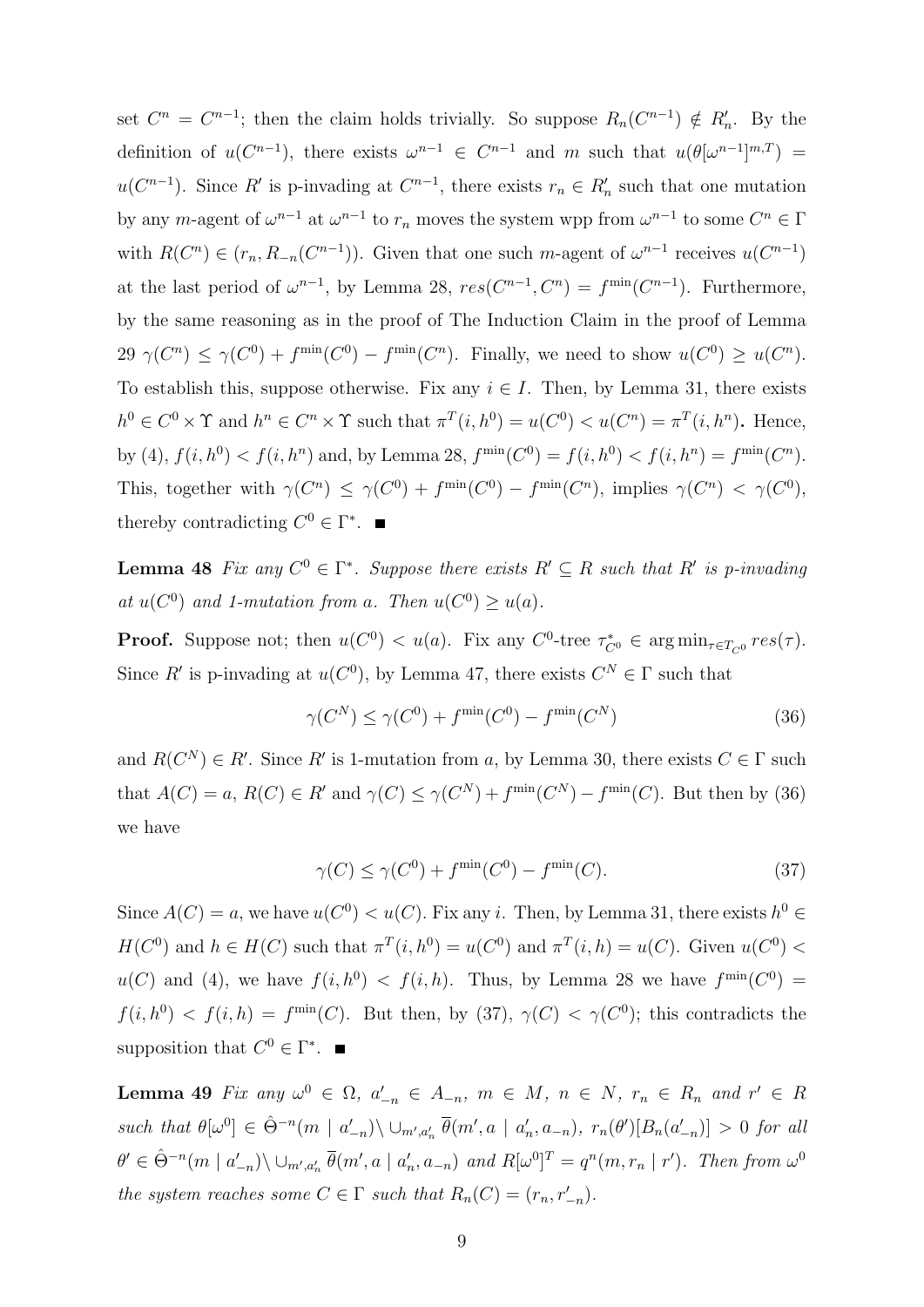Proof. First, we establish the following claim.

*Claim A.* There exists some  $\tau \in T$  and  $\{b_n^t, c_n^t, \omega^t\}_{t=1}^{\tau} \in K^{\tau}(m, n, r_n, r' \mid a_{-n}', \omega^0)$ such that  $\theta[\omega^{\tau}]_{n}^{m,t} = B_{n}(a'_{-n})$  for every  $t \in T$  and starting from  $\omega^{0}$  the system reaches wpp state  $\omega^{\tau}$ .

We prove this claim by recursion in two steps.

Step 1. There exists  $\{b_n^1, c_n^1, \omega^1\} \in K^1(m, n, r_n, r' \mid a'_{-n}, \omega^0)$  such that  $b_n^1 = B_n(a'_{-n})$ and starting from  $\omega^0$  the system reaches wpp state  $\omega^1$ .

By assumption,  $r(\theta[\omega^0])[B_n(a'_{-n})] > 0$ . Hence, the claim in this step follows from Lemma 34.

Step2. Fix any  $0 < t < T$ . If there exists  ${b_n^{t}}'$  $t'_n, c_n^{t'}$  $\{x_n^{t'}, \omega^{t'}\}_{t'=1}^t \in K^t(m, n, r_n, r' \mid a'_{-n}, \omega^0)$ such that  $b_n^t = B_n(a'_{-n}) \neq \theta[\omega^t]_n^{m,t'}$  for some  $t' < T$ , then there exists  $\{b_n^{t+1}, c_n^{t+1}, \omega^{t+1}\} \in$  $K^1(m, n, r_n, r' \mid a'_{-n}, \omega^t)$  such that  $b_n^{t+1} = B_n(a'_{-n})$  and starting from  $\omega^t$  the system reaches wpp  $\omega^{t+1}$ .

Since  $b_n^t = B_n(a_{-n}') \neq \theta[\omega^t]_n^{m,t'}$  for some  $t' < T$ , it follows that  $\theta[\omega^t] \in \hat{\Theta}^{-n}(m)$  $a'_{-n}$ )  $\setminus \cup_{m',a'_n} \bar{\theta}(m',a \mid a'_n,a_{-n})$ . But then by assumption  $r_n(\theta[\omega^t])[B_n(a'_{-n})] > 0$ . Then the claim in this step follows from Lemma 34.

The statement in Claim A follows from Step 1 if  $T = 1$  or  $\theta[\omega_{n}^{0}]_{n}^{m,t} = B_{n}(a'_{-n})$  for every  $t > 1$  (in these case  $\tau = 1$ ); otherwise, it follows from Step 1 and by applying Step 2 recursively.

By Claim A,  $\theta[\omega^{\tau}]_{n}^{m,t} = B_{n}(a'_{-n})$  for every  $t \in T$ . Hence, at every period in state  $\omega^{\tau}$ ,  $r_n$  performs at least as well as rule  $r'_n$ . Thus, by Monotonicity,  $r_n$  will be adopted by all agents in role *n* wpp at  $\omega^{\tau}$ .<sup>3</sup> Hence, by Lemma 32, the system will reach some  $C \in \Gamma$ such that  $R_n(C) = (r_n, r'_{-n}).$ 

**Lemma 50** Fix any  $\omega^0 \in \Omega$ ,  $a'_{-n} \in A_{-n}$ ,  $m \in M$ ,  $n \in N$ ,  $r_n \in R_n$  and  $r' \in R$  such that  $\theta[\omega^0] = \overline{\theta}(m, a'' \mid d)$  for some a" and  $d \in A$ ,  $r'_{-n}(\theta[\omega^0])[a'_{-n}] > 0$  and  $r_n$  satisfies (30). Suppose if  $r_n(\theta)[B_n(a_{-n})] = 0$  for some  $\theta \in \bigcup_{m',a'_n \neq a_n} \overline{\theta}(m',a \mid a'_n,a_{-n})$  then one of the  $\text{following holds:} \,\, (i) \,\, r'_{-n}(\theta[\omega^0])[a_{-n}]=0, \,\, (ii) \,\, r'_n(\theta[\omega^0])[a_n]=1, \,\, (iii) \,\, r_n(\theta[\omega^0])[a_n]=0,$ (iv)  $\theta[\omega^0] \in \bigcup_{c_n \neq a_n} \theta(c_n, a_{-n})$  or (v)  $a'' \neq a$ ,  $d \neq a$  and (32) holds. Assume also that either (a)  $R[\omega^0] = r'$  and there is one mutation by any agent at  $\omega^0$  to  $r_n$  in role n of match m or (b)  $R[\omega^0]^T = q^n(m, r_n | r')$ . Then starting from  $\omega^0$  the system reaches some  $C \in \Gamma$  such that  $R_n(C) = (r_n, r'_{-n})$  wpp.

<sup>&</sup>lt;sup>3</sup>Note that in state  $\omega^{\tau}$  all agents in role *n* are active. Therefore, this result holds if Monotonicity assumption applied only in roles where agents do not suffer from action inertia.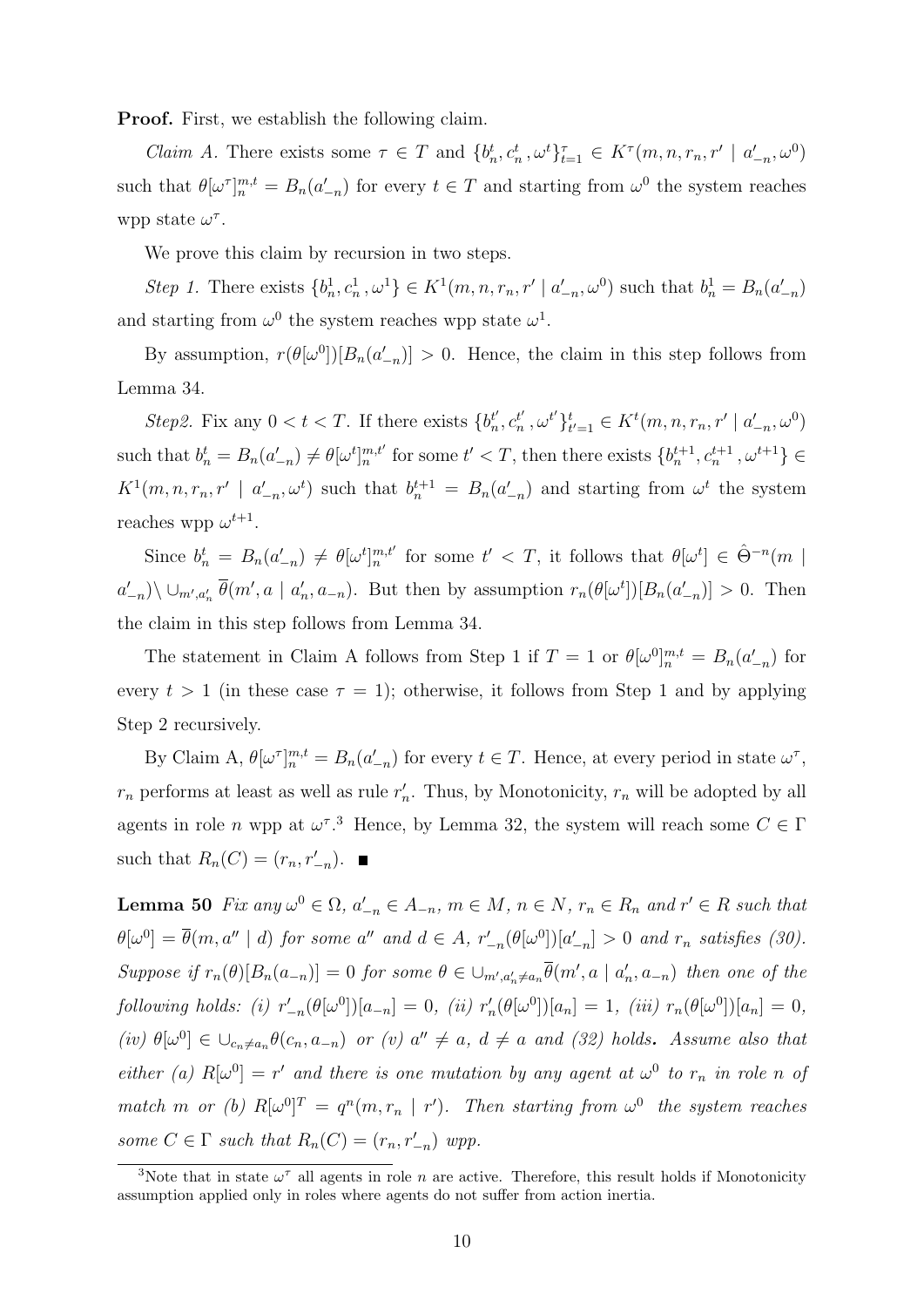**Proof.** Fix any  $\{b_n^t, c_n^t, \omega^t\}_{t=1}^T \in K^T(m, n, r_n, r' \mid a_{-n}', \omega^0)$  such that if  $r_n(\theta[\omega^0])([B_n(a_{-n}']) >$ 0 then  $b_n^1 = B_n(a'_{-n})$ . Given the definition of  $K^T(m, n, r_n, r' | a'_{-n}, \omega^0)$ , such a sequence exists. Furthermore, under the assumptions of the lemma the system reaches  $\omega^T$  from  $\omega^0$  wpp (when (a) in the lemma holds this follows from applying Lemma 33 followed by Lemma 34  $T - 1$  times, and when (b) in the lemma holds this follows from applying Lemma 34  $T$  times). Now if

$$
\pi_n(b_n^{t'}, a'_{-n}) \ge \pi_n(c_n^{t''}, a'_{-n}) \text{ for all } t' \text{ and } t'' \in T
$$
\n(38)

then  $r_n$  performs at least as well as  $r'_n$  in every period of  $\omega^T$ ; hence, by Monotonicity, wpp  $r_n$  will be adopted by all agents in role n in the next period, and thus the claim follows from Lemma 32. So suppose otherwise. To complete the proof of the lemma it is then sufficient to show the following:

from 
$$
\omega^T
$$
 the system reaches some  $C \in \Gamma$  s.t.  $R_n(C) = (r_n, r'_{-n}).$  (39)

Since (38) does not hold, it follows from the definition of  $\omega^T$  that  $\theta[\omega^T] \in \hat{\Theta}^{-n}(m)$  $a'_{-n}$ ) $\setminus \theta(a)$  and  $R[\omega^T]^t = q^n(m, r_n | r')$  for all t. Then, given that  $r_n$  satisfies (30), by Lemmas 37 and 49, (39) holds if either  $r_n(\theta')[B_n(a_{-n})] > 0$  for all  $\theta' \in \bigcup_{m',a'_n} \overline{\theta}(m',a)$  $a'_n, a_{-n} \setminus \theta(a)$  or  $\theta[\omega^T] \notin \cup_{m',a'_n} \overline{\theta}(m', a \mid a'_n, a_{-n}).$  So assume that neither of these two conditions hold. Then, by assumption,  $a_n \neq B_n(a_{-n}), \theta[\omega^T] \in \bigcup_{m',a'_n \neq a_n} \overline{\theta}(m',a)$  $a'_n, a_{-n}$  and one of the conditions (i)-(v) in the lemma holds.

Next we show that  $\theta[\omega^T] \notin \bigcup_{a'_n \neq a_n} \overline{\theta}(m, a \mid a'_n, a_{-n})$ . Suppose not; then  $a'_{-n} = a_{-n}$ ,  $c_n^t \neq a_n$  and  $b_n^t = a_n$  for all  $t \in T$ . But these contradict (i)-(iii) in the lemma. So either (iv) or (v) must hold. If the former holds then  $\theta[\omega^0] \in \hat{\Theta}^{-n}(m \mid a_{-n}) \setminus \cup_{m',a'_n}$  $\overline{\theta}(m', a \mid a'_n, a_{-n})$  and thus, by construction of  $b_n^1$ ,  $b_n^1 = B_n(a_{-n})$ ; but this contradicts  $b_n^1 = a_n \neq B_n(a_{-n})$ . So assume (v) holds. Then  $a'' \neq a$  and  $d \neq a$ ; this together with  $b_n^1 = a_n \neq B_n(a_{-n})$  implies that  $\theta[\omega^0]_{-n}^{m',T} \neq a_{-n}$  for some m'. Since we also have assumed  $\theta[\omega^T] \in \overline{\theta}(m, a \mid a'_n, a_{-n})$  for some  $a'_n \neq a_n$ , it follows that  $\theta[\omega^1]_{-n}^{m', T} = a_{-n};$ but then given that  $r_n$  satisfies (32), we have  $r_n(\theta[\omega^1])[a_n]=0$ . But this contradicts  $b_n^2 = a_n.$ 

Given the above, to complete the proof we only need to consider the case in which  $M = 2$  and  $\theta[\omega^T] = \overline{\theta}(m', a \mid a'_n, a_{-n})$  for some  $a'_n \neq a_n$  and  $m' \neq m$ . This means  $b_n^t = a_n^t$  for all  $t \in T$  and therefore, given that we have assumed (38) is not the case, it must also be that  $a'_n \neq B_n(a_{-n})$ . Also, since  $\theta[\omega^T] = \overline{\theta}(m', a \mid a'_n, a_{-n})$ , by (30), there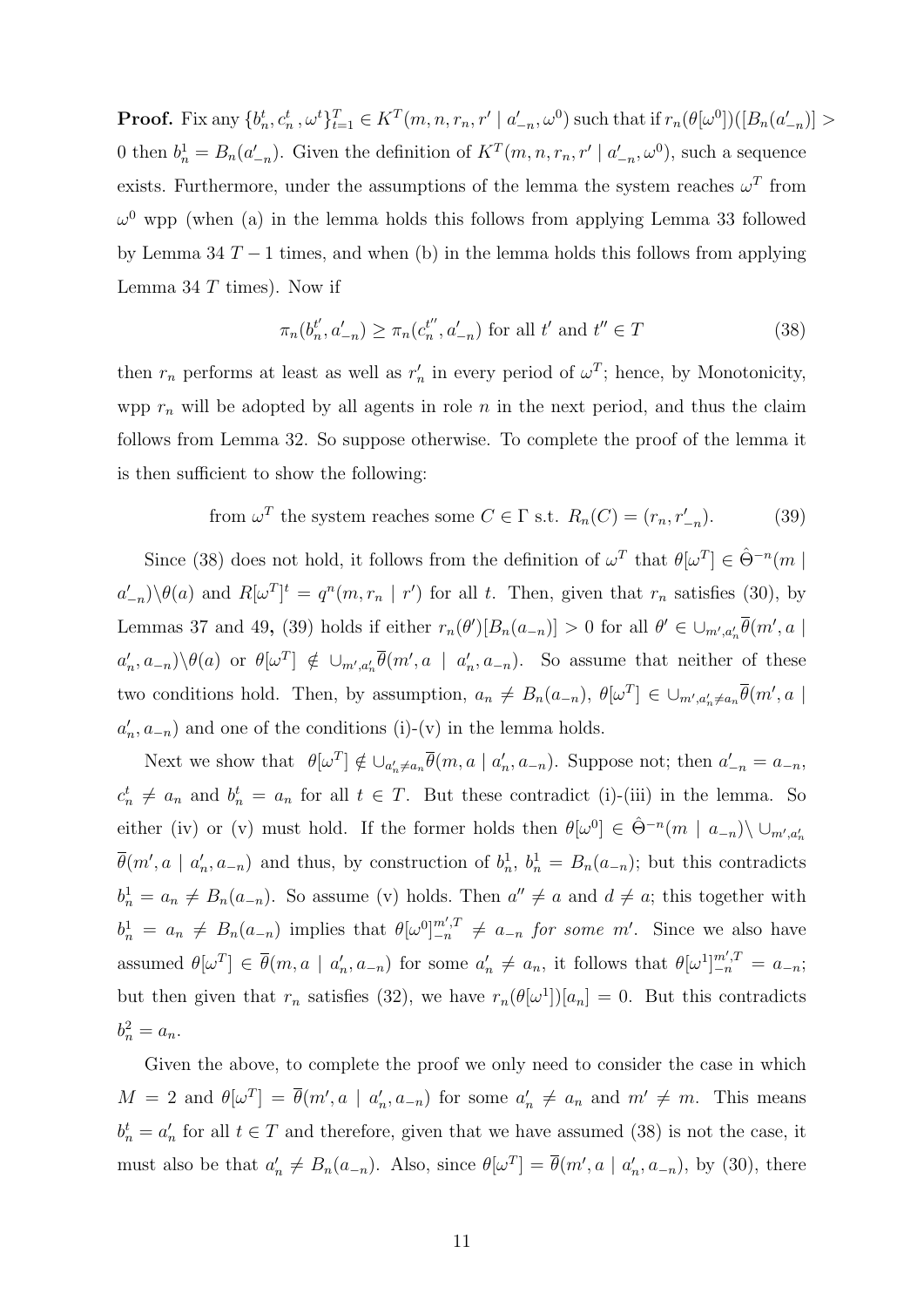exists  $b_n^{T+1} \in \{a_n \cup B_n(a_{-n})\}$  such that  $r_n(\theta[\omega^T])[b_n^{T+1}] > 0$ . Therefore,  $b_n^{T+1} \neq b_n^t$  for all  $t \leq T$ . Next, fix any  $c_n^{T+1}$  such that  $r'_n(\theta[\omega^T])[c_n^{T+1}] > 0$  and consider the two different possibilities.

Case A. Either  $c_n^{T+1} \neq a_n$  or  $T > 1$ . For any  $j \in \{0, 1\}$ , by Lemma 34, starting from  $\omega^T$  the system reaches wpp state  $\omega(j) \in \Omega$  such that  $\theta[\omega(j)]^T = \phi(m, (b_n^{T+j}, a_{-n})$  $(c_n^{T+1}, a_{-n}), \ \theta[\omega(j)]^t = \theta[\omega^T]^{t+1}$  for all  $t < T$  and  $R[\omega(j)] = R[\omega^T]$ . If  $c_n^{T+1} \neq a_n$  then, by  $b_n^T = a'_n \neq a_n$ ,  $\theta[\omega(0)] \in \hat{\Theta}^{-n}(m \mid a_{-n}) \setminus \cup_{m',d'_n} \overline{\theta}(m',a \mid d'_n,a_{-n})$  and if  $T > 1$  then, by  $b_n^{T+1} \neq b_n^T$ ,  $\theta[\omega(1)] \in \hat{\Theta}^{-n}(m \mid a_{-n}) \setminus \cup_{m',d'_n} \overline{\theta}(m', a \mid d'_n, a_{-n})$ . Since starting from  $\omega^T$ the system reaches wpp both  $\omega(0)$  and  $\omega(1)$ , by Lemma 49 in both cases the system reaches some  $C \in \Gamma$  s.t.  $R_n(C) = (r_n, r'_{-n})$  from  $\omega^T$ . Hence, we have (39).

Case B.  $c_n^{T+1} = a_n$  and  $T = 1$ . By Lemma 34, starting from  $\omega^T$  the system reaches wpp  $\hat{\omega}$  such that  $\theta[\hat{\omega}] = \phi(m, (b^{T+1}, a_{-n}) \mid (c_n^{T+1}, a_{-n}))$  and  $R[\hat{\omega}] = R[\omega^T]$ . Given that  $b_n^{T+1} \in \{a_n \cup B_n(a_{-n})\}, \pi_n(b_n^{T+1}, a_{-n}) \geq \pi_n(c_n^{T+1}, a_{-n})$ . Hence,  $r_n$  performs at least as well as rule  $r'_n$ . Thus, by Monotonicity, wpp  $r_n$  will be adopted by all agents in role n and Lemma 32 the system reaches some  $C \in \Gamma$  such that  $R_n(C) = (r_n, r'_{-n})$  from  $\hat{\omega}$ . Hence, we have  $(39)$ .

**Lemma 51** Fix any  $m \in M$ ,  $n \in N$ ,  $r_n \in R_n$ ,  $r' \in R$  and  $\omega \in \Omega$  such that  $R(\omega) = r'$ and  $r'_n \neq r_n$ . Assume  $r'(\theta[\omega])[a'] > 0$  and  $r_n(\theta[\omega])[b_n] > 0$  for some  $a' \in A$  and  $b_n \in A_n$ . *Fix any*  $c_k^{m'} \in \{a'_k, \theta_k^{m', T}\}$  $\binom{m',T}{k}$  for any  $k \neq n$  and  $m' \neq m$ . Then one mutation by any magent of  $\omega$  at  $\omega$  to  $r_n$  in role n of match m moves the system wpp from  $\omega$  to some state  $\hat{\omega}$  such that  $\theta[\hat{\omega}]^t = \theta[\omega]^{t+1}$  for all  $t < T$ ,  $\theta[\hat{\omega}]^{m,T} = (b_n, a'_{-n})$  and  $\theta[\hat{\omega}]^{m',T} = (a'_n, c^{m'}_{-n})$ for all  $m' \neq m$ ,  $R[\hat{\omega}]^T = q^n(m, r_n | r')$  and  $R[\hat{\omega}]^{m'',t} = r'$  for all  $(m'', t) \neq (m, T)$ .

**Proof.** Suppose that the system is in state  $\omega$  at some date  $\tau$  and consider any agent i that plays in match m in the last period of  $\omega$ . Next assume that at  $\tau$  (i) i is the only agent that is in a mutating status, (ii) i is assigned role n in match  $m$  (iii) every agent other than i that played in match m at date  $\tau - 1$  is randomly assigned a role other than *n* in match  $m$ , (iv) all other agents are assigned the same matches and the same roles as at date  $\tau$  − 1, (v) agent *i* mutates to  $r_n$  and plays  $b_n$  and all other agents in match m follow their rule  $r'_{-n}$  and play  $a'_{-n}$ , and (vi) in any match  $m' \neq m$ , the agent in role *n* follow her rule  $r'_n$  and plays  $a'_n$  and, for all  $k \neq n$ , the agent in role *k* plays  $c_k^{m'}$ (this is feasible because if  $c_k^{m'} = a'_k$  then the agent follows his rule  $r'_k$  and plays  $a'_k$  and if  $c_k^{m'} = \theta_k^{m',T}$  $\binom{m',T}{k}$  then the agent suffers action inertia and plays  $\theta_k^{m',T}$  $\binom{m',T}{k}$ . Hence, at  $\tau+1$  the state  $\hat{\omega}$  satisfying the claim in the lemma will be reached.  $\blacksquare$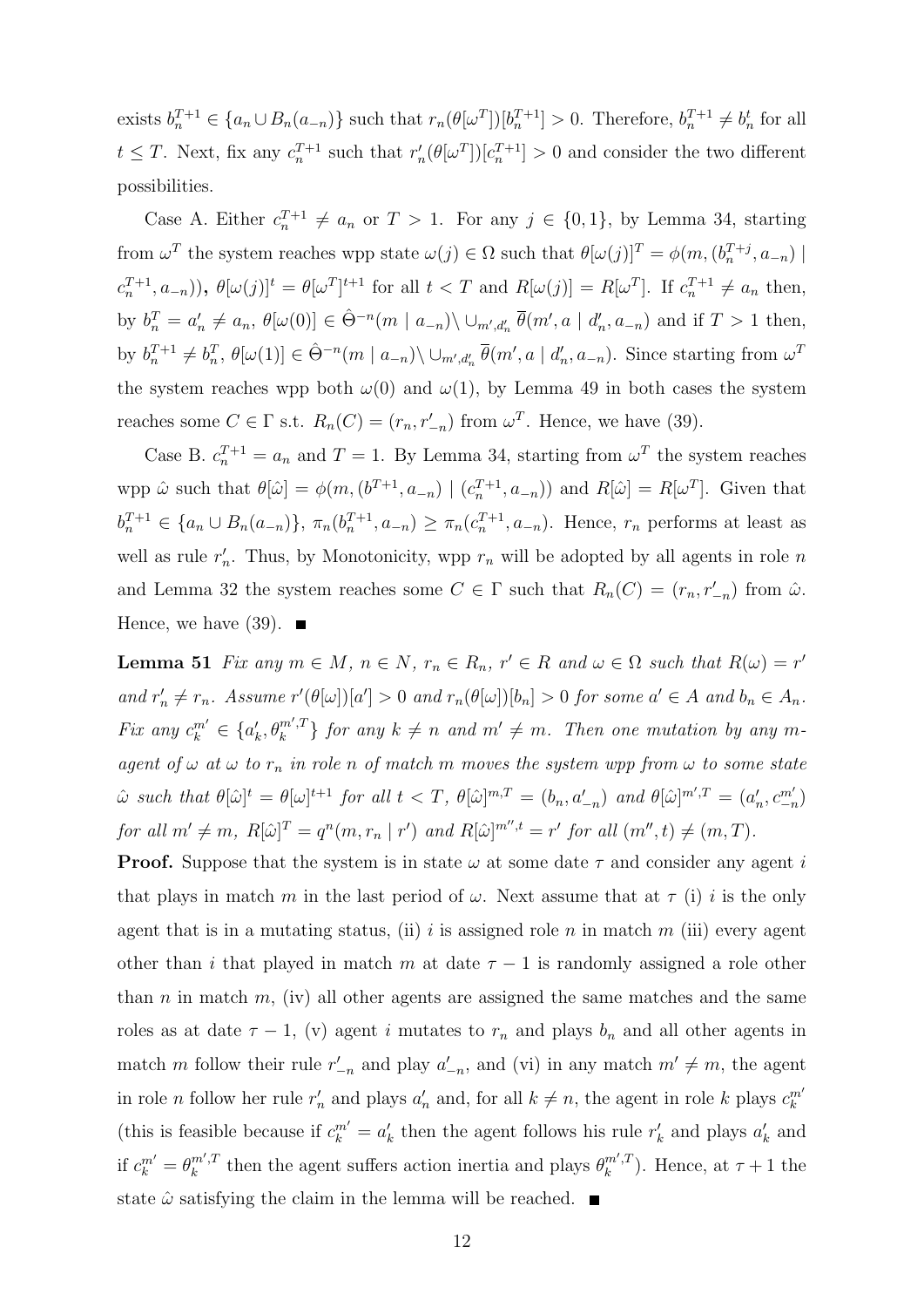**Lemma 52** Fix any  $\omega^0 \in \Omega$ ,  $a'_{-n} \in A_{-n}$ ,  $m \in M$ ,  $n \in N$ ,  $r_n \in R_n$  and  $r' \in R$  such that  $\theta[\omega^0] = \overline{\theta}(m, a'' \mid d)$  for some  $a'' \neq a$  and  $d \in A$ ,  $R[\omega^0] = r'$  and  $r'_{-n}(\theta[\omega^0])[a'_{-n}] > 0$ . Assume either  $d \neq a$  or  $r'(\theta[\omega^0])[a] = 1$ . Suppose  $r_n$  satisfies

$$
r_n(\theta)[B_n(a'_{-n})] = 1 \text{ for all } \theta \in \bigcup_{m,a'_n} \hat{\Theta}^{-n}(m \mid a'_{-n}) \setminus \overline{\theta}(m, a \mid a'_n, a_{-n}), \tag{40}
$$

and either (a)  $M > 2$  and (31) or (b)  $T > 1$  and (32). Then one mutation by any m-agent of  $\omega^0$  at  $\omega^0$  to  $r_n$  in role  $n$  of match  $m$  moves the system from  $\omega^0$  wpp to some  $C \in \Gamma$  such that  $R_n(C) = (r_n, r'_{-n}).$ 

**Proof.** The claim in the lemma follows from Lemma 50 if either  $r_n(\theta)[B_n(a_{-n})] > 0$  for all  $\theta \in \bigcup_{m',a'_n \neq a_n} \bar{\theta}(m',a \mid a'_n,a_{-n})$  or any of the conditions (i)-(v) in Lemma 50 holds. So assume otherwise; then  $a_n \neq B_n(a)$  (this follows from (30)),  $r'_{-n}(\theta[\omega^0])[a_{-n}] > 0$ ,  $r'_n(\theta[\omega^0])[c_n^1] > 0$  for some  $c_n^1 \neq a_n$ ,  $r_n(\theta[\omega^0])[a_n] > 0$ , either  $d \neq a''$  or  $d = a''$  with  $d_{\ell} \neq a_{\ell}$  for some  $\ell \neq n$  and (v) in Lemma 50 does not hold. But by assumption  $r'_n(\theta[\omega^0])[c_n^1] > 0$  for some  $c_n^1 \neq a_n$  implies that  $d \neq a$ . Since either  $M > 2$  and (31) or  $T > 1$  and (32), it then follows from  $a'' \neq a$ ,  $d \neq a$  and (v) in Lemma 50 not holding that  $M > 2$  and  $r_n(\theta)[a_n] = 0$  for all  $\theta \in \Theta^s \backslash \overline{\Theta}(a)$ .

Next we show that there exists  $\ell \neq n$  such that  $d_{\ell} \neq a_{\ell}$ . Suppose not; then it must be that  $d \neq a''$ . Since  $a_n \neq B_n(a)$ ,  $r_n(\theta[\omega^0])[a_n] > 0$ ,  $\theta[\omega^0] \in \Theta^s$ ,  $M > 2$  and  $r_n(\theta)[a_n] = 0$ for all  $\theta \in \Theta^s \backslash \overline{\Theta}(a)$ , it must then be that  $\overline{\theta}(m, a'' \mid d) = \overline{\theta}(m, (a_k, d_{-k}) \mid d)$  for some k such that  $d_k \neq a_k$ . If  $k \neq n$  then the claim follows. If  $k = n$  then  $a'' = (a_n, d_{-n})$ . But given that  $a'' \neq a$ , it then follows that there exists  $\ell \neq n$  such that  $d_{\ell} \neq a_{\ell}$ ; a contradiction.

Since  $r_n(\theta[\omega^0])[a_n] > 0$ ,  $r'_n(\theta[\omega^0])[c_n^1] > 0$ ,  $r'_{-n}(\theta[\omega^0])[a_{-n}] > 0$  and  $\theta[\omega^0]^{m',T}_{\ell} = d_{\ell}$  for all  $m' \neq m$ , by applying Lemma 51 once and Lemma 32 T – 1 times, one mutation by any m-agent of  $\omega^0$  at  $\omega^0$  to  $r_n$  in role n of match m moves the system wpp from  $\omega^0$  to state  $\tilde{\omega}$  such that  $\theta[\tilde{\omega}] = \overline{\theta}(m, a \mid (c_n^1, d_\ell, a_{-n,\ell}))$ ,  $R^t[\tilde{\omega}] = q^n(m, r_n \mid r')$  for all t. Since  $c_n^1 \neq a_n$  and  $d_\ell \neq a_\ell$ ,  $\theta[\tilde{\omega}] \in \Theta^s \setminus \overline{\Theta}(a)$ ; therefore  $r_n(\theta[\tilde{\omega}])[a_n] = 0$ . The claim in the lemma then holds because, by Lemma 50 (see (iii) and (b) in Lemma 50), from  $\tilde{\omega}$  the system reaches some  $C \in \Gamma$  such that  $R_n(C) = (r_n, r'_{-n})$  wpp.

**Lemma 53** Fix any  $r \in R_a^*$  and  $v < u(a)$ . Then r is p-invading at v if either  $M > 2$ and (31) or  $T > 1$  and (32)

**Proof.** Fix any  $n \in N$ ,  $C' \in \Gamma$  and  $r'$  such that  $r' = R(C')$  and  $u(C') \leq v$ . If  $r_n = r'_n$ then  $r_n$  is p-invading at C'. So suppose that  $r'_n \neq r_n$ . Since  $u(C') \leq v \lt u(a)$ , by Lemma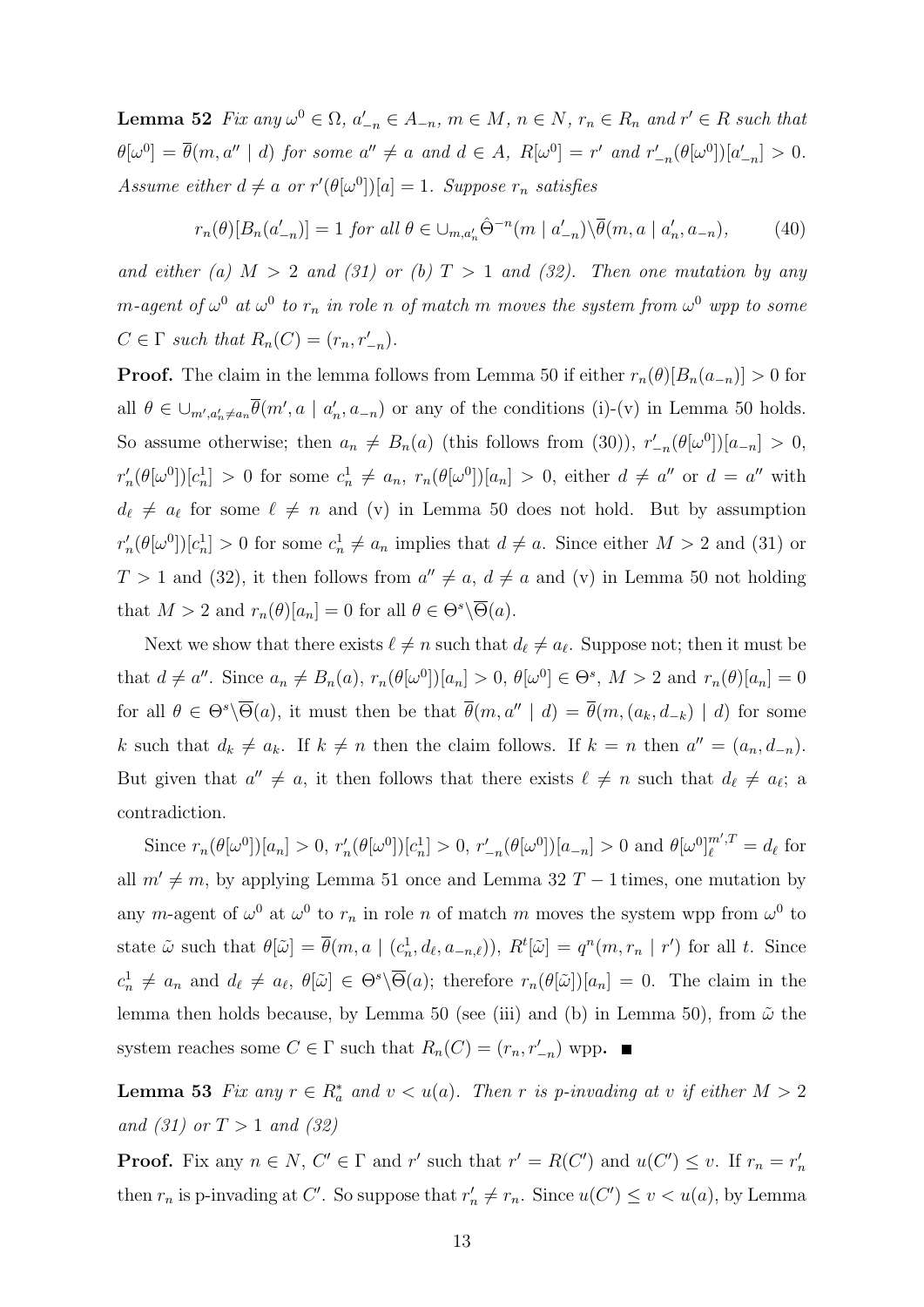46, there exists  $\omega \in C'$ ,  $m \in M$ ,  $d \in A$  and  $a'' \neq a$  such that  $\theta[\omega] = (\overline{\theta}(m, a'' \mid d))$ ,  $u(C') = u(a'') = u(\omega)$  and either  $d \neq a$  or  $r'(\theta[\omega])[a] = 1$ . Let  $a'_{-n}$  be such that  $r'_{-n}(\theta[\omega])[a'_{-n}] > 0$ . Then, given that r satisfies (30) and either  $M > 2$  and (31) or  $T > 1$  and (32) for all n, it follows from Lemma 52 that one mutation by any m-agent of  $\omega$  at  $\omega$  to  $r_n$  in role n of match m moves the system from  $\omega$  to some  $C \in \Gamma$  satisfying  $R(C) = (r_n, R_{-n}(\omega))$  wpp. Thus,  $r_n$  is p-invading at  $C'$ .

**Proof of Proposition 43.** Suppose not; then there exists  $C' \in \Gamma^*$  such that  $u(C')$  $u(a)$ . By assumption and Lemma 53, there exist  $r \in R \cap R_a^*$  that is p-invading at  $u(C')$ . Also, given that r satisfies (11) and (12) for the case when  $Q = a$ , by Lemma 13 (setting  $R' = r$ , r is 1-mutation from a. Thus, it follows from Lemma 48 (by setting R' to equal r) that  $u(C') \geq u(a)$ ; but this is a contradiction.

**Lemma 54** Fix any  $R' \subseteq R$  such that either (a)  $M > 2$  and  $R' \in \mathcal{R}_a^*(1)$  or (b)  $T > 1$ and  $R' \in \mathcal{R}_a^*(2)$ . Assume  $v < u(a)$ . Then  $R'$  is p-invading at v.

**Proof.** Fix any  $n \in N$ ,  $C' \in \Gamma$  and  $r'$  such that  $r' = R(C')$  and  $u(C') \leq v$ . If  $r'_n \in R'_n$ then  $R'_n$  is p-invading at C'. So assume  $r'_n \notin R'_n$ . Since  $u(C') \le v \lt u(a)$ , by Lemma 46, there exists  $\omega \in C'$ ,  $m \in M$ ,  $d \in A$  and  $a'' \neq a$  such that  $\theta[\omega] = (\overline{\theta}(m, a'' \mid d))$ ,  $u(C') = u(a'') = u(\omega)$  and either  $d \neq a$  or  $r'(\theta[\omega])[a] = 1$ .

Next, fix any  $a'_{-n}$  such that  $r'_{-n}(\theta[\omega])[a'_{-n}]>0$ . By assumption there exists  $r_n \in R'_n$ that satisfies (40) and and either  $M > 2$  and (31) or  $T > 1$  and (32) for all n. But then, given that  $r'_{-n}(\theta[\omega])[a'_{-n}] > 0$ , it follows from Lemma 52 that one mutation by any m-agent of  $\omega$  at  $\omega$  to  $r_n$  in role n of match m moves the system from  $\omega$  to some  $C \in \Gamma$  satisfying  $R(C) = (r_n, R_{-n}(\omega))$  wpp. Therefore,  $r_n$  is p-invading at  $C'$ .

**Proof of Proposition 44.** Suppose not; then there exists  $C' \in \Gamma^*$  such that  $u(C')$ u(a). By assumption and Lemma 54, there exists  $R' \subseteq R$  such that  $R' \in \mathcal{R}_a^*(j)$  for some j and R' is p-invading at  $u(C')$ . Also, since for every  $r \in R'$ , (8) and (9) hold, by Lemma 13 R' is 1-mutation from a. Then it follows from Lemma 48 that  $u(C') \geq u(a)$ ; but this is a contradiction.

### 3 Section 5 of the Paper

### 3.1 Proof of the Claims with No Inertia

First we introduce a concept of invasion based on last period actions.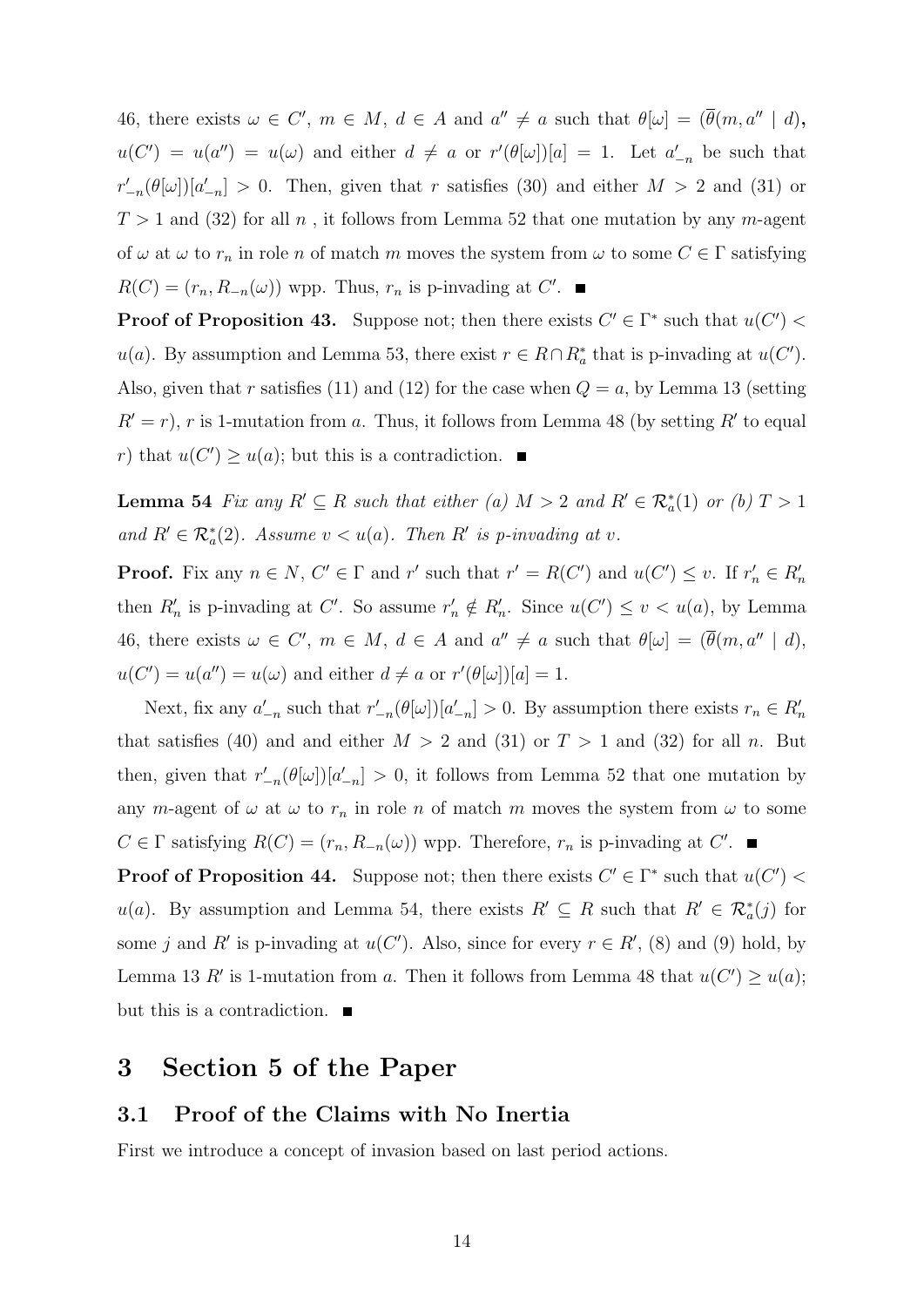**Definition 55** (i) Any  $R'_n \subseteq R_n$  for role n is T-invading at  $C' \in \Gamma$  if, whenever  $R'_n \cap R_n(C') = \emptyset$ , there exists  $a' \in A(C')$ ,  $\omega \in C'$  and  $r_n \in R'_n$  such that  $\theta[\omega]^T = \phi(a')$ and  $u(a') = u(\omega) = u(C')$ , and one mutation by any agent at  $\omega$  to  $r_n$  moves the system wpp from  $\omega$  to some  $C \in \Gamma$  with  $R(C) \in (r_n, R_{-n}(C'))$ .

(ii) Any  $R' \subseteq R$  is T-invading at  $v \in \mathbb{R}$  if  $R'_n$  is T-invading at all  $C' \in \Gamma$  such that  $u(C') \leq v$ , for all n.

**Lemma 56** For any  $C \in \Gamma$ ,  $R(C)$  is unique and for any  $a' \in A(C)$  there exists  $\omega'$  such that  $\theta[\omega']^T = \phi(a')$ . Also, if  $R(C) \in \overline{R}^{pure}$  then, for each  $\omega \in C$ ,  $\theta[\omega]^t \in \bigcup_{a' \in A} \phi(a')$  for all t.

**Proof.** Fix any  $\omega \in C$ . Let  $r \in R(\omega)$  such that  $\rho(\omega)[r] > 0$ . Then starting from  $\omega$  the system moves next date wpp to some  $\omega'$  such that  $R[\omega']^{m,T} = r$  for all m. By (19) after T – 1 periods the system reaches wpp some state  $\omega''$  such that  $R[\omega'']^{m,t} = r$  for all m and t. By No-Birth assumption it follows that  $R(C) = r$  and thus  $R(C)$  is unique.

Next, fix any  $a' \in A(C)$ . As agents are not subject to action inertia, it must be that there exists  $\omega'' \in C$  such that  $R(C)(\omega'')[a'] > 0$ . Then starting from  $\omega''$  the system moves next date wpp to some  $\omega'$  such that  $\theta[\omega']^T = \phi(a')$ .

Finally, the last claim in the lemma follows trivially from  $R(C)$  being unique.

**Lemma 57** Fix any  $R' \subseteq R$  and  $C^0 \in \Gamma^*$ . Suppose R' is T-invading at  $u(C^0)$ . Then there exists  $\{C^1, ..., C^N\}$  such that, for any  $n = 1, ..., N$ , (i)  $C^n \in \Gamma$ ; (ii)  $R_n(C^n) \in R'_n$ , and  $R_{-n}(C^n) = R_{-n}(C^{n-1})$ ; (iii)  $res(C^{n-1}, C^n) = f^{min}(C^{n-1})$  if  $R_n(C^{n-1}) \neq R_n(C^n)$ and 0, otherwise; (iv)  $\gamma(C^n) \leq \gamma(C^0) + f^{\min}(C^0) - f^{\min}(C^n)$ ; and (v)  $u(C^0) \geq u(C^n)$ .

Proof. The proof consists of applying the following claim recursively starting from  $n=1$ .

The Induction Claim for any  $n \geq 1$ . Assume that if  $n > 1$  then there exist  $\{C^1, ..., C^{n-1}\}\$  such that, for any  $\ell = 1, ..., n-1$ :  $C^{\ell} \in \Gamma$ ;  $R_{\ell}(C^{\ell}) \in R'_{\ell}$  and  $R_{-\ell}(C^{\ell}) =$  $R_{-\ell}(C^{\ell-1})$ ;  $res(C^{\ell-1}, C^{\ell}) = f^{\min}(C^{\ell-1})$  if  $R_{\ell}(C^{\ell-1}) \notin R'_{\ell}$  and 0, otherwise; and  $u(C^0) \ge$  $u(C^{\ell})$ . Then there exists  $C^n \in \Gamma$  such that  $R_n(C^n) \in R'_n$  and  $R_{-n}(C^n) = R_{-n}(C^{n-1})$ ;  $res(C^{n-1}, C^n) = f^{\min}(C^{n-1})$  if  $R_n(C^{n-1}) \notin R'_n$  and 0, otherwise;  $\gamma(C^n) \leq \gamma(C^0) +$  $f^{\min}(C^0) - f^{\min}(C^n)$ ; and  $u(C^0) \ge u(C^n)$ .

*Proof of the Induction Claim.* Since  $u(C^0) \ge u(C^{\ell})$  for  $\ell = 1, ..., n-1$ , the assumption that R' is T-invading at  $u(C^0)$  implies that  $R'_n$  is T-invading at  $C^{n-1}$ . If  $R_n(C^{n-1}) \in R'_n$ set  $C^n = C^{n-1}$ ; then the claim holds trivially. So suppose  $R_n(C^{n-1}) \notin R'_n$ . By the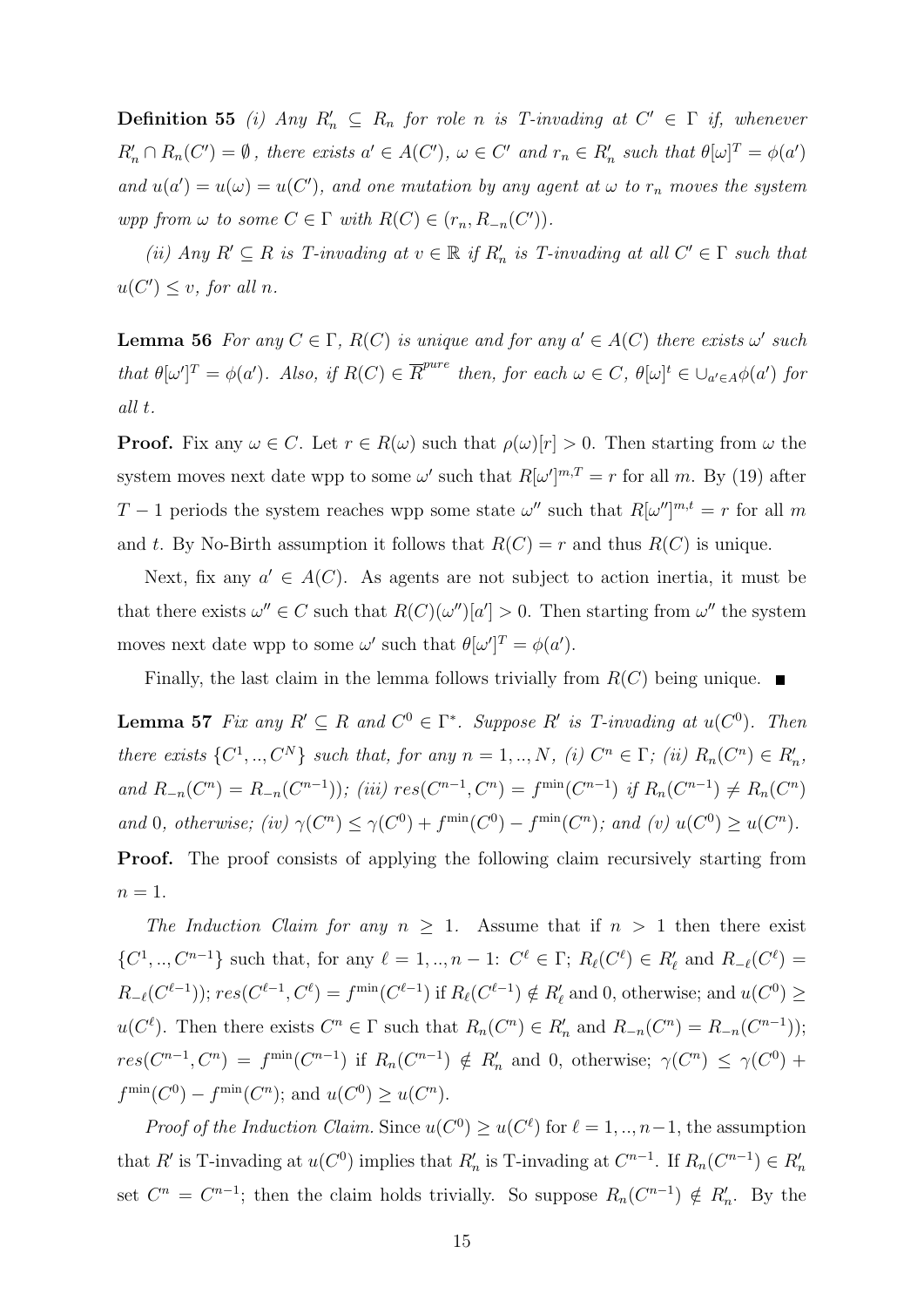definition of  $u(C^{n-1})$ , there exists  $a^{n-1} \in A(C^{n-1})$ ,  $\omega^{n-1} \in C^{n-1}$  and  $r_n \in R'_n$  such that  $\theta[\omega^{n-1}]^T = \phi(a^{n-1})$  and  $u(a^{n-1}) = u(\omega^{n-1}) = u(C^{n-1})$ , and one mutation by any agent at  $\omega^{n-1}$  to  $r_n$  moves the system wpp from  $\omega^{n-1}$  to some  $C^n \in \Gamma$  with  $R(C^n) \in$  $(r_n, R_{-n}(C^{n-1}))$ . Given that there exists at least one agent who receives  $u(C^{n-1})$  at the last period of  $\omega^{n-1}$ , by Lemma 28,  $res(C^{n-1}, C^n) = f^{\min}(C^{n-1})$ . Furthermore, by the same reasoning as in the proof of The Induction Claim in the proof of Lemma 47,  $\gamma(C^n) \leq \gamma(C^0) + f^{\min}(C^0) - f^{\min}(C^n)$  and  $u(C^0) \geq u(C^n)$ .

**Lemma 58** Fix any  $C^0 \in \Gamma^*$ . Suppose there exists  $R' \subseteq R$  such that  $R'$  is T-invading at  $u(C^0)$  and 1-mutation from a. Then  $u(C^0) \geq u(a)$ .

**Proof.** Suppose not; then  $u(C^0) < u(a)$ . Fix any  $C^0$ -tree  $\tau_{C^0}^* \in \arg\min_{\tau \in T_{C^0}} res(\tau)$ . Since R' is T-invading at  $u(C^0)$ , by Lemma 57, there exists  $C^N \in \Gamma$  such that  $\gamma(C^N) \leq$  $\gamma(C^0) + f^{\min}(C^0) - f^{\min}(C^N)$  and  $R(C^N) \in R'$ . The rest of the proof is identical to that in Lemma 48.  $\blacksquare$ 

Next we show that for any  $a, R' \in \widetilde{\mathcal{R}}_a$  is both invading and T-invading at any  $v < u(a)$  and 1-mutation from a.

**Lemma 59** Fix any a,  $R' \subseteq R$  and  $v < u(a)$ . Suppose  $R' \in \mathcal{R}_a$ . Then  $R'$  is both w-invading and T-invading at v.

**Proof.** Fix any  $n \in N$ ,  $C' \in \Gamma$  and  $r'$  such that  $r' = R(C')$ . If  $r'_n \in R'_n$  then  $R'_n$  is both w-invading and T-invading at C'. So assume  $r'_n \notin R'_n$ . Next, we establishing two claims.

*Claim 1.* Assume  $A(C') = a$ . Then  $R'_n$  is w-invading at C'.

Since  $A(C') = a, C'$  is singleton and equal to some  $\omega$  such that  $\theta[\omega] = \theta(a)$  and  $r'(\theta[\omega])[a] = 1$ . Fix any  $r_n \in R'_n$ . By (20a),  $r_n(\theta[\omega])[a_n] = 1$ . By Lemma 33, one mutation by any agent at  $\omega$  to  $r_n$  in role n of match m moves the system wpp from  $\omega$  to some state  $\omega'$  such that  $\theta[\omega']^{m'',T} = a$  for all  $m'', R[\omega']^{m,T} = (r_n, r'_{-n})$  and  $R[\omega']^{m',t} = r'$ for all  $(m', t) \neq (m, T)$ . As  $r_n$  performs equally well as  $r'_n$  does at the last period of  $\omega'$ , by Monotonicity assumption (19), wpp  $r_n$  will be chosen by all agents in role n for the next period. Applying (19) for  $T-1$  more periods, the system reaches wpp some state  $\omega''$  such that  $R[\omega'']^{m',t} = (r_n, r'_{-n})$  for all m' and t. This establishes the claim.

*Claim 2.* Suppose there exists  $\omega \in C'$  and  $a'' \neq a$  such that  $\theta[\omega]^T = \phi(a'')$ . Then one mutation by any agent at  $\omega$  to  $r_n$  moves the system wpp from  $\omega$  to some  $C \in \Gamma$ with  $R(C) \in (r_n, R_{-n}(C'))$ .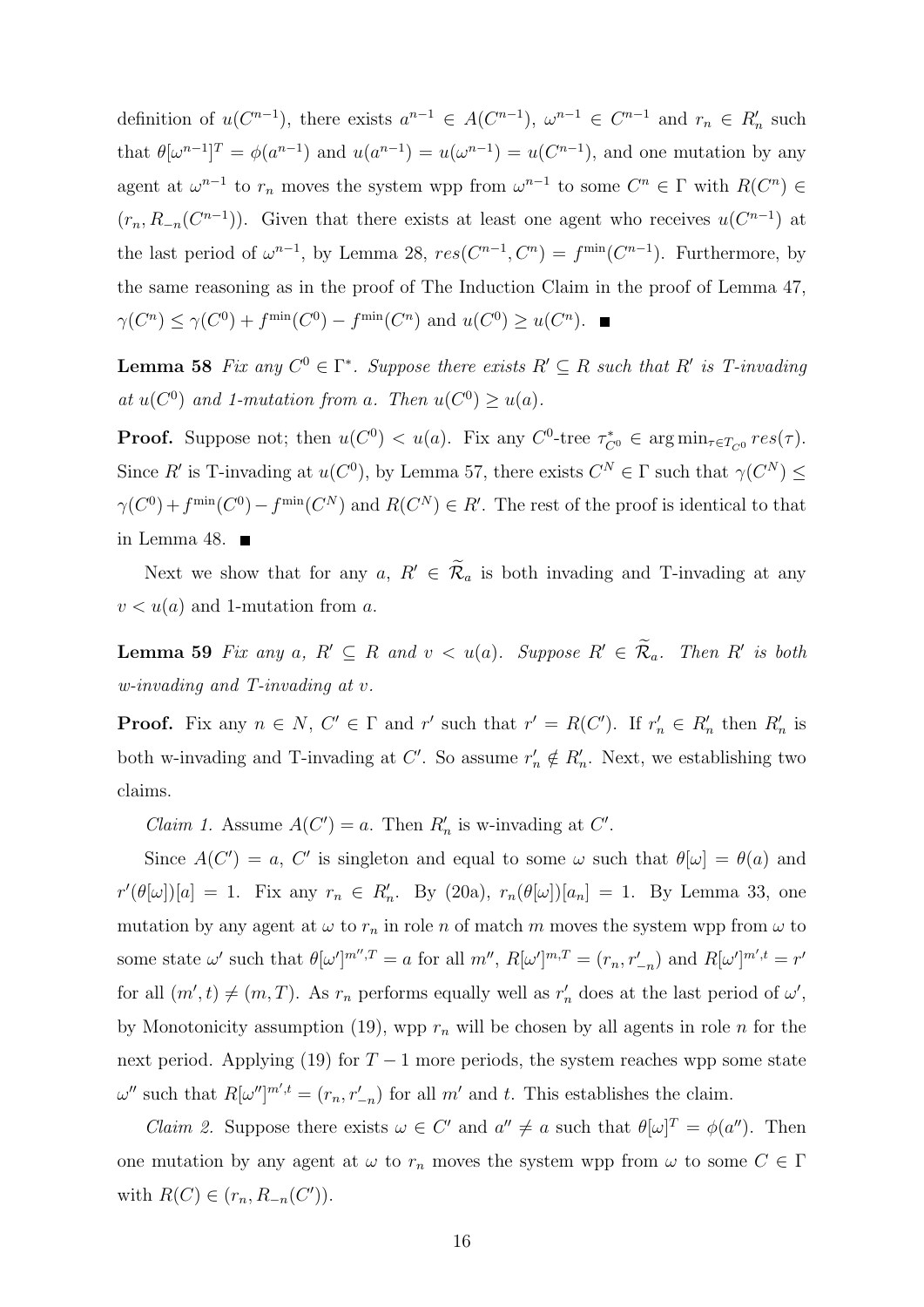Fix any a' such that  $r'(\theta[\omega])[a'] > 0$ . Let  $b_n = B_n(a'_{-n})$ . As  $R' \in \mathcal{R}_a$ , by (20b),  $\theta[\omega]^T = \phi(a'')$  and  $a'' \neq a$ , there exists  $r_n \in R'_n$  such that  $r_n(\theta[\omega])[b_n] = 1$ . Therefore, by Lemma 33, one mutation by any agent at  $\omega$  to  $r_n$  in role n of match m moves the system wpp from  $\omega$  to some state  $\omega'$  such that  $\theta[\omega']^{m,T} = (b_n, a'_{-n}), \theta[\omega']^{m',T} = a'$  for all  $m' \neq m$ ,  $\theta[\omega']^t = \theta[\omega]^{t+1}$  for all  $t < T$ ,  $R[\omega']^{m,T} = (r_n, r'_{-n})$  and  $R[\omega']^{m', t} = r'$  for all  $(m', t) \neq (m, T)$ . As  $b_n = B_n(a'_{-n})$ , by Monotonicity assumption (19), wpp  $r_n$  will be chosen by all agents in role *n* for the next period. Applying (19) for  $T - 1$  more periods the system reaches wpp some state  $\omega''$  such that  $R[\omega'']^{m',t} = (r_n, r'_{-n})$  for all m' and for all t. This establishes the claim.

Now if  $A(C') \neq a$ , by Lemma 56, there exists  $\omega \in C'$  and  $a'' \neq a$  such that  $\theta[\omega]^T =$  $\phi(a'')$ . So it follows by Claims 1 and 2 that  $R_n$  is w-invading at C'. Furthermore, if  $u(C') \leq v$  then by  $v < u(a)$  we have  $A(C') \neq a$ . So, by Claim 2,  $R_n$  is T-invading at  $C'$ if  $u(C') \leq v$ .

**Lemma 60** Fix any  $a \in A$ ,  $R' \in \mathcal{R}_a$  such that  $R' \subseteq R$ . Then  $R'$  is 1-mutation from a. **Proof.** Fix any  $i \in I$ ,  $C' \in \Gamma$ ,  $\omega \in C'$ , and  $r \in R'$  such that  $A(C') \neq a$  and  $R(C') = r$ . Since  $r \in R' \subseteq \overline{R}^{pure}$ , by Lemma 56, there exists  $a'' \in A(C')$  such that  $\theta[\omega]^T = \phi(a'')$ . Let  $a' \in A$  be such that  $r(\theta[\omega])[a'] = 1$ . Next note that  $a'_n \neq a_n$  for some *n*. Otherwise,  $r(\theta[\omega])[a] = 1$  and, by (20a), *a* will be chosen by all agents for all the following periods; but this implies  $C' = (\theta(a), r)$ , contradicting the assumption that  $A(C') \neq a$ . Furthermore, since  $R' \in \mathcal{R}_a$  and  $\theta[\omega]^T = \phi(a'')$ , by (20), there exists  $r'_n \in R'_n$  such that  $r'_n(\theta[\omega])[a_n] = 1$ .

Next, suppose at date  $\tau$  the system is at state  $\omega$ . Fix any m. By Lemma 33, one mutation by any agent at  $\omega$  to  $r'_n$  in role n of match m moves the system wpp from  $ω$  to some state  $ω'$  such that  $θ[ω']^T = \overline{φ}(m, (a_n, a'_{-n}) | a'), R[ω']^{m,T} = (r'_n, r_{-n})$  and  $R[\omega']^{m',t} = r$  for all  $(m',t) \neq (m,T)$ . Now, by  $(20a)$ ,  $r'_n(\theta[\omega'])[a_n] = 1$  and  $r(\theta[\omega'])[a] =$ 1. Given that  $\rho_n(\omega)[r_n, r'_n] = 1$ , it then follows that wpp the system reaches a state  $\omega$ <sup>n</sup> such that  $\theta[\omega'']^T = \phi(a), R[\omega'']^{m',T} \in \{r, (r'_n, r_{-n})\} \subset R'$  for all m'. Then by applying (20a) and (19) for the next  $T-1$  periods, the system reaches wpp a recurrent class  $A(C) = a$  and  $R(C) \in \{r, (r'_n, r_{-n})\}$  and we establish the claim in the lemma.

**Proof of Proposition 23**. Suppose there exists  $R' \subseteq R$  such that  $R' \in \tilde{\mathcal{R}}_a$ . Then, by Lemmas 59 and 60, R' is w-invading, T-invading at  $v < u(a)$  and 1-mutation from a. Then (i) under HDM, by Lemma 58, that  $u(C) \geq u(a)$  for every  $C \in \Gamma^*$  and (ii) under HIM, by Lemma 21, there exists  $C \in \Gamma^*$  such that  $A(C) = a$ .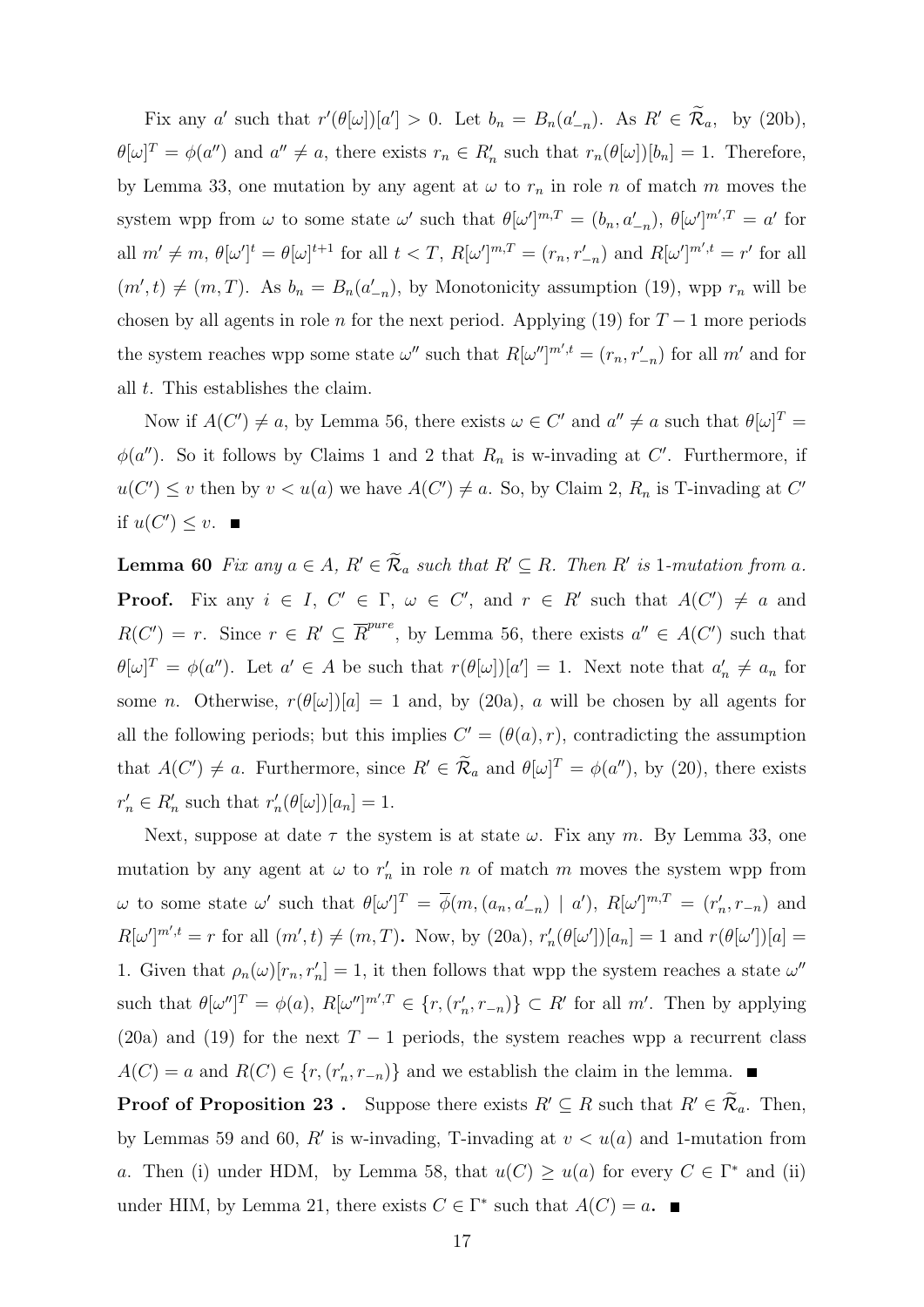# 3.2 Proof of the Claims When Monotonicity and Observability of Rules Are Relaxed

In this subsection we shall demonstrate how the selection result in Proposition 15 and the indeterminacy result in Proposition 22, both regarding  $R_Q$ , can be extended when Monotonicity selection criterion is replaced by s-Justifiable criterion. The other results with the sets  $\mathcal{R}_a$  and  $R^*_a$  (for the case when  $M > 2$ ) also extend by similar type of reasoning.

Fix any  $Q \subseteq A$ . We first modify the Q-triggering property in (12) by

 $\forall n$  and  $a'_{-n} \in A_{-n}$ ,  $\exists m$  s.t. for all  $a_n \in Q_n$ ,  $a'_n \in A_n$  and  $\theta$  s.t.  $\theta^T = \overline{\phi}(m, (a_n, a'_{-n}) \mid a')$ (a)  $r_{-n}(\theta)[Q_{-n}] > 0$ , if  $a'_{-n} \notin Q_{-n}$  and  $a'_{n} \notin Q_n$  and (41)

(b) 
$$
r_n(\theta)[B_n(a'_{-n} | Q)] = 1
$$
, if  $a'_{-n} \in Q_{-n}$ .

Condition (41) is the same restriction as (12) except that, for any n and  $a'_{-n} \in A_{-n}$ , the latter is a restriction at all stationary  $\theta \in \bigcup_{a_n \in Q_n, a'_n \in A_n} \overline{\theta}(m, (a_n, a'_{-n}) \mid a')$  whereas the former applies at all  $\theta$  such that  $\theta^T \in \bigcup_{a_n \in Q_n, a'_n \in A_n} \overline{\phi}(m, (a_n, a'_{-n}) \mid a')$ . Next, we modify the Q-star best property in (13) by

$$
\forall n \text{ and } a'_{-n} \in A_{-n}, \exists m' \text{ s.t. } r_n(\theta)[B_n(a'_{-n})] = 1, \forall \theta \in \hat{\Theta}^{-n}(m' \mid a'_{-n}; T) \setminus \Theta^u(Q; T),
$$
\n(42)

where, with some abuse of notation,  $\Theta^u(Q;T) = \{ \theta \in \Theta \mid \theta^T \in \bigcup_{a \in Q} \phi(a) \}$  and  $\hat{\Theta}^{-n}(m')$  $a'_{-n}$ ;  $T$ ) = { $\theta \in \Theta$  | $\theta^T \in \bigcup_{a'_n, a''_n \in A_n} \overline{\phi}(m', (a''_n, a'_{-n}) \mid a'_n, a'_{-n})$ }. Condition (42) is the same as (13) except that, for any n and  $a'_{-n} \in A_{-n}$ , the latter is a restriction at all stationary  $\theta \in \hat{\Theta}^{-n}(m' \mid a'_{-n})\backslash \Theta^u(Q)$  whereas the former applies at all  $\theta$  such that  $\theta \in \hat{\Theta}^{-n}(m' \mid a'_{-n})$  $a'_{-n}$ ; T)\ $\Theta^u(Q;T)$ . Now define the sets  $R_Q^T$  as follows.

$$
R_Q^T = \{ r \in \overline{R} | r \text{ satisfies conditions (11), (41) and (42)} \}.
$$

Note that if  $Q \in W$  then  $r \in R^T_Q$  if and only if it satisfies (11), (41a) and

$$
\forall n \text{ and } a'_{-n} \in A_{-n}, \exists m' \text{ s.t. } r_n(\theta)[B_n(a'_{-n})] = 1, \forall \theta \in \hat{\Theta}^{-n}(m' \mid a'_{-n}; T). \tag{43}
$$

(this is because when  $Q \in W$  (43) is equivalent to (42) and (41b)).

The analogue of Propositions 15 for the set  $R_Q^T$  with s-Justifiable selection criterion is the following.

**Proposition 61** Assume HDM and rule selection criterion  $\rho(.)$  is s-Justifiable. Fix any Q such that either  $Q \in W$  or Q is singleton and suppose  $R \cap R_Q^T \neq \emptyset$ . Then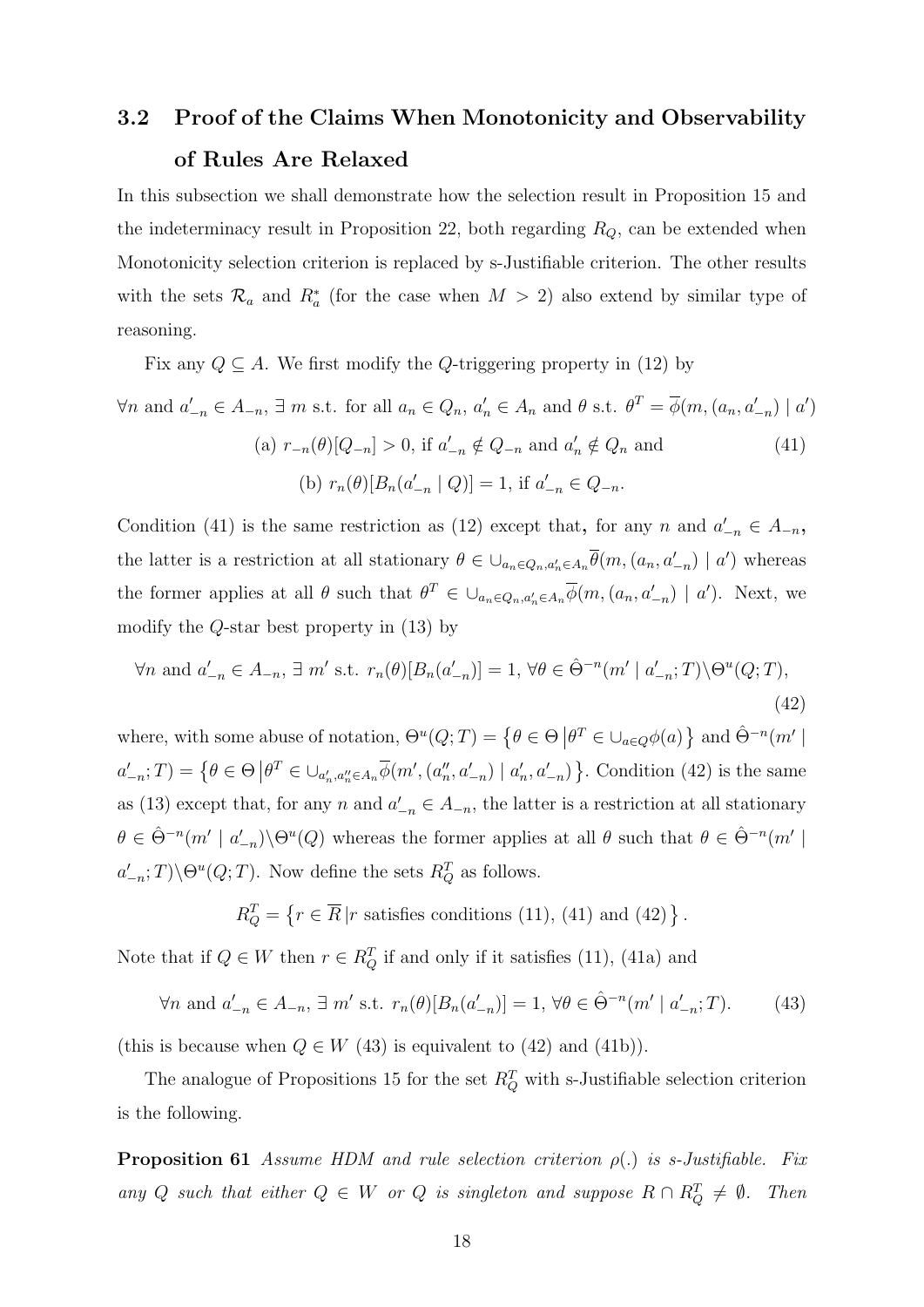$u(C) \geq u(Q)$  for any  $C \in \Gamma^*$ .

#### Proof of Proposition 61

Given Lemma 12, the proof of Proposition 61 involves showing that any  $r \in R \cap R_Q^T$ is 1-mutation from Q and invading when  $Q \in W$  or Q is singleton. In the Appendix to the paper, we showed that every  $r' \in R \cap R_Q$  satisfies these properties if selection selection criteria is Monotonic. Here, we use a similar reasoning to show that with s-Justifiable selection criterion the same holds for any  $r \in R \cap R_Q^T$ .

For the rest of this subsection, assume rule selection criterion  $\rho(.)$  is s-Justifiable. To show that any  $r \in R \cap R_Q^T$  is 1-mutation from Q we need to first derive an analogue of Lemma 36 with s-Justifiable criterion.

Lemma 62 Fix any  $Q \subseteq A$ ,  $n \in N$ ,  $m \in M$ ,  $a \in Q$ ,  $\tilde{\omega} \in \Omega$ ,  $r \in R$  and  $s_n \in S_n$  such that  $\theta[\tilde{\omega}]_{-n}^{m',T} = a_{-n}$  for all m',  $R[\tilde{\omega}]^T = q^n(m, s_n | r)$ ,  $s_n(\theta')[a_n] > 0$  for all  $\theta' \in \Theta$ , r satisfies (11) and

$$
r_n(\theta)[b_n] = 1, \,\forall \theta \,\, s.t. \,\, \theta^T \in \bigcup_{a''_n \in A_n} \overline{\phi}(m, a \mid a''_n, a_{-n}). \tag{44}
$$

where  $b_n = B_n(a_{-n} | Q)$ . Then from  $\tilde{\omega}$ , the system reaches wpp some  $C \in \Gamma$  such that  $A(C) \subseteq Q$  and  $R(C) = r$ .

**Proof.** Fix any  $a'_n$  such that  $r_n(\theta[\tilde{\omega}])[a'_n] > 0$ . Since  $\theta[\tilde{\omega}]_{-n}^{m',T} = a_{-n}$  for all m', and  $s_n(\theta[\tilde{\omega}])[a_n] > 0$ , by Lemma 34, starting at state  $\tilde{\omega}$  the system reaches next date wpp state  $\omega^0 \in \Omega$ , where  $\theta[\omega^0]^T = \overline{\phi}(m, a \mid a'_n, a_{-n}), R[\omega^0]^T = q^n(m, s_n \mid r), \theta[\omega^0]^t = \theta[\tilde{\omega}]^{t+1}$ and  $R[\omega^0]^t = R[\tilde{\omega}]^{t+1}$  for all  $t < T$ . As  $\theta[\omega^0]_{-n}^{m',T} = a_{-n}$  for all  $m'$ ,  $s_n(\theta')[a_n] > 0$  for all  $\theta' \in \Theta$  and (44) holds, it follows from applying Lemma 34 T times that starting at  $ω<sup>0</sup>$  the system reaches T periods later state  $ω<sup>T</sup> ∈ Ω$ , where  $θ[ω<sup>T</sup>] = θ(m, a | b<sub>n</sub>, a<sub>-n</sub>)$ and  $R[\omega^T]^t = q^n(m, s_n | r)$  for all t. Since  $b_n = B_n(a_{-n} | Q_n)$ ,  $a_n \in Q_n$ ,  $\theta[\omega^T] =$  $\overline{\theta}(m, a \mid b_n, a_{-n})$  and  $r_n$  satisfies (44), we have  $M_n(r_n, \theta[\omega^T], 1 \mid \theta) = M_n^B(\theta[\omega^T], 1)$  for any pre-history  $\widetilde{\theta} \in \Theta$  such that  $\widetilde{\theta}^T \in \bigcup_{a''_n \in A_n} \overline{\phi}(m, a \mid a''_n, a_{-n})$  and  $M_n(r_n, \theta[\omega^T], t \mid \widetilde{\theta}') =$  $M_n^B(\theta[\omega^T], t)$  for any  $\tilde{\theta}' \in \Theta$  and  $t > 1$ . Hence,  $r_n$  is s-Justifiable. As  $\rho(.)$  is s-Justifiable, the next period all agents in role n will adopt  $r_n$  wpp. Then, by (11) and Lemma 32, the system reaches wpp a recurrent class C such that  $A(C) \subseteq Q$  and  $R(C) = r$ .

**Lemma 63** Fix any  $R' \subseteq R$  and  $Q \subseteq A$ . Suppose every  $r \in R'$  satisfies (11), (41). Then  $R'$  is 1-mutation from  $Q$ .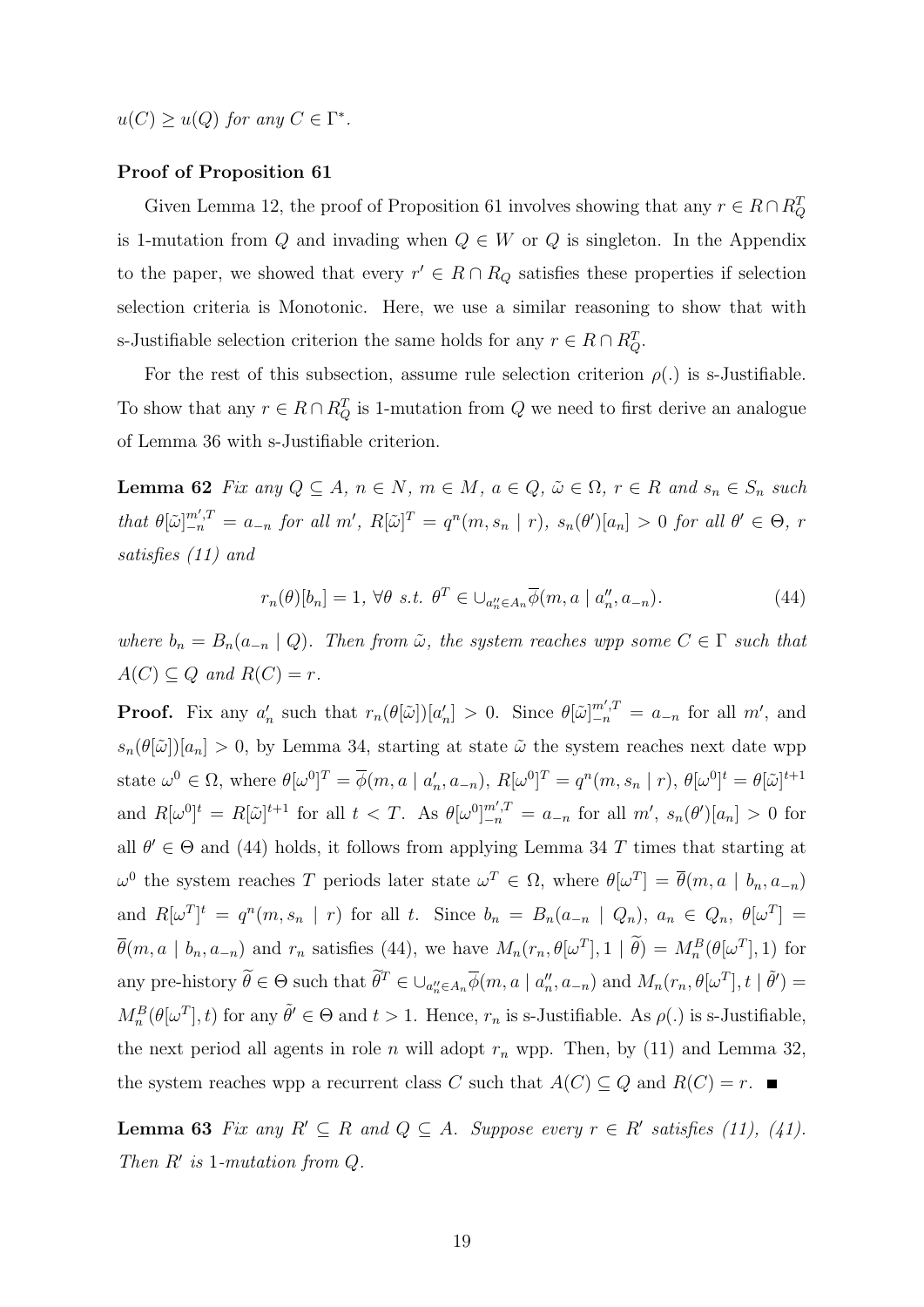Proof. The proof of this lemma is identical to that of Lemma 13 except that here we appeal to Lemma 62 instead of Lemma 36.

To show that any  $r \in R \cap R_Q^T$  is invading, we need to first derive analogue of Lemmas 37 and 38 with s-Justifiable criterion.

**Lemma 64** Fix any  $a \in A$ ,  $\omega^0 \in \Omega$ ,  $a'_{-n} \in A_{-n}$ ,  $m \in M$ ,  $n \in N$ ,  $r_n \in R_n$  and  $r' \in R$ such that  $\theta[\omega^0] \in \hat{\Theta}^{-n}(m \mid a'_{-n}), R[\omega^0]^T = q^n(m, r_n \mid r')$  and the following holds

$$
r_n(\theta)[B_n(a'_{-n})] = 1 \,\forall \theta \in \hat{\Theta}^{-n}(m \mid a'_{-n};T) \setminus \Theta^u(a;T) \text{ and } (45)
$$
  
either  $r_n(\theta)[B_n(a'_{-n})] = 1 \,\forall \theta \in \Theta^u(a;T)$  or  $r_n(\theta)[a_n] = 1 \,\forall \theta \in \Theta^u(a;T)$ . (45)

Suppose also that either  $\theta[\omega^0] \notin \Theta^u(a;T)$  or  $r_n(\theta)[B_n(a'_{-n})] = 1$  for all  $\theta \in \Theta^u(a;T)$ . Then starting from from  $\omega^0$  the system reaches some  $C \in \Gamma$  such that  $R(C) = (r_n, r'_{-n}).$ 

**Proof.** There are two steps to this proof.

Step 1. There exists  $\{b_n^t, c_n^t, \omega^t\}_{t=1}^T \in K^T(m, n, r_n, r' \mid a'_{-n}, \omega^0)$  such that  $b_n^t =$  $B_n(a'_{-n})$  for every  $t \in T$  and starting from  $\omega^0$  the system reaches wpp  $\omega^T$ . The proof of this step consists of applying the following claim recursively starting from  $t = 1$ .

The Induction Claim for any  $t \geq 1$ . Assume that if  $t > 1$  then there exists  ${b_n^{t'}}$  $t'_n, c_n^{t'}$  $_{n}^{t^{\prime }},\omega ^{t^{\prime }}\}_{t^{\prime }=1}^{t-1}$  $t_{t-1}^{t-1} \in K^{t-1}(m, n, r_n, r' | a'_{-n}, \omega^0)$  such that  $b_n^{t'} = B_n(a'_{-n})$  for all  $t' < t$  and starting from  $\omega^0$  the system reaches wpp  $\omega^{t-1}$ . Then there exists  $\{b_n^t, c_n^t, \omega^t\}$  such that  $b_n^t = B_n(a'_{-n}), r_n(\theta[\omega^{t-1}])[b_n^t] = 1, r'_n(\theta[\omega^{t-1}])[c_n^t] > 0, \theta[\omega^t]^T = \overline{\phi}(m, (b_n^t, a'_{-n}) | c_n^t, a'_{-n}),$  $R[\omega^t]^T = q^n(m, r_n | r'), \, \theta[\omega^t]^{t'} = \theta[\omega^{t-1}]^{t'+1}$  and  $R[\omega^t]^{t'} = R[\omega^{t-1}]^{t'+1}$  for all  $t' < T$ , and starting from  $\omega^{t-1}$  the system reaches wpp  $\omega^t$  at the next date.

*Proof of the Induction Claim.* Fix any  $c_n^t$  such that  $r'_n(\theta[\omega^{t-1}])[c_n^t] > 0$ . Then the proof follows from applying Lemma 34 to  $\omega^{t-1}$  if it can be shown that  $r_n(\theta[\omega^{t-1}])[B_n(a'_{-n})]=$ 1. If  $t = 1$  or  $a_n = B_n(a_{-n})$  then this follows from  $\theta[\omega^{t-1}] \in \hat{\Theta}^{-n}(m \mid a'_{-n}),$  (45) and that either  $\theta[\omega^0] \notin \Theta^u(a;T)$  or  $r_n(\theta)[B_n(a'_{-n})] = 1$  for all  $\theta \in \Theta^u(a;T)$ . If  $t > 1$  and  $a_n \neq B_n(a_{-n})$  then, given that by the induction assumption  $b_n^{t-1} = B_n(a'_{-n})$ , we have  $\theta[\omega^{t-1}] \in \hat{\Theta}^{-n}(m \mid a'_{-n}) \setminus \Theta^u(a;T)$ ; but then, by (45),  $r_n(\theta[\omega^t])[B_n(a'_{-n})]=1$ .

Step 2. Starting from  $\omega^T$  the system reaches wpp some  $C \in \Gamma$  such that  $R_n(C) =$  $(r_n, r'_{-n})$ : First, given that  $\{b_n^t, c_n^t, \omega^t\}_{t=1}^T \in K^T(m, n, r_n, r' \mid a'_{-n}, \omega^0)$ , we have  $\theta[\omega^T] \in$  $\hat{\Theta}^{-n}(m \mid a'_{-n})$  and  $R[\omega^T]^T = q^n(m, r_n \mid r')$ . Second, it must be that

$$
r_n(\theta)[B_n(a'_{-n})] = 1 \text{ for all } \theta \in \Theta \text{ s.t. } \theta^T \in \bigcup_{1 \le t < T} \theta[\omega^T]^t \tag{46}
$$

To show this consider two cases. If  $a_n = B_n(a'_{-n})$  then by (45)  $r_n(\theta)[B_n(a'_{-n})] = 1 \,\forall \theta \in \Theta$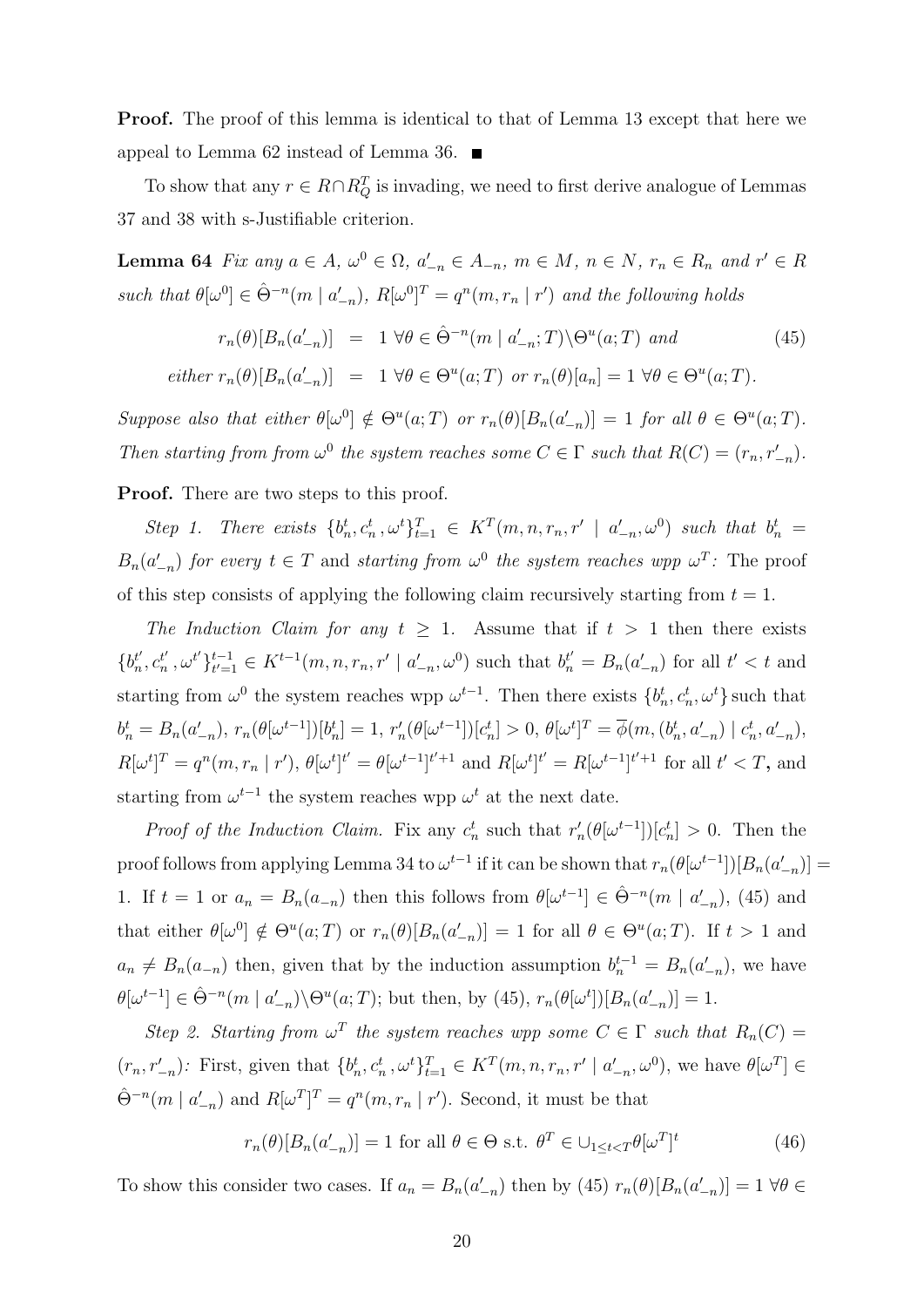$\hat{\Theta}^{-n}(m \mid a'_{-n}; T)$ ; but then (46) follows from  $\theta[\omega^T] \in \hat{\Theta}^{-n}(m \mid a'_{-n})$ . If  $a_n \neq B_n(a'_{-n})$ then  $\theta[\omega^T]^t \neq \phi(a)$  for every  $t \in T$ ; but then (46) follows from  $\theta[\omega^T] \in \hat{\Theta}^{-n}(m \mid a'_{-n})$ and (45).

Now given that by the previous step  $b_n^t = B_n(a'_{-n})$  for all t, it follows from (46) that  $M_n(r_n, \theta[\omega^T], 1 | \tilde{\theta}) = M_n^B(\theta[\omega^T], 1)$  for all  $\tilde{\theta}$  such that  $\tilde{\theta}^T \in \bigcup_{1 \leq t' < T} \theta[\omega^T]^{t'}$  and, that  $M_n(r_n, \theta[\omega^T], t' \mid \tilde{\theta}) = M_n^B(\theta[\omega^T], t')$  for all  $t' > 1$  and  $\tilde{\theta} \in \Theta$ . Thus,  $r_n$  is s-Justifiable. As  $\rho(.)$  is s-Justifiable, at state  $\omega^T$  all agents in role n will adopt  $r_n$  wpp. Hence, by Lemma 32, the system reaches some  $C \in \Gamma$  such that  $R_n(C) = (r_n, r'_{-n}).$ 

**Lemma 65** Fix any  $a \in A$ ,  $\omega^0 \in \Omega$ ,  $a'_{-n} \in A_{-n}$ ,  $m \in M$ ,  $n \in N$ ,  $r_n \in R_n$  and  $r' \in R$ such that  $R[\omega^0] = r'$ ,  $r'_{-n}(\theta[\omega^0])[a'_{-n}] > 0$  and  $r_n$  satisfies (45). Then one mutation by any agent at  $\omega^0$  to  $r_n$  in role n of match m moves the system wpp from  $\omega^0$  to some  $C \in \Gamma$  such that  $R_n(C) = (r_n, r'_{-n}).$ 

**Proof.** Fix any  $\{b_n^t, c_n^t, \omega^t\}_{t=1}^T \in K^T(m, n, r_n, r' \mid a'_{-n}, \omega^0)$ . Given the definition of  $K^{T}(m, n, r_n, r' | a'_{-n}, \omega^0)$ , such a sequence exists. The rest of the proof follows from the following two steps.

Step 1. One mutation by any agent at  $\omega^0$  to  $r_n$  in role n of match m moves the system wpp from  $\omega^0$  to state  $\omega^T$ . This step is identical to Step 1 in the proof of Lemma 38; it follows by exactly the same reasoning.

Step 2. Starting from  $\omega^T$  the system will reach some  $C \in \Gamma$  such that  $R_n(C) =$  $(r_n, r'_{-n})$ . Given the definition of  $\omega^T$ , we have  $\theta[\omega^T] \in \hat{\Theta}^{-n}(m \mid a'_{-n})$  and  $R[\omega^T]^t =$  $q^n(m, r_n | r')$  for all t. There are two cases.

Case 1.  $\theta[\omega^T] \in \Theta^u(a;T), B_n(a'_{-n}) \neq a_n$  and  $r_n(\theta)[a_n] = 1$  for all  $\theta \in \Theta^u(a;T)$ . First we show that in this case  $\theta[\omega^T] = \theta(a)$ . Suppose not; then there exists  $t \in T$ such that  $\theta[\omega^{t-1}] \notin \Theta^u(a;T)$  and  $\theta[\omega^t]^T = \phi(a)$ . But  $\theta[\omega^{t-1}] \notin \Theta^u(a;T)$ , together with  $\theta[\omega^{t-1}] \in \hat{\Theta}^{-n}(m \mid a'_{-n};T)$  and (45), imply that  $r_n(\theta[\omega^{t-1}])([B_n(a'_{-n})] = 1$ ; but this, together with  $B_n(a'_{-n}) \neq a_n$ , contradict  $\theta[\omega^t]^T = \phi(a)$ .

It then follows from  $\theta[\omega^T] = \theta(a)$  and (45) that  $r_n(\theta)[a_n] = 1$  for all  $\theta \in \Theta^u(a;T)$ . Hence,  $M_n(r_n, \theta(a), 1 | \tilde{\theta}) = M_n^B(\theta(a), 1)$  for all  $\tilde{\theta} \in \Theta^u(a; T)$  and that  $M_n(r_n, \theta(a), t | \tilde{\theta})$  $\tilde{\theta}$ ) =  $M_n^B(\theta(a), t')$  for all  $t' > 1$  and  $\tilde{\theta} \in \Theta$ . Thus, given that  $\theta[\omega^T] = \theta(a), r_n$  is s-Justifiable at  $\omega^T$ . As  $\rho(.)$  is s-Justifiable, at state  $\omega^T$  all agents in role n will adopt  $r_n$ wpp. So, by Lemma 32, the system reaches some  $C \in \Gamma$  such that  $R_n(C) = (r_n, r'_{-n})$ .

Case 2.  $\theta[\omega^T] \notin \Theta^u(a;T)$  or  $r_n(\theta)[B_n(a'_{-n})] = 1$  for all  $\theta \in \Theta^u(a;T)$ . Since  $\theta[\omega^T] \in$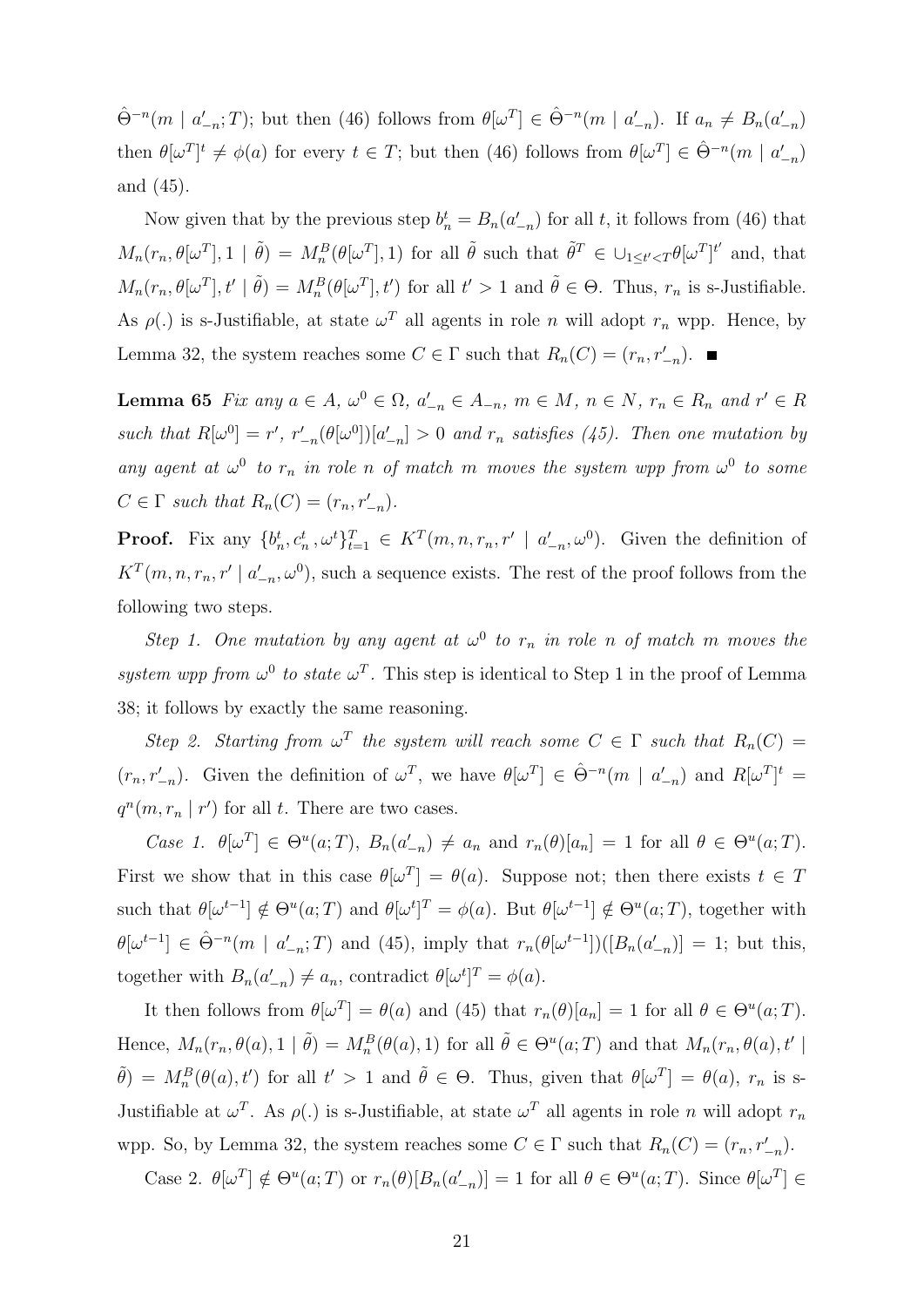$\hat{\Theta}^{-n}(m \mid a'_{-n}), R[\omega^T]^T = q^n(m, r_n \mid r'),$  and  $r_n$  satisfies (45), it follows from Lemmas 64 that starting from  $\omega^T$  the system reaches some  $C \in \Gamma$  s.t.  $R_n(C) = (r_n, r'_{-n}).$ 

**Lemma 66** Fix any Q and  $r \in R \cap R_Q^T$ . Then r is invading if either  $Q \in W$  or Q is singleton.

**Proof.** Fix any  $C' \in \Gamma$ ,  $r'$  and  $n \in N$ , such that  $r' = R(C')$ . If  $r_n = r'_n$  then  $r_n$  is invading at C'. So suppose that  $r'_n \neq r_n$ . By Lemma 46, there exists  $\omega \in C'$  such that  $\theta[\omega] \in \Theta^s$  and  $u(C') = u(\omega)$ . Fix any  $a'_{-n}$  such that  $r_{-n}(\theta[\omega])[a'_{-n}] > 0$ . There are two cases.

*Case 1.*  $Q \in W$ . Then as r satisfies (43), there exists m such that  $r_n(\theta)[B_n(a'_{-n})] = 1$ for all  $\theta \in \hat{\Theta}^{-n}(m \mid a'_{-n}; T)$ .

Case 2. Q is singleton and equal to some  $a \in A$ . Then as r satisfies (41b) and (42), we have  $r_n(\theta)[a_n] = 1$  for all  $\theta \in \Theta^u(a;T)$  and  $r_n(\theta)[B_n(a'_{-n})] = 1$  for all  $\theta \in \hat{\Theta}^{-n}(m)$  $a'_{-n}$ ; T) \ $\Theta^u(a; T)$ .

Thus, in both cases  $r_n$  satisfies (45). Hence, by Lemma 65, one mutation by any agent at  $\omega$  to  $r_n$  in role n of match m moves the system from  $\omega$  to some  $C \in \Gamma$  satisfying  $R(C) = (r_n, R_{-n}(\omega))$  wpp. Therefore,  $r_n$  is invading at C'.

### 3.3 Proof of the Claims with Birth

**Lemma 67** Assume u-Birth. Fix any  $C \in \Gamma$ . Then  $R(C)$  is unique,  $R(C)(\theta(a))[B(a)] >$ 0 for any  $a \in A^u(C)$  and there exists  $Q \in W$  such that  $Q \subseteq A(C)$ .

**Proof.** First note that by u-Birth assumption, for any n, if  $R_n(\omega)$  is unique and  $R_n(\omega) \in R_n^u$  for some  $\omega \in C$ , then  $R_n(C)$  is unique and equal to  $R_n(\omega)$ . Second, note that Lemma 42 holds with u-Birth assumption. Next we establish two claims.

Claim 1: Fix any  $n, \omega \in C$  and  $a \in A$  such that  $\theta[\omega] = \theta(a)$  and  $R(\omega)$  is singleton; then  $R_n(\omega)(\theta(a))[B_n(a)] > 0$ . Suppose not; then by u-Birth assumption, there exists  $r_n \in R_n^u$  such that  $\rho_n(\omega)[r_n] > 0$ . By Lemma 42 this implies that there exists  $\omega' \in C$  such that  $R_n(\omega') = r_n$ . Then by the argument in the previous paragraph  $R_n(C) = r_n \in R_n^u$ . But this contradicts the supposition.

*Claim 2: For any*  $\omega \in C$  *if*  $R(\omega)$  *is singleton then*  $R(C) = R(\omega)$ . To show this, it is sufficient to show that for any  $\omega \in C$  such that  $R(\omega) = r$ ,  $\rho(\omega)[r] = 1$ . For any such  $ω$ , either  $θ[ω] ∈ Θ<sup>u</sup>$  in which case by Claim 1 and u-Birth assumption  $ρ(ω))[r] = 1$  or  $\theta[\omega'] \notin \Theta^u$  in which case the same conclusion follows directly from u-Birth assumption.